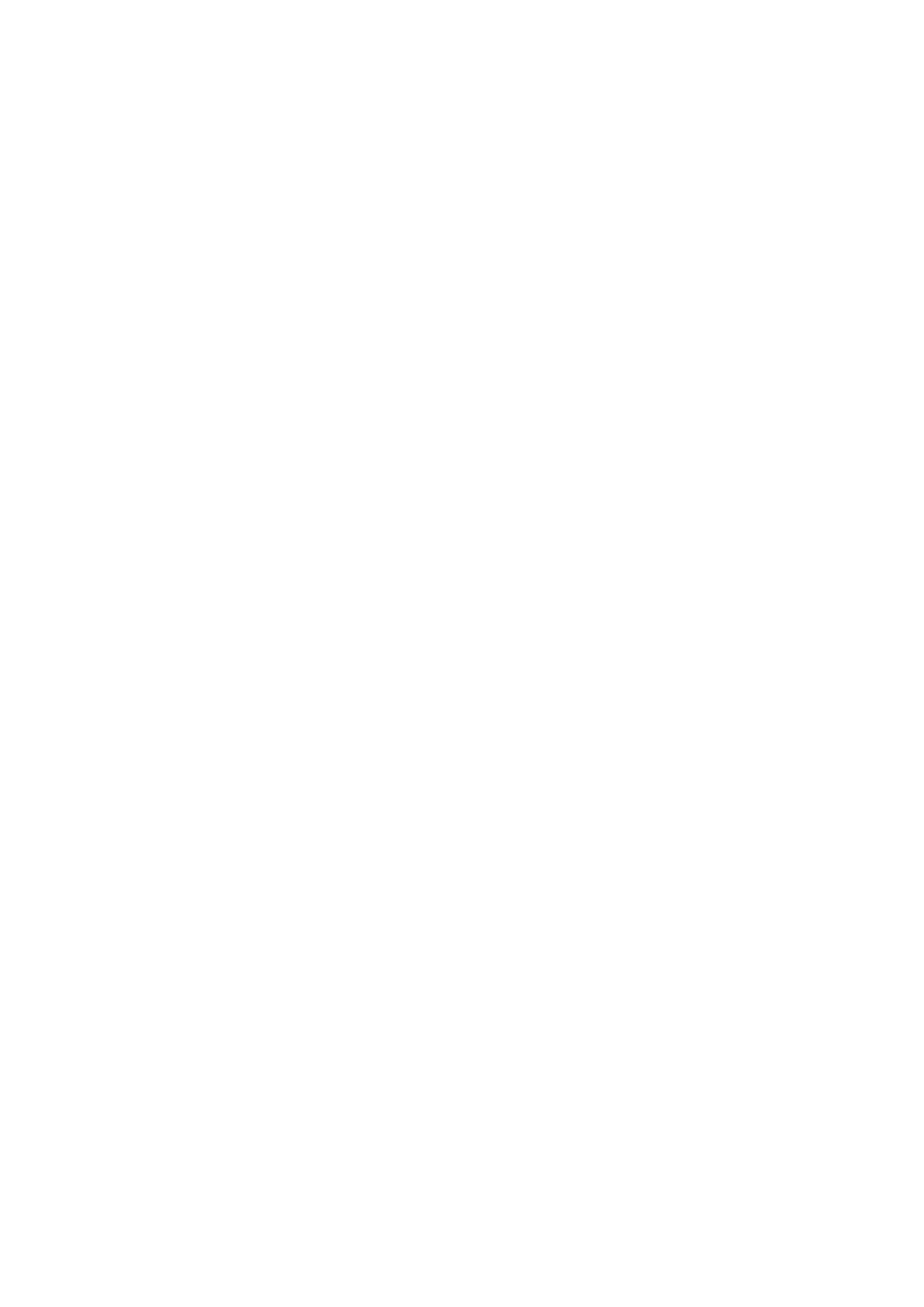## Contents

| Chapter 1. Introduction.                                                                                              | 5       |
|-----------------------------------------------------------------------------------------------------------------------|---------|
| Introduction to Fock Space.<br>1.                                                                                     | $\bf 5$ |
| 2.<br>The Quantum Theory.                                                                                             | 6       |
| 3.<br>The classical equations.                                                                                        | $8\,$   |
| 4.<br>The classical limit.                                                                                            | 8       |
| 5.<br>Normal ordered products of creation and annihilation operators.                                                 | 12      |
| 6.<br>Future developments.                                                                                            | 14      |
| The classical Klein-Gordon/Schrödinger system of equations.<br>Chapter 2.                                             | 15      |
| Existence and uniqueness of solution.<br>1.                                                                           | 15      |
| 2.<br>Continuity of solution with respect to initial conditions.                                                      | 18      |
| Chapter 3. The quantum theory.                                                                                        | 19      |
| Nelson's Hamiltonian (self-adjointness).<br>1.                                                                        | $20\,$  |
| 2.<br>Invariance of domains                                                                                           | $25\,$  |
| 3.<br>Weyl operators.                                                                                                 | 27      |
| Chapter 4. The quantum fluctuations.                                                                                  | 29      |
| The operator $\widetilde{V}(t)$ .<br>1.                                                                               | 29      |
| The evolution with cut off $\tilde{U}_{2;\mu}(t,s)$ .<br>2.                                                           | 31      |
| The unitary evolution $\widetilde{U}_2(t,s)$ .<br>3.                                                                  | 34      |
|                                                                                                                       |         |
| Chapter 5. The convergence of $\widetilde{W}(t, s)$ to $\widetilde{U}_2(t, s)$ .                                      | 37      |
| 1. $W(t,s)$ and $\widetilde{W}(t,s)$ .                                                                                | 37      |
| 2.<br>Differentiability of $\widetilde{W}(t,s)$ .                                                                     | 38      |
| Strong convergence of $\widetilde{W}(t,s)$ to $\widetilde{U}_2(t,s)$ .<br>3.                                          | 40      |
| Chapter 6. A crucial bound of $  W(t,s)\Phi  _{\delta}$ .                                                             | 41      |
| The cut off evolution $\widetilde{W}_{\mu}(t, s)$ .<br>1.                                                             | 41      |
| A preliminary (not so good) bound of $\left\ \widetilde{W}(t,s)\Phi\right\ _{s}$ .<br>2.                              | 42      |
| The good bound of $\left\ \widetilde{W}(t,s)\Phi\right\ _{\delta}$ .<br>3.                                            | 44      |
|                                                                                                                       |         |
| The classical limit of creation and annihilation operators.<br>Chapter 7.                                             | 47      |
| 1.<br>The evolution of quantum fields of fluctuations.                                                                | 47      |
| 2.<br>The general case: convergence as $\lambda$ .                                                                    | 48      |
| 3.<br>Coherent states: convergence as $\lambda^2$ .                                                                   | 50      |
| 4.<br>The classical limit of creation and annihilation operators.                                                     | 52      |
| Chapter 8.<br>Normal ordered products of operators.                                                                   | 53      |
| The set of states to calculate the classical limit.<br>1.                                                             | 53      |
| 2.<br>Definition of the transition amplitudes.                                                                        | 54      |
| 3.<br>The general result.                                                                                             | 56      |
| Two examples: $\langle \psi^*(x_1)\psi(x_2)\rangle_{\Psi}(t)$ and $\langle a^*(k_1)a(k_2)\rangle_{\Theta}(t)$ .<br>4. | 57      |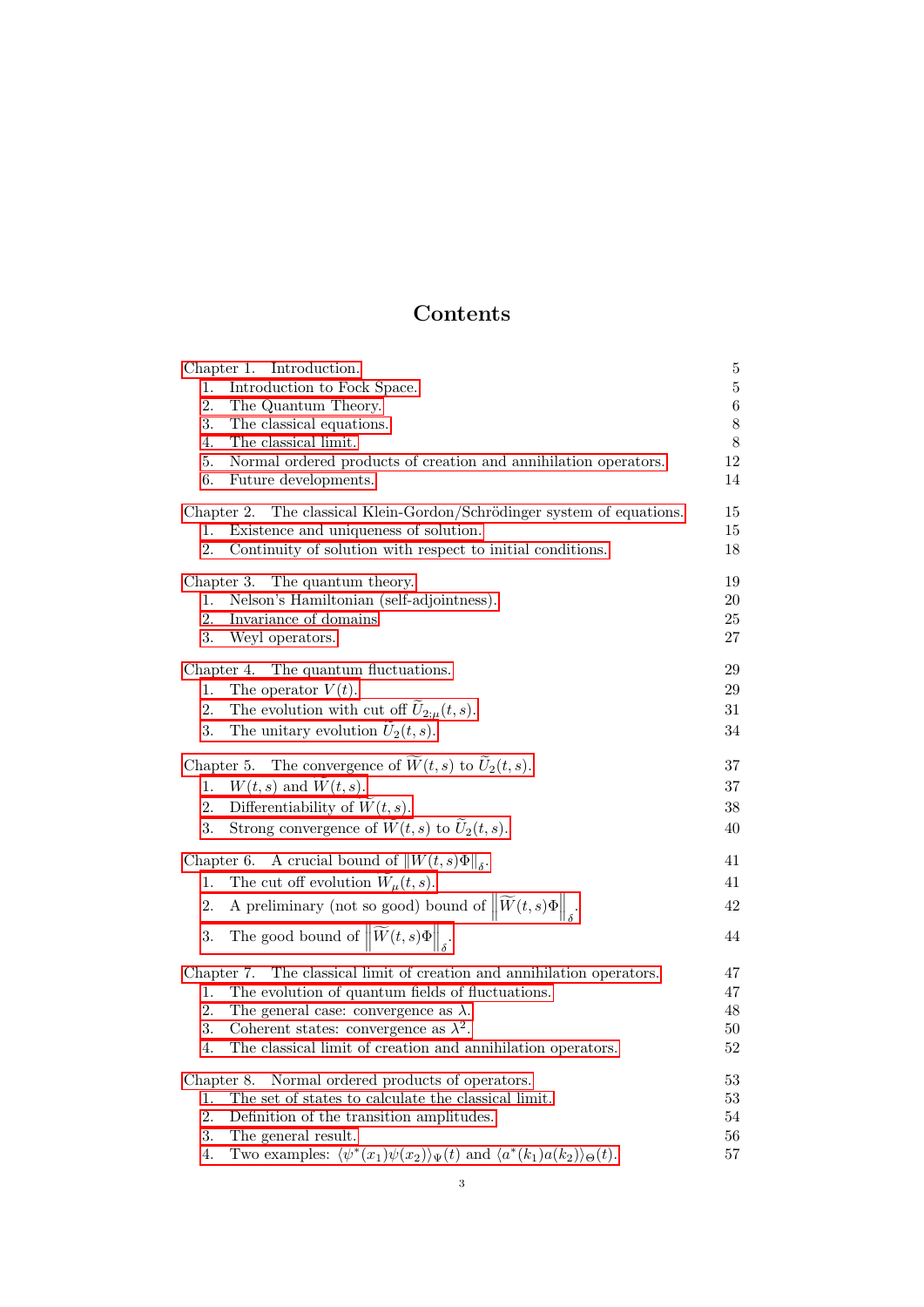| <b>CONTENTS</b> |
|-----------------|
|-----------------|

 $4$ 

| Appendix A. Mathematical aspects of second quantization.                                                     | 63  |
|--------------------------------------------------------------------------------------------------------------|-----|
| Annihilation and creation operators.<br>1.                                                                   | 63  |
| Domains of $a^{\#}(f)$ .<br>2.                                                                               | 67  |
| Canonical Commutation Relations (CCR).<br>3.                                                                 | 68  |
| The field operator (self-adjointness).<br>4.                                                                 | 69  |
| Invariance of domains under the action of $\exp(i\varphi(f)t)$ .<br>5.                                       | 71  |
| 6.<br>Interaction picture.                                                                                   | 80  |
| From $\exp(i\varphi(f))$ to $C(\alpha)$ .<br>7.                                                              | 81  |
| The case of $\mathscr{H} = \mathscr{F}_s(L^2(\mathbb{R}^3)) \otimes \mathscr{F}_s(L^2(\mathbb{R}^3)).$<br>8. | 81  |
| Appendix B. Direct sum of operators on Hilbert spaces.                                                       | 83  |
| Direct sum of domains.<br>$1_{-}$                                                                            | 83  |
| Direct sum of operators.<br>2.                                                                               | 84  |
| Appendix C. Scale of spaces and interpolation.                                                               | 87  |
| Scale of spaces.<br>1.                                                                                       | 87  |
| 2.<br>Operators on the scale of spaces. Interpolation.                                                       | 88  |
| Appendix D. Exponentials of operators written as power series.                                               | 91  |
| Preliminaries.<br>$\mathbf{1}$ .                                                                             | 91  |
| Exponentials of creation and annihilation operators as series.<br>2.                                         | 92  |
| Appendix E. Proof of Theorem 3.                                                                              | 95  |
| General remarks.<br>1.                                                                                       | 95  |
| The proof for $\Lambda$ vectors.<br>2.                                                                       | 97  |
| 3.<br>The proof for $\Psi$ vectors.                                                                          | 99  |
| Appendix. Bibliography                                                                                       | 103 |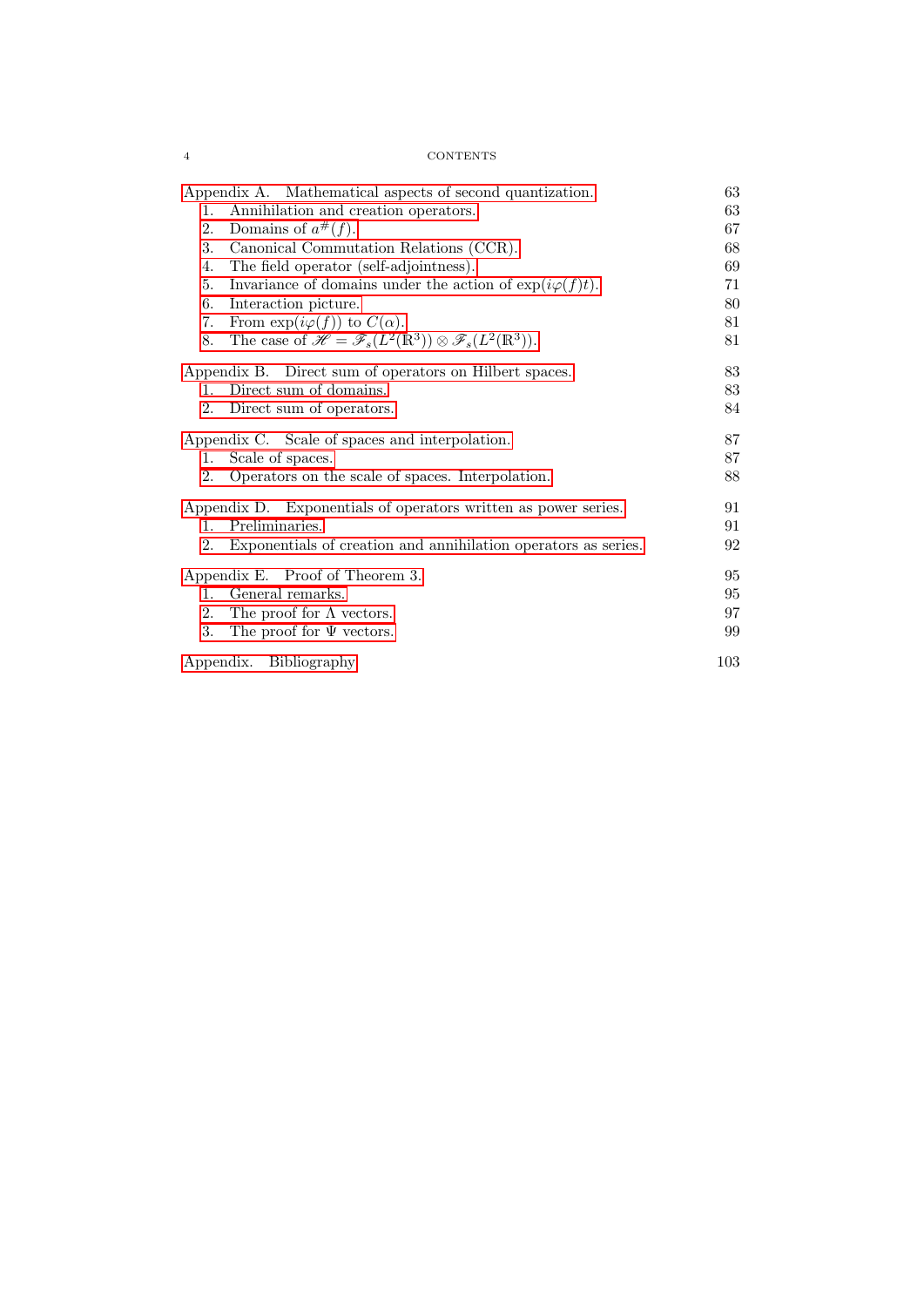#### CHAPTER 1

## Introduction.

<span id="page-4-0"></span>Since the development of quantum mechanics it has been natural to analyze the connection between classical and quantum mechanical descriptions of physical systems. In particular one should expect that in some sense when quantum mechanical effects becomes negligible the system will behave like it is dictated by classical mechanics. One famous relation between classical and quantum theory dates back to early days of quantum mechanics and it is due to Ehrenfest [[Ehr27](#page-102-1)]. This result was later developed and put on firm mathematical foundations by Hepp [**[Hep74](#page-102-2)**]. He proved that matrix elements of bounded functions of quantum observables between suitable coherents states (that depend on Planck's constant  $h$ ) converge to classical values evolving according to the expected classical equations when  $h \to 0$ . Furthermore he also provides information about the quantum fluctuations of the system in the classical limit: their dynamics is obtained linearizing quantum evolution equation around the classical solution. His results were later generalized by Ginibre and Velo [[GV79,](#page-102-3) [GV80](#page-102-4)] to bosonic systems with infinite degrees of freedom and scattering theory. Recently Ginibre, Nironi and Velo applied this method to perform a partially classical limit of the Nelson model [[GNV06](#page-102-5)] where only the number of relativistic particles goes to infinity while the number of non-relativistic particles remain fixed. Even more recently some authors used the results of [[GV79](#page-102-3)] to obtain estimates on the rate of convergence of transition amplitudes of normal ordered products of creation and annihilation operators in the mean field limit of bosonic systems; it has first been done by Rodnianski and Schlein [[RS09](#page-102-6)] and then refined by Chen and Lee [[CL11](#page-102-7)] and by Chen, Lee and Schlein [[COS11](#page-102-8)].

In this work we will analyze the complete classical limit of the Nelson model with cut off, when both non-relativistic and relativistic particles number goes to infinity. We will prove convergence of quantum observables to the solutions of classical equations, and find the evolution of quantum fluctuations around the classical solution. Furthermore we analyze the convergence of transition amplitudes of normal ordered products of creation and annihilation operators between different types of initial states. Below we describe the main setting of the problem and give a heuristic preview of the results, stripped from most technicalities.

#### 1. Introduction to Fock Space.

<span id="page-4-1"></span>Since the theory we want to study is set in a Fock space, we will introduce its basic notions here. The Fock space and second quantization were introduced by Vladimir Fock [**[Foc32](#page-102-9)**] and put on a firm mathematical basis by Cook [**[Coo51](#page-102-10)**]. Let H be a Hilbert space, and denote  $\mathcal{H}_n$  its n-fold tensor product  $\mathcal{H}_n = \mathcal{H} \otimes \ldots \otimes \mathcal{H}$ . Now on  $\mathscr{H}_n$  define  $S_n$  the symmetrizing operator. In the case where  $\mathscr{H} = L^2(\mathbb{R})$ ,  $S_n\mathcal{H}_n$  is the subspace of  $L^2(\mathbb{R}^n)$  of all functions invariant under any permutation of the variables. Set  $\mathcal{H}_0 = \mathbb{C}$ , we define the symmetric Fock space over  $\mathcal{H}$ :

$$
\mathscr{F}_s(\mathscr{H}) = \bigoplus_{n=0}^{\infty} S_n \mathscr{H}_n .
$$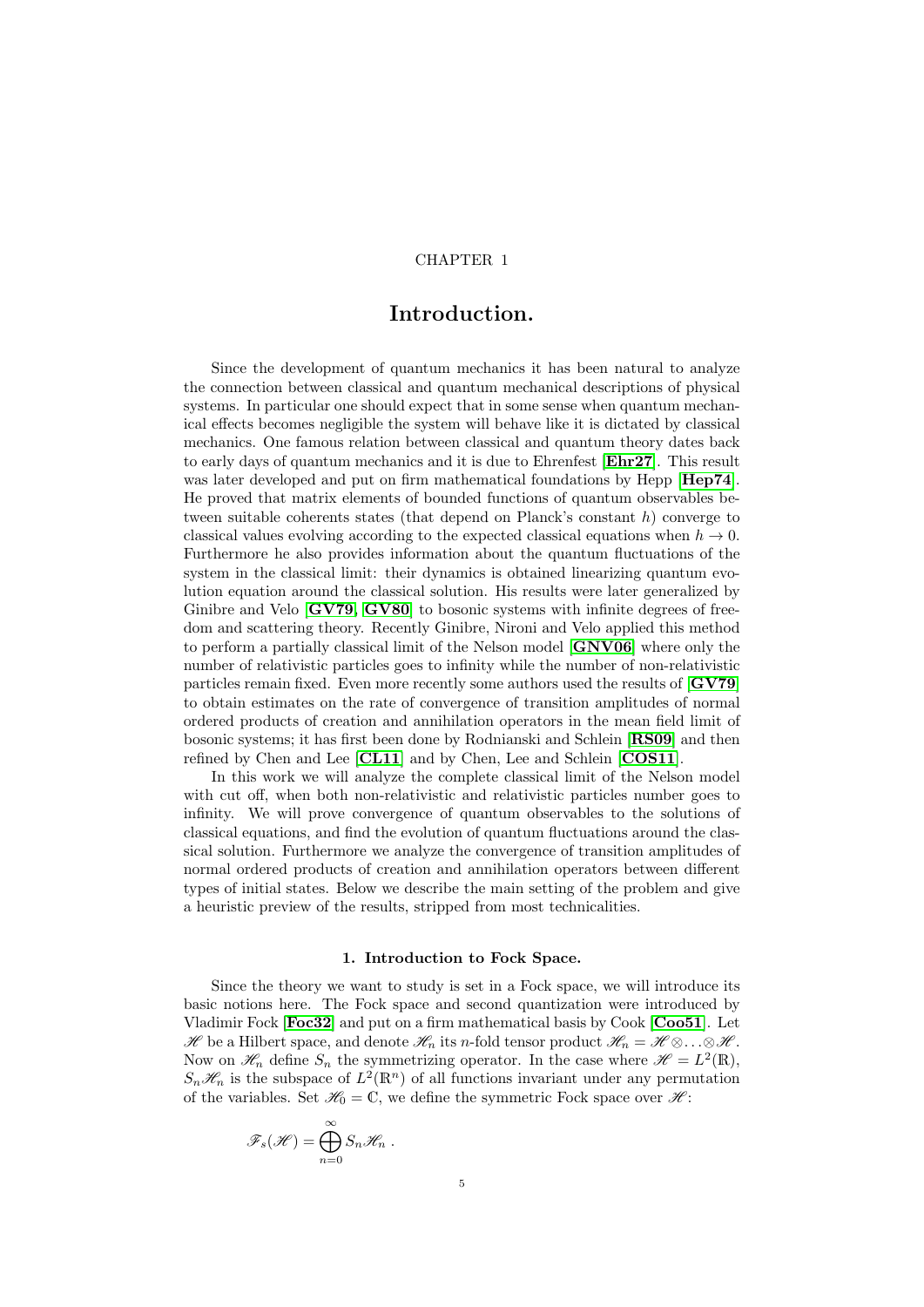#### 6 1. INTRODUCTION.

The basic operators of the Fock space are the annihilation and creation operators. We will define them only for  $\mathscr{H} = L^2(\mathbb{R})$ ; formally we introduce the following operator-valued distributions, defined by their action on  $\mathcal{H}_n$ :

$$
(a(x)\Phi)_n(x_1,...,x_n) = \sqrt{n+1} \Phi_{n+1}(x, x_1,...,x_n)
$$

$$
(a^*(x)\Phi)_n(x_1,...,x_n) = \frac{1}{\sqrt{n}} \sum_{j=1}^n \delta(x - x_j) \Phi_{n-1}(x_1,...,\hat{x}_j,...,x_n) ,
$$

where  $\hat{x}_j$  indicates this variable has been omitted. Then for any  $f \in L^2(\mathbb{R})$  the annihilation and creation operators are defined as:

$$
a(f) = \int dx f(x)a(x)
$$
  

$$
a^*(f) = \int dx f(x)a^*(x).
$$

Formally  $a$  and  $a^*$  satisfy the following commutation relation:

$$
[a(x), a^*(x')] = \delta(x - x')
$$
  

$$
[a(x), a(x')] = [a^*(x), a^*(x')] = 0.
$$

For a more rigorous definition of these operators and a list of useful properties the reader can consult the Appendix. Another useful operator is the number particle operator

$$
N = \int \mathrm{d}x \, a^*(x) a(x) \; .
$$

This operator "counts the number of particles" of a state in the Fock space, in fact acting on a vector  $\Phi_n \in \mathcal{H}_n$  we have

$$
N\Phi_n = n\Phi_n .
$$

#### 2. The Quantum Theory.

<span id="page-5-0"></span>The system we want to study has been introduced in physics and was called the polaron model; in particular it has been discussed by Gross [[Gro62](#page-102-11)]. In mathematical physics it was introduced by Edward Nelson [[Nel64](#page-102-12)], and still is referred to as the Nelson model. He used it to describe the mathematical existence of a theory of non-relativistic nucleons interacting with a meson field. However recent developments in condensed matter theory, especially regarding the so-called optical lattices, showed this model could be used also to describe systems of bosons trapped in an electromagnetic field.

We will call  $\mathscr H$  the Hilbert space of the theory, and it is the tensor product of two symmetric Fock spaces over  $L^2(\mathbb{R}^3)$ . Define

$$
\mathscr{H}_{p,n} = \left\{ \Phi_{p,n} : \ \Phi_{p,n}(X_p; K_n) \in L^2(\mathbb{R}^{3p+3n}) \right\},
$$

where  $X_p = \{x_1, \ldots, x_p\}$ ,  $K_n = \{k_1, \ldots, k_n\}$  and  $\Phi_{p,n}$  is separately symmetric with respect to the first  $p$  and the last  $n$  variables. So we have that

$$
\mathscr{H}=\bigoplus_{p,n=0}^\infty \mathscr{H}_{p,n} \;.
$$

The vacuum state will be denoted by  $\Omega$  (namely the unit vector of  $\mathscr{H}_{0,0}$ ). We will use freely the following properties of the tensor product of Hilbert spaces

$$
\mathscr{H}_{p,n}=\mathscr{H}_{p,0}\otimes\mathscr{H}_{0,n}\;,
$$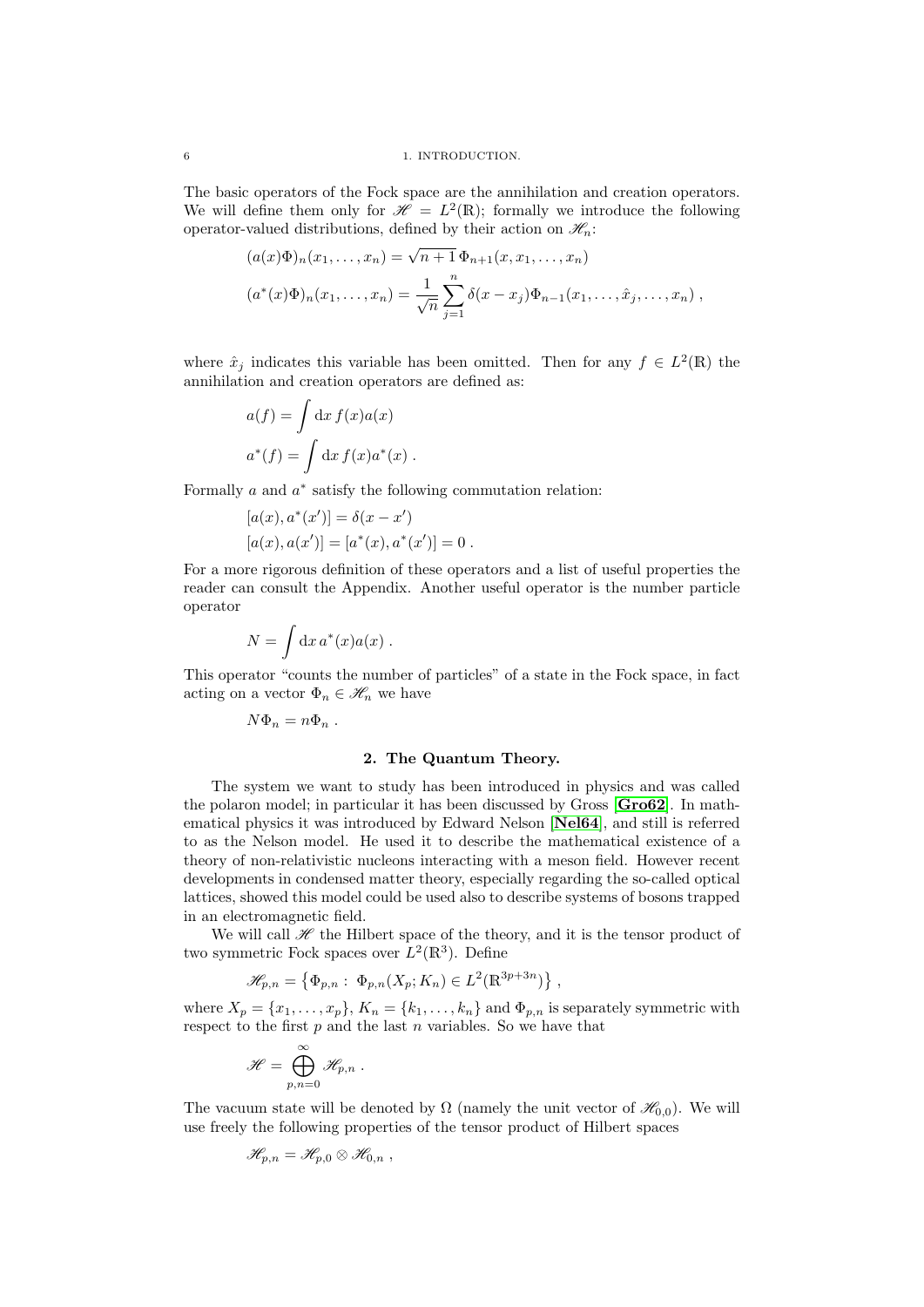and

$$
\mathscr{H}=\left(\bigoplus_{p=0}^\infty\mathscr{H}_{p,0}\right)\otimes\left(\bigoplus_{n=0}^\infty\mathscr{H}_{0,n}\right)=\bigoplus_{p=0}^\infty\mathscr{H}_p,
$$

with

$$
\mathscr{H}_p = \mathscr{H}_{p,0} \otimes \bigoplus_{n=0}^{\infty} \mathscr{H}_{0,n} .
$$

We will call  $\psi^{\#}(f)$  the annihilation and creation operators corresponding to the p Fock space,  $a^{\#}(f)$  the ones corresponding to the n Fock space (the # stands for either nothing or \*). On  $\mathscr{H}_p$  we define the following operators: let  $f \in$  $L^{\infty}(\mathbb{R}^{3p}, L^2(\mathbb{R}^3))$ , then:

$$
(b(f)\Phi)_{p,n}(X_p; K_n) = \sqrt{n+1} \int \mathrm{d}k \, f(X_p; k) \Phi_{p,n+1}(X_p; k, K_n)
$$

$$
(b^*(f)\Phi)_{p,n}(X_p; K_n) = \frac{1}{\sqrt{n}} \sum_{j=1}^n f(X_p; k_j) \Phi_{p,n-1}(X_p; K_n \setminus k_j) .
$$

The Hamiltonian operator describing our system, the Nelson model with cut off, is formally the following:

$$
H = \frac{1}{2M} \int dx \, (\nabla \psi)^*(x) \nabla \psi(x) + \int dk \, \omega(k) a^*(k) a(k)
$$

$$
+ \lambda \int dx \, \varphi(x) \psi^*(x) \psi(x) \; ; \; \omega(k) = \sqrt{k^2 + \mu^2},
$$

 $M > 0$ ,  $\mu \geq 0$  and  $\lambda > 0$ . Furthermore:

$$
\varphi(x) = \int \frac{\mathrm{d}k}{(2\pi)^{3/2}} \frac{1}{(2\omega)^{1/2}} \chi(k) \Big( a(k) e^{ikx} + a^*(k) e^{-ikx} \Big) \text{ with}
$$

$$
\chi(k) = \begin{cases} 1 \text{ if } |k| \le \sigma \\ 0 \text{ if } |k| > \sigma \end{cases}.
$$

It is the sum of two bilinear terms, representing the free evolution respectively of a Schrödinger and a Klein Gordon field, and a trilinear Yukawa-type interaction between them. The cut off  $\chi$  in the interaction guarantees that the theory is well defined even for large momenta of the Klein Gordon field. As we will see the closure of this operator is self-adjoint on a suitable domain. We will call  $U(t)$  the evolution generated by H,  $U_0(t)$  the evolution generated by the free part  $H_0$ :

$$
H_0 = \frac{1}{2M} \int dx \, (\nabla \psi)^*(x) \nabla \psi(x) + \int dk \, \omega(k) a^*(k) a(k) .
$$

Let u and  $\alpha \in L^2(\mathbb{R}^3)$ , then we define the Weyl operators as

$$
C(u, \alpha) = \exp\{ (\psi^*(u) - \psi(\bar{u})) + (a^*(\alpha) - a(\bar{\alpha})) \}.
$$

These operators, when acting on the vacuum state  $\Omega$  of the Fock space, generate the so-called coherent states. Formally the average of  $\psi^{\#}(x)$  and  $a^{\#}(k)$  on such states is:

$$
\langle C(u, \alpha)\Omega, \psi^{\#}(x)C(u, \alpha)\Omega\rangle = u^{\#}(x)
$$
  

$$
\langle C(u, \alpha)\Omega, a^{\#}(k)C(u, \alpha)\Omega\rangle = \alpha^{\#}(k) .
$$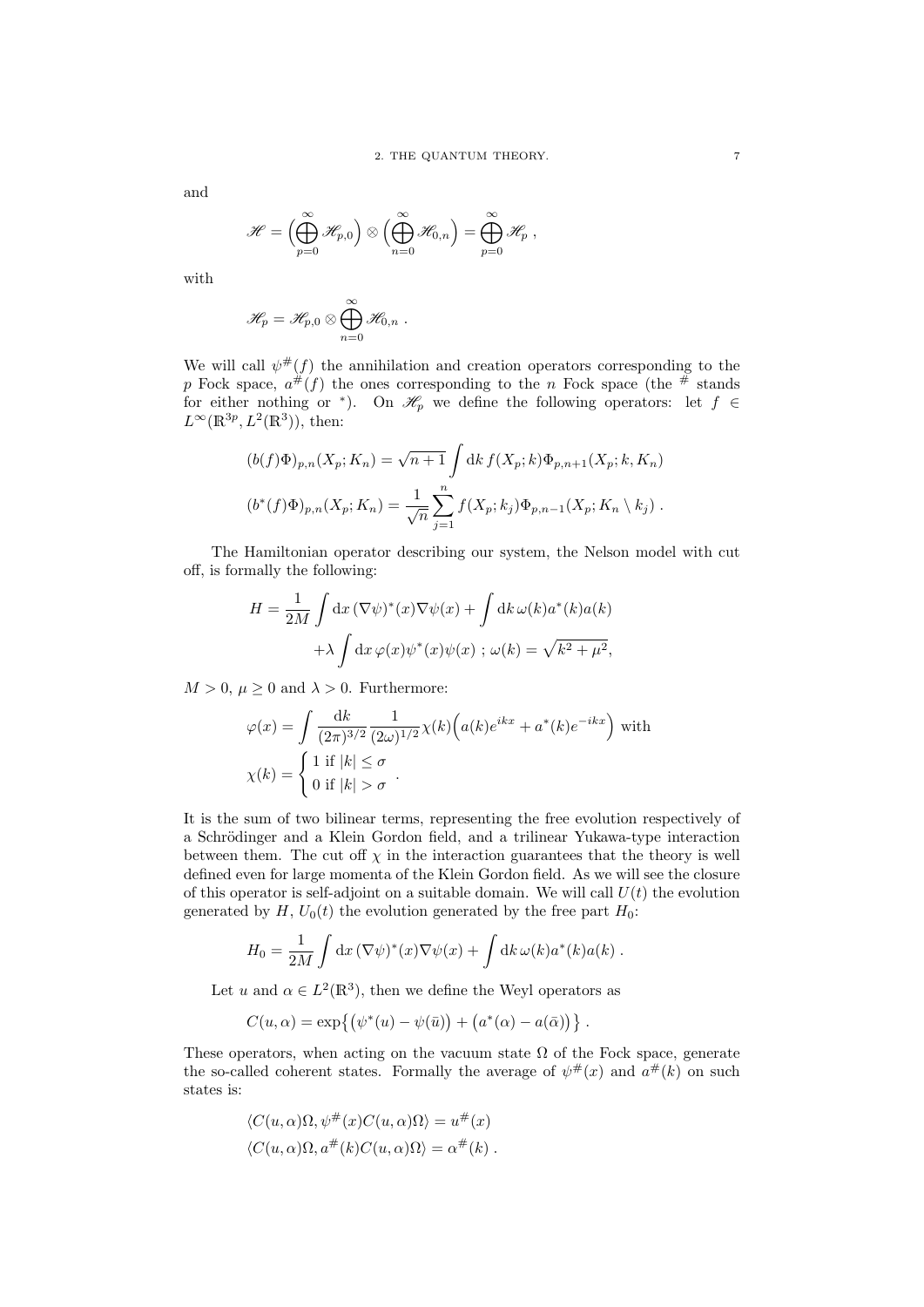The Weyl operators are treated in greater detail and with mathematical rigour in the Appendix. We write here a formula to be used later in this introduction:

$$
C(u, \alpha)^* \psi(x) C(u, \alpha) = \psi(x) + u(x)
$$
  

$$
C(u, \alpha)^* a(k) C(u, \alpha) = a(k) + \alpha(k).
$$

#### 3. The classical equations.

<span id="page-7-0"></span>We use the following convention for the Fourier transform  $\hat{f}$  of  $f$ :

$$
\hat{f}(k) = \frac{1}{(2\pi)^{3/2}} \int dx e^{-ikx} f(x) ;
$$

then the inverse transform  $\check{f}$  such that  $\hat{\check{f}} = f = \check{\hat{f}}$  is

$$
\check{f}(k) = \frac{1}{(2\pi)^{3/2}} \int dx e^{ikx} f(x) .
$$

In the Heisenberg picture the quantum evolution of the fields  $\psi(t)$  and  $a(t)$  is given by

$$
\begin{cases}\n i\partial_t \psi(t) = [\psi(t), H] \\
 i\partial_t a(t) = [a(t), H]\n\end{cases}
$$

which can be explicitly written as

(3.1) 
$$
\begin{cases} i\partial_t \psi = -\frac{1}{2M} \Delta \psi + \lambda \varphi \psi \\ i\partial_t a = \omega a + \lambda \frac{\chi}{\sqrt{2\omega}} (\widehat{\psi^* \psi}) \end{cases}
$$

Let s be the initial time, we will write  $\psi(s) = \psi_0, a(s) = a_0$ .  $\psi_0^{\#}$  and  $a_0^{\#}$  are the usual creation and annihilation operators of the Fock space we defined above, however when we consider evolution in the Heisenberg picture we will use this notation to avoid confusion with the time evolved operators  $\psi^{\#}(t)$  and  $a^{\#}(t)$  (since sometimes we omit the explicit dependence on  $t$ , as in the equation above).

<span id="page-7-2"></span>.

We will denote by  $u(x)$  and  $\alpha(x)$  the classical counterparts of  $\psi$  and a respectively, in a sense that will be explained in the following section of this introduction. Classical evolution is then dictated by the following system of equations:

<span id="page-7-3"></span>,

(3.2) 
$$
\begin{cases} i\partial_t u = -\frac{1}{2M} \Delta u + (2\pi)^{-3/2} (\check{\chi} * A) u \\ i\partial_t \alpha = \omega \alpha + (2\pi)^{-3/2} (2\omega)^{-1/2} \check{\chi} * |u|^2 \end{cases}
$$

where  $A = (2\omega)^{-1/2}(\alpha + \bar{\alpha})$  and for all q

$$
(\omega^q \alpha)(x) = (2\pi)^{-3/2} \int d\xi \, e^{i\xi x} (\mu^2 + |\xi|^2)^{q/2} \hat{\alpha}(\xi) .
$$

To be precise  $\alpha(x)$  is the classical correspondent of  $\hat{a}$ , the Fourier transform of a.

#### 4. The classical limit.

<span id="page-7-1"></span>As we said we want to study the behaviour of the system in the classical limit. This limit can be thought as a mean field limit, when the number of non-relativistic particles and excitations of the relativistic field tend to infinity. We expect that in the limit the wave function describing a nonrelativistic particle is coupled with the classical field. In order to see that is the case, we need to choose a suitable series of states to average the quantum fields, such that the number of both particles increases to infinity. We will use the Weyl operators introduced before. If  $p$  and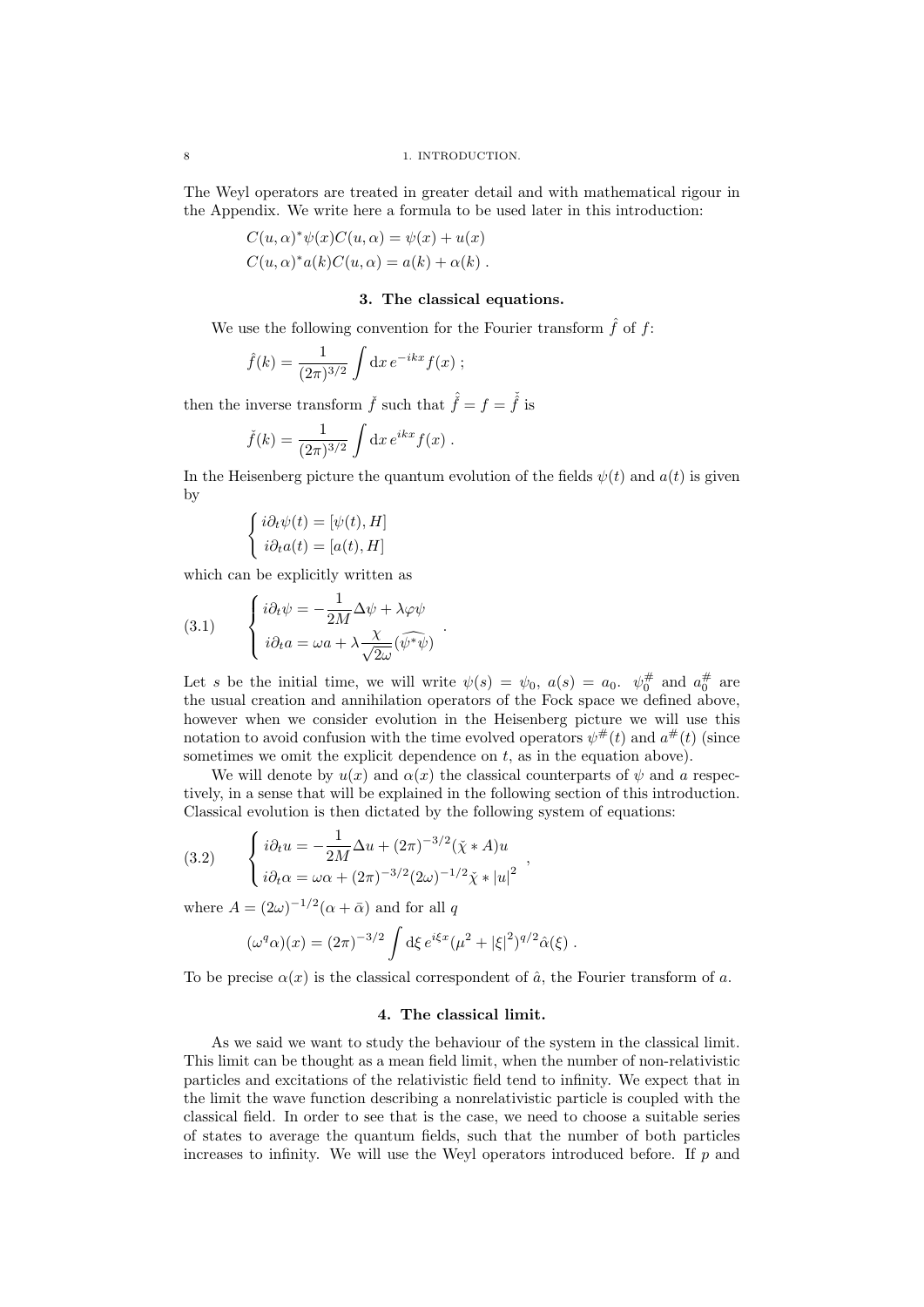n are positive integers, the sequence of operators  $C(p^{1/2}u, n^{1/2}\alpha)$  applied to any fixed state  $\Phi$  is such that

$$
\langle C(p^{1/2}u, n^{1/2}\alpha)\Phi, \psi^{\#}(f)C(p^{1/2}u, n^{1/2}\alpha)\Phi \rangle \sim p^{1/2}
$$
  

$$
\langle C(p^{1/2}u, n^{1/2}\alpha)\Phi, a^{\#}(f)C(p^{1/2}u, n^{1/2}\alpha)\Phi \rangle \sim n^{1/2},
$$

that goes to infinity in a suitable way when the number of particles  $p$  and  $n$  goes to infinity (since the annihilation and creation operators behave like the square root of the number particle operator in Fock spaces). However, in order to obtain a non trivial limiting equation for [\(3.1\)](#page-7-2) when  $p, n \to \infty$  we need to relate  $\lambda$  to p and n, according to  $p = n = \lambda^{-2}$ . So the mean field limit is also a weak coupling limit. From now on we will use  $\lambda \to 0$  as the parameter to perform the classical limit. We want to find the classical counterparts of  $\psi$  and a, however their average over any fixed state goes to infinity in the classical limit; on the other hand the averages of  $\lambda \psi$  and  $\lambda \alpha$  have a finite limit when  $\lambda \to 0$ , so we expect such operators to have classical limits.

In the following we will explain how to find such limit. Let  $\delta^* > 0$ ,  $\Phi \in$  $D((P+N)^{\delta^*})$  a state that does not depend on  $\lambda$  such that  $\|\Phi\| = 1; u, \alpha, f \in L^2(\mathbb{R}^3)$ . We call  $(u(t), \alpha(t))$  the solution of [\(3.2\)](#page-7-3) with initial data  $(u, \alpha)$  and define  $u_{\lambda} \equiv u/\lambda$ .  $\alpha_{\lambda} \equiv \alpha/\lambda$ . Then we know that at time zero

$$
\langle C(u_\lambda,\alpha_\lambda)\Phi,\lambda\psi^\#(\bar{f}^\#)C(u_\lambda,\alpha_\lambda)\Phi\rangle=\langle f,u\rangle^\#.
$$

What happens if we introduce evolution in time, as dictated by Nelson's hamiltonian? We have to study

$$
\langle C(u_\lambda,\alpha_\lambda)\Phi,U^\dagger(t)\lambda\psi^\#(\bar{f}^\#)U(t)C(u_\lambda,\alpha_\lambda)\Phi\rangle
$$

in the limit  $\lambda \to 0$ . We use the following equality, valid for all  $y, z \in L^2(\mathbb{R}^3)$ :

$$
U^{\dagger}(t)\psi^{\#}(\bar{f}^{\#})U(t) = U^{\dagger}(t)C(y,z)C^{\dagger}(y,z)\psi^{\#}(\bar{f}^{\#})C(y,z)C^{\dagger}(y,z)U(t)
$$
  
= 
$$
U^{\dagger}(t)C(y,z)(\psi^{\#}(\bar{f}^{\#}) + \langle f, y \rangle^{\#})C^{\dagger}(y,z)U(t);
$$

to obtain

$$
\langle C(u_{\lambda}, \alpha_{\lambda})\Phi, U^{\dagger}(t)\lambda \psi^{\#}(\bar{f}^{\#})U(t)C(u_{\lambda}, \alpha_{\lambda})\Phi\rangle - \langle f, y \rangle^{\#}
$$
  
=  $\lambda \langle C(u_{\lambda}, \alpha_{\lambda})\Phi, U^{\dagger}(t)C(y_{\lambda}, z_{\lambda})\psi^{\#}(\bar{f}^{\#})C^{\dagger}(y_{\lambda}, z_{\lambda})U(t)C(u_{\lambda}, \alpha_{\lambda})\Phi\rangle.$ 

Taking the absolute value and using Schwarz's inequality we obtain:

$$
\left| \langle C(u_{\lambda}, \alpha_{\lambda}) \Phi, U^{\dagger}(t) \lambda \psi^{\#}(\bar{f}^{\#}) U(t) C(u_{\lambda}, \alpha_{\lambda}) \Phi \rangle - \langle f, y \rangle^{\#} \right|
$$
  

$$
\leq \lambda \left\| \psi^{\#}(\bar{f}^{\#}) C^{\dagger}(y_{\lambda}, z_{\lambda}) U(t) C(u_{\lambda}, \alpha_{\lambda}) \Phi \right\| ;
$$

then using standard estimates (proved in appendix) of creation and annihilation operators we have

$$
\left| \langle C(u_{\lambda}, \alpha_{\lambda}) \Phi, U^{\dagger}(t) \lambda \psi^{\#}(\bar{f}^{\#}) U(t) C(u_{\lambda}, \alpha_{\lambda}) \Phi \rangle - \langle f, y \rangle^{\#} \right|
$$
  
\n
$$
\leq \lambda \|f\|_{2} \left\| (P+1)^{1/2} C^{\dagger}(y_{\lambda}, z_{\lambda}) U(t) C(u_{\lambda}, \alpha_{\lambda}) \Phi \right\|
$$
  
\n
$$
\leq \lambda \|f\|_{2} \left\| (P+N+1)^{1/2} C^{\dagger}(y_{\lambda}, z_{\lambda}) U(t) C(u_{\lambda}, \alpha_{\lambda}) \Phi \right\|.
$$

We remark that the left hand side of last inequality is a linear functional of  $L^2(\mathbb{R}^3)$ applied to f; and that on right hand side f appears only as  $||f||_2$ . Then by Riesz's Lemma we can deduce that

$$
\left\| \langle C(u_{\lambda}, \alpha_{\lambda}) \Phi, U^{\dagger}(t) \lambda \psi^{\#}(\cdot) U(t) C(u_{\lambda}, \alpha_{\lambda}) \Phi \rangle - y^{\#}(\cdot) \right\|_{L^{2}(\mathbb{R}^{3})}
$$
  
 
$$
\leq \lambda \left\| (P + N + 1)^{1/2} C^{\dagger}(y_{\lambda}, z_{\lambda}) U(t) C(u_{\lambda}, \alpha_{\lambda}) \Phi \right\|.
$$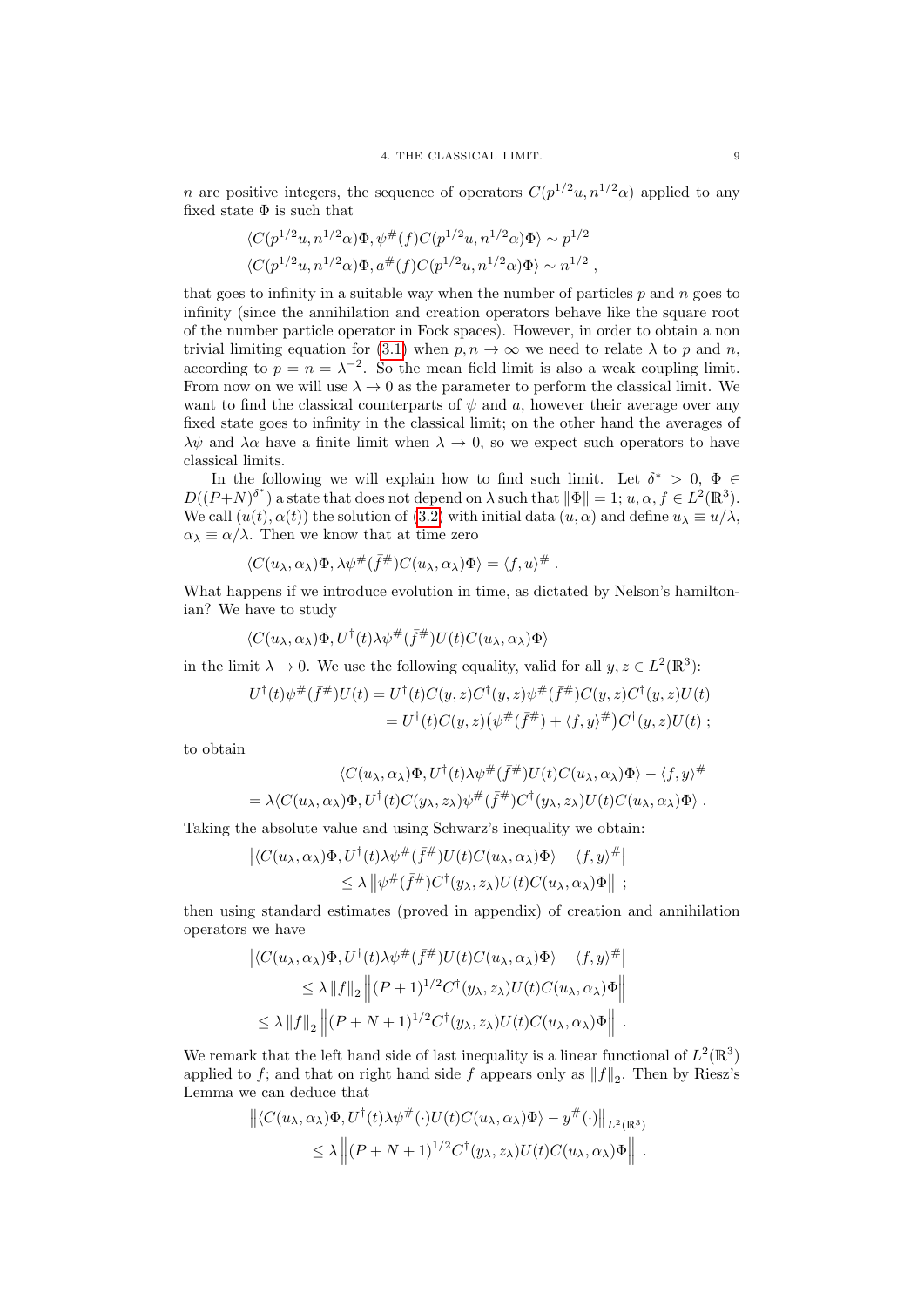If we can bound, in a suitable way in  $\lambda$ , the norm on the right hand side of this inequality we are done. However for general  $y$  and  $z$  we are able only to give an estimate of the type

$$
\left\| (P+N+1)^{1/2} C^{\dagger}(y_{\lambda}, z_{\lambda}) U(t) C(u_{\lambda}, \alpha_{\lambda}) \Phi \right\| \sim \lambda^{-6} \left\| (P+N+1)^2 \Phi \right\|.
$$

That would lead to a divergent quantity in the limit  $\lambda \to 0$ . Only for a particular choice of  $(y, z)$  we are able to obtain a bound convergent in  $\lambda$ . We have to set  $(y, z) = (u(t), \alpha(t))$  solution of the classical equations. In fact define

$$
W(t,s) = C^{\dagger}(u_{\lambda}(t), \alpha_{\lambda}(t))U(t-s)C(u_{\lambda}(s), \alpha_{\lambda}(s))e^{i\Lambda(t,s)},
$$

with

$$
\Lambda(t,s) = -\frac{1}{\lambda^2} \int_s^t dt' \int dx \, (\tilde{\chi} * A)(t') \bar{u}(t') u(t') ;
$$

then we are able to prove estimates of the type

$$
||(P+N+1)^{\delta}W(t,s)\Phi||^{2} \leq K_{1}(t,s)(1+\lambda)e^{\lambda|t-s|+K_{2}(t,s)}\sqrt{||(P+N+1)^{6\delta+3/2}\Phi||^{2}};
$$

where  $K_1(t, s)$  and  $K_2(t, s)$  are independent of  $\lambda$  and  $\delta$  is integer. So if we choose  $\delta^* \geq 6 + 3/2$ , then  $\Phi \in D((P+N)^{6+3/2})$  and we obtain

$$
\left\| \langle C(u_{\lambda}, \alpha_{\lambda}) \Phi, U^{\dagger}(t) \lambda \psi^{\#}(\cdot) U(t) C(u_{\lambda}, \alpha_{\lambda}) \Phi \rangle - u^{\#}(t, \cdot) \right\|_{L^{2}(\mathbb{R}^{3})}
$$
  

$$
\leq \lambda K_{1}(t, s)(1 + \lambda)^{1/2} e^{(\lambda|t - s| + K_{2}(t, s))/2} \left\| (P + N + 1)^{6 + 3/2} \Phi \right\| \xrightarrow[\lambda \to 0]{} 0.
$$

An analogous result can be proved with  $a^{\#}$  and  $\alpha^{\#}(t)$  instead of  $\psi^{\#}$  and  $u^{\#}(t)$ . So we have made clear in what sense the quantum operators  $\lambda \psi^{\#}$  and  $\lambda a^{\#}$  converge to the classical solutions u and  $\alpha$ : we have the convergence of time evolved transition amplitudes of such operators (between coherent states), in the  $L^2$ -norm. Then we can write

$$
\langle U(t)C(u_{\lambda}, \alpha_{\lambda})\Phi, \lambda \psi^{\#}(\cdot)U(t)C(u_{\lambda}, \alpha_{\lambda})\Phi \rangle \stackrel{L^2(\mathbb{R}^3)}{\longrightarrow} u^{\#}(t)
$$
  

$$
\langle U(t)C(u_{\lambda}, \alpha_{\lambda})\Phi, \lambda a^{\#}(\cdot)U(t)C(u_{\lambda}, \alpha_{\lambda})\Phi \rangle \stackrel{L^2(\mathbb{R}^3)}{\longrightarrow} \alpha^{\#}(t).
$$

Now that we know the classical limit of creation and annihilation operators, it is natural to study the behaviour of the quantum fluctuations around the classical limit. In order to make clear what we mean by fluctuations we analyse in more detail the evolution of quantum operators by Heisenberg equation. First of all observe that if we write H as a function of  $\lambda \psi$  and  $\lambda a$  we have that

$$
H = \lambda^{-2} h(\lambda \psi, \lambda a) ,
$$

with

<span id="page-9-0"></span>
$$
h(\psi, a) = \frac{1}{2M} \int dx \, (\nabla \psi)^* \nabla \psi + \int dk \, \omega a^* a + \int dx \, \varphi \psi^* \psi.
$$

The time evolution of  $\lambda \psi$  and  $\lambda a$  is then dictated by Heisenberg equations

(4.1) 
$$
\begin{cases} i\partial_t \lambda \psi = [\lambda \psi, H] \\ i\partial_t \lambda a = [\lambda a, H] \end{cases}.
$$

If we call  $(u, \alpha)$  the classical solution, we would like to expand h around  $(u, \alpha)$  as follows:

$$
h(\lambda \psi, \lambda a) = h(u, \alpha) + h_1(\lambda \psi - u, \lambda a - \alpha) + h_2(\lambda \psi - u, \lambda a - \alpha) + h_3(\lambda \psi - u, \lambda a - \alpha),
$$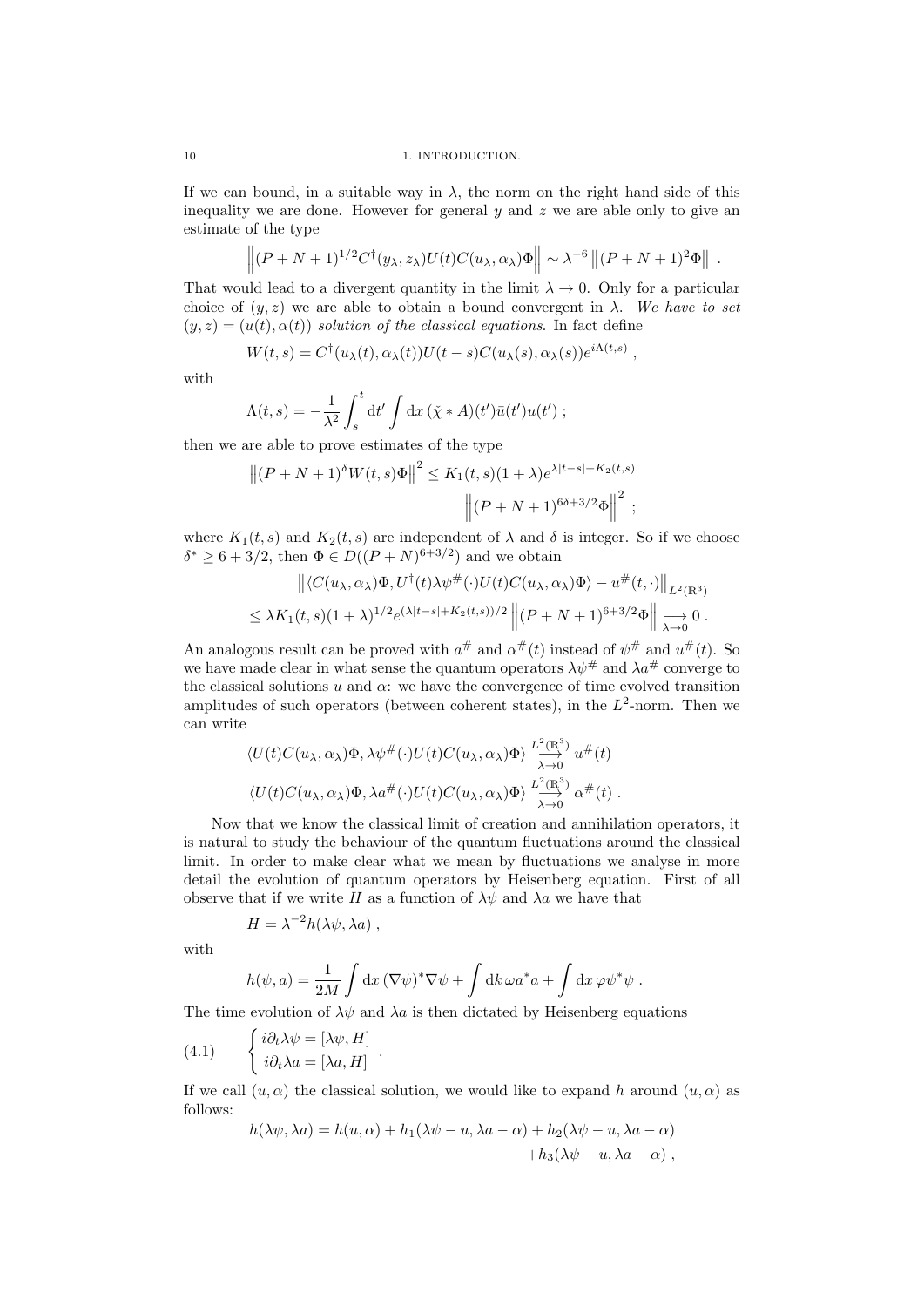where  $h_1$ ,  $h_2$  and  $h_3$  have total degree 1, 2 and 3 respectively in the variables  $\lambda \psi - u$ ,  $\lambda a - \alpha$  and their hermitian conjugates. In particular we have:

$$
h_1(\psi, a) = -\frac{1}{2M} \int dx \,\Delta u \psi^* + \int dk \,\omega \alpha a^* + \int dx \left(\frac{1}{2} |u|^2 \varphi + (\check{\chi} * A) u \psi^*\right) + \text{h.c.},
$$
  
\n
$$
h_2(\psi, a) = \frac{1}{2M} \int dx \, (\nabla \psi)^* \nabla \psi + \int dk \,\omega a^* a + \left[ \int dx \left(\frac{1}{2} (\check{\chi} * A) \psi^* \psi + u \varphi \psi^* \right) + \text{h.c.} \right],
$$
  
\n
$$
h_3(\psi, a) = \int dx \, \varphi \psi^* \psi.
$$

Now we define

$$
h_{k,\psi}(\psi, a) = [\psi, h_k(\psi, a)]
$$
  
\n
$$
h_{k,a}(\psi, a) = [a, h_k(\psi, a)]
$$
 with  $k = 1, 2, 3$ .

Equation [\(4.1\)](#page-9-0) then could be rewritten as

<span id="page-10-0"></span>
$$
\begin{cases}\ni\partial_t u + i\partial_t(\lambda \psi - u) = h_{1,\psi} + h_{2,\psi}(\lambda \psi - u, \lambda a - \alpha) \\
\quad + h_{3,\psi}(\lambda \psi - u, \lambda a - \alpha) \\
i\partial_t \alpha + i\partial_t(\lambda a - \alpha) = h_{1,a} + h_{2,a}(\lambda \psi - u, \lambda a - \alpha) \\
\quad + h_{3,a}(\lambda \psi - u, \lambda a - \alpha)\n\end{cases}.
$$

Since  $(u, \alpha)$  is the classical solution, we obtain

(4.2) 
$$
\begin{cases} i\partial_t(\psi - u_\lambda) = h_{2,\psi}(\psi - u_\lambda, a - \alpha_\lambda) + \lambda h_{3,\psi}(\psi - u_\lambda, a - \alpha_\lambda) \\ i\partial_t(a - \alpha_\lambda) = h_{2,a}(\psi - u_\lambda, a - \alpha_\lambda) + \lambda h_{3,a}(\psi - u_\lambda, a - \alpha_\lambda) \end{cases}
$$

where as before

$$
\left\{ \begin{aligned} u_\lambda &= \frac{1}{\lambda} u \\ \alpha_\lambda &= \frac{1}{\lambda} \alpha \end{aligned} \right. .
$$

We want to study equations [\(4.2\)](#page-10-0), in particular their limit  $\lambda \to 0$ ; in fact, since  $(u, \alpha)$  is the classical solution, these limit equations will describe the quantum fluctuations around the classical solution in the mean field limit. However we have to define new variables with suitable initial conditions, independent of  $\lambda$ : define  $\theta(t)$  and  $c(t)$  by

$$
\begin{cases}\n\theta(t) = C(u_{\lambda}(s), \alpha_{\lambda}(s))^{\dagger} (\psi(t) - u_{\lambda}(t)) C(u_{\lambda}(s), \alpha_{\lambda}(s)) \\
c(t) = C(u_{\lambda}(s), \alpha_{\lambda}(s))^{\dagger} (a(t) - \alpha_{\lambda}(t)) C(u_{\lambda}(s), \alpha_{\lambda}(s))\n\end{cases}
$$

such that  $\theta(s) = \psi_0$  and  $c(s) = a_0$ . So the initial problem [\(4.1\)](#page-9-0) is now reduced to finding two families of operators  $\theta(t)$  and  $c(t)$  satisfying the initial conditions

.

<span id="page-10-1"></span>
$$
\begin{cases}\n\theta(s) = \psi_0 \\
c(s) = a_0\n\end{cases}
$$

and equations

(4.3) 
$$
\begin{cases} i\partial_t \theta = h_{2,\psi}(\theta, c) + \lambda h_{3,\psi}(\theta, c) \\ i\partial_t c = h_{2,a}(\theta, c) + \lambda h_{3,a}(\theta, c) \end{cases}
$$

Furthermore we want to take the limit  $\lambda \to 0$  of [\(4.3\)](#page-10-1) in a suitable sense.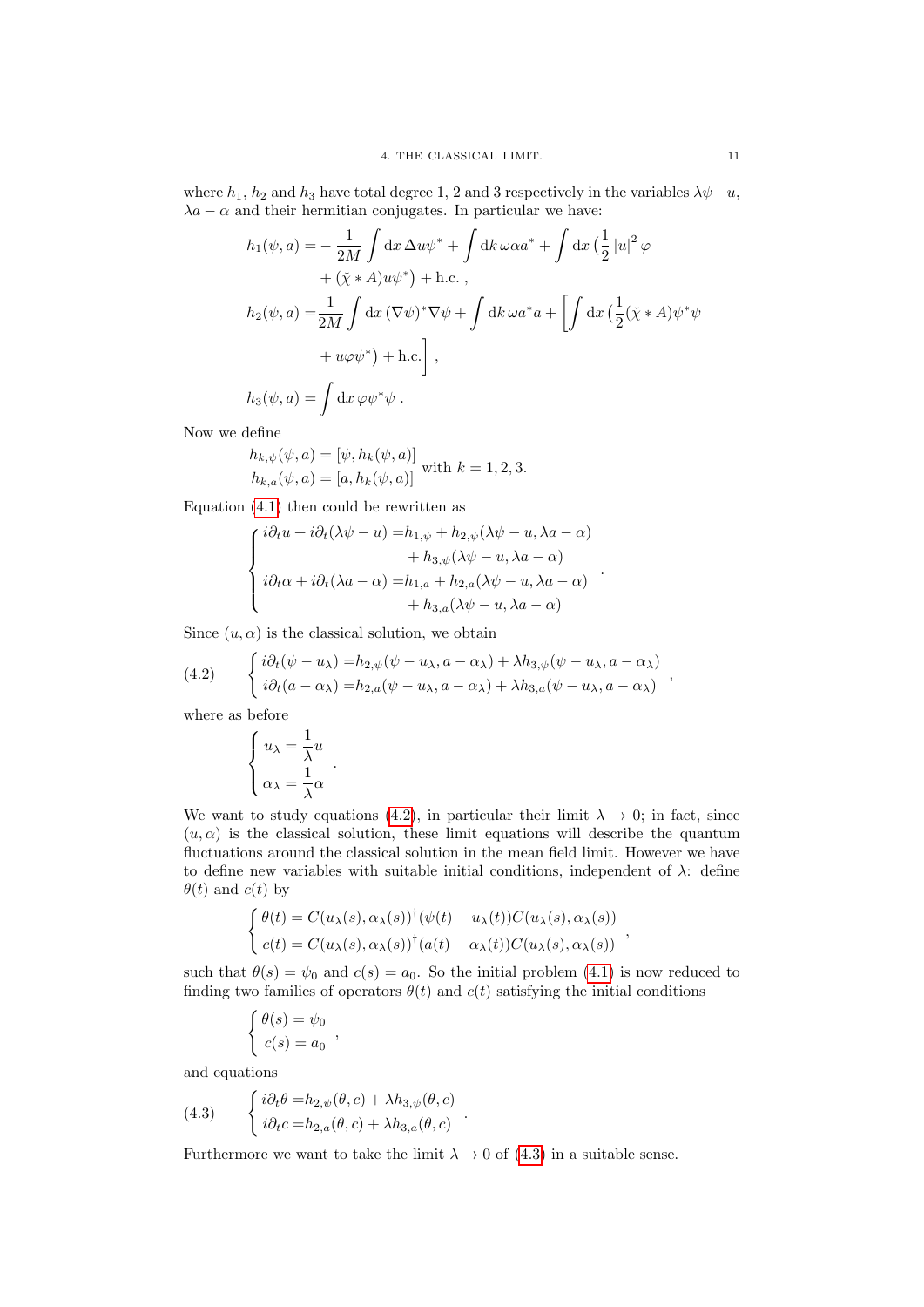It can be seen that formally the solution of [\(4.3\)](#page-10-1) is given by

<span id="page-11-1"></span>,

$$
\begin{cases} \theta(t) = W^{\dagger}(t,s)\psi_0 W(t,s) \\ c(t) = W^{\dagger}(t,s)a_0 W(t,s) \end{cases}
$$

where  $W(t, s)$  is the unitary two-parameter group introduced before. We said this solution is formal: in fact, as we will discuss in the main body of the work,  $W(t, s)$ is not differentiable in t or s on a suitable subset of  $\mathcal{H}$ ; however the operator in the interaction picture  $\widetilde{W}(t,s) = U_0^{\dagger}(t)W(t,s)U_0(s)$  is differentiable on a dense domain  $(U_0$  is the free evolution group).

Consider now the limit equations of [\(4.3\)](#page-10-1):

(4.4) 
$$
\begin{cases} i\partial_t \psi_2 = h_{2,\psi}(\psi_2, a_2) \\ i\partial_t a_2 = h_{2,a}(\psi_2, a_2) \end{cases}
$$

with initial condition as before

$$
\begin{cases} \psi_2(s) = \psi_0 \\ a_2(s) = a_0 \end{cases}
$$

The formal solution of such system is

$$
\begin{cases} \psi_2(t) = U_2^{\dagger}(t,s)\psi_0 U_2(t,s) \\ a_2(t) = U_2(t,s)a_0 U_2(t,s) \end{cases}
$$

.

where  $U_2(t, s)$  is a two-parameter unitary group we will define precisely later. Again is  $\widetilde{U}_2(t,s) = U_0^{\dagger}(t)U_2(t,s)U_0(s)$  rather than  $U_2(t,s)$  to be differentiable.

,

A crucial result we will prove is the convergence in the strong topology of  $\widetilde{W}(t, s)$  to  $\widetilde{U}_2(t, s)$ :

$$
\operatorname*{s-lim}_{\lambda\to 0}\widetilde{W}(t,s)=\widetilde{U}_2(t,s).
$$

Since  $U_0$ ,  $\widetilde{W}(t,s)$  and  $\widetilde{U}_2(t,s)$  are unitary operators this implies also the sought convergence:

<span id="page-11-2"></span>
$$
\operatorname*{sim}_{\lambda \to 0} W(t,s) = U_2(t,s) ;
$$

and that clarifies in what sense problem [\(4.3\)](#page-10-1) converges to [\(4.4\)](#page-11-1) when  $\lambda \to 0$ . Furthermore this strong convergence implies that, for any family of bounded and suitably regular functions  $(R_i(\psi), R_i(a))$  and for any family of times  $\{t_i\}$  and  $\{t_i\}$ ,  $i = 1, \ldots, l, i = l + 1, \ldots, m$ :

(4.5)  

$$
\sum_{\lambda \to 0}^{\mathsf{S-}\lim} C(u_{\lambda}, \alpha_{\lambda})^{\dagger} \prod_{i=1}^{l} R_i(\psi(t_i) - u_{\lambda}(t_i)) \prod_{j=l+1}^{m} R_j(a(t_j) - \alpha_{\lambda}(t_j))
$$

$$
C(u_{\lambda}, \alpha_{\lambda}) = \prod_{i=1}^{l} R_i(\psi_2(t_i)) \prod_{j=l+1}^{m} R_j(a_2(t_j)) .
$$

This convergence can be interpreted in terms of correlation functions on coherent states.

#### <span id="page-11-0"></span>5. Normal ordered products of creation and annihilation operators.

As we just stated in equation [\(4.5\)](#page-11-2) we could prove a convergence in terms of correlation functions of bounded functions of creation and annihilation operators. Then it is natural to ask if we could say something about unbounded functions of creation and annihilation operators. We focused on the analysis of normal ordered products of creation and annihilation operators at a fixed time t. We studied the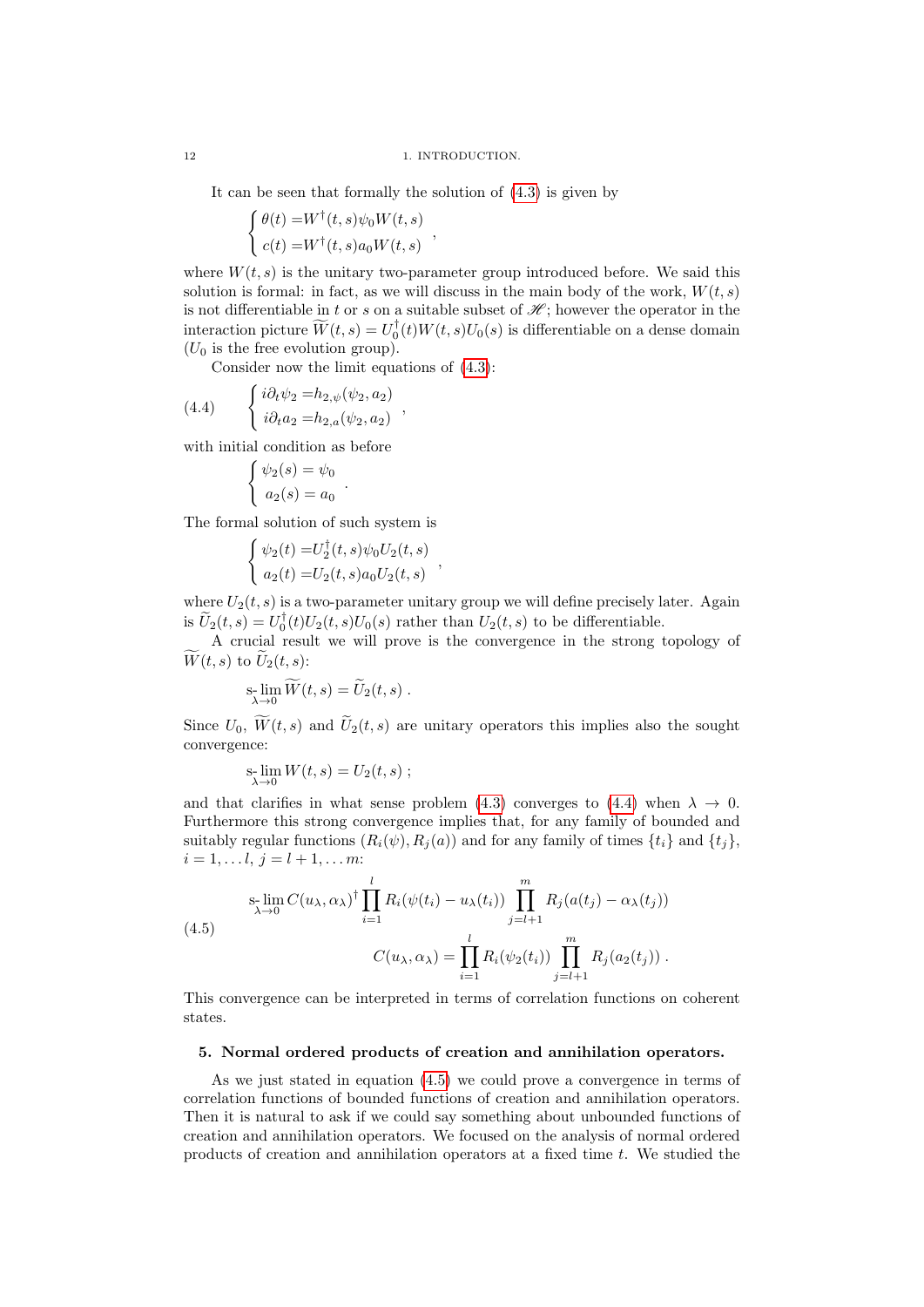average of such products not only between coherent states, but also between fixed particle states.

Let  $u_0, \alpha_0 \in L^2(\mathbb{R}^3)$ , with norm one. then for any  $p, n \in \mathbb{N}$  we define

$$
\Lambda = C(\sqrt{p} u_0, \sqrt{n} \alpha_0) \Omega ;
$$
  
\n
$$
\Psi = u_0^{\otimes p} \otimes C(\sqrt{n} \alpha_0) \Omega \in \mathcal{H}_p ;
$$
  
\n
$$
\Theta = u_0^{\otimes p} \otimes \alpha_0^{\otimes n} \in \mathcal{H}_{p,n} .
$$

By definition  $\Lambda$  is a coherent state;  $\Psi$  is a tensor product state of a fixed number p of non-relativistic particles state and a coherent relativistic particles state; Θ is a state with  $p$  non-relativistic and  $n$  relativistic particles. Each state has norm one. We remark that in the classical limit p and n will go to infinity as  $\lambda^{-2}$ , as discussed before. The quantum evolution of such states is dictated by  $U(t)$  so define:

$$
\Lambda(t) = U(t)\Lambda ,
$$
  
\n
$$
\Psi(t) = U(t)\Psi ,
$$
  
\n
$$
\Theta(t) = U(t)\Theta .
$$

Consider now the following transition amplitudes:

$$
\Gamma_{\Lambda(t)}(X_{q+r}; K_{i+j}) = \langle \Lambda(t), \prod_{a=1}^{q} \lambda \psi^*(x_a) \prod_{b=q+1}^{r} \lambda \psi(x_b) \prod_{c=1}^{i} \lambda a^*(k_c)
$$

$$
\prod_{d=i+1}^{j} \lambda a(k_d) \Lambda(t) \rangle
$$

$$
\Gamma_{\Psi(t)}(X_{q+r}; K_{i+j}) = \langle \Psi(t), \prod_{a=1}^{q} \lambda \psi^*(x_a) \prod_{b=q+1}^{r} \lambda \psi(x_b) \prod_{c=1}^{i} \lambda a^*(k_c)
$$

$$
\prod_{d=i+1}^{j} \lambda a(k_d) \Psi(t) \rangle
$$

$$
\Gamma_{\Theta(t)}(X_{q+r}; K_{i+j}) = \langle \Theta(t), \prod_{a=1}^{q} \lambda \psi^*(x_a) \prod_{b=q+1}^{r} \lambda \psi(x_b) \prod_{c=1}^{i} \lambda a^*(k_c)
$$

$$
\prod_{d=i+1}^{j} \lambda a(k_d) \Theta(t) \rangle ;
$$

we are interested in their behavior when  $\lambda \to 0$  (or equivalently  $p, n \to \infty$  as  $(\lambda^{-2})$ . We will show that  $\Gamma_{\Lambda(t)}$ ,  $\Gamma_{\Psi(t)}$  and  $\Gamma_{\Theta(t)} \in L^2(\mathbb{R}^{3(q+r+i+j)})$  and prove their convergence when  $\lambda \to 0$  in that space.

The idea is to use the estimates of  $||(P+N+1)^\delta W(t,s)\Phi||_2$  discussed in the previous section, and the convergence result of  $\widetilde{W}(t, s)$  towards  $\widetilde{U}_2(t, s)$  to obtain a better convergence rate in  $\lambda$ . We can manage to write fixed particle states as particular combinations of coherent states, so we can apply the method to any initial state.

We will prove the following results:

$$
\left\|\Gamma_{\Lambda(t)} - \bar{u}_t^{\otimes q} u_t^{\otimes \tau} \bar{\alpha}_t^{\otimes i} \alpha_t^{\otimes j}\right\|_2 \leq \lambda^2 C_{\Lambda}(t) ,
$$
  

$$
\left\|\Gamma_{\Psi(t)} - \delta_{qr} \bar{u}_t^{\otimes q} u_t^{\otimes \tau} \bar{\alpha}_t^{\otimes i} \alpha_t^{\otimes j}\right\|_2 \leq \delta_{qr} \lambda^2 C_{\Psi}(t) ,
$$

where  $\mathcal{C}_{\Lambda}(t)$  and  $\mathcal{C}_{\Psi}(t)$  are functions of time independent of  $\lambda$ ,  $\delta_{qr}$  equals 1 when  $q =$ r and is zero otherwise, and  $(u_t, \alpha_t)$  is the solution of the classical equations [\(3.2\)](#page-7-3)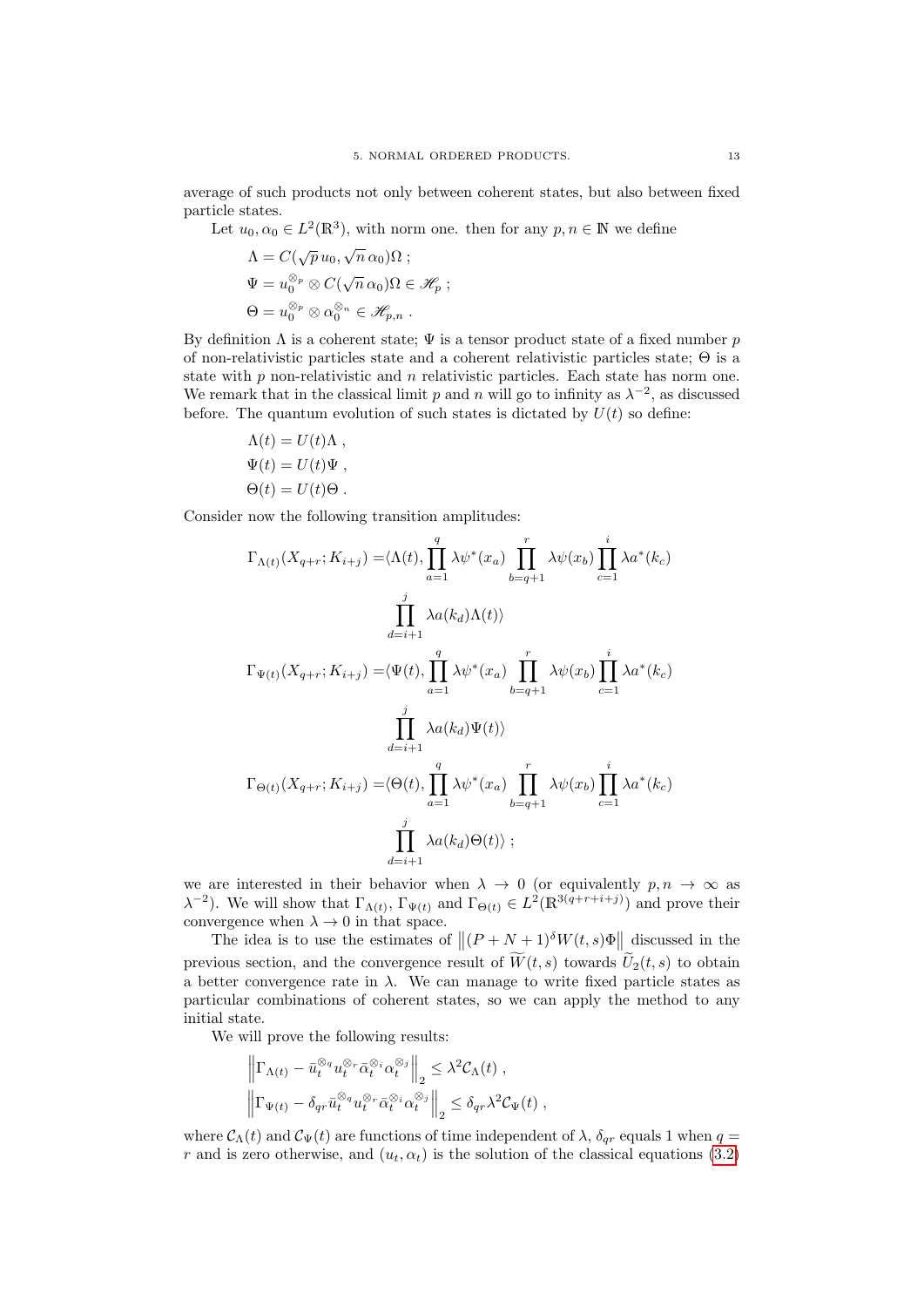#### 14 1. INTRODUCTION.

with initial data  $u_0, \alpha_0 \in L^2(\mathbb{R}^3)$ . The norm  $\lVert \cdot \rVert_2$  is the  $L^2(\mathbb{R}^{3(q+r+i+j)})$  one. So we see that not only time ordered products of annihilation and creation operators converge to products of the classical solutions in  $L^2$  when  $\lambda \to 0$ , but also that they do it with a rate of convergence at least of  $\lambda^2$  (this also enhances the rate of the convergence stated above of  $\lambda \psi^{\#}$  and  $\lambda a^{\#}$  to the corresponding solutions of the classical problem).

The result concerning Θ states is quite unexpected and deserves a comment. If  $(u_t, \alpha_t)$  is the solution of [\(3.2\)](#page-7-3) with initial data  $(u_0, \alpha_0)$ , we define  $(u_t(\theta), \alpha_t(\theta))$  to be the solution of the same equation but with initial data  $(u_0, e^{-i\theta} \alpha_0)$ . We remark that the classical solution depends continuously on initial data in the  $L^2$  topology, so  $(u_t(\theta), \alpha_t(\theta))$  converges to  $(u_t, \alpha_t)$  in  $L^2$  when  $\theta \to 0$ .

Now we are able to state the result about  $\Theta$  states:

$$
\left\|\Gamma_{\Theta(t)} - \delta_{qr} \int_0^{2\pi} \frac{d\theta}{2\pi} \bar{u}_t^{\otimes q}(\theta) u_t^{\otimes r}(\theta) \bar{\alpha}_t^{\otimes i}(\theta) \alpha_t^{\otimes j}(\theta)\right\|_2 \leq \delta_{qr} \lambda^2 C_{\Theta}(t).
$$

So the classical limit of product of operators in such case is not purely classical; we mean that the limit is not simply the expected product of classical solutions, but some sort of average of such a product over different initial conditions. This result, as we mentioned, is quite unexpected and could suggest that fixed particle states are not very useful when dealing with a field theory that does not preserve the number of such particles.

#### 6. Future developments.

<span id="page-13-0"></span>The previous results concern the classical limit of the Nelson model with cut off. The next question is to study the classical limit of the same model without cut off. In that case the quantum hamiltonian of the theory is ill defined because of ultraviolet divergences. The standard procedure to handle that situation is to introduce a cut off which allows us to subtract to the hamiltonian operator a suitable scalar quantity, depending on the cut off in such a way that the renormalized hamiltonian has a limit when the cut off is removed. This leads to a new hamiltonian with however domain of definition different from that of the free hamiltonian. This is the source of the main difficulties in the treatment of the Nelson model. See [[Gro62,](#page-102-11) [Nel64,](#page-102-12) [Fro74](#page-102-13)]; also [[Amm00](#page-102-14)] and the references thereof contained for more recent developments.

Preliminary attempts to deal with the classical limit for the full theory without cut off show unexpected difficulties. As an example it appears that the  $U_2$  evolution of fluctuations around the classical solution does not exist. The natural continuation of this thesis is to extend its results to that more singular situation.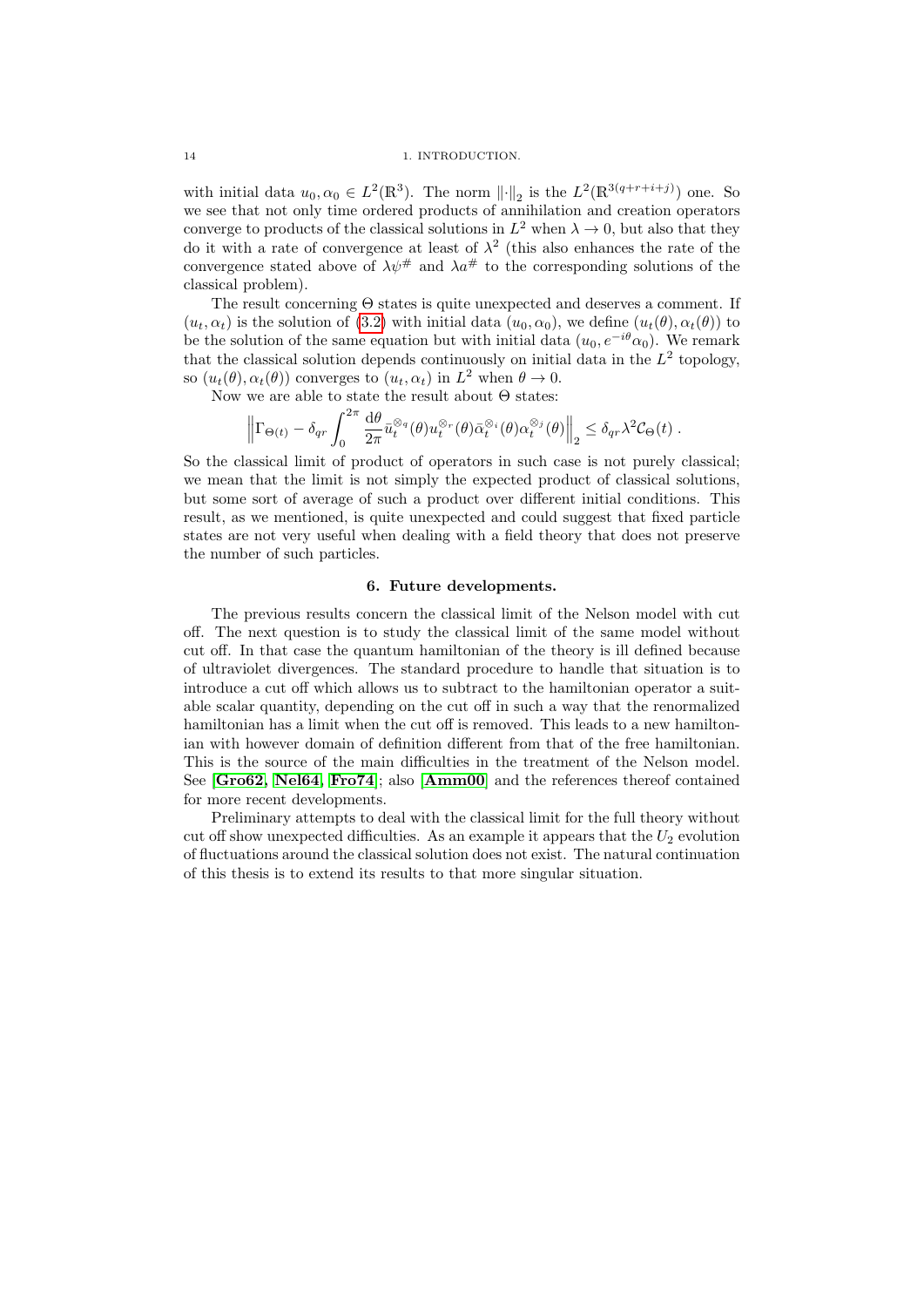#### CHAPTER 2

## <span id="page-14-0"></span>The classical Klein-Gordon/Schrödinger system of equations.

We recall the convention for the Fourier transform  $\hat{f}$  of  $f$ :

.

$$
\hat{f}(k) = \frac{1}{(2\pi)^{3/2}} \int dx e^{-ikx} f(x) ;
$$

and of the inverse transform  $\check{f}$ :

$$
\check{f}(k) = \frac{1}{(2\pi)^{3/2}} \int dx e^{ikx} f(x).
$$

Furthermore let  $\sigma \in \mathbb{R}^+$ , then we define the function  $\chi \in L^p(\mathbb{R}^3)$  for all  $1 \leq p \leq \infty$ as following:

$$
\chi(x) = \begin{cases} 1 \text{ if } |x| \le \sigma \\ 0 \text{ if } |x| > \sigma \end{cases}
$$

Let  $\alpha_0, u_0 \in L^2(\mathbb{R}^3)$ , and define  $U_{01}(t) \equiv \exp(i\Delta t/2), U_{02}(t) \equiv \exp(-i\omega t)$ , with

$$
(\omega^{\lambda}\alpha)(x) = (2\pi)^{-3/2} \int d\xi \, e^{i\xi x} (\mu^2 + |\xi|^2)^{\lambda/2} \hat{\alpha}(\xi) , \, \mu \ge 0.
$$

We consider the following system of integral equations:

<span id="page-14-4"></span>(E) 
$$
\begin{cases} u(t) = U_{01}(t)u_0 - i(2\pi)^{-3/2} \int_0^t d\tau U_{01}(t-\tau)u(\tau)(\check{\chi} * A(\tau)) \\ \alpha(t) = U_{02}(t)\alpha_0 - i\frac{(2\pi)^{-3/2}}{\sqrt{2}} \int_0^t d\tau U_{02}(t-\tau)\omega^{-1/2}\check{\chi} * (|u(\tau)|^2) \end{cases}
$$

where  $A(t) = \omega^{-1/2}(\alpha(t) + \bar{\alpha}(t))$ . We want to prove the existence of a unique solution of the system in  $\mathscr{C}^0(\mathbb{R}, L^2(\mathbb{R}^3) \otimes L^2(\mathbb{R}^3))$ . We follow the method used by Bachelot [[Bac84](#page-102-15)] to study more singular potentials.

#### <span id="page-14-2"></span>1. Existence and uniqueness of solution.

<span id="page-14-5"></span><span id="page-14-1"></span>LEMMA 1.1. Let  $V \in \mathscr{C}^0(\mathbb{R}, L^\infty(\mathbb{R}^3))$ . Then, for all  $u_0 \in L^2(\mathbb{R}^3)$ ,  $\exists! u \in$  $\mathscr{C}^0(\mathbb{R}, L^2(\mathbb{R}^3))$  solution of

(1.1) 
$$
u(t) = U_{01}(t)u_0 - i \int_0^t d\tau U_{01}(t-\tau)V(\tau)u(\tau).
$$

Furthermore if

<span id="page-14-3"></span>
$$
u_j(t) = U_{01}(t)u_0 - i \int_0^t d\tau U_{01}(t-\tau)V_j(\tau)u_j(\tau) \text{ with } j = 1, 2
$$

we have the following estimate:

(1.2) 
$$
\|u_1(t) - u_2(t)\|_2 \le \|u_2; \mathscr{C}^0([0, t], L^2)\| \int_0^t d\tau \|(V_1 - V_2)(\tau)\|_{\infty} \exp\left(\left|\int_0^t d\tau \|(V_1(\tau)\|_{\infty})\right)\right).
$$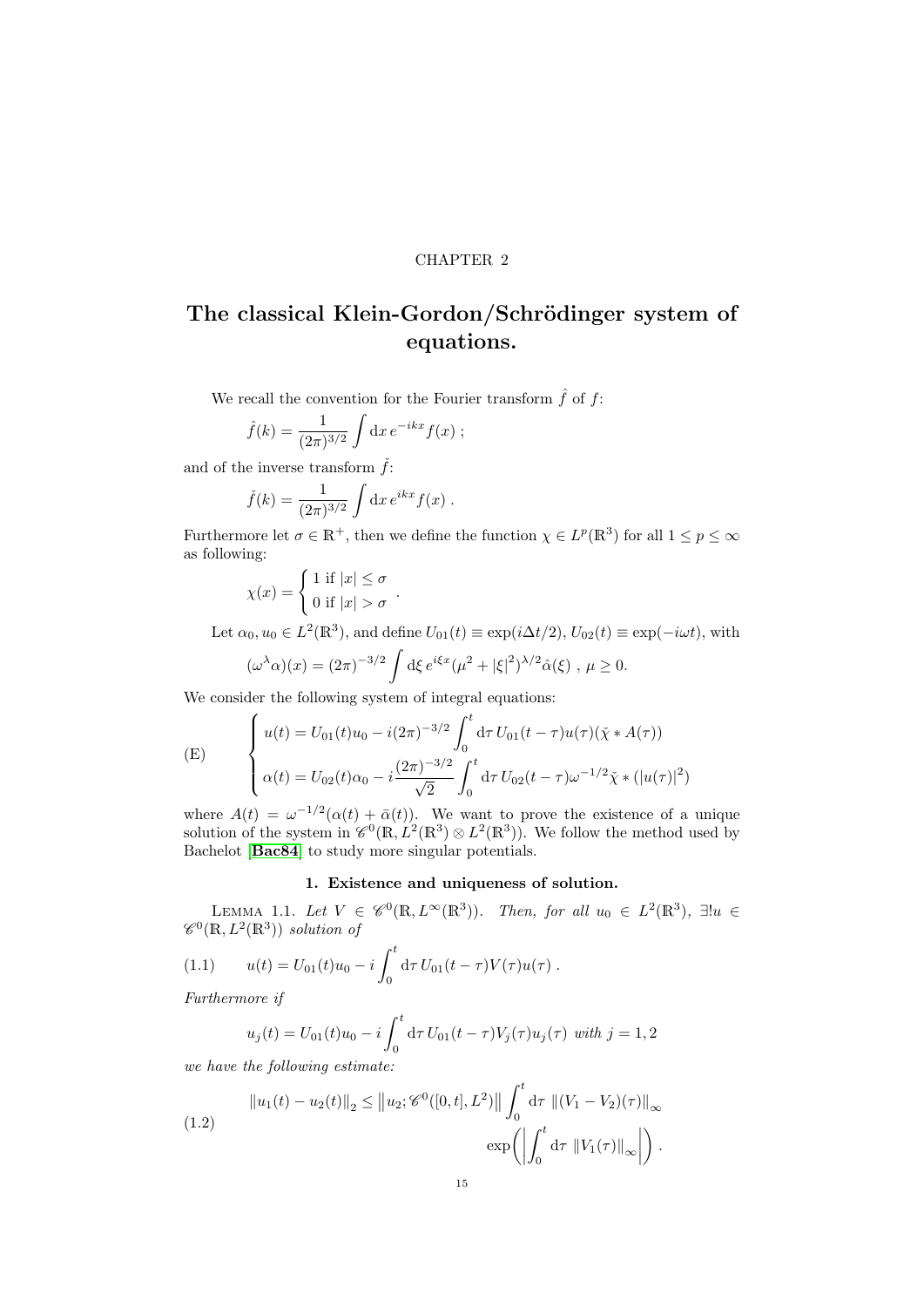Finally if V is real then  $||u(t)||_2 = ||u_0||_2$  for all t (the charge is conserved).

PROOF. We start with uniqueness. Let  $u$  and  $u'$  be solutions of [\(1.1\)](#page-14-2), then  $u_{-}(\cdot) = (u - u')(\cdot)$  satisfies:

$$
u_{-}(t) = -i \int_{0}^{t} d\tau U_{01}(t - \tau) V(\tau) u_{-}(\tau) ,
$$
  

$$
||u_{-}(t)||_{2} \le \int_{0}^{t} d\tau ||V(\tau)||_{\infty} ||u_{-}(\tau)||_{2} ,
$$

so applying the Lemma of Gronwall we have  $u_-=0$ .

<span id="page-15-0"></span>Now we turn to existence. Let  $u_0(t) = U_{01}(t)u_0$ ; then for all  $j \ge 1$  we define iteratively:

(1.3) 
$$
u_j(t) = u_0(t) - i \int_0^t d\tau U_{01}(t-\tau) V(\tau) u_{j-1}(\tau).
$$

By definition we have that

$$
u_n(t) = u_0(t) + \sum_{j=1}^n (-i)^j \int_{t \ge t_1 \cdots \ge t_j \ge 0} dt_1 \dots dt_j U_{01}(t - t_1) V(t_1)
$$
  

$$
U_{01}(t_1 - t_2) V(t_2) \dots U_{01}(t_{j-1} - t_j) V(t_j) u_0(t_j) ,
$$

so for all  $n > m$ :

$$
(u_n - u_m)(t) = \sum_{j=m+1}^n (-i)^j \int_{t \ge t_1 \cdots \ge t_j \ge 0} dt_1 \dots dt_j U_{01}(t - t_1) V(t_1)
$$
  

$$
U_{01}(t_1 - t_2) V(t_2) \dots U_{01}(t_{j-1} - t_j) V(t_j) u_0(t_j) .
$$

We then obtain the following estimate:

$$
||(u_n - u_m)(t)||_2 \leq \sum_{j=m+1}^n \int_{\substack{t \geq t_1 \cdots \geq t_j \geq 0 \\ 0 \leq \tau \leq t}} dt_1 \dots dt_j ||V(t_1)||_{\infty} \dots ||V(t_j)||_{\infty}
$$
  

$$
\leq \sum_{j=m+1}^n \frac{1}{j!} \left( \int_0^t d\tau ||V(\tau)||_{\infty} \right)^j \sup_{0 \leq \tau \leq t} ||u_0(\tau)||_2.
$$

So  $\exists \lim_{j\to\infty} u_j(t) \equiv u(t)$  in  $\mathscr{C}(I, L^2(\mathbb{R}^3))$  for all compact interval I. Taking the limit of both members of  $(1.3)$  we see that  $u(t)$  satisfies  $(1.1)$ .

To prove [\(1.2\)](#page-14-3) we write:

$$
||u_1(t) - u_1(t)||_2 \le \int_0^t d\tau \left( ||V_1(\tau) - V_2(\tau)||_{\infty} ||u_2(\tau)||_2 + ||V_1(\tau)||_{\infty} \right)
$$

$$
||u_1(\tau) - u_2(\tau)||_2 \right).
$$

Equation [\(1.2\)](#page-14-3) then follows applying the Lemma of Gronwall.

To prove charge conservation we define  $\tilde{u}(t) \equiv U_{01}(-t)u(t)$ . So we have

$$
\widetilde{u}(t) = u_0 - i \int_0^t d\tau U_{01}(-\tau) V(\tau) u(\tau) ,
$$

then since  $U_{01}$  is continuous,  $\tilde{u}(t)$  is differentiable in t and

$$
i\partial_t \widetilde{u}(t) = U_{01}(-t)V(t)u(t) .
$$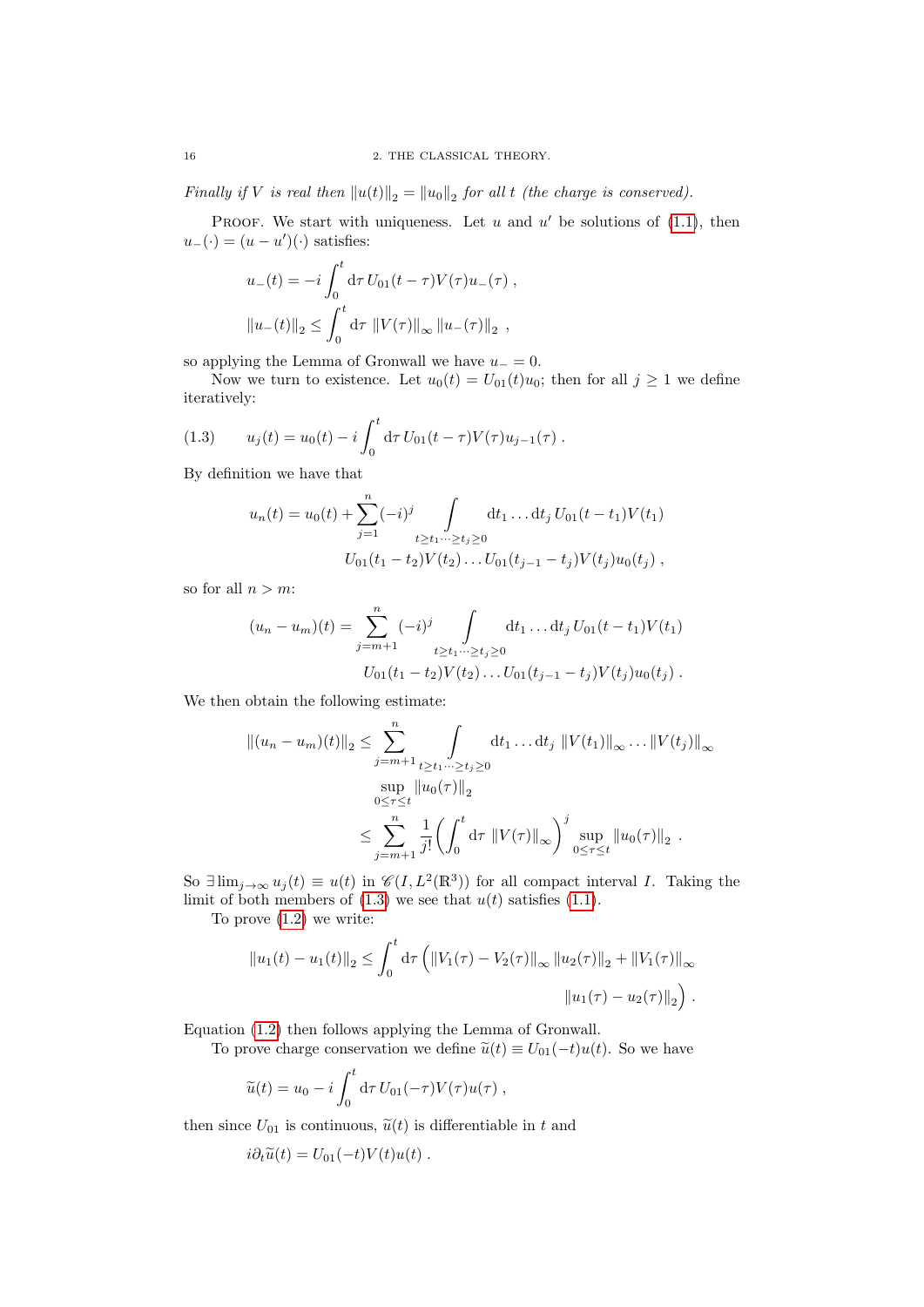Now we can write:

$$
\partial_t \langle u(t), u(t) \rangle = \partial_t \langle \widetilde{u}(t), \widetilde{u}(t) \rangle = 2 \text{Re} \langle \widetilde{u}(t), \partial_t \widetilde{u}(t) \rangle = 2 \text{Im} \langle \widetilde{u}(t), i \partial_t \widetilde{u}(t) \rangle
$$
  
= 2 \text{Im} \langle \widetilde{u}(t), U\_{01}(-t) V(t) u(t) \rangle = 2 \text{Im} \langle u(t), V(t) u(t) \rangle = 0,

since  $V$  is real.

Now we can prove the existence of a unique solution of the system [\(E\)](#page-14-4), this is done in the following proposition:

PROPOSITION 1. Let  $u_0, \alpha_0 \in L^2(\mathbb{R}^3)$ . Then  $\exists! (u(\cdot), \alpha(\cdot))$  in  $\mathscr{C}^0(\mathbb{R}, L^2(\mathbb{R}^3) \otimes$  $L^2(\mathbb{R}^3)$  solution of the integral system [\(E\)](#page-14-4).

PROOF. First of all we solve for all  $j = 1, 2, \ldots$  the systems:

<span id="page-16-0"></span>
$$
\begin{cases}\n u_j(t) = u_0(t) - i(2\pi)^{-3/2} \int_0^t d\tau \, U_{01}(t-\tau) u_j(\tau) (\check{\chi} * A_{j-1}(\tau)) \\
 \alpha_j(t) = \alpha_0(t) - i \frac{(2\pi)^{-3/2}}{\sqrt{2}} \int_0^t d\tau \, U_{02}(t-\tau) \omega^{-1/2} \check{\chi} * (|u_{j-1}(\tau)|^2)\n\end{cases}
$$

with  $u_0(t) \equiv U_{01}(t)u_0$ ,  $\alpha_0(t) \equiv U_{02}(t)\alpha_0$ . Observe that if  $\alpha_j \in \mathscr{C}^0(\mathbb{R}, L^2(\mathbb{R}^3))$ , we have using Sobolev's inequality  $A_j \in \mathscr{C}^0(\mathbb{R}, L^3(\mathbb{R}^3))$ ; so  $\check{\chi} * A_j \in \mathscr{C}^0(\mathbb{R}, L^\infty(\mathbb{R}^3))$ by Young's inequality. Furthermore if  $u_j \in \mathscr{C}^0(\mathbb{R}, L^2(\mathbb{R}^3))$ ,  $\check{\chi} * (|u_{j-1}(\tau)|^2) \in$  $\mathscr{C}^0(\mathbb{R}, L^2(\mathbb{R}^3))$ . Using Lemma [1.1](#page-14-5) we have a unique solution  $u_j \in \mathscr{C}^0(\mathbb{R}, L^2(\mathbb{R}^3))$ of the first equation of  $(E_j)$ , while the second equation defines  $\alpha_j \in \mathscr{C}^0(\mathbb{R}, L^2(\mathbb{R}^3)).$ We want now to prove that  $\exists \lim_{j\to\infty} (u_j,\alpha_j)$  in  $\mathscr{C}^0(I,L^2(\mathbb{R}^3))$  for a suitable compact I. Let  $t \in I$ , and define the map S on  $\mathscr{C}^0(I, L^2(\mathbb{R}^3) \otimes L^2(\mathbb{R}^3))$  as

$$
S\left(\begin{matrix}u(t)\\ \alpha(t)\end{matrix}\right) = \left(\begin{matrix}u_0(t) - i(2\pi)^{-3/2} \int_0^t d\tau \, U_{01}(t-\tau)u(\tau)(\check{\chi} * A(\tau))\\ \alpha_0(t) - i\frac{(2\pi)^{-3/2}}{\sqrt{2}} \int_0^t d\tau \, U_{02}(t-\tau)\omega^{-1/2}\check{\chi} * (|u(\tau)|^2)\end{matrix}\right) ,
$$

so we can write  $(E_i)$  as

$$
\begin{pmatrix} u_j(t) \\ \alpha_j(t) \end{pmatrix} = S \begin{pmatrix} u_{j-1}(t) \\ \alpha_{j-1}(t) \end{pmatrix} .
$$

So if S a contraction map on  $\mathscr{C}^0(I, L^2(\mathbb{R}^3) \otimes L^2(\mathbb{R}^3))$  for a suitable I, the Banach fixed point theorem provides that the limit exists in that space and is the unique solution of [\(E\)](#page-14-4). In order to do that we have to calculate the norm of

$$
S\begin{pmatrix} u_1(t) \\ \alpha_1(t) \end{pmatrix} - S\begin{pmatrix} u_2(t) \\ \alpha_2(t) \end{pmatrix} = \begin{pmatrix} u'_1(t) \\ \alpha'_1(t) \end{pmatrix} - \begin{pmatrix} u'_2(t) \\ \alpha'_2(t) \end{pmatrix} ,
$$

where  $u_1, u_2, \alpha_1, \alpha_2 \in \mathscr{C}^0(I, L^2(\mathbb{R}^3))$ . Let  $I = [0, \epsilon]$ ; we use estimate [\(1.2\)](#page-14-3) of Lemma [1.1](#page-14-5) and conservation of charge to obtain:

$$
\sup_{t \in I} ||u_1'(t) - u_2'(t)||_2 \le (2\pi)^{-3/2} ||u_2; \mathscr{C}^0(I, L^2)||
$$
  

$$
\int_0^t d\tau ||\tilde{\chi} * (A_1 - A_2)(\tau)||_{\infty} \exp\left((2\pi)^{-3/2} \left| \int_0^t d\tau ||\tilde{\chi} * A_1(\tau)||_{\infty} \right| \right)
$$
  

$$
\le C_s (2\pi)^{-3/2} \epsilon ||\tilde{\chi}||_{3/2} \exp\left(C_s (2\pi)^{-3/2} \epsilon ||\tilde{\chi}||_{3/2} \max_{j=1,2} ||\alpha_j; \mathscr{C}^0(I, L^2)||\right)
$$
  

$$
\max_{j=1,2} ||u_j; \mathscr{C}^0(I, L^2)|| ||\alpha_1 - \alpha_2; \mathscr{C}^0(I, L^2)||.
$$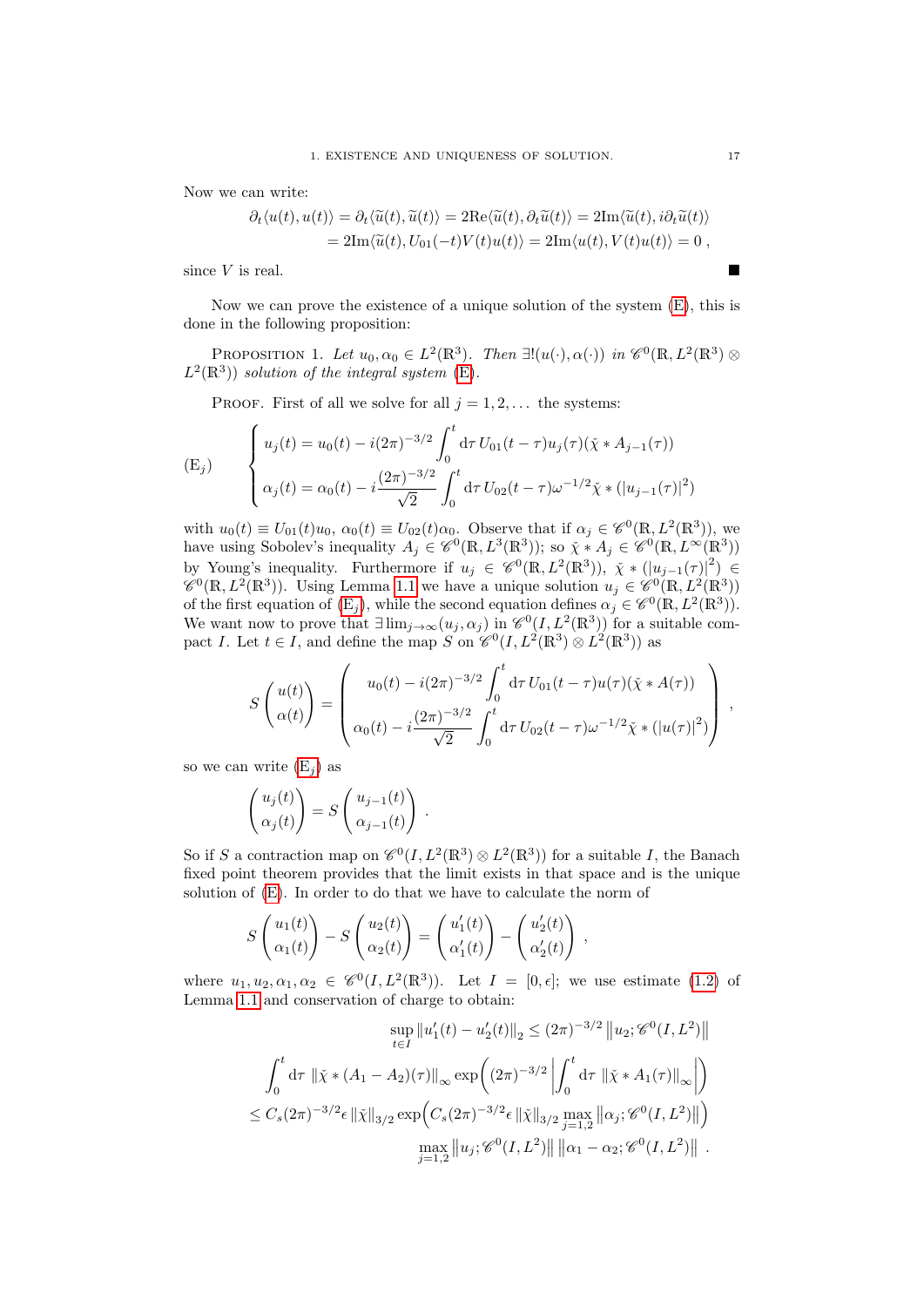We consider now  $\alpha'_1 - \alpha'_2$ :

$$
\sup_{t \in I} ||\alpha_1'(t) - \alpha_2'(t)||_2 \le \frac{(2\pi)^{-3/2}}{\sqrt{2}} ||\omega^{-1/2}\tilde{\chi}||_2 \int_0^t d\tau ||(|u_1|^2 - |u_2|^2)(\tau)||_1
$$
  

$$
\le \frac{(2\pi)^{-3/2}}{\sqrt{2}} ||\tilde{\chi}||_2 \int_0^t d\tau \left( ||u_1 + u_2||_2 ||u_1 - u_2||_2 \right)(\tau)
$$
  

$$
\le \sqrt{2}(2\pi)^{-3/2} \epsilon ||\tilde{\chi}||_2 \max_{j=1,2} ||u_j; \mathscr{C}^0(I, L^2)|| ||u_1 - u_2; \mathscr{C}^0(I, L^2)||.
$$

So choosing  $\epsilon$  small enough it follows that S is a strict contraction on  $\mathscr{C}^0(I, L^2(\mathbb{R}^3) \otimes$  $L^2(\mathbb{R}^3)$  and so admits a unique fixed point  $(u(t), \alpha(t))$  solution of  $(\mathbb{E})$  on that space. The charge of  $u(t)$  is conserved as proved in Lemma [1.1,](#page-14-5) so for all real t we have  $||u(t)||_2 = ||u_0||_2$ . Using this fact we can extend the solution to  $\mathscr{C}^0(\mathbb{R}, L^2(\mathbb{R}^3) \otimes$  $L^2(\mathbb{R}^3)$  $\overline{)}$ ).

REMARK 1.1.1. If  $(u(t), \alpha(t))$  is the solution of [\(E\)](#page-14-4) in  $\mathscr{C}^0(\mathbb{R}, L^2(\mathbb{R}^3) \otimes L^2(\mathbb{R}^3)),$ define  $(\widetilde{u}(t), \widetilde{\alpha}(t)) \equiv (U_{01}(-t)u(t), U_{02}(-t)\alpha(t)).$ 

Then  $(\tilde{u}(t), \tilde{\alpha}(t)) \in \mathscr{C}^1(\mathbb{R}, L^2(\mathbb{R}^3) \otimes L^2(\mathbb{R}^3))$  and we have that:

$$
i\partial_t \widetilde{u}(t) = (2\pi)^{-3/2} U_{01}(-t) \left(\widetilde{\chi} * A(t)\right) u(t) ,
$$
  

$$
i\partial_t \widetilde{\alpha}(t) = \frac{(2\pi)^{-3/2}}{\sqrt{2}} U_{02}(-t) \left(\omega^{-1/2} \widetilde{\chi} * |u(t)|^2\right) .
$$

#### 2. Continuity of solution with respect to initial conditions.

<span id="page-17-0"></span>LEMMA 2.1. Let  $(u_1(\cdot), \alpha_1(\cdot))$  and  $(u_2(\cdot), \alpha_2(\cdot))$  be the solutions of [\(E\)](#page-14-4) in  $\mathscr{C}^0(\mathbb{R}, L^2(\mathbb{R}^3) \otimes L^2(\mathbb{R}^3))$  corresponding respectively to initial data  $(u_0, \alpha_{01})$  and  $(u_0, \alpha_{02})$  both in  $L^2 \otimes L^2$ . Then if  $\alpha_{01} \rightarrow_{L^2} \alpha_{02}$ , then  $(u_1(\cdot), \alpha_1(\cdot)) \rightarrow (u_2(\cdot), \alpha_2(\cdot))$  $in \ \mathscr{C}^0(\mathbb{R}, L^2(\mathbb{R}^3) \otimes L^2(\mathbb{R}^3)).$ 

PROOF. Let  $0 < t \in [0, T]$  compact. From [\(E\)](#page-14-4) using equation [\(1.2\)](#page-14-3) we find the following estimates:

$$
\begin{cases} ||u_1(t) - u_2(t)||_2 \le f(t) \int_0^t d\tau ||(\alpha_1 - \alpha_2)(\tau)||_2 \\ ||\alpha_1(t) - \alpha_2(t)||_2 \le ||\alpha_{01} - \alpha_{02}||_2 + g(t) \int_0^t d\tau ||(u_1 - u_2)(\tau)||_2 \end{cases};
$$

where both  $f$  and  $g$  are locally bounded positive functions. Using the first equation, the second one becomes:

$$
\|\alpha_1(t) - \alpha_2(t)\|_2 \le \|\alpha_{01} - \alpha_{02}\|_2 + g(t) \int_0^t d\tau f(\tau)
$$

$$
\int_0^\tau d\tau' \, \|(\alpha_1 - \alpha_2)(\tau')\|_2
$$

$$
\le \|\alpha_{01} - \alpha_{02}\|_2 + C(T) \int_0^t d\tau \, \|(\alpha_1 - \alpha_2)(\tau)\|_2 ,
$$

so using Gronwall's Lemma we obtain:

 $\|\alpha_1(t) - \alpha_2(t)\|_2 \le \|\alpha_{01} - \alpha_{02}\|_2 e^{TC(T)},$ 

so we have

$$
\begin{cases} ||u_1 - u_2; \mathscr{C}^0([0,T], L^2)||_2 \leq C_1(T) ||\alpha_{01} - \alpha_{02}||_2 \\ ||\alpha_1 - \alpha_2; \mathscr{C}^0([0,T], L^2)||_2 \leq C_2(T) ||\alpha_{01} - \alpha_{02}||_2 \end{cases}
$$

for any compact interval  $[0, T]$ .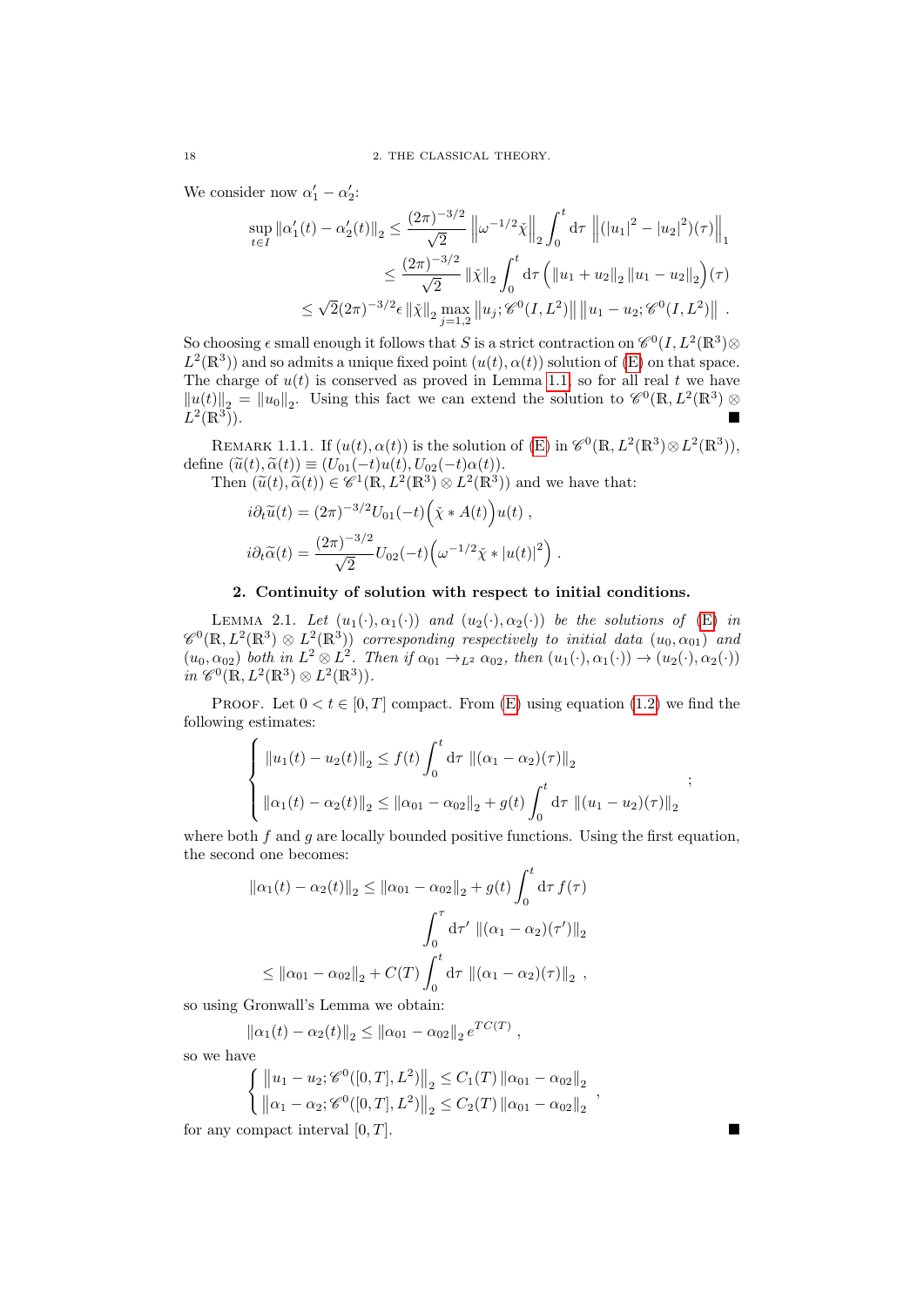#### CHAPTER 3

### The quantum theory.

<span id="page-18-0"></span>To describe the quantum theory we will use standard results on the theory of operators in Hilbert spaces, that can be found for example in [[RS72,](#page-102-16) [RS75](#page-102-17)].

The space where the quantum theory is defined is the tensor product of two symmetric Fock spaces, representing the nonrelativistic and relativistic fields. As in the introduction, for any  $p, n \in \mathbb{N}$  we define

$$
\mathscr{H}_{p,n} = \left\{ \Phi_{p,n} : \Phi_{p,n}(X_p; K_n) \in L^2(\mathbb{R}^{3p+3n}) \right\},\,
$$

where  $X_p = \{x_1, \ldots, x_p\}$ ,  $K_n = \{k_1, \ldots, k_n\}$  and  $\Phi_{p,n}$  is separately symmetric with respect to the first p and the last n variables. The Hilbert space  $\mathscr H$  of the theory is taken to be the direct sum of the  $\mathcal{H}_{p,n}$ :

$$
\mathscr{H}=\bigoplus_{p,n=0}^\infty \mathscr{H}_{p,n} \;.
$$

We will use freely the following properties of the tensor product of Hilbert spaces:

$$
\mathscr{H}_{p,n}=\mathscr{H}_{p,0}\otimes\mathscr{H}_{0,n}\;,
$$

and

$$
\mathscr{H}=\left(\bigoplus_{p=0}^\infty\mathscr{H}_{p,0}\right)\otimes\left(\bigoplus_{n=0}^\infty\mathscr{H}_{0,n}\right)=\bigoplus_{p=0}^\infty\mathscr{H}_p,
$$

with

$$
\mathscr{H}_p=\mathscr{H}_{p,0}\otimes\bigoplus_{n=0}^\infty\mathscr{H}_{0,n}\;.
$$

We call  $\mathcal{C}_0(P, N)$  the space of finite particle vectors;  $\mathcal{C}_0(P, N)$  is dense in  $\mathcal{H}$ . We will eventually denote with  $\mathcal{B}(\mathcal{H})$  the space of bounded operators of  $\mathcal{H}$ , and  $\|\cdot\|$ its norm. If B is an operator in  $L^2(\mathbb{R}^3)$  with domain D, we call  $d\Gamma_p(B)$  the operator  $\partial_{\mathrm{op}}\mathscr{H}_{p,0}$  that acts on  $\mathscr{H}_{p,0}$  as  $B\otimes 1\otimes\cdots\otimes 1+1\otimes B\otimes 1\otimes\cdots\otimes 1+\cdots+1\otimes\cdots\otimes 1\otimes B;$ a domain of essential self-adjointness for  $d\Gamma_p(B)$  is the domain  $D_B$ , the subspace of  $\mathscr{C}_0(P)$  of functions  $\Phi = {\Phi_0, \Phi_1, \ldots, \Phi_j, \ldots}$  such that for each j either  $\Phi_j$  is zero or in  $\bigotimes_{k=1}^{j} D$ . The definition of  $d\Gamma_n(B)$  is perfectly analogous. We denote with  $X_p$ the set of variables  $\{x_1, \ldots, x_p\}$  and accordingly with  $K_n$  the set  $\{k_1, \ldots, k_n\}$ ; then introduce the formal operator valued distributions,  $\psi(x)$ ,  $\psi^*(x)$ ,  $a(k)$  and  $a^*(k)$ :

$$
(\psi(x)\Phi)_{p,n}(X_p; K_n) = \sqrt{p+1}\Phi_{p+1,n}(x, x_1, ..., x_p; K_n) ,
$$
  

$$
(\psi^*(x)\Phi)_{p,n}(X_p; K_n) = \frac{1}{\sqrt{p}} \sum_{i=1}^p \delta(x-x_i)\Phi_{p-1,n}(X_p \setminus x_i; K_n) ,
$$
  

$$
(a(k)\Phi)_{p,n}(X_p; K_n) = \sqrt{n+1}\Phi_{p,n+1}(X_p; k, k_1, ..., k_n) ,
$$
  

$$
(a^*(k)\Phi)_{p,n}(X_p; K_n) = \frac{1}{\sqrt{n}} \sum_{j=1}^n \delta(k-k_j)\Phi_{p,n-1}(X_p; K_n \setminus k_j) .
$$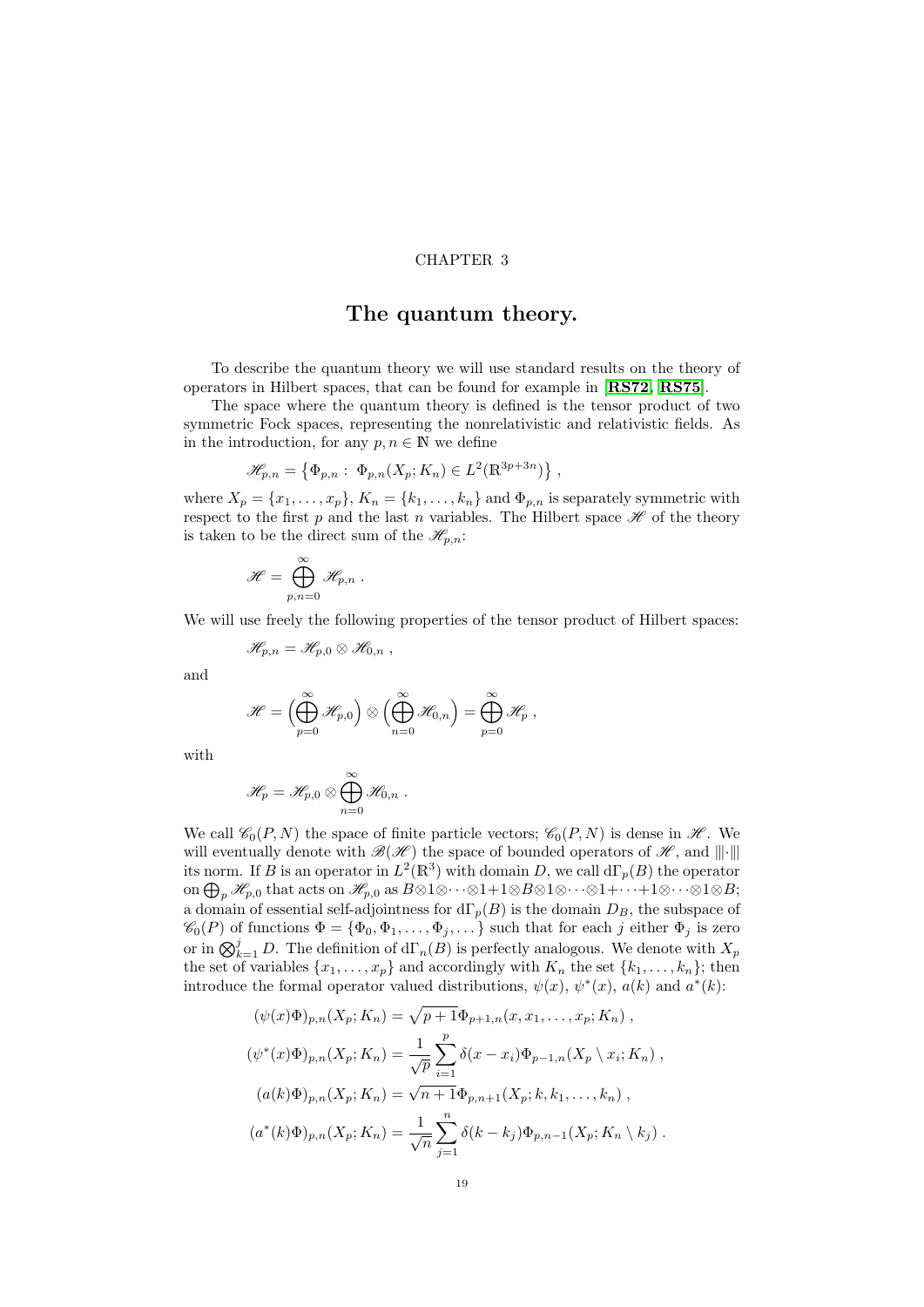It is easy to see that

$$
\begin{cases}\n[\psi(x), \psi^*(x')] = \delta(x - x') \\
[\psi(x), \psi(x')] = [\psi^*(x), \psi^*(x')] = 0 \\
[a(k), a^*(k')] = \delta(k - k') \\
[a(k), a(k')] = [a^*(k), a^*(k')] = 0\n\end{cases}
$$

Integrating the distributions with functions we obtain the annihilation and creation operators. Let  $f \in L^2(\mathbb{R}^3)$  and define:

.

$$
(\psi(f)\Phi)_{p,n}(X_p; K_n) = \sqrt{p+1} \int dx f(x)\Phi_{p+1,n}(x, x_1, \dots, x_p; K_n) ,
$$
  

$$
(\psi^*(f)\Phi)_{p,n}(X_p; K_n) = \frac{1}{\sqrt{p}} \sum_{i=1}^p f(x_i)\Phi_{p-1,n}(X_p \setminus x_i; K_n) ,
$$
  

$$
(a(f)\Phi)_{p,n}(X_p; K_n) = \sqrt{n+1} \int dk f(k)\Phi_{p,n+1}(X_p; k, k_1, \dots, k_n) ,
$$
  

$$
(a^*(f)\Phi)_{p,n}(X_p; K_n) = \frac{1}{\sqrt{n}} \sum_{j=1}^n f(k_j)\Phi_{p,n-1}(X_p; K_n \setminus k_j) .
$$

In Appendix [A](#page-62-0) we provide a detailed mathematical description of creation and annihilation operators in Fock space. If  $X_p, K_n$  are sets of variables, then

$$
\psi^{\#}(X_p) = \prod_{i=1}^p \psi^{\#}(x_i), \ a^{\#}(K_n) = \prod_{j=1}^n a^{\#}(k_j).
$$

On  $\mathcal{H}_p$  we also define slightly different relativistic annihilation and creation operators; consider now  $f \in L^{\infty}(\mathbb{R}^{3p}, L^{2}(\mathbb{R}^{3}))$  and define

$$
(b(f)\Phi)_{p,n}(X_p; K_n) = \sqrt{n+1} \int \mathrm{d}k \, f(X_p, k) \Phi_{p,n+1}(X_p; k, K_n) ,
$$
  

$$
(b^*(f)\Phi)_{p,n}(X_p; K_n) = \frac{1}{\sqrt{n}} \sum_{j=1}^n f(X_p, k_j) \Phi_{p,n-1}(X_p; K_n \setminus k_j) .
$$

We also define the particle number operators of  $\mathcal{H}$ , together with their domains of self-adjointness:

$$
P = d\Gamma_p(1) \otimes 1, \ D(P) = \left\{ \Phi \in \mathcal{H} \mid \sum_{p,n=0}^{\infty} p^2 \left\| \Phi \right\|_{p,n}^2 < \infty \right\},\
$$
  

$$
N = 1 \otimes d\Gamma_n(1), \ D(N) = \left\{ \Phi \in \mathcal{H} \mid \sum_{p,n=0}^{\infty} n^2 \left\| \Phi \right\|_{p,n}^2 < \infty \right\},\
$$
  

$$
Q = P + N, \ D(Q) = \left\{ \Phi \in \mathcal{H} \mid \sum_{p,n=0}^{\infty} (p+n)^2 \left\| \Phi \right\|_{p,n}^2 < \infty \right\}.
$$

#### 1. Nelson's Hamiltonian (self-adjointness).

<span id="page-19-0"></span>Now we can define the free Hamiltonian function of the system: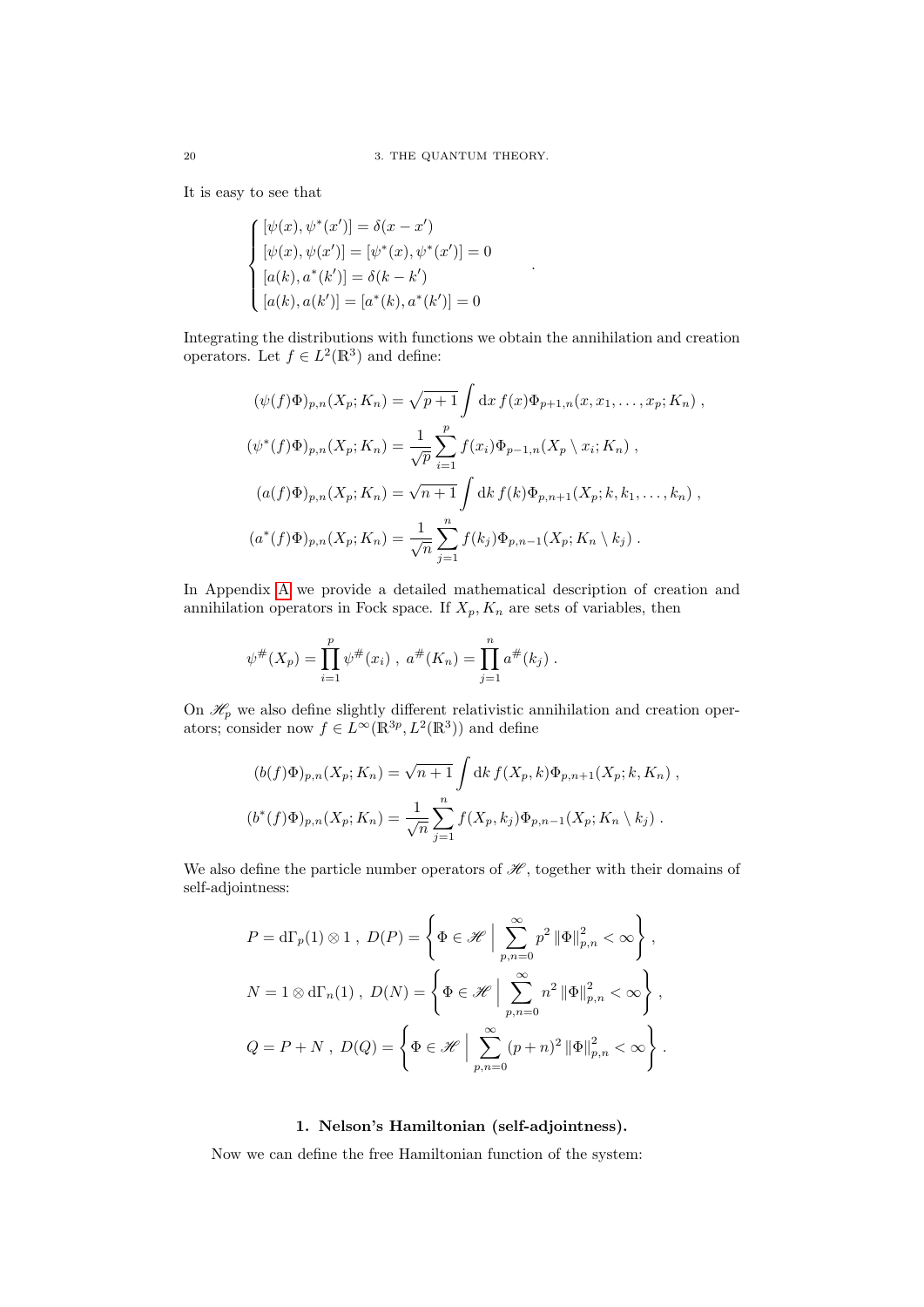DEFINITION (Free Hamiltonian).  $H_0 = (H_{01} + H_{02})$ , with domain of selfadjointness  $D(H_0)$  and

$$
H_{01} = \frac{1}{2M} \int dx \, (\nabla \psi)^*(x) \nabla \psi(x) = d\Gamma_p \left(-\frac{\Delta}{2M}\right) \otimes 1 \,, \quad M > 0 \,;
$$
\n
$$
H_{02} = \int dk \, \omega(k) a^*(k) a(k) = 1 \otimes d\Gamma_n \left(\omega(\cdot)\right) \,, \quad \omega(k) = \sqrt{k^2 + \mu^2} \,,
$$
\n
$$
\mu \ge 0 \,.
$$

To introduce the interaction we define the operator valued function  $\varphi(x)$  =  $\varphi^{-}(x) + (\varphi^{-}(x))^{\dagger}$ , with

$$
\varphi^{-}(x) = \int \mathrm{d}k \, \frac{\chi_{\sigma}(k)}{(2\pi)^{3/2} (2\omega(k))^{1/2}} a(k) e^{ikx} ;
$$

and the operators:

$$
H_I^- = \lambda \int dx \,\varphi^-(x)\psi^*(x)\psi(x) , \ H_I^+ = (H_I^-)^\dagger ,
$$
  
\n
$$
H_I|_p = \lambda \int dx \,\varphi(x)\psi^*(x)\psi(x) = b(\bar{f}) + b^*(f) , \ \lambda > 0 ;
$$
  
\n
$$
f = \sum_{j=1}^p f_j , \ f_j = \lambda f_0 e^{-ik \cdot x_j} , \ f_0 = (2\pi)^{-3/2} (2\omega)^{-1/2} \chi_\sigma .
$$

We remark that for all  $\sigma \in \mathbb{R}$ ,  $f_0 \in L^2(\mathbb{R}^3)$  with  $\omega^{\delta} f_0 \in L^2(\mathbb{R}^3)$  for all  $\delta \geq -1/2$ , even when  $\mu = 0$ .

DEFINITION (Interaction Hamiltonian).  $H_I = H_I^- + H_I^+$ , defined on  $D(P^2 + N)$ .

DEFINITION (Nelson's Hamiltonian).  $H = (H_0 + H_I)$ .

We remark that for all  $\Phi \in D(H_0) \cap D(P^2 + N)$  we have that  $H\Phi = (H_0 + H_I)\Phi$ . Both  $H_0$  and, as we will see, H are self-adjoint operators on  $\mathscr{H}$ , so we associate with each one a unitary evolution operator using the Theorem of Stone; in particular we define:

DEFINITION (Evolution operators (Stone's Theorem)).  $U_0(t) = \exp\{-itH_0\}$ and  $U(t) = \exp\{-itH\}.$ 

Prior to prove self-adjointness of  $H$  we formulate a useful lemma:

<span id="page-20-0"></span>LEMMA 1.1. Let  $f \in L^{\infty}(\mathbb{R}^{3p}, L^{2}(\mathbb{R}^{3}))$  such that also  $\omega^{-1/2}(k)f(X_{p}, k)$  is in  $L^{\infty}(\mathbb{R}^{3p}, L^2(\mathbb{R}^3))$ . Then, for all  $\Phi \in D(H_{02}^{1/2}) \cap \mathscr{H}_p$ , intended as the domain on which the RHS is finite, the following estimates hold:

$$
||b(f)\Phi||^{2} \le ||\omega^{-1/2}f||_{*}^{2} ||H_{02}^{1/2}\Phi||^{2} ;
$$
  

$$
||b^{*}(f)\Phi||^{2} \le ||\omega^{-1/2}f||_{*}^{2} ||H_{02}^{1/2}\Phi||^{2} + ||f||_{*}^{2} ||\Phi||^{2} ;
$$

where  $\lVert \cdot \rVert_*$  is the  $L^{\infty}(\mathbb{R}^{3p}, L^2(\mathbb{R}^3))$ -norm.

Let now 
$$
f \in L^{\infty}(\mathbb{R}^{3p}, L^2(\mathbb{R}^3))
$$
, and  $\Phi \in D(N^{1/2}) \cap \mathcal{H}_p$ , then:

$$
||b(f)\Phi|| \le ||f||_* ||N^{1/2}\Phi|| ;
$$
  

$$
||b^*(f)\Phi|| \le ||f||_* ||(N+1)^{1/2}\Phi||.
$$

PROOF. These estimates are easily provable by a direct calculation on  $\mathcal{H}_{p,n}$ , using Schwarz's inequality and the symmetry of  $\Phi_{p,n}$ . See also Lemma 2.1 of  $\left[\text{GNV06}\right]$  $\left[\text{GNV06}\right]$  $\left[\text{GNV06}\right]$ as a reference.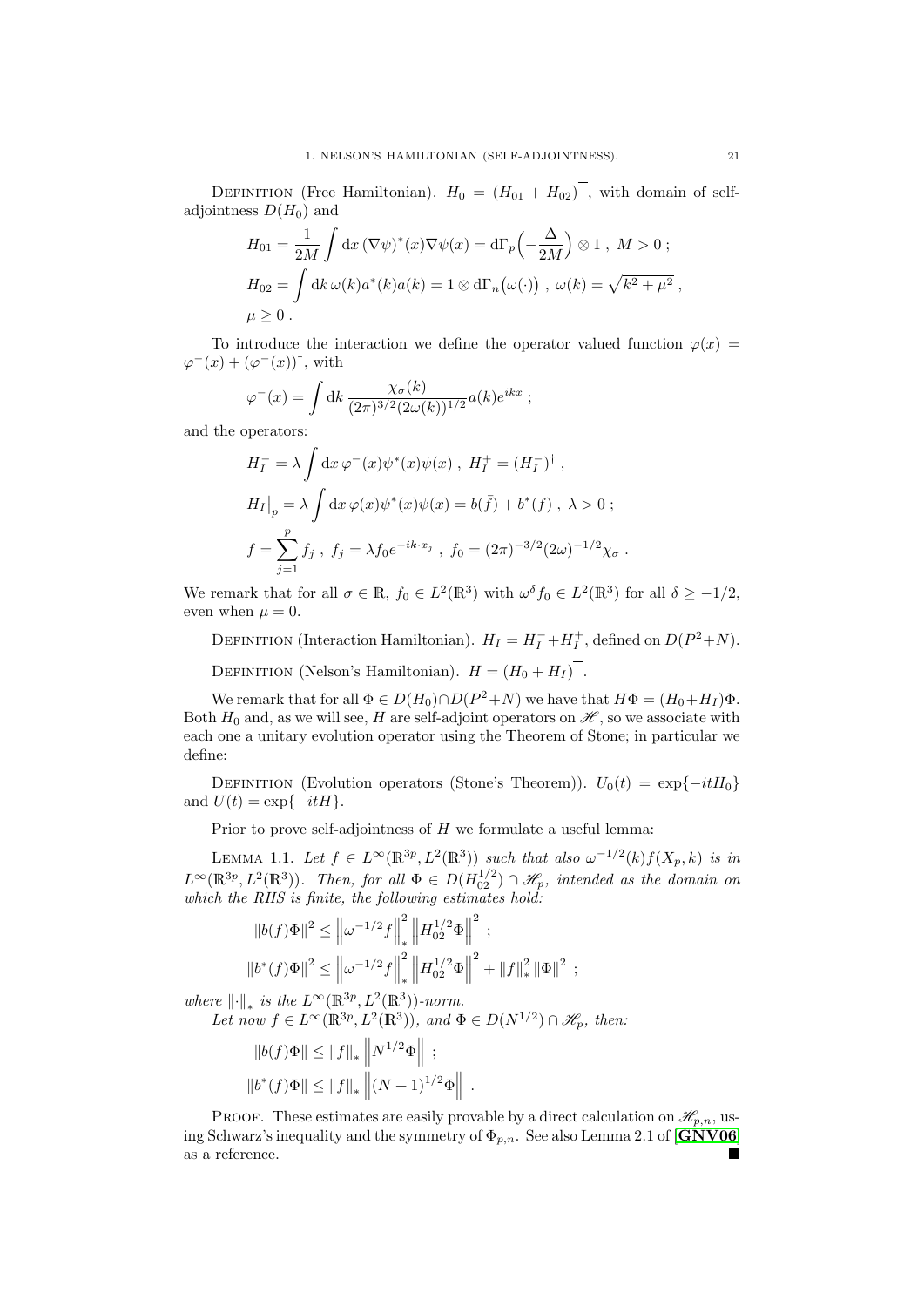COROLLARY. For all  $\Phi \in D(P^2 + N) \cap D(PN^{1/2})$  we have that:

$$
||H_I\Phi|| \leq 2\lambda ||f_0||_2 ||P(N+1)^{1/2}\Phi|| \leq \lambda ||f_0||_2 ||(P^2+N+1)\Phi||.
$$

PROOF. We use the second couple of inequalities of the above lemma on  $\mathcal{H}_p$ , then sum over all p.

Let  $\Phi_p$ ,  $H_0|_p$  and  $H|_p$  be the projections of  $\Phi \in \mathcal{H}$ ,  $H_0$  and H respectively on  $\mathcal{H}_n$ . Then we can formulate the following proposition:

PROPOSITION 2 (Self-adjointness of  $H$ ).

- <span id="page-21-0"></span>*i*.  $H|_p$  is self-adjoint on  $\mathscr{H}_p$  with domain  $D(H_0|_p)$ .
- <span id="page-21-1"></span>ii. H is self-adjoint on  $\mathscr H$  with domain  $D(H)$  defined as following:

$$
D(H) = \left\{ \Phi \in \mathscr{H} : \sum_{p=0}^{\infty} \left\| H \big|_p \Phi_p \right\|^2 < \infty, \ \Phi_p \in D(H_0|_p) \right\}.
$$

<span id="page-21-2"></span>iii. On  $\mathcal{H}$ , we have the following inclusions:

$$
D(H_0) \supseteq D(H) \cap D(P^2 + N) ,
$$
  
 
$$
D(H) \supseteq D(H_0) \cap D(P^2 + N) .
$$

PROOF. *[i](#page-21-0)*. In order to prove the self-adjointness of  $H|_p$  we will show that  $H|_p$ is a Kato perturbation of  $H_0|_p$ . Using Lemma [1.1](#page-20-0) for all  $\Phi_p \in D(H_0|_p)$  we obtain

$$
||H_I\Phi_p||^2 \le 4\lambda^2 \left\|\omega^{-1/2}f_0\right\|_2^2 \left\|PH_{02}^{1/2}\Phi_p\right\|^2 + 2\lambda^2 \left\|f_0\right\|_2^2 \left\|P\Phi_p\right\|^2.
$$

But since  $AB \leq (1/2\rho^2)A^2 + (\rho^2/2)B^2$  for all  $A, B \geq 0$  with  $\rho > 0$  it follows that, for all  $\epsilon > 0$ :

$$
||H_I \Phi_p||^2 \le \epsilon^2 ||H_{02} \Phi_p||^2 + \frac{4\lambda^4}{\epsilon^2} ||\omega^{-1/2} f_0||_2^4 ||P^2 \Phi_p||^2
$$
  
+2 $\lambda^2 ||f_0||_2^2 ||P \Phi_p||^2$ ;

so choosing  $\epsilon < 1$  we prove that  $H_I|_p$  is a Kato perturbation since P is a bounded operator on  $\mathscr{H}_p$ .

[ii](#page-21-1). Since  $H|_p$  is self-adjoint on  $\mathcal{H}_p$  we can define a self-adjoint operator H on  $\mathscr H$  as the direct sum

$$
H=\bigoplus_{p=0}^\infty H\big|_p
$$

with the maximal domain such that  $H|_p \Phi_p$  is defined for all p and the norm  $||H\Phi||$ is finite.

[iii](#page-21-2). To prove the first relation we proceed as following: from the fact that  $H_0 = H - H_I$  we can write

$$
||H_0\Phi|| \le ||H\Phi|| + ||H_I\Phi||.
$$

Then using the Corollary of Lemma [1.1](#page-20-0) we obtain for all  $\Phi \in D(H) \cap D(P^2 + N)$ 

$$
||H_0\Phi|| \le ||H\Phi|| + K ||(P^2 + N + 1)\Phi||,
$$

with K a positive constant. So whenever both the norms of  $H\Phi$  and  $(P^2 + N)\Phi$ are finite, also the norm of  $H_0\Phi$  is finite and that proves the assertion. The second relation is proved in analogous fashion, writing  $H = H_0 + H_I$  to obtain

$$
||H\Phi|| \le ||H_0\Phi|| + K ||(P^2 + N + 1)\Phi||,
$$

for all  $\Phi \in D(H_0) \cap D(P^2 + N)$ .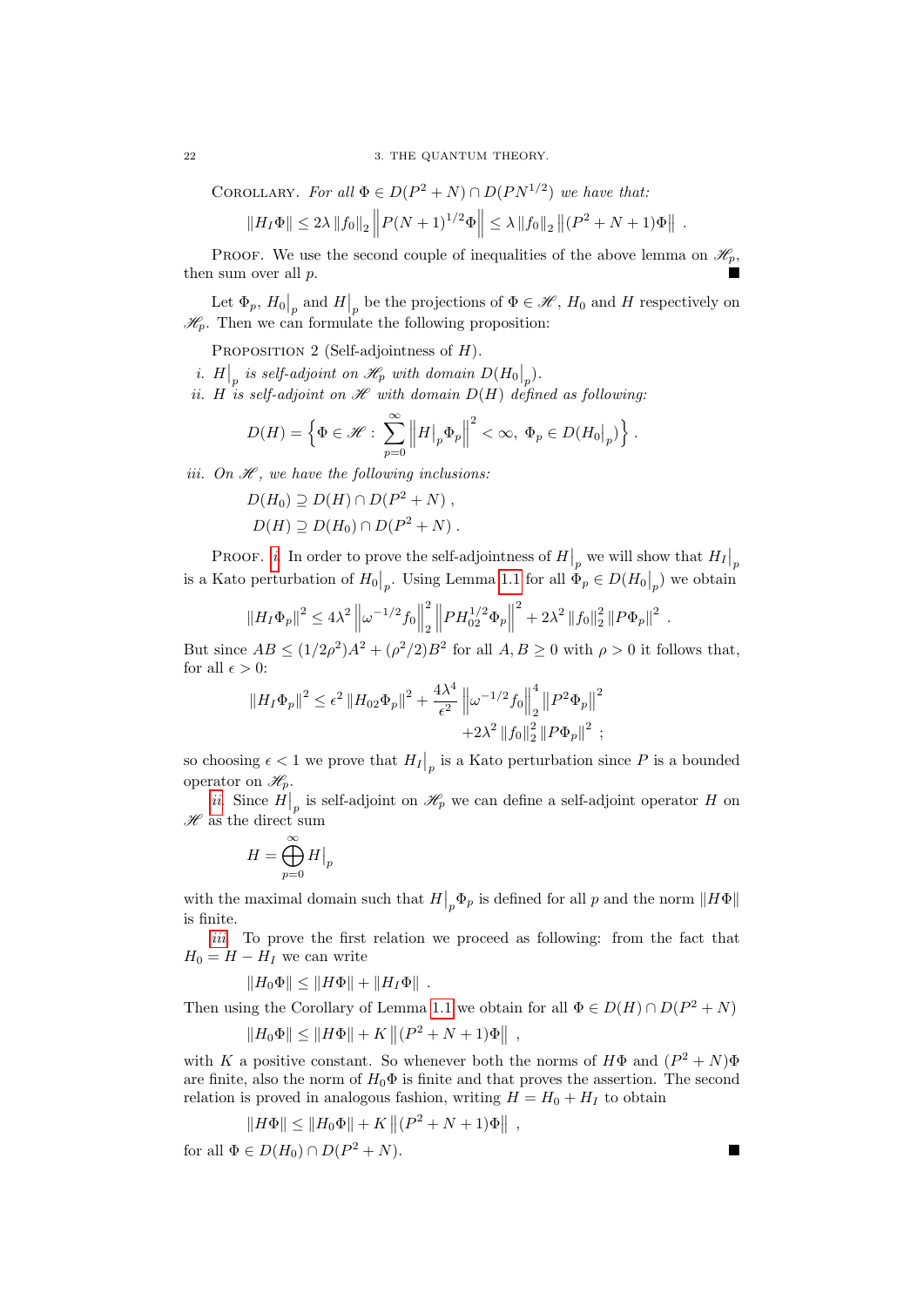PROPOSITION 3 (Self-adjointness of H (direct proof)).  $H_0 + H_I$  is essentially self-adjoint on  $D(H_0) \cap \mathscr{C}_0(P,N) \equiv D$ .

PROOF. Only in this proof  $P$  and  $N$  will be two positive integers and not the particle number operators. We define the orthogonal projector  $\mathbb{Q}_{P,N}$  as follows:

$$
(\mathbb{Q}_{P,N}\Phi)_{p,n} = \begin{cases} \Phi_{p,n} \text{ if } \begin{cases} p \leq P \\ n \leq N \end{cases} \\ 0 \text{ otherwise.} \end{cases}
$$

Using Lemma [2.1](#page-24-1) we will prove in the next section we have

<span id="page-22-1"></span><span id="page-22-0"></span>
$$
b(\bar{f})\mathbb{Q}_{P,N} = \mathbb{Q}_{P,N-1}b(\bar{f})\mathbb{Q}_{P,N}
$$
  

$$
b^*(f)\mathbb{Q}_{P,N} = \mathbb{Q}_{P,N+1}b^*(f)\mathbb{Q}_{P,N}.
$$

 $H_0 + H_I$  is trivially symmetric. It will be then sufficient to show that (z –  $(H_0 + H_I))D$  is dense in  $\mathscr H$  for all  $z \in \mathbb C$  with  $\text{Im} z \neq 0$ . Let  $\Psi \in \mathscr H$  such that

$$
(1.1) \qquad \langle \Psi, (z - (H_0 + H_I))\Phi \rangle = 0
$$

for all  $\Phi \in D$ . We will prove  $\Psi = 0$ . From [\(1.1\)](#page-22-0) it follows

(1.2) 
$$
\langle \Psi, H_0 \Phi \rangle = z \langle \Psi, \Phi \rangle - \langle \Psi, b(\bar{f}) \Phi \rangle - \langle \Psi, b^*(f) \Phi \rangle.
$$

Choose  $\Phi$  to have the only component different from zero to be  $\Phi_{p,n} \in \mathscr{H}_{p,n}$ . A direct calculation let us rewrite [\(1.2\)](#page-22-1) as

(1.3)  
\n
$$
\langle \Psi_{p,n}, H_0 |_{p,n} \Phi_{p,n} \rangle - z \langle \Psi_{p,n}, \Phi_{p,n} \rangle = n^{1/2} \int dX_p dK_n \bar{f}(X_p, k_1)
$$
\n
$$
\overline{\Psi_{p,n-1}(X_p; K_{n-1})} \Phi_{p,n}(X_p; k_1 \cup K_{n-1})
$$
\n
$$
+ (n+1)^{1/2} \int dX_p dK_n dk \, f(X_p, k) \overline{\Psi_{p,n+1}(X_p; k \cup K_n)} \Phi_{p,n}(X_p; K_n) .
$$

From [\(1.3\)](#page-22-2) it follows

<span id="page-22-2"></span>
$$
\left| \langle \Psi_{p,n}, H_0 \Big|_{p,n} \Phi_{p,n} \rangle \right| \leq \left\| \Phi_{p,n} \right\|_{\mathscr{H}_{p,n}} \left[ |z| + p \lambda \left\| f_0 \right\|_2 \left( n^{1/2} \left\| \Psi_{p,n-1} \right\|_{\mathscr{H}_{p,n-1}} \right) \right. \\ \left. + (n+1)^{1/2} \left\| \Psi_{p,n+1} \right\|_{\mathscr{H}_{p,n+1}} \right) \right].
$$

Since  $H_0|_{p,n}$  is self-adjoint  $\Psi_{p,n} \in D(H_0|_{p,n})$ . So for all P and  $N, \mathbb{Q}_{P,N} \Psi \in D$ . We remark that

$$
\langle \Psi, H_0 \mathbb{Q}_{P,N} \Psi \rangle = \langle \mathbb{Q}_{P,N} \Psi, H_0 \mathbb{Q}_{P,N} \Psi \rangle
$$
  
\n
$$
\langle \Psi, \mathbb{Q}_{P,N} \Psi \rangle = \langle \mathbb{Q}_{P,N} \Psi, \mathbb{Q}_{P,N} \Psi \rangle
$$
  
\n
$$
\langle \Psi, b(\bar{f}) \mathbb{Q}_{P,N} \Psi \rangle + \langle \Psi, b^*(f) \mathbb{Q}_{P,N} \Psi \rangle = \langle \mathbb{Q}_{P,N} \Psi, b(\bar{f}) \mathbb{Q}_{P,N} \Psi \rangle
$$
  
\n
$$
+ \langle \mathbb{Q}_{P,N} \Psi, b^*(f) \mathbb{Q}_{P,N} \Psi \rangle + \langle (1 - \mathbb{Q}_{P,N}) \Psi, b(\bar{f}) \mathbb{Q}_{P,N} \Psi \rangle
$$
  
\n
$$
+ \langle (1 - \mathbb{Q}_{P,N}) \Psi, b^*(f) \mathbb{Q}_{P,N} \Psi \rangle,
$$

<span id="page-22-3"></span>so we obtain

(1.4)  
\n
$$
\operatorname{Im} z \|\mathbb{Q}_{P,N}\Psi\|^2 = \operatorname{Im} \left[ \langle (1 - \mathbb{Q}_{P,N})\Psi, b(\bar{f})\mathbb{Q}_{P,N}\Psi \rangle + \langle (1 - \mathbb{Q}_{P,N})\Psi, b^*(f)\mathbb{Q}_{P,N}\Psi \rangle \right].
$$

By  $\mathbb{Q}_{P,N-1}(1-\mathbb{Q}_{P,N})=0$  we have

$$
\langle (1- {\mathbb Q}_{P,N}) \Psi, b(\bar f) {\mathbb Q}_{P,N} \Psi \rangle = \langle {\mathbb Q}_{P,N-1} (1- {\mathbb Q}_{P,N}) \Psi, b(\bar f) {\mathbb Q}_{P,N} \Psi \rangle =0 \ ;
$$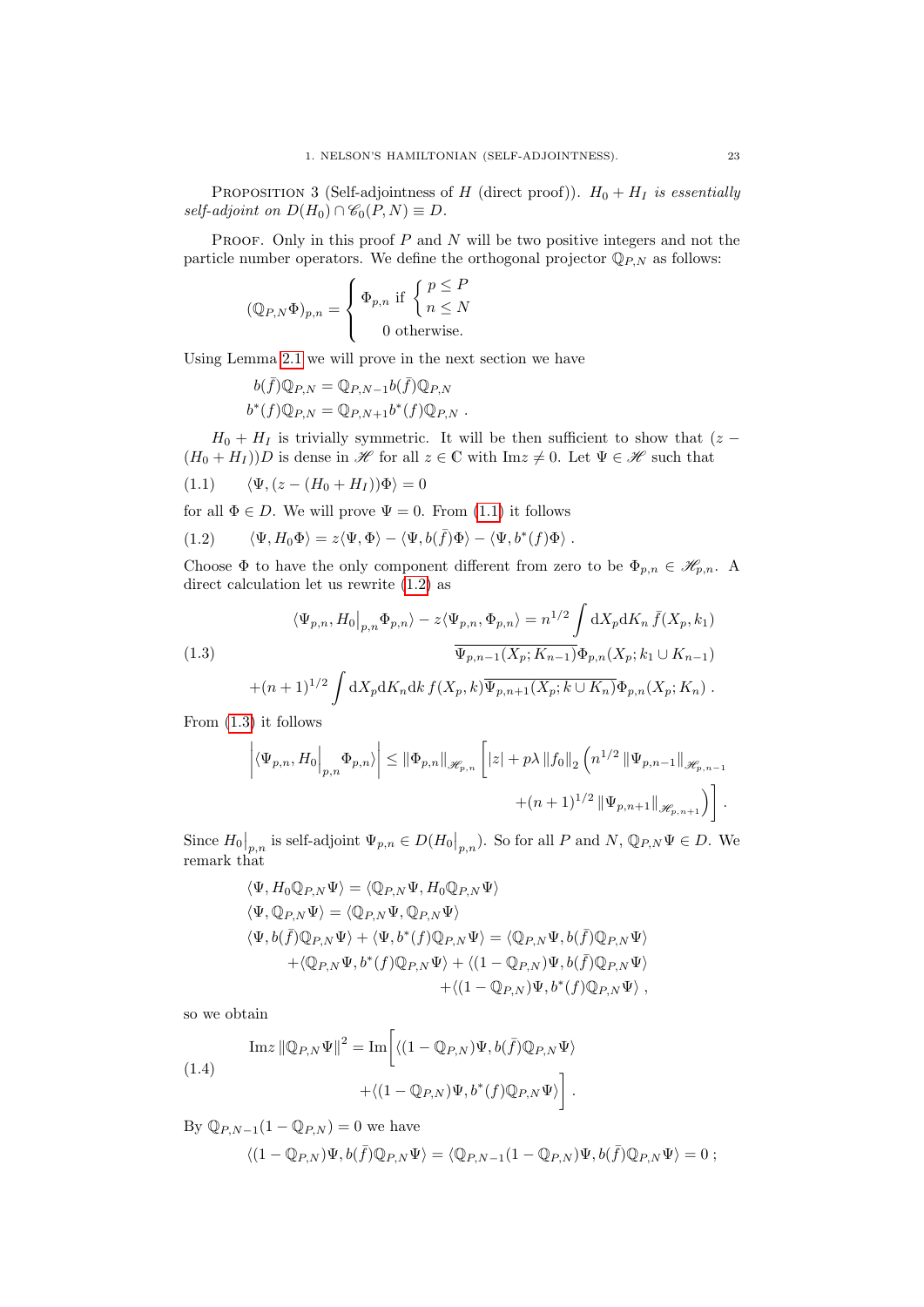also

$$
\langle (1 - \mathbb{Q}_{P,N})\Psi, b^*(f)\mathbb{Q}_{P,N}\Psi \rangle = \langle (\mathbb{Q}_{P,N+1} - \mathbb{Q}_{P,N})\Psi, b^*(f)\mathbb{Q}_{P,N}\Psi \rangle
$$
  
\n
$$
= \sum_{p \le P} \langle b(\bar{f})\Psi_{p,N+1}, \mathbb{Q}_{P,N}\Psi \rangle = \sum_{p \le P} \langle b(\bar{f})\Psi_{p,N+1}, \Psi_{p,N} \rangle
$$
  
\n
$$
= (N+1)^{1/2} \sum_{p \le P} \int dX_p dK_N dk \overline{f(X_p, k)}
$$
  
\n
$$
\overline{\Psi_{p,N+1}(X_p; k \cup K_N)} \Psi_{p,N}(X_p; K_N).
$$

Equation [\(1.4\)](#page-22-3) then becomes:

$$
\mathrm{Im}z \sum_{\substack{p \leq P \\ n \leq N}} \|\Psi_{p,n}\|_{\mathscr{H}_{p,n}}^2 = (N+1)^{1/2} \sum_{p \leq P} \int \mathrm{d}X_p \mathrm{d}K_N \mathrm{d}k \, \overline{f(X_p, k)}
$$

$$
\overline{\Psi_{p,N+1}(X_p; k \cup K_N)} \Psi_{p,N}(X_p; K_N) ,
$$

<span id="page-23-0"></span>so we obtain

$$
\frac{|\text{Im} z|}{(N+1)^{1/2}} \sum_{\substack{p \leq P \\ n \leq N}} \|\Psi_{p,n}\|_{\mathcal{H}_{p,n}}^2 \leq \lambda \|f_0\|_2 \sum_{p \leq P} p \|\Psi_{p,N+1}\|_{\mathcal{H}_{p,N+1}} \|\Psi_{p,N}\|_{\mathcal{H}_{p,N}} \leq \frac{\lambda}{2} P \|f_0\|_2 \left( \sum_{p \leq P} \|\Psi_{p,N+1}\|_{\mathcal{H}_{p,N+1}}^2 + \sum_{p \leq P} \|\Psi_{p,N}\|_{\mathcal{H}_{p,N}}^2 \right).
$$

We fix  $P$ . If we have

$$
\sum_{\substack{p\leq P\\0\leq n<\infty}}\|\Psi_{p,n}\|_{\mathscr{H}_{p,n}}^2\equiv S_P^2<\infty\ ,
$$

then  $\exists N(P)$  such that  $\forall N \ge N(P)$ 

$$
\frac{1}{2}S_P^2 \le \sum_{\substack{p \le P \\ 0 \le n \le N}} \|\Psi_{p,n}\|_{\mathcal{H}_{p,n}}^2 \le S_P^2.
$$

From [\(1.5\)](#page-23-0) we would have for all  $N \geq N(P)$ 

$$
\frac{|\text{Im}z|}{(N+1)^{1/2}}S_P^2 \leq \lambda P \|f_0\|_2 \left( \sum_{p \leq P} \|\Psi_{p,N+1}\|_{\mathcal{H}_{p,N+1}}^2 + \sum_{p \leq P} \|\Psi_{p,N}\|_{\mathcal{H}_{p,N}}^2 \right),
$$

hence

$$
|\mathrm{Im} z|S_P^2 \sum_{N(P)\leq N\leq N'} (N+1)^{-1/2} \leq 2\lambda P \|f_0\|_2 \sum_{\substack{p\leq P\\ N(P)\leq N\leq N'+1}} \|\Psi_{p,N}\|_{\mathcal{H}_{p,N}}^2 \\ \leq 2\lambda P \|f_0\|_2 S_P^2 ,
$$

and that is absurd, since

$$
\sum_{(P)\leq N<\infty} (N+1)^{-1/2}
$$

is divergent, unless  $\Psi = 0$ .

 $\overline{N}$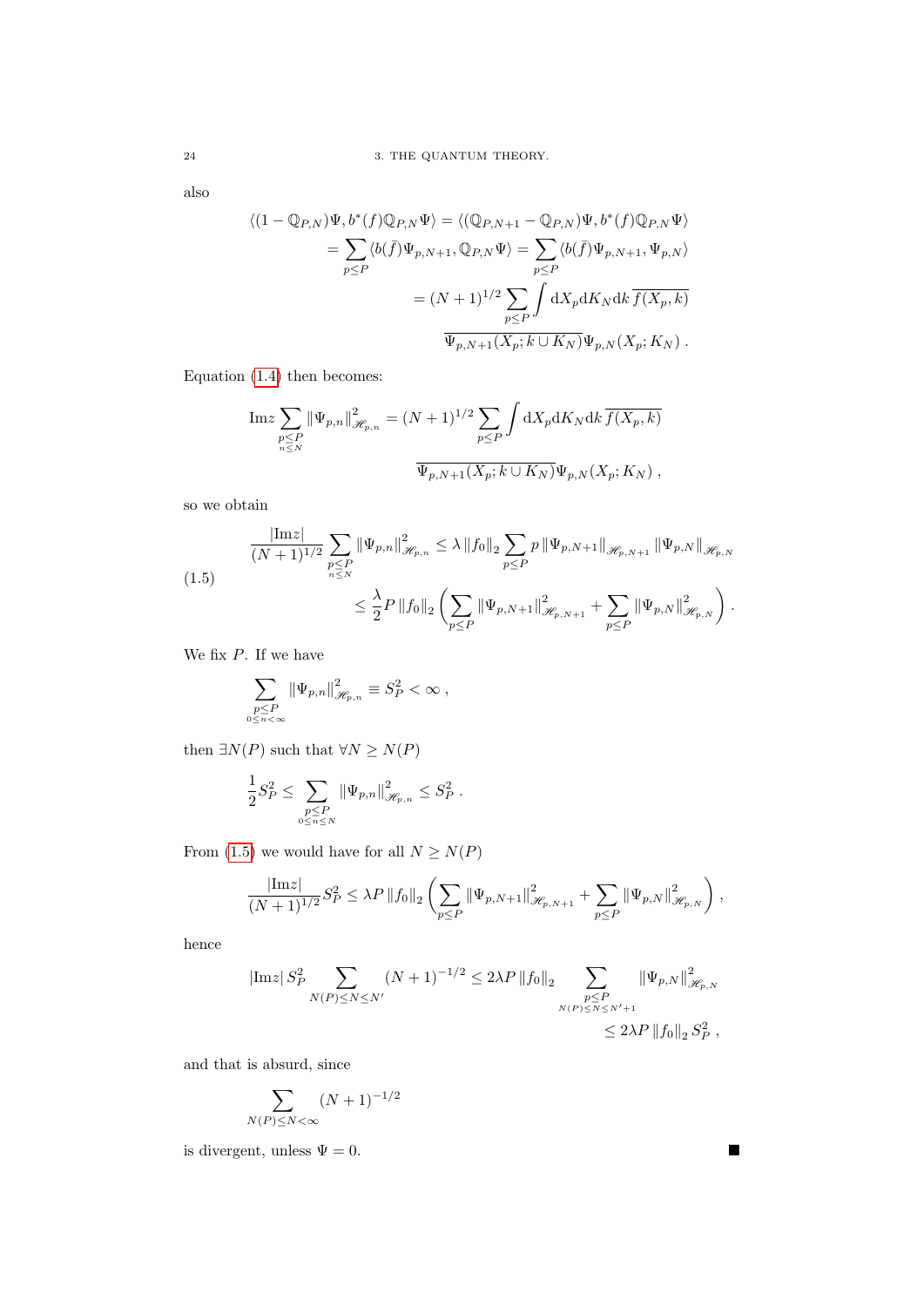#### 2. Invariance of domains

<span id="page-24-0"></span>In order to prove invariance under evolution of some useful domains we formulate the following lemma:

Lemma 2.1 (Ordered products of creation and annihilation operators).

<span id="page-24-1"></span>Let  $F(\lambda)$  be the spectral family of the operator  $P+N$ ,  $f(P, N)$  any F-measurable operator-valued function, with domain  $D(f)$ ; consider now the operator

$$
B = \int dX_q dY_r dK_i dM_j g(X_q, Y_r, K_i, M_j) \psi^*(X_q) \psi(Y_r) a^*(K_i) a(M_j) ,
$$

defined on  $D(B)$ , with  $q, r, i, j \in \mathbb{N}$  and  $q + r + i + j = \delta$ . Then:

i. The following equality holds:

$$
f(P, N)B\Psi = Bf(P + q - r, N + i - j)\Psi
$$

for suitable Ψ.

*ii.* For all  $g \in L^2(\mathbb{R}^{3\delta})$  and  $\Phi \in D(Q^{\delta})$  the following estimate holds:

$$
||B\Phi|| \le ||g||_{L^{2}(\mathbb{R}^{3\delta})} \left|| \frac{\sqrt{P!(P+q-r)!N!(N+i-j)!}}{(P-r)!(N-j)!} \theta(P-r) \theta(N-j) \Phi \right||
$$

where  $\theta(\xi) = 1$  if  $\xi \geq 0$  and zero otherwise, with  $\xi \in \mathbb{Z}$ .

PROOF. This Lemma is an extension of Lemmas [1.2](#page-64-0) and [2.4](#page-67-1) of Appendix [A,](#page-62-0) and the proof is perfectly analogous.

PROPOSITION 4 (Invariance of  $D((P^2+N))$  and  $D(H_0)$  under evolution).  $U_0(\cdot)$ transforms  $D(H_0)$  and  $D(f(P, N))$ , where f is any F-measurable function (see Lemma [2.1\)](#page-24-1), into themselves,  $U(\cdot)$  transforms  $D(H)$  and  $D((P^2+N))$  into themselves; in particular we have:

<span id="page-24-2"></span>i.  $U_0(t)\Phi \in D(H_0)$  for all  $t \in \mathbb{R}$ ,  $\Phi \in D(H_0)$ , and  $||H_0U_0(t)\Phi|| = ||H_0\Phi||$ :

- <span id="page-24-4"></span>ii.  $U_0(t)\Phi \in D(f(P,N))$  for all  $t \in \mathbb{R}, \Phi \in D(f(P,N))$ , and  $|| f(P, N)U_0(t)\Phi || = || f(P, N)\Phi ||$ ;
- <span id="page-24-3"></span>iii.  $U(t)\Phi \in D(H)$  for all  $t \in \mathbb{R}, \Phi \in D(H)$ , and

 $\Vert HU(t)\Phi \Vert = \Vert H\Phi \Vert$ .

<span id="page-24-5"></span>iv. 
$$
U(t)\Phi \in D((P^2 + N)^{\delta})
$$
 for all  $t \in \mathbb{R}$ ,  $\Phi \in D((P^2 + N)^{\delta})$ ,  $\delta \in \mathbb{R}$ ; and  
\n
$$
||(P^2 + N + 1)^{\delta}U(t)\Phi|| \le \exp(|\delta| \mu_{\delta} \lambda ||f_0||_2 |t|) ||(P^2 + N + 1)^{\delta} \Phi||,
$$
\nwith  $\mu_{\delta} = \max(3, 1 + 2^{|\delta|})$ .

PROOF.

[i](#page-24-2). and *[iii](#page-24-3).* Both statements are an easy application of Stone's Theorem.

[ii](#page-24-4). The proof is straightforward since P and N commute with  $H_0$  and  $U_0(t)$  is unitary for all  $t \in \mathbb{R}$ .

[iv](#page-24-5). Let  $\Phi \in D(H_0|_p), 0 < h(N)$  a bounded operator on  $\mathscr{H}_p$  such that  $\text{Ran } h(N) \subset$  $D(N^{1/2})$ . Define the differentiable quantity

$$
M(t) \equiv \frac{1}{2} ||h(N)U(t)\Phi||^2.
$$

With a bit of manipulation and since  $H_0$  commutes with N we obtain

$$
\frac{\mathrm{d}}{\mathrm{d}t}M(t) = \mathrm{Im}\langle h(N)U(t)\Phi, a(f)\Big(h(N-1)h(N)^{-1} - 1\Big)h(N)U(t)\Phi\rangle \n+ \mathrm{Im}\langle a(f)\Big(h(N)h(N-1)^{-1} - 1\Big)h(N)U(t)\Phi, h(N)U(t)\Phi\rangle.
$$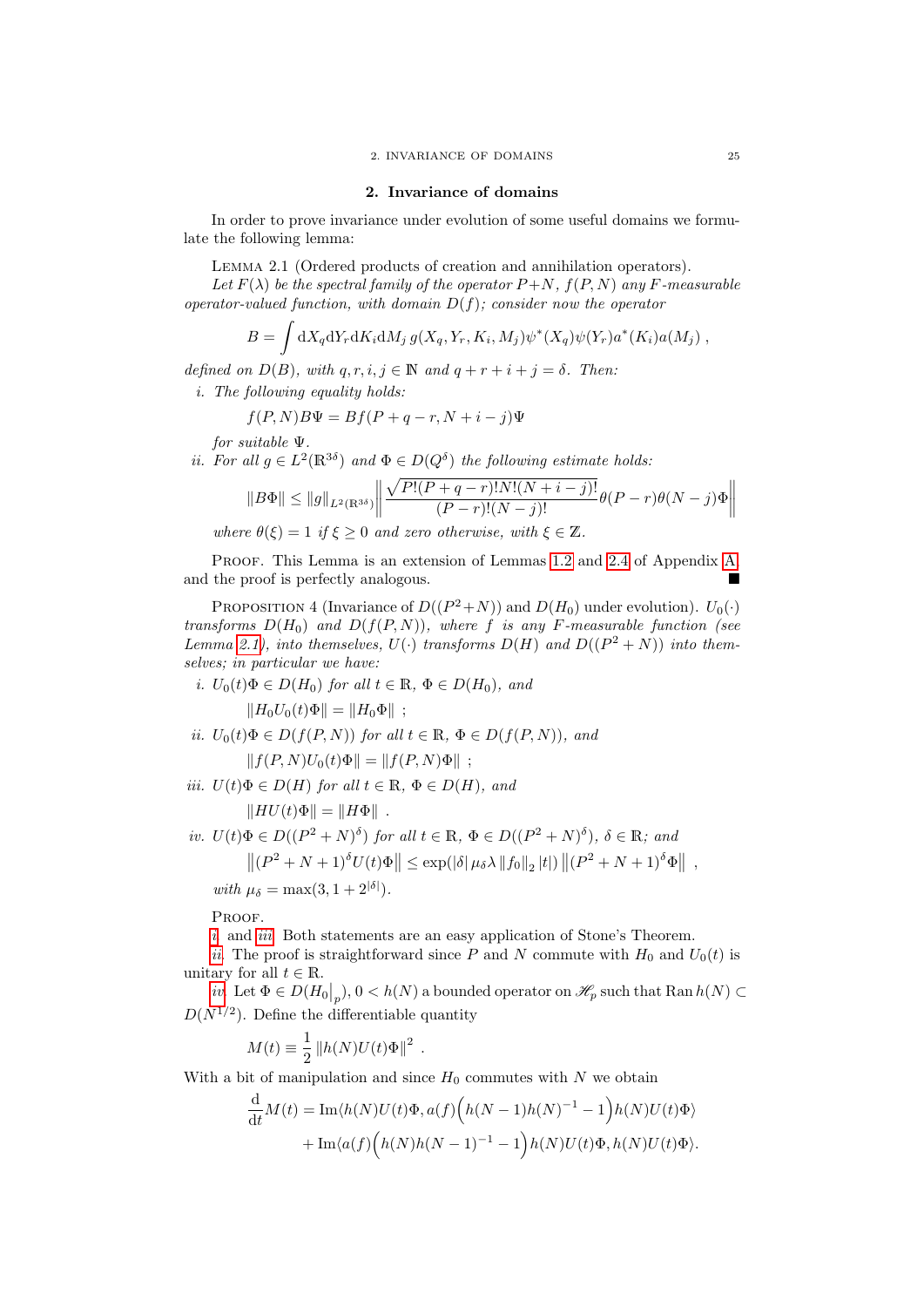So we can bound the derivative of  $M(t)$  by

$$
\left| \frac{d}{dt} M(t) \right| \leq 2p\lambda \|f_0\|_2 \left[ \left\| \sqrt{N} \left( h(N-1)h(N)^{-1} - 1 \right) \right\| \right] + \left\| \sqrt{N} \left( h(N)h(N-1)^{-1} - 1 \right) \right\| \right] M(t).
$$

Let  $h \in \mathscr{C}^1$ ,  $h(\cdot)$  and  $|h'(\cdot)|$  non-increasing; then

$$
|h(N-1) - h(N)| \le |h'(N-1)|,
$$

and

$$
K \equiv \left[ \dots \right] \le \sup_{n=0,1,\dots} \sqrt{n} |h'(n-1)| h^{-1}(n) + \sup_{n=0,1,\dots} \sqrt{n} |h'(n-1)| h^{-1}(n-1).
$$

We are interested in the case  $h(n) = (n + j + 1)^{-\delta}$ , with  $\delta \geq 1/2$  (so Ran  $h(N) \subset$  $D(N^{1/2})$  and  $j \geq 1$ . h satisfies the hypothesis above and  $h'(n) = -\delta(n+j+1)^{-\delta-1}$ . So we have that

$$
|h'(n-1)| h^{-1}(n) = \delta(n+j)^{-1} \left(1 + \frac{1}{n+j}\right)^{\delta} \leq \delta 2^{\delta} (n+j)^{-1},
$$
  

$$
|h'(n-1)| h^{-1}(n-1) = \delta(n+j)^{-1}.
$$

The function  $g(x) = \sqrt{x}/(x + j)$ , with  $x \ge 0$  has a maximum when  $x = j$ , so

$$
g(x) \le g(j) \le \frac{1}{2}j^{-1/2}
$$
,  
\n $K \le \frac{1}{2}\delta(1+2^{\delta})j^{-1/2}$ .

We have then the following differential inequality for  $M(t)$ :

$$
\frac{\mathrm{d}}{\mathrm{d}t}M(t) \leq pj^{-1/2}\lambda \|f_0\|_2 \,\delta(1+2^{\delta})M(t) ,
$$

so the Gronwall Lemma implies

<span id="page-25-1"></span><span id="page-25-0"></span>
$$
M(t) \le e^{pj^{-1/2}\delta(1+2^{\delta})\lambda ||f_0||_2 t} M(0) .
$$

Set now  $j = p^2$ , with  $p \geq 1$ :

$$
(2.1) \qquad \|(N+p^2+1)^{-\delta}U(t)\Phi\| \le e^{\delta(1+2^{\delta})\lambda \|f_0\|_2 t} \|(N+p^2+1)^{-\delta}\Phi\| ;
$$

for all  $\delta \geq 1/2$  and  $\Phi \in D(H_0|_p)$ . Interpolating between  $\delta = 0$  and  $\delta = 1$  we extend the result to  $0\leq \delta \leq 1:$ 

$$
(2.2) \qquad \|(N+p^2+1)^{-\delta}U(t)\Phi\| \le e^{3\delta\lambda \|f_0\|_2 t} \|(N+p^2+1)^{-\delta}\Phi\|.
$$

These results extend immediately to all  $\Phi \in \mathscr{H}_{p}$ . Now let  $A = (N + p^2 + 1)^{\delta}$ , so we write equations [\(2.1\)](#page-25-0) and [\(2.2\)](#page-25-1) (depending on the value of  $\delta$ ) in compact notation as

$$
||A^{-1}U(t)A\Phi|| \leq a(t) ||\Phi||,
$$

for all  $\Phi \in D(A)$ . Let  $\Psi \in \mathcal{H}_p$  and  $\Phi \in D(A)$ ; then

$$
\left| \langle \Psi, A^{-1} U(t) A \Phi \rangle \right| = \left| \langle U(-t) A^{-1} \Psi, A \Phi \rangle \right| \le a(t) \left\| \Psi \right\| \left\| \Phi \right\| ,
$$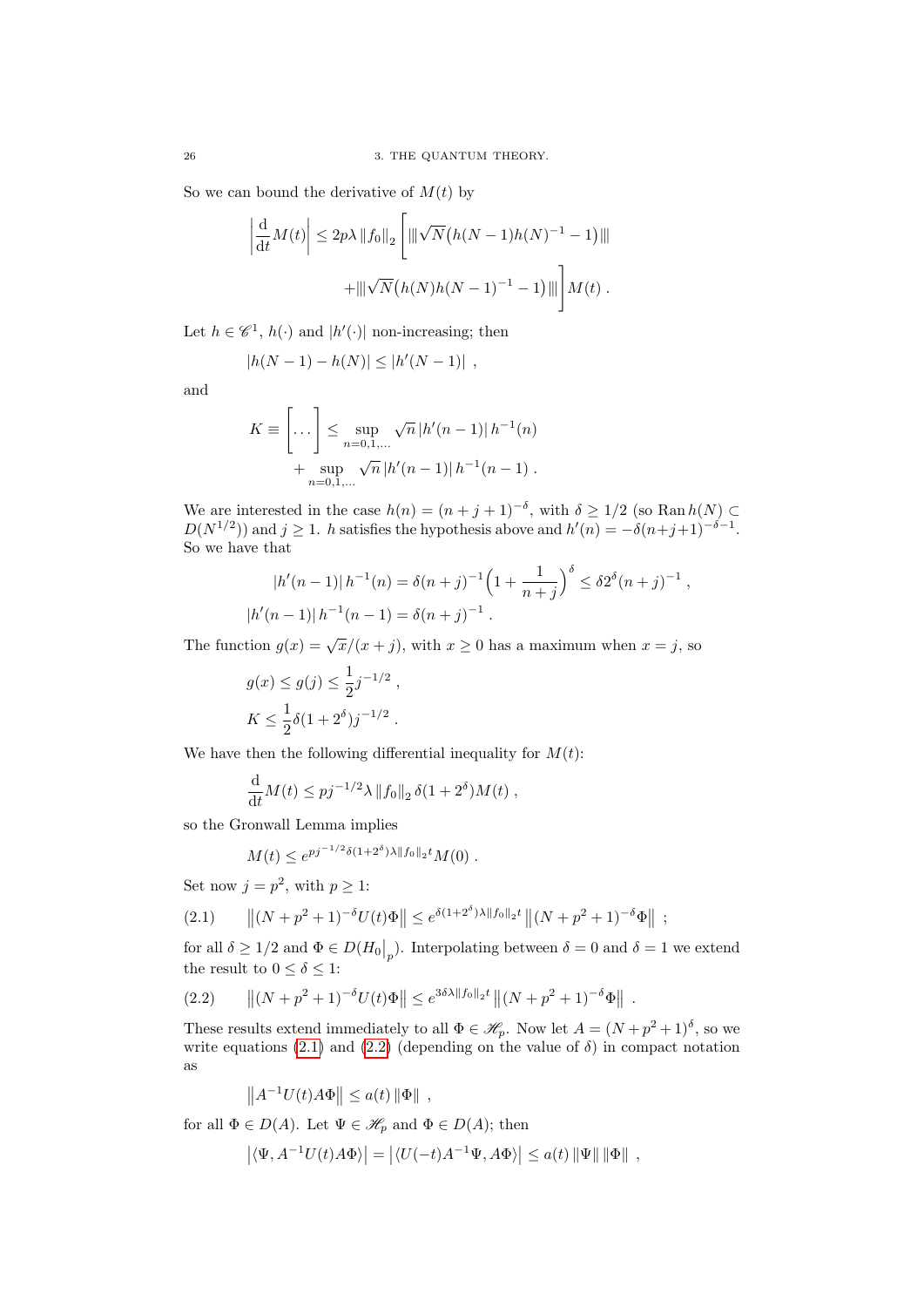so  $U(-t)A^{-1}\Psi \in D(A^{\dagger}) = D(A)$  since A is self-adjoint, so

$$
\langle AU(-t)A^{-1}\Psi, \Phi \rangle = \langle U(-t)A^{-1}\Psi, A\Phi \rangle ,
$$
  

$$
||AU(-t)A^{-1}\Psi|| \le a(t) ||\Psi|| ,
$$
  

$$
a(t) = e^{\delta \mu_{\delta} \lambda ||f_0||_2 t} ,
$$
  

$$
\mu_{\delta} = \max(3, 1 + 2^{\delta}) .
$$

The result on  $\mathscr H$  follows by taking the direct sum of all p.

#### 3. Weyl operators.

<span id="page-26-0"></span>Weyl operators are described in great detail in Appendix [A,](#page-62-0) however we will give here their definition, and state the properties we will use the most as a proposition, to help readability. Proofs can be recovered in the Appendix.

Let u and  $\alpha$  in  $L^2(\mathbb{R}^3)$ , then the following operators are skew self-adjoint:

$$
(\psi^*(u) - \psi(\bar{u}))^{\dagger} = -((\psi^*(u) - \psi(\bar{u}))^{\dagger})^{\dagger}
$$

$$
(a^*(\alpha) - a(\bar{\alpha}))^{\dagger} = -((a^*(\alpha) - a(\bar{\alpha}))^{\dagger}).
$$

DEFINITION (Weyl operators). For all  $u, \alpha \in L^2(\mathbb{R}^3)$  we define the following unitary operators:

$$
C_p(u) = \exp\left[\left(\psi^*(u) - \psi(\bar{u})\right)^-\right] \text{ defined on } \bigoplus_{p=0}^{\infty} \mathcal{H}_{p,0} ;
$$
  

$$
C_n(\alpha) = \exp\left[\left(a^*(\alpha) - a(\bar{\alpha})\right)^-\right] \text{ defined on } \bigoplus_{n=0}^{\infty} \mathcal{H}_{0,n} ;
$$
  

$$
C(u, \alpha) = C_p(u) \otimes C_n(\alpha) .
$$

PROPOSITION 5 (Properties of Weyl Operators).

i.  $C(u, \alpha)$  is unitary and strongly continuous as a function of u or  $\alpha$  in  $L^2(\mathbb{R}^3)$ . Furthermore, for any  $\Phi \in D(\psi(\bar{\gamma}))$  and  $\Psi \in D(a(\bar{\gamma}))$ , with  $\gamma \in L^2(\mathbb{R}^3)$ ,  $C(u, \alpha)\Phi \in D(\psi(\overline{\gamma}))$ ,  $C(u, \alpha)\Psi \in D(a(\overline{\gamma}))$  and the following identities hold:

$$
C(u, \alpha)^{\dagger} \psi(\bar{\gamma}) C(u, \alpha) \Phi = \psi(\bar{\gamma}) \Phi + \langle \gamma, u \rangle_2 \Phi ;
$$
  
\n
$$
C(u, \alpha)^{\dagger} a(\bar{\gamma}) C(u, \alpha) \Psi = a(\bar{\gamma}) \Psi + \langle \gamma, \alpha \rangle_2 \Psi ;
$$
  
\n
$$
C(u, \alpha)^{\dagger} \psi^*(\gamma) C(u, \alpha) \Phi = \psi^*(\gamma) \Phi + \langle u, \gamma \rangle_2 \Phi ;
$$
  
\n
$$
C(u, \alpha)^{\dagger} a^*(\gamma) C(u, \alpha) \Psi = a^*(\gamma) \Psi + \langle \alpha, \gamma \rangle_2 \Psi .
$$

*ii.* Let  $u, \alpha : t \to u(t), \alpha(t) \in \mathscr{C}^1(\mathbb{R}, L^2)$ . Then  $C(u(t), \alpha(t))$  is strongly differentiable in t from  $D(P^{1/2}) \cap D(N^{1/2})$  to  $\mathscr{H}$ . The derivative is given by

$$
\frac{d}{dt}C(u(t), \alpha(t)) = C(u(t), \alpha(t)) \left[\psi^*(\dot{u}) - \psi(\dot{\bar{u}}) + i \text{Im}\langle u, \dot{u} \rangle \right.\left. + a^*(\dot{\alpha}) - a(\dot{\bar{\alpha}}) + i \text{Im}\langle \alpha, \dot{\alpha} \rangle \right] \left[\psi^*(\dot{u}) - \psi(\dot{\bar{u}}) - i \text{Im}\langle u, \dot{u} \rangle + a^*(\dot{\alpha}) \right.\left. - a(\dot{\bar{\alpha}}) - i \text{Im}\langle \alpha, \dot{\alpha} \rangle \right] C(u(t), \alpha(t)).
$$

where  $\dot{u}$ ,  $\dot{\alpha}$  are the time derivatives respectively of u and  $\alpha$ .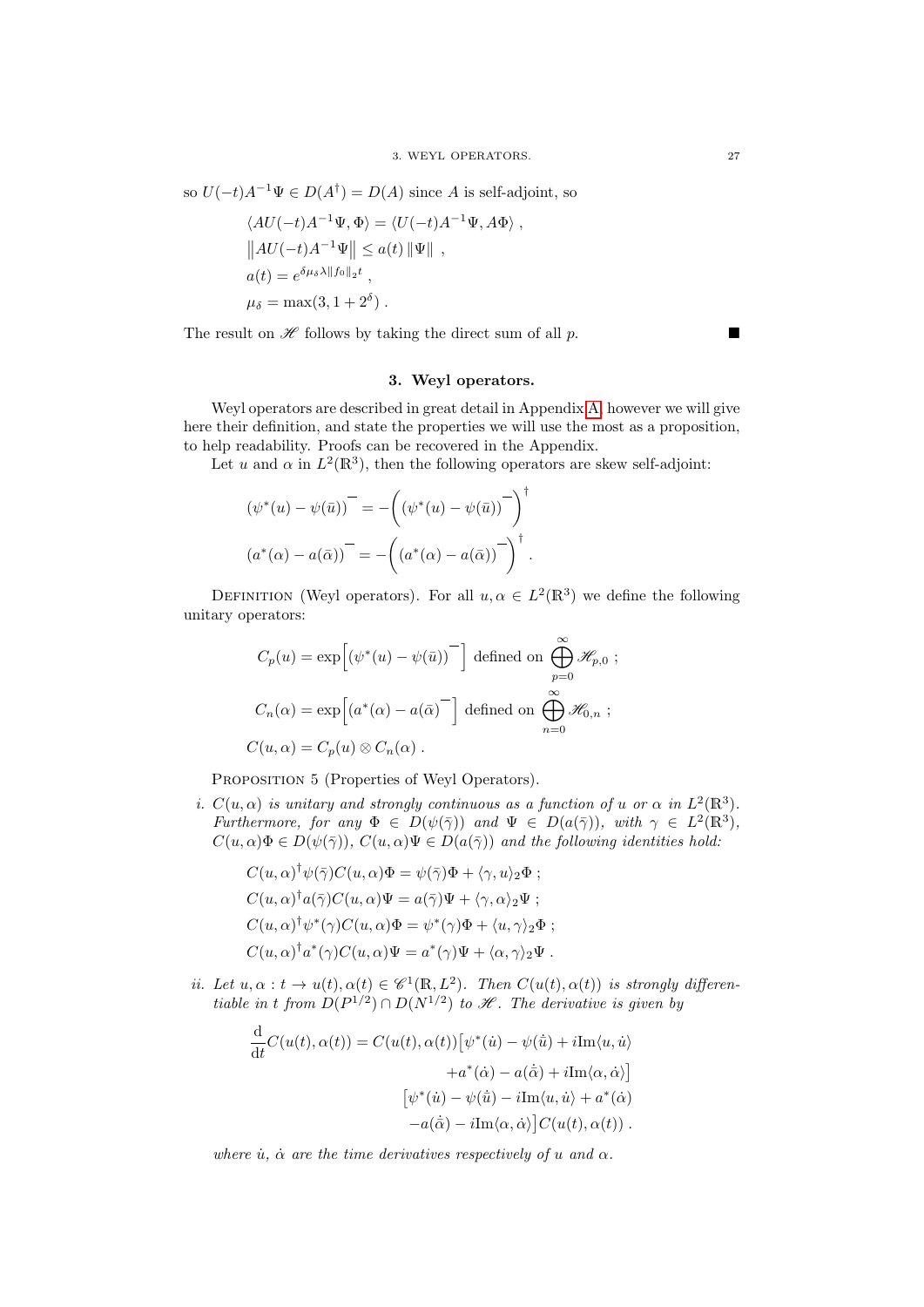iii. Let  $u, \alpha \in L^2(\mathbb{R}^3)$ . Then for all  $\delta \in \mathbb{R}$ , we have the following invariances:

 $C(u, \alpha)\Phi \in D(N^{\delta}) \,\forall \Phi \in D(N^{\delta})$ ,  $C(u, \alpha)\Phi \in D(P^{\delta}) \,\,\forall \Phi \in D(P^{\delta})$ ,  $C(u, \alpha)\Phi \in D(Q^{\delta}) \,\,\forall \Phi \in D(Q^{\delta})$ .

iv. We recall the definition of  $U_{01}(t) \equiv \exp(i\Delta t/2)$  and  $U_{02}(t) \equiv \exp(-i\omega t)$  given in the previous chapter. They are unitary operators on  $L^2(\mathbb{R}^3)$ . Now define  $\tilde{u}(t) = U_{01}^{\dagger}(t)u(t), \ \tilde{\alpha}(t) = U_{02}^{\dagger}(t)\alpha(t)$  for all  $u, \alpha \in \mathscr{C}^{0}(\mathbb{R}, L^{2}(\mathbb{R}^{3})).$  Then the following equality holds  $\forall \Phi \in \mathscr{H}$  and  $t \in \mathbb{R}$ .

 $U_0^{\dagger}(t)C(u(t),\alpha(t))U_0(t) = C(\tilde{u}(t),\tilde{\alpha}(t))$ .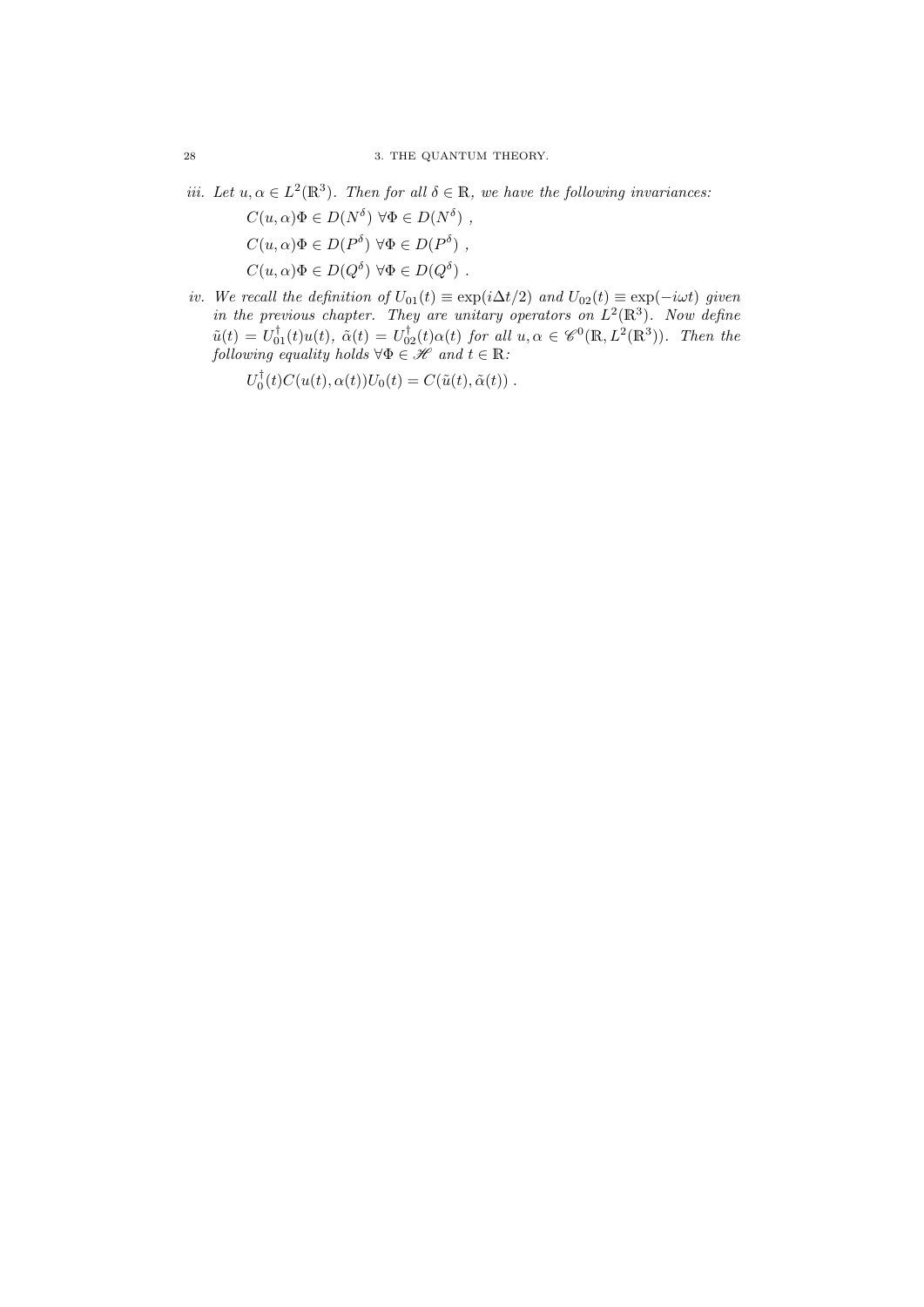#### CHAPTER 4

### The quantum fluctuations.

<span id="page-28-0"></span>We will now study the time-dependent evolution operator  $U_2$  that describes the quantum fluctuations of the system. We start with some definitions:

DEFINITIONS  $(Q(B), \mathcal{H}^{\delta}, \mathcal{B}(\delta';\delta))$ . Let  $B \geq 0$  a self-adjoint operator, we define  $Q(B) \subseteq \mathcal{H}$  the form domain of B, *i.e.*  $Q(B) = D(B^{1/2})$ .  $Q(B)$  is a Hilbert space with norm  $||(B+1)^{1/2}\Phi||$ . We denote  $Q^*(B)$  the completion of  $\mathcal{H}$ in the norm  $||(B+1)^{-1/2}\Phi||$ . Finally we define the Hilbert spaces  $\mathscr{H}^{\delta}$ ,  $\delta \in \mathbb{R}$ :  $\mathscr{H}^{\delta}=Q((P+N)^{\delta})$  for  $\delta\geq 0$ , and  $\mathscr{H}^{\delta}=Q^{*}((P+N)^{|\delta|})$  for  $\delta< 0$ ;  $\mathscr{H}^{\delta}$  is a Hilbert space in the norm

$$
\|\Phi\|_{\delta} = \left\| (P + N + 1)^{\delta/2} \Phi \right\|.
$$

We will denote  $\mathscr{B}(\delta';\delta)$  the space of bounded operators from  $\mathscr{H}^{\delta'}$  to  $\mathscr{H}^{\delta}$ .

1. The operator  $\widetilde{V}(t)$ .

<span id="page-28-1"></span>DEFINITION  $(V(t))$ . We define the operator  $V(t) \equiv V_{-}(t) + V_{-+}(t) + V_{+-}(t) + V_{-+}(t)$  $V_{++}(t) + V_0(t)$ , defined on  $D(V(t))$ , where (– is related to annihilation, and + to creation):

$$
V_{\# \#}(t) = \int dx dk \, v_{\# \#}(t, x, k) \psi^{\#}(x) a^{\#}(k) ,
$$
  
\n
$$
V_0(t) = \int dx \, (\tilde{\chi} * A(t))(x) \psi^*(x) \psi(x) = d\Gamma_p((\tilde{\chi} * A(t))(\cdot)) \otimes 1 ,
$$

 $v_{\# \#} \in \mathscr{C}^0(\mathbb{R}, L^2(\mathbb{R}^3 \otimes \mathbb{R}^3))$  and  $A \in \mathscr{C}^0(\mathbb{R}, L^3(\mathbb{R}^3))$  (so  $\check{\chi} * A \in \mathscr{C}^0(\mathbb{R}, L^{\infty}(\mathbb{R}^3))$ ). Let  $u \in \mathscr{C}^0(\mathbb{R}, L^2(\mathbb{R}^3))$ , then we can write explicitly the specific  $v_{\# \#}$ s of the system:

$$
v_{\# -} = f_0(k)e^{ik \cdot x}u^{\#}(t, x) ;
$$
  

$$
v_{\# +} = f_0(k)e^{-ik \cdot x}u^{\#}(t, x) .
$$

LEMMA 1.1 (Self-adjointness of  $V(t)$ ). For all  $t \in \mathbb{R}$ ,  $V(t)$  is essentially selfadjoint on any core of Q.

PROOF. Using estimates in Lemma [2.1](#page-24-1) we can apply Lemma [4.2](#page-70-1) of Appendix [A.](#page-62-0) Ē

We would like to define the evolution operator of the quantum fluctuations as the evolution group generated by  $H_2 = H_0 + V(t)$ ; however this could be done with mathematical rigour only passing to the so-called interaction representation.

DEFINITION  $(\widetilde{V}(t)$  (interaction representation)).

$$
\widetilde{V}(t) = U_0^{\dagger}(t) V(t) U_0(t) .
$$

Obviously we have  $D(\widetilde{V}(t)) = U_0^{\dagger}(t)[D(V(t))]$  for all  $t \in \mathbb{R}$ .

REMARK.  $\widetilde{V}(t)$  is essentially self-adjoint on  $D(Q)$  for all  $t \in \mathbb{R}$ . This is due to the fact that  $U_0(t)[D(Q)] \subseteq D(Q)$  and  $\widetilde{V}(t) = U_0^{\dagger}(t)V(t)U_0(t)$ .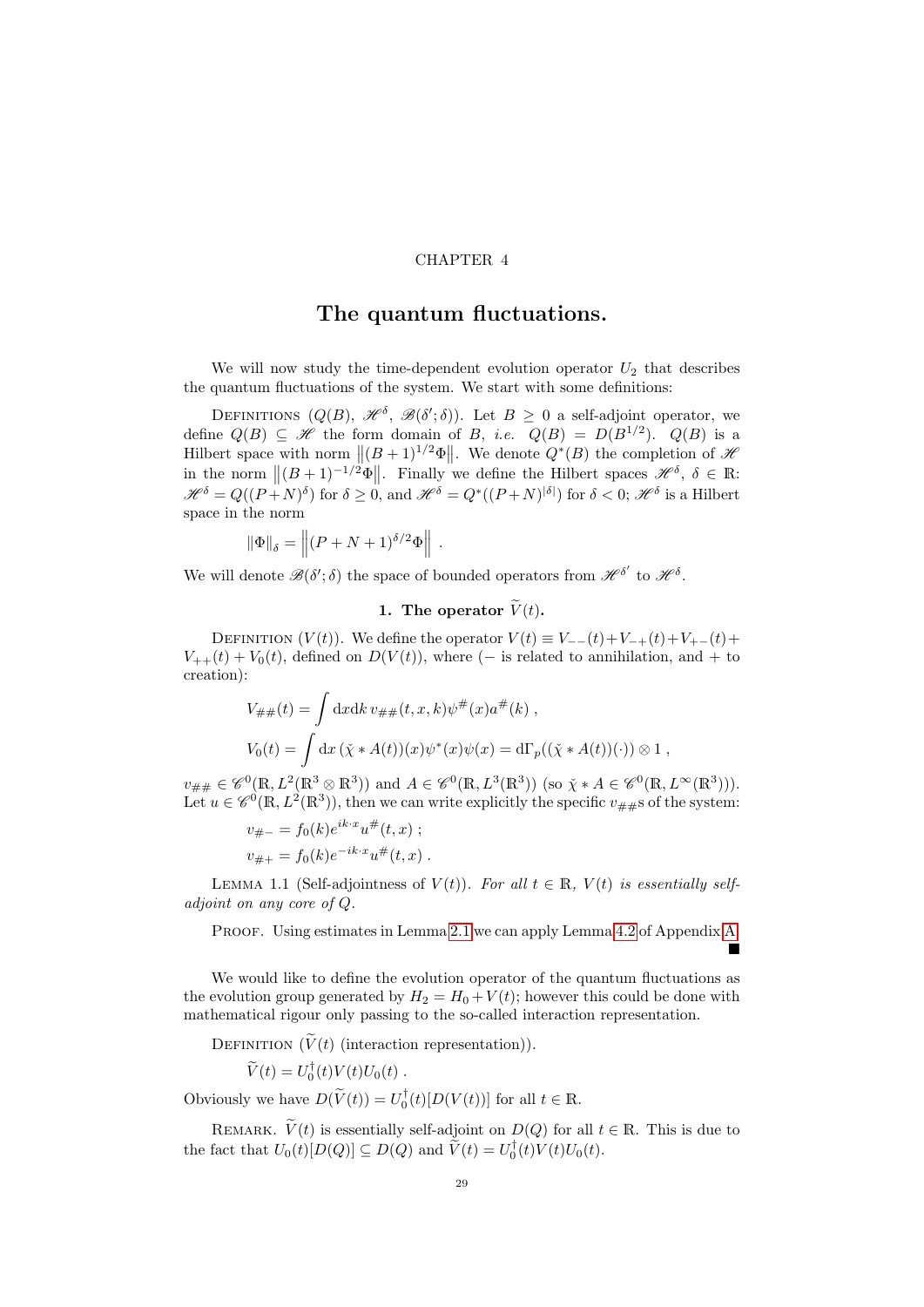LEMMA 1.2. For all  $\Phi \in D(\widetilde{V}(t))$  we have  $\widetilde{V}(t) = \widetilde{V}_{--}(t) + \widetilde{V}_{++}(t) + \widetilde{V}_{+-}(t) +$  $\widetilde{V}_{++}(t) + \widetilde{V}_0(t)$ , with:

$$
\widetilde{V}_{\# \#}(t) = \int dx dk \, \widetilde{v}_{\# \#}(t, x, k) \psi^{\#}(x) a^{\#}(k) ,
$$
\n
$$
\widetilde{v}_{--}(x, k) = U_{01}(t) U_{02}(t) v_{--}(x, k) ,
$$
\n
$$
\widetilde{v}_{-+}(x, k) = U_{01}(t) U_{02}^{\dagger}(t) v_{-+}(x, k) ,
$$
\n
$$
\widetilde{v}_{+-}(x, k) = U_{01}^{\dagger}(t) U_{02}(t) v_{+-}(x, k) ,
$$
\n
$$
\widetilde{v}_{++}(x, k) = U_{01}^{\dagger}(t) U_{02}^{\dagger}(t) v_{++}(x, k) ,
$$
\n
$$
\widetilde{V}_0 = d\Gamma_p \left( U_{01}^{\dagger}(t) (\widetilde{\chi} * A(t)) (\cdot) U_{01}(t) \right) \otimes 1 .
$$

Furthermore  $\|\widetilde{v}_{\# \#}(t)\|_2 = \|v_{\# \#}(t)\|_2$  for all  $t \in \mathbb{R}$ .

PROOF. If we set  $E_0(t) = U_{01}(t)U_{02}(t)$ , from the definition of  $\widetilde{V}_{-}(t)$  we obtain for all  $\Phi \in D(\widetilde{V}(t))$  (the explicit dependence on variables  $X_p$  and  $K_n$  is omitted):

$$
\left(\widetilde{V}_{--}(t)\Phi\right)_{p,n} = \sqrt{(p+1)(n+1)}\langle \overline{v_{--}}(\cdot,\cdot,t),E_0(t)\Phi_{p+1,n+1}(\cdot,\cdot)\rangle_2.
$$

Since  $E_0(t)$  is unitary on  $L^2(\mathbb{R}^3 \otimes \mathbb{R}^3)$ , we obtain the sought result from the relation

$$
\langle \overline{v_{--}}(\cdot,\cdot,t), E_0(t)\Phi_{p+1,n+1}(\cdot,\cdot)\rangle_2 = \langle E_0^{\dagger}(t)\overline{v_{--}}(\cdot,\cdot,t), \Phi_{p+1,n+1}(\cdot,\cdot)\rangle_2.
$$

We proceed in the same manner for  $\widetilde{V}_{-+}(t)$ . From these results we obtain the ones on  $\widetilde{V}_{++}(t)$  and  $\widetilde{V}_{+-}(t)$  using the definition of adjoint operator. Finally we can check directly that

$$
(\exp(itH_0)V_0(t)\exp(-itH_0)\Phi)_{p,n}(X_p;K_n) = \sum_{j=1}^p \exp\{-it\Delta_j/2M\}
$$

$$
(\tilde{\chi} * A(t))(x_j)\exp\{it\Delta_j/2M\}\Phi_{p,n}(X_p;K_n) .
$$

 $\blacksquare$ 

<span id="page-29-0"></span>LEMMA 1.3. Let  $\widetilde{V}(t)$  be defined as above, with  $u \in \mathscr{C}^0(\mathbb{R}, L^2(\mathbb{R}^3))$  and  $(\check{\chi} * A) \in$  $\mathscr{C}^0(\mathbb{R}, L^\infty(\mathbb{R}^3))$ . Then  $\forall \delta \in \mathbb{R}, \widetilde{V}(t)$  belongs to  $\mathscr{B}(\delta + 2, \delta)$ ; furthermore is norm  $continuous$  as a function of  $t$ . We have in fact the following estimates:

$$
\begin{split}\n&\left\|\tilde{V}_{--}\Phi\right\|_{\delta}^{2} \leq \frac{1}{2}C_{\delta}\left\|v_{--}(t)\right\|_{2}^{2}\left\langle\Phi,(Q+1)^{\delta+2}\Phi\right\rangle; \\
&\left\|\tilde{V}_{-+}\Phi\right\|_{\delta}^{2} \leq\left\|v_{-+}(t)\right\|_{2}^{2}\left(\frac{1}{2}\langle\Phi,(Q+1)^{\delta+2}\Phi\rangle+\langle\Phi,(Q+1)^{\delta+1}\Phi\rangle\right); \\
&\left\|\tilde{V}_{+-}\Phi\right\|_{\delta}^{2} \leq\left\|v_{+-}(t)\right\|_{2}^{2}\left(\frac{1}{2}\langle\Phi,(Q+1)^{\delta+2}\Phi\rangle+\langle\Phi,(Q+1)^{\delta+1}\Phi\rangle\right); \\
&\left\|\tilde{V}_{++}\Phi\right\|_{\delta}^{2} \leq C_{-\delta}\left\|v_{++}(t)\right\|_{2}^{2}\left(\frac{1}{2}\langle\Phi,(Q+1)^{\delta+2}\Phi\rangle+2\langle\Phi,(Q+1)^{\delta+1}\Phi\rangle\right. \\
&\left.+\langle\Phi,(Q+1)^{\delta}\Phi\rangle\right); \\
&\left\|\tilde{V}_{0}\Phi\right\|_{\delta}^{2} \leq\left\|(\tilde{\chi}*A(t))\right\|_{\infty}^{2}\langle\Phi,(Q+1)^{\delta+2}\Phi\rangle\right.\n\end{split}
$$

where  $C_{\delta} = 1$  if  $\delta \geq 0$ ,  $C_{\delta} = 3^{|\delta|}$  otherwise.

PROOF. Throughout the proof let  $\Phi \in \mathcal{H}^{\delta+2}$ . We start proving the boundedness of  $\widetilde{V}_{-}$ ; for the sake of simplicity we will perform calculations in the norm  $\|\cdot\|_{\delta}$  defined as:

$$
\|\|\cdot\|_{\delta} = \|(Q+3)^{\delta/2}\cdot\| ;
$$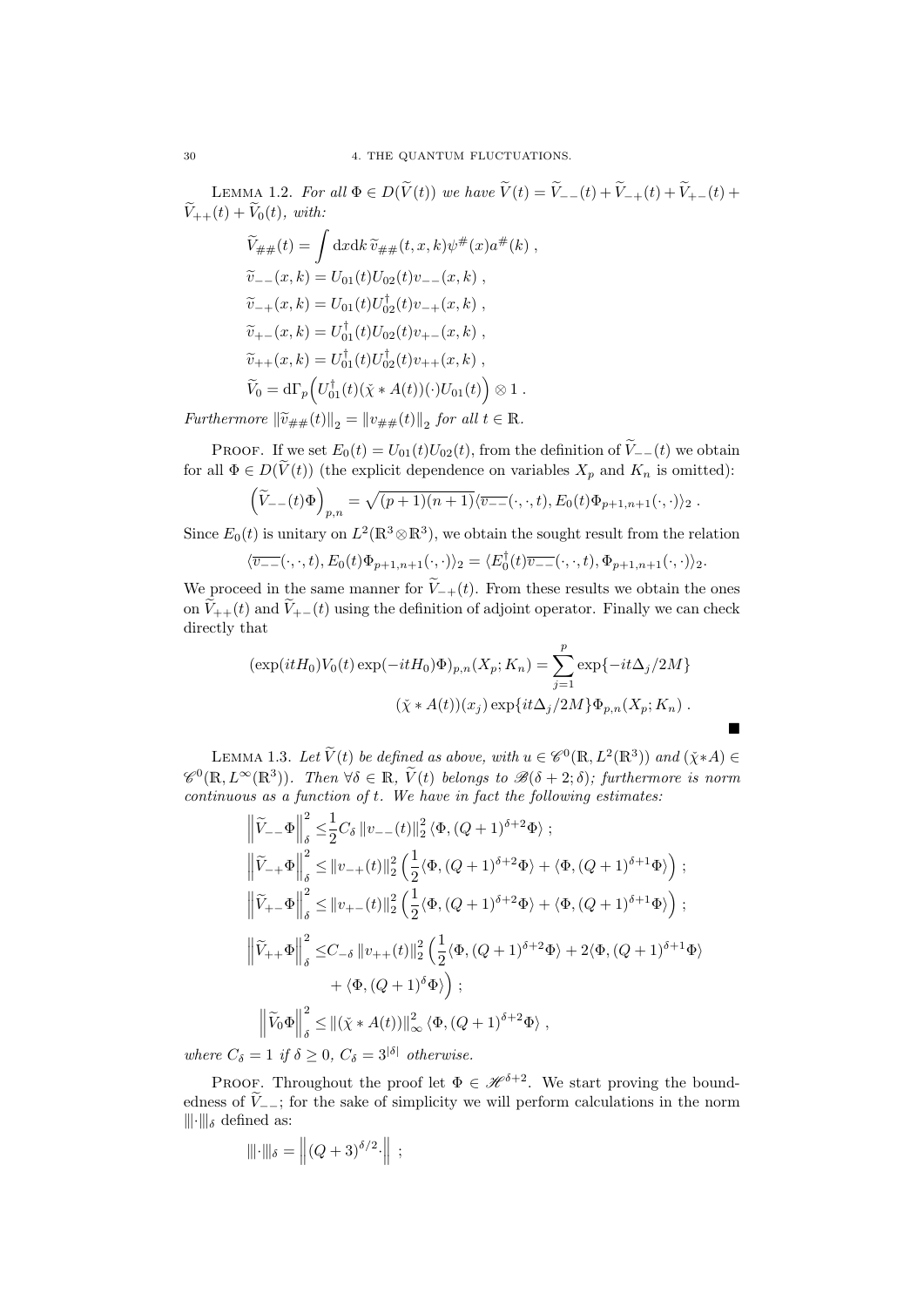such norm is clearly equivalent to  $\|\cdot\|_{\delta}$  for all  $\delta \in \mathbb{R}$ . Using Lemma [2.1](#page-24-1) we obtain:

$$
\left\| (Q+3)^{\delta/2} \widetilde{V}_{--} \Phi \right\|^2 = \left\| \widetilde{V}_{--} (Q+1)^{\delta/2} \Phi \right\|^2
$$
  
\$\leq\$  $\|\widetilde{v}_{--}\|_2^2 \left\| P^{1/2} N^{1/2} (Q+1)^{\delta/2} \Phi \right\|^2$   
\$\leq\$  $\frac{1}{2} \|v_{--}(t)\|_2^2 \langle \Phi, (Q+1)^{\delta+2} \Phi \rangle$  ;

the sought result following from the inequality  $(Q+1)^{\delta} \leq C_{\delta}(Q+3)^{\delta}$  with

$$
C_{\delta} = \begin{cases} 3^{|\delta|} \text{ if } \delta < 0 ,\\ 1 \text{ if } \delta \ge 0 ; \end{cases}
$$

Consider now  $\widetilde{V}_{-+}$ ; again using Lemma [2.1](#page-24-1) we have:

$$
\left\| (Q+1)^{\delta/2} \widetilde{V}_{-+} \Phi \right\|^2 = \left\| \widetilde{V}_{-+} (Q+1)^{\delta/2} \Phi \right\|^2
$$
  

$$
\leq \| \widetilde{v}_{-+} \|_2^2 \left( \left\| P^{1/2} N^{1/2} (Q+1)^{\delta/2} \Phi \right\|^2 + \left\| P^{1/2} (Q+1)^{\delta/2} \Phi \right\|^2 \right)
$$
  

$$
\leq \| v_{-+}(t) \|_2^2 \left( \frac{1}{2} \langle \Phi, (Q+1)^{\delta+2} \Phi \rangle + \langle \Phi, (Q+1)^{\delta+1} \Phi \rangle \right).
$$

In the same fashion we obtain:

$$
\left\| (Q+1)^{\delta/2} \widetilde{V}_{+-} \Phi \right\|^2 \leq \|v_{+-}(t)\|_2^2 \left( \frac{1}{2} \langle \Phi, (Q+1)^{\delta+2} \Phi \rangle \right. \\ \left. + \langle \Phi, (Q+1)^{\delta+1} \Phi \rangle \right).
$$

Again using Lemma [2.1](#page-24-1) we have for  $\widetilde{V}_{++}(t)$ :

$$
\left\| (Q+1)^{\delta/2} \widetilde{V}_{++} \Phi \right\|^2 \leq \|v_{++}(t)\|_2^2 \left( \langle \Phi, PN(Q+3)^{\delta} \Phi \rangle \right. \\ \left. + \langle \Phi, P(Q+3)^{\delta} \Phi \rangle + \langle \Phi, N(Q+3)^{\delta} \Phi \rangle \right. \\ \left. + \langle \Phi, (Q+3)^{\delta} \Phi \rangle \right) \, ;
$$

so, since  $(Q+3)^\delta \leq C_{-\delta}(Q+1)^\delta$ , we can write

$$
\begin{aligned} \left\| \widetilde V_{++} \Phi \right\|_{{\delta}}^2 &\leq C_{-{\delta}} \left\| v_{++}(t) \right\|_2^2 \left( \frac{1}{2} \langle \Phi, (Q+1)^{{\delta}+2} \Phi \rangle \right. \\ &\left. + \langle \Phi, (Q+1)^{{\delta}+1} \Phi \rangle + \langle \Phi, (Q+1)^{{\delta}+1} \Phi \rangle \right. \\ &\left. + \langle \Phi, (Q+1)^{\delta} \Phi \rangle \right) \, . \end{aligned}
$$

Finally the estimate for  $\widetilde{V}_0(t)$  is trivial, since it commutes with Q:

$$
\left\| \widetilde{V}_0 \Phi \right\|_{\delta} = \left\| \widetilde{V}_0 (Q+1)^{\delta/2} \Phi \right\| \leq \left\| \widetilde{\chi} * A(t) \right\|_{\infty} \left\| P(Q+1)^{\delta/2} \Phi \right\|
$$
  

$$
\leq \left\| \widetilde{\chi} * A(t) \right\|_{\infty} \left\| \Phi \right\|_{\delta+2}.
$$

## 2. The evolution with cut off  $\widetilde{U}_{2;\mu}(t,s)$ .

<span id="page-30-0"></span>To construct the evolution operator  $\tilde{U}_2(t, s)$  generated by  $\tilde{V}(t)$ , we will use the Dyson series. However in order to do that we have to introduce a cut off in the total number of particles: let  $\sigma_1 \in \mathscr{C}^1(\mathbb{R}^+)$ , positive and decreasing,  $\sigma_1(s) = 1$  if  $s \leq 1, \sigma_1(s) = 0$  if  $s \geq 2$ ; define  $\sigma_\mu$  the operator  $\sigma_1(Q/\mu)$  in  $\mathscr{H}$ . Then we set  $V_{\mu}(t) = \sigma_{\mu} V(t) \sigma_{\mu}$ , for all  $\mu \geq 1$ .

<span id="page-30-1"></span>LEMMA 2.1. Let  $\widetilde{V}_{\mu}(t)$  be defined as above, then:

Ē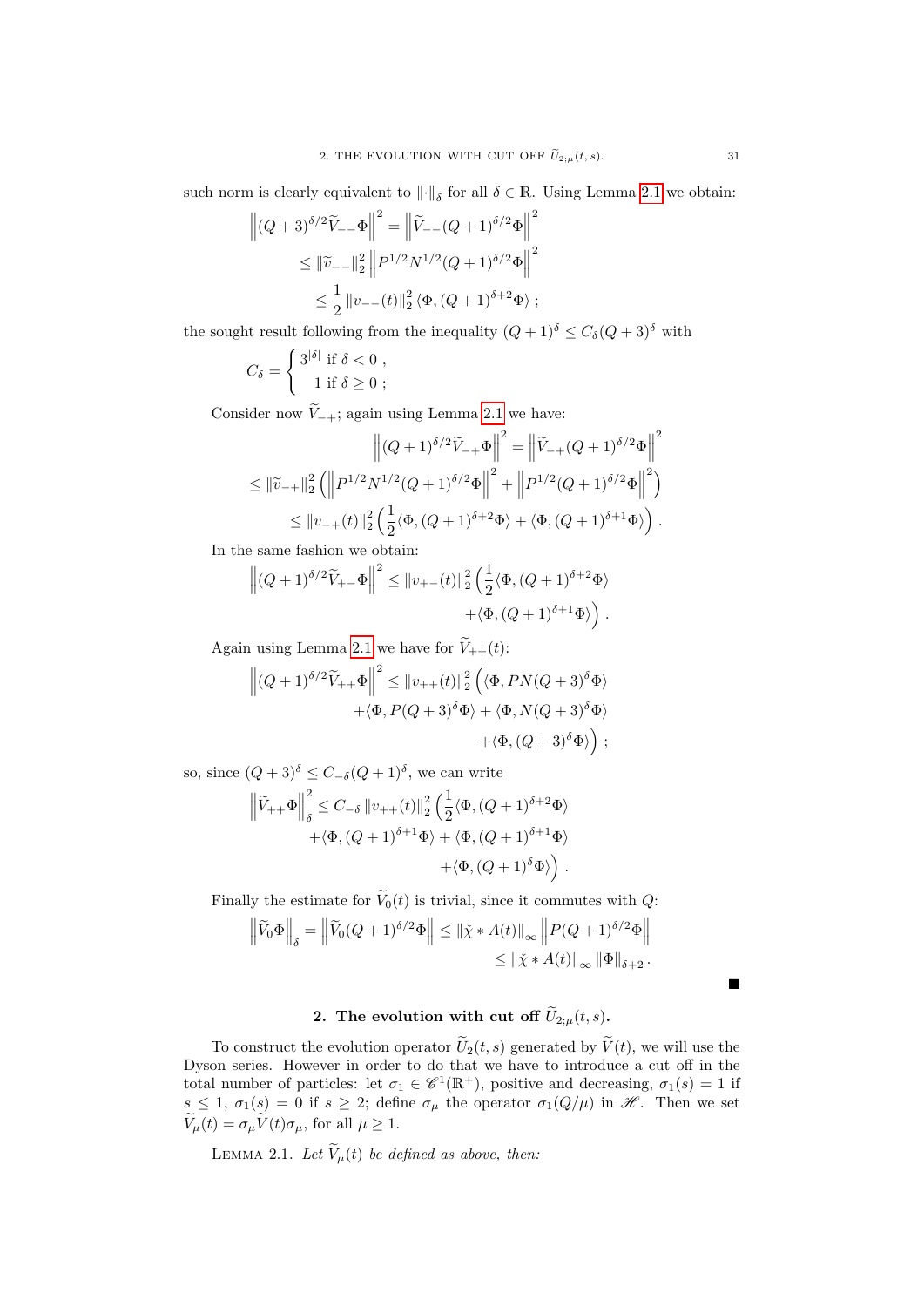- <span id="page-31-0"></span>i.  $\widetilde{V}_{\mu}(t)$  satisfies Lemma [1.3,](#page-29-0) with uniform bound in  $\mu$ . Furthermore  $\widetilde{V}_{\mu}(t)$  is in  $\mathscr{B}(\delta;\delta)$  for all  $\delta \in \mathbb{R}$  and is norm continuous as a function of t.
- <span id="page-31-1"></span>ii. For all  $\delta$  in  $\mathbb{R}, \tilde{V}_{\mu}(t) \to \tilde{V}(t)$  when  $\mu$  goes to infinity, in norm on  $\mathscr{B}(\delta+2+\varepsilon;\delta)$ ,  $\varepsilon > 0$ , and strongly in  $\mathscr{B}(\delta + 2; \delta)$ , uniformly in t on bounded intervals.

PROOF. To prove [i.](#page-31-0) observe that  $\sigma_{\mu}$  belongs to  $\mathscr{B}(\delta; \delta')$  for all  $\delta$  and  $\delta'$  and  $\left\Vert \sigma_{\mu}\Phi\right\Vert _{\delta}^{2}$  $\frac{2}{\delta'} \leq C(\mu) \|\Phi\|_{\delta}$ , with

$$
C(\mu) = \sup_{p+n \le 2\mu} \left[ \sigma_1^2 \left( \frac{p+n}{\mu} \right) (p+n+1)^{\delta'-\delta} \right].
$$

Obviously if  $\delta' \leq \delta$ ,  $C(\mu) \leq 1$  for all  $\mu \geq 1$ , and we have a uniform bound in  $\mu$ . Point [i.](#page-31-0) follows from that using Lemma [1.3.](#page-29-0)

Concerning point [ii.](#page-31-1) the strong convergence of  $\widetilde{V}_{\mu}(t)$  to  $\widetilde{V}(t)$  in  $\mathscr{B}(\delta + 2; \delta)$ follows from the obvious strong convergence on  $\mathcal{C}_0(P, N)$ , since  $\widetilde{V}_\mu(t)$  is bounded in  $\mathscr{B}(\delta + 2; \delta)$  uniformly in  $\mu$ . Norm convergence on  $\mathscr{B}(\delta + 2 + \varepsilon; \delta)$  follows from the fact that  $(1 - \sigma_{\mu})(Q + 1)^{-\epsilon}$  goes to zero in norm as an operator in  $\mathscr{H}$ ; as a matter of fact we have

$$
||(1 - \sigma_{\mu})(Q + 1)^{-\epsilon}\Phi||^{2} = \sum_{p,n} \frac{(1 - \sigma_{1}(\frac{p+n}{\mu}))^{2}}{(p+n+1)^{2\epsilon}} ||\Phi||_{p,n}^{2}
$$
  

$$
\leq \sum_{p+n \geq \mu} (p+n+1)^{-2\epsilon} ||\Phi||_{p,n}^{2} \leq (\mu+1)^{-2\epsilon} ||\Phi||^{2}
$$

i.e.

$$
\left\|(1-\sigma_\mu)(Q+1)^{-\varepsilon}\right\| \leq (\mu+1)^{-2\varepsilon} \to 0 ,
$$

when  $\mu$  goes to infinity.

DEFINITION  $(\widetilde{U}_2(t, s))$ . The unitary group  $\widetilde{U}_{2;\mu}(t, s)$  is defined by means of a Dyson series:

$$
\widetilde{U}_{2;\mu}(t,s) = \sum_{m=0}^{\infty} (-i)^m \int_s^t \mathrm{d}t_1 \int_s^{t_1} \mathrm{d}t_2 \cdots \int_s^{t_{m-1}} \mathrm{d}t_m \, \widetilde{V}_{\mu}(t_1) \ldots \widetilde{V}_{\mu}(t_m) \, .
$$

Using previous Lemma we see that the series converge in norm on  $\mathscr{B}(\delta;\delta)$  and  $\tilde{U}_{2;\mu}(t,s)$  is continuous and differentiable in norm with respect to t on  $\mathscr{B}(\delta;\delta)$  for all real  $\delta$ . We list below some useful properties of the family  $\widetilde{U}_{2;\mu}(t, s)$ , whose proof is immediate since  $\widetilde{V}_{\mu} \in \mathscr{B}(\delta; \delta)$  for all  $\delta \in \mathbb{R}$ :

Lemma 2.2.

- i.  $\widetilde{U}_{2;\mu}(s,s) = 1$ ,  $\widetilde{U}_{2;\mu}(t,r)\widetilde{U}_{2;\mu}(r,s) = \widetilde{U}_{2;\mu}(t,s)$  for all  $r, s, t \in \mathbb{R}$ .
- ii.  $\widetilde{U}_{2;\mu}^{\dagger}(t,s) = \widetilde{U}_{2;\mu}(s,t)$ , and  $\widetilde{U}_{2;\mu}(t,s)$  are unitary in  $\mathscr{H}$ .
- iii.  $\tilde{U}_{2;\mu}(t,s)$  is norm differentiable on  $\mathscr{B}(\delta;\delta)$  for all real  $\delta$ , and

<span id="page-31-2"></span>
$$
i\frac{\mathrm{d}}{\mathrm{d}t}\widetilde{U}_{2;\mu}(t,s) = \widetilde{V}_{\mu}(t)\widetilde{U}_{2;\mu}(t,s) ;
$$
  

$$
i\frac{\mathrm{d}}{\mathrm{d}s}\widetilde{U}_{2;\mu}(t,s) = -\widetilde{U}_{2;\mu}(t,s)\widetilde{V}_{\mu}(s) .
$$

The operators  $\tilde{U}_{2;\mu}(t, s)$  also satisfy the following crucial boundedness property: LEMMA 2.3. Let  $u \in \mathscr{C}^0(\mathbb{R}, L^2)$  and  $\check{\chi} * A \in \mathscr{C}^0(\mathbb{R}, L^\infty)$ . Then the operator  $\widetilde{U}_{2;u}(t, s)$  is bounded on  $\mathcal{H}^{\delta}$  uniformly in  $\mu$  for all real  $\delta$ . More precisely:

$$
(2.1) \qquad \left\|\tilde{U}_{2;\mu}(t,s)\right\|_{\mathscr{B}(\delta;\delta)} \leq \exp\left\{\frac{|\delta|}{2}\left(\ln 3 + \sqrt{2}\rho_\delta \left|\int_s^t \mathrm{d}\tau \, \left\|v_{--}(\tau)\right\|_2\right|\right)\right\},\,
$$

with  $\rho_{\delta} = \max(4, 3^{|\delta|/2} + 1)$ .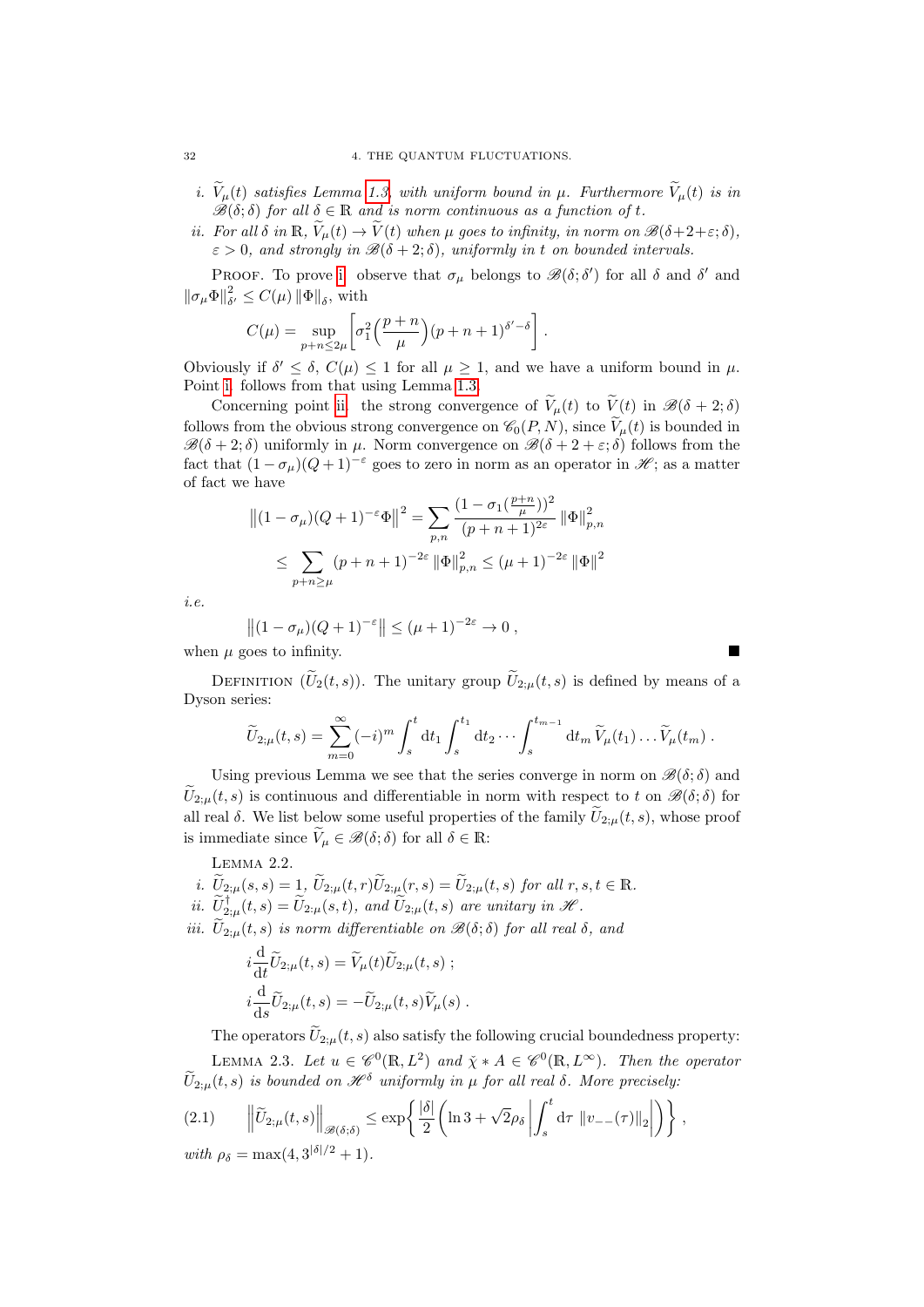PROOF. Let  $\Phi \in \mathcal{H}, 0 < h(Q)$  a bounded operator on  $\mathcal{H}$  such that Ran  $h(Q) \subset$  $D(Q)$ . Define the differentiable quantity

$$
M(t) \equiv \frac{1}{2} \| h(Q)\widetilde{U}_{2;\mu}(t,s)\Phi \|^2.
$$

With a bit of manipulation we obtain

$$
\frac{\mathrm{d}}{\mathrm{d}t}M(t) = \mathrm{Im}\langle h(Q)\widetilde{U}_{2;\mu}(t,s)\Phi,\widetilde{V}_{--;\mu}(t)\Big(h(Q-2)h(Q)^{-1} - 1\Big)h(Q)\widetilde{U}_{2;\mu}(t,s)\Phi\rangle + \mathrm{Im}\langle\widetilde{V}_{--;\mu}(t)\Big(h(Q)h(Q-2)^{-1} - 1\Big)h(Q)\widetilde{U}_{2;\mu}(t,s)\Phi, h(Q)\widetilde{U}_{2;\mu}(t,s)\Phi\rangle.
$$

So we can bound the derivative of  $M(t)$  by

$$
\left| \frac{d}{dt} M(t) \right| \leq \frac{1}{\sqrt{2}} \|v_{--}\|_2 \left[ \| (Q+1) \left( h(Q-2)h(Q)^{-1} - 1 \right) \| \right] + \| |(Q+1) \left( h(Q)h(Q-2)^{-1} - 1 \right) \| \right] M(t).
$$

Let  $h \in \mathscr{C}^1$ ,  $h(\cdot)$  and  $|h'(\cdot)|$  non-increasing; then

$$
|h(Q-2) - h(Q)| \le 2 |h'(Q-2)|,
$$

and

$$
K \equiv \left[ \dots \right] \le 2 \sup_{p,n=0,1,\dots} (p+n+1) \left| h'(p+n-2) \right| h^{-1}(p+n)
$$
  
+2 \sup\_{p,n=0,1,\dots} (p+n+1) \left| h'(p+n-2) \right| h^{-1}(p+n-2).

We are interested in the case  $h(p+n) = (p+n+3)^{-\delta}$ , with  $\delta \geq 1$  (in order to fulfill the condition Ran  $h(Q) \subset D(Q)$ . h satisfies the hypothesis above and  $h'(p+n) = -\delta(p+n+3)^{-\delta-1}$ . So we have that

$$
K \le 2 \sup_{p,n=0,1,...} \left( \delta \left( \frac{p+n+3}{p+n+1} \right)^{\delta} + \delta \right) = 2\delta (3^{\delta} + 1)
$$

We have then the following differential inequality for  $M(t)$ :

$$
\frac{\mathrm{d}}{\mathrm{d}t}M(t) \le \sqrt{2} ||v_{--}||_2 \, \delta(3^{\delta} + 1)M(t) ,
$$

so the Gronwall's Lemma implies

$$
\left\| (P+N+3)^{-\delta} \widetilde{U}_{2;\mu}(t,s) \Phi \right\| \leq e^{\sqrt{2}\delta(3^{\delta}+1)\left| \int_s^t \mathrm{d}\tau \, \|v_-- (\tau)\|_2 \right|}
$$

$$
\left\| (P+N+3)^{-\delta} \Phi \right\|
$$

for all  $\delta \geq 1.$  We then obtain by interpolation the result for  $0 \leq \delta \leq 1.$ 

$$
\left\| (P+N+3)^{-\delta} \widetilde{U}_{2;\mu}(t,s) \Phi \right\| \leq e^{4\sqrt{2}\delta \left| \int_s^t \mathrm{d} \tau \, \|v_-(-\tau)\|_2 \right|} \cdot \left\| (P+N+3)^{-\delta} \Phi \right\|.
$$

Finally by duality we extend the result to all  $\delta \in \mathbb{R}$ .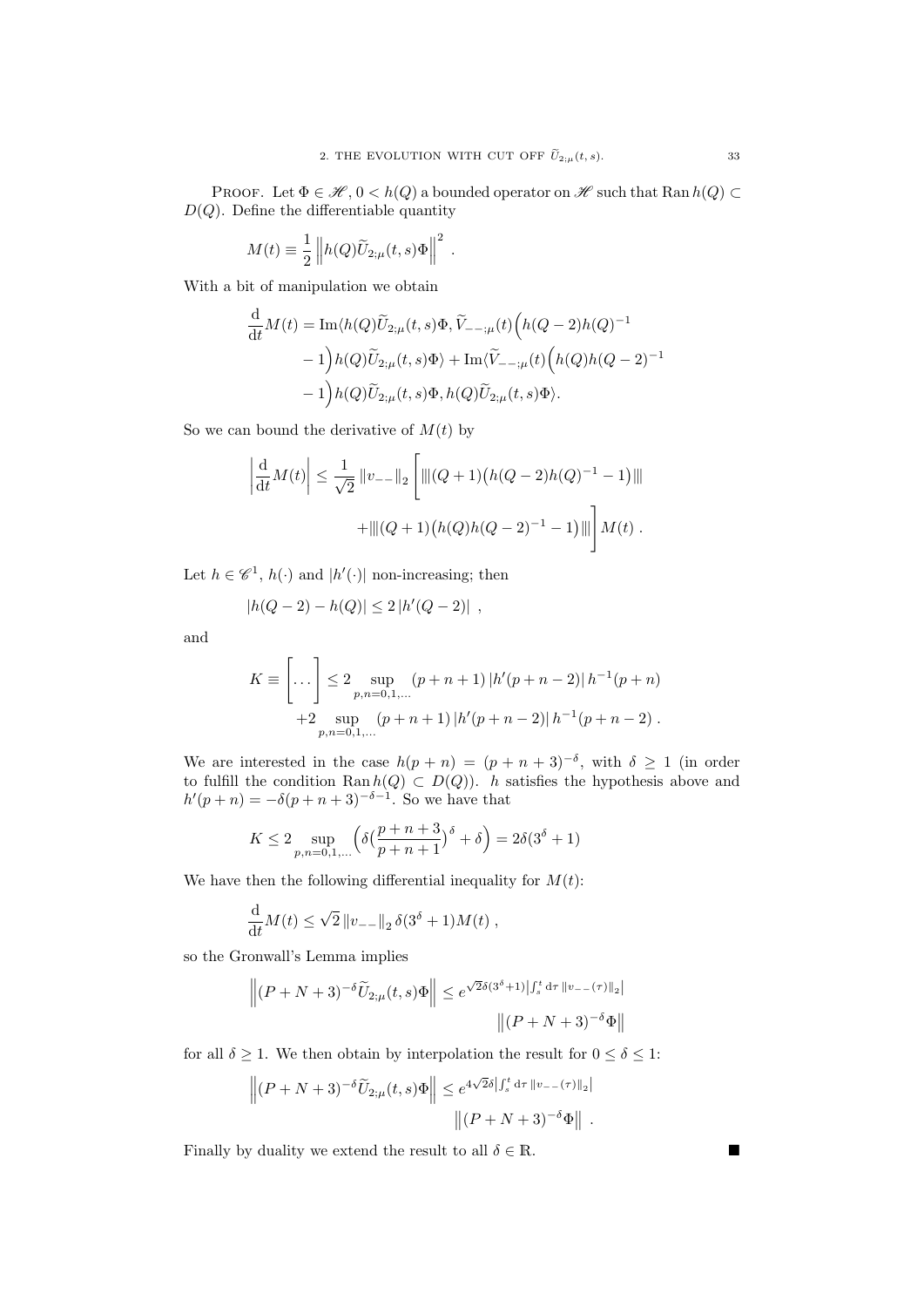#### 34 4. THE QUANTUM FLUCTUATIONS.

#### <span id="page-33-1"></span>3. The unitary evolution  $\widetilde{U}_2(t, s)$ .

<span id="page-33-0"></span>We are ready to define the fluctuations evolution operator in interaction representation  $U_2(t, s)$ . We will do that in the following Proposition that also describes its key properties.

PROPOSITION 6 (Quantum fluctuations evolution operator). Let  $\widetilde{V}(t)$  defined as above, with  $u \in \mathscr{C}^0(\mathbb{R}, L^2(\mathbb{R}^3))$ ,  $\check{\chi} * A \in \mathscr{C}^0(\mathbb{R}, L^\infty(\mathbb{R}^3))$ . Then exists a family of operators  $\tilde{U}_2(t, s)$  satisfying the following properties:

<span id="page-33-2"></span>i. for all  $\delta \in \mathbb{R}$ ,  $\widetilde{U}_2(t, s)$  is bounded and strongly continuous with respect to t and s on  $\mathscr{H}^{\delta}$  and satisfies

$$
(3.1) \qquad \left\| \widetilde{U}_2(t,s) \right\|_{\mathscr{B}(\delta;\delta)} \leq \exp\left\{ \frac{|\delta|}{2} \left( \ln 3 + \sqrt{2} \rho_\delta \left| \int_s^t \mathrm{d}\tau \, \|v_{--}(\tau)\|_2 \right| \right) \right\},\,
$$

- with  $\rho_{\delta} = \max(4, 3^{|\delta|/2} + 1)$ .
- ii.  $U_2(t, s)$  is unitary in  $\mathscr{H}$ .
- iii.  $\widetilde{U}_2(s,s) = 1$ ,  $\widetilde{U}_2(t,r)\widetilde{U}_2(r,s) = \widetilde{U}_2(t,s)$  for all r, s and t in R.
- iv. For all  $\delta \in \mathbb{R}$ ,  $\widetilde{U}_2(t, s)$  is strongly differentiable from  $\mathscr{H}^{\delta+2}$  to  $\mathscr{H}^{\delta}$ ; in particular is strongly differentiable from  $D(Q)$  to  $\mathscr H$ . Furthermore:

$$
i\frac{\mathrm{d}}{\mathrm{d}t}\widetilde{U}_2(t,s) = \widetilde{V}(t)\widetilde{U}_2(t,s) ;
$$
  

$$
i\frac{\mathrm{d}}{\mathrm{d}s}\widetilde{U}_2(t,s) = -\widetilde{U}_2(t,s)\widetilde{V}(s) .
$$

v. For all  $\Psi \in D(Q)$  and  $\Phi \in \mathcal{H}$ 

$$
i\partial_t \langle \Psi, \widetilde{U}_2(t,s)\Phi \rangle = \langle \widetilde{V}(t)\Psi, \widetilde{U}_2(t,s)\Phi \rangle.
$$

<span id="page-33-3"></span>*vi.* Let  $U_2(t,s) = U_0(t)\widetilde{U}_2(t,s)U_0^{-1}(s)$ ; for all  $\Psi \in D(Q) \cap D(H_0)$ ,  $\Phi \in \mathcal{H}$ 

$$
i\partial_t \langle \Psi, U_2(t,s)\Phi \rangle = \langle \big( H_0 + V(t) \big) \Psi, U_2(t,s)\Phi \rangle.
$$

PROOF. i. For all couples of positive integers  $\mu$  and  $\nu$ , write

$$
\widetilde{U}_{2;\mu}(t,s) - \widetilde{U}_{2;\nu}(t,s) = -i \int_s^t \mathrm{d}\tau \, \widetilde{U}_{2;\nu}(t,\tau) (\widetilde{V}_{\mu}(\tau) - \widetilde{V}_{\nu}(\tau)) \widetilde{U}_{2;\mu}(\tau,s),
$$

as a Riemann integral in norm on  $\mathscr{B}(\delta;\delta)$  for all  $\delta$ . Then, using point [i.](#page-31-0) of Lemma [2.1](#page-30-1) and equation  $(2.1)$  we obtain

$$
\left\| \widetilde{U}_{2;\mu}(t,s) - \widetilde{U}_{2;\nu}(t,s) \right\|_{\mathscr{B}(\delta+2+\varepsilon;\delta)} \leq |t-s| e^{\gamma \left| \int_s^t d\tau \right| |v_{-}(\tau)|_2|} \cdot \sup_{\tau \in [s,t]} \left\| \widetilde{V}_{\mu}(\tau) - \widetilde{V}_{\nu}(\tau) \right\|_{\mathscr{B}(\delta+2+\varepsilon;\delta)},
$$

where  $\gamma$  depends on  $\delta$  and  $\varepsilon$ . Utilizing then point [ii](#page-31-1) of Lemma [2.1,](#page-30-1) we see that for all  $\delta \in \mathbb{R}$ ,  $\tilde{U}_{2;\mu}(t,s)$  converges in norm on  $\mathscr{B}(\delta+2+\varepsilon;\delta)$  when  $\mu \to \infty$ uniformly in t and s on every compact interval. The resulting limit  $\widetilde{U}_2(t, s)$ is continuous in the norm of  $\mathscr{B}(\delta + 2 + \varepsilon; \delta)$  with respect to t and s. The norm convergence just proved and the estimate  $(2.1)$ , uniform in  $\mu$ , imply the strong convergence of  $\tilde{U}_{2;\mu}(t,s)$  to  $\tilde{U}_2(t,s)$  on  $\mathscr{B}(\delta;\delta)$  uniformly in t and s on every compact interval. Consequently  $\widetilde{U}_2(t,s)$  satisfies the estimate [\(3.1\)](#page-33-1) and is strongly continuous in  $t$  and  $s$ .

- ii. The result follows from the unitarity of  $\tilde{U}_{2;\mu}(t,s)$  on  $\mathscr{H}$  and from the strong convergence of  $\tilde{U}_{2;\mu}(t,s)$  and its adjoint  $\tilde{U}_{2;\mu}(s,t)$ .
- iii. The result is an immediate consequence of the corresponding properties of  $U_{2;\mu}(t,s).$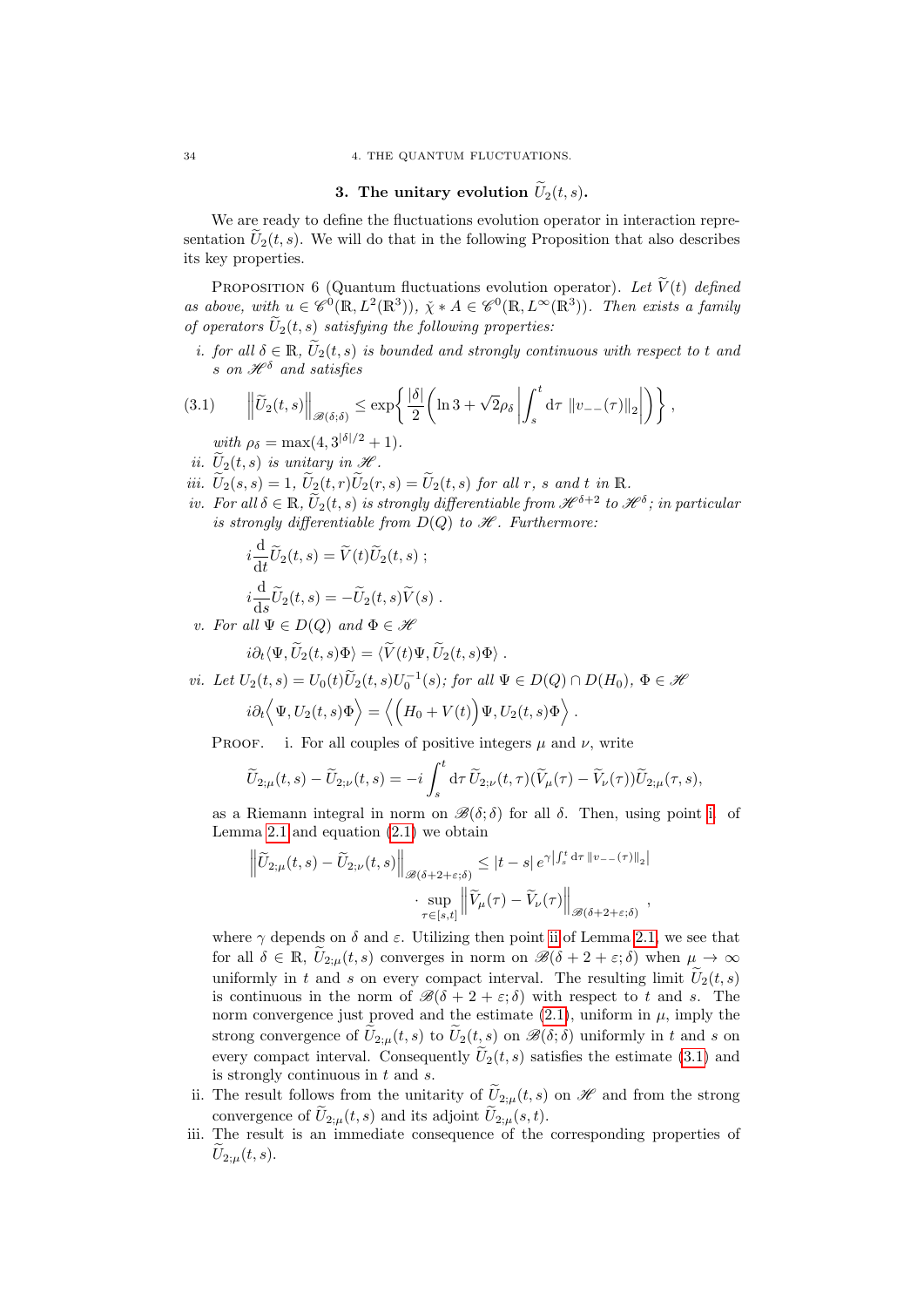iv. We prove the result regarding the derivative with respect to  $t$ , the other being analogous. Write  $\tilde{U}_{2;u}(t,s)\Phi$ , with  $\Phi \in \mathscr{H}^{\delta+2}$ , as a strong Riemann integral on  $\mathscr{H}^{\delta}$ :

$$
\widetilde{U}_{2;\mu}(t,s)\Phi = \Phi - i \int_s^t \mathrm{d}\tau \, \widetilde{V}_{\mu}(\tau) \widetilde{U}_{2;\mu}(\tau,s)\Phi.
$$

Using point [ii.](#page-31-1) of Lemma [2.1](#page-30-1) and the strong convergence proved above we can go to the limit  $\mu \to \infty$  in previous equation. The result then following from Lemma [1.3](#page-29-0) and from point [i.](#page-33-2) of this Lemma.

v. To prove this point remember that for all  $f$  and  $q$  continuous functions from R to C the following identity holds:

(3.2) 
$$
i\frac{d}{dt}f = g \Leftrightarrow f(t) - f(s) = -i \int_s^t dt' g(t')
$$
.

Consider now both  $\Psi$  and  $\Theta$  in  $D(Q)$ , then using previous point:

<span id="page-34-1"></span><span id="page-34-0"></span>
$$
i\partial_t \langle \Psi, \widetilde{U}_2(t,s) \Theta \rangle = \langle \widetilde{V}(t) \Psi, \widetilde{U}_2(t,s) \Theta \rangle ,
$$

i.e. using [\(3.2\)](#page-34-0)

(3.3) 
$$
\langle \Psi, \widetilde{U}_2(t,s)\Theta \rangle - \langle \Psi, \Theta \rangle = -i \int_s^t dt' \langle \widetilde{V}(t')\Psi, \widetilde{U}_2(t',s)\Theta \rangle
$$
.

Consider now  $\{\Phi_j\} \in D(Q)$  such that  $\mathscr{H} - \lim_j \Phi_j = \Phi \in \mathscr{H}$ , that is allowed since  $D(Q)$  is dense in  $\mathcal{H}$ . For all  $\Phi_i$  equation [\(3.3\)](#page-34-1) holds, furthermore both  $\widetilde{V}(t)\Psi$  and  $\widetilde{U}_2(t,s)\Phi_j$  are uniformly bounded in t, so we use the dominated convergence theorem to go to the limit  $j \to \infty$ , then again equation [\(3.2\)](#page-34-0) to obtain the desired result.

vi. With the aid of previous point, we calculate explicitly, for  $\Psi \in D(Q) \cap D(H_0)$ ,  $\Phi \in \mathscr{H}$  the derivative:

$$
i\partial_t \langle \Psi, U_2(t,s)\Phi \rangle = \lim_{h \to 0} i \left\{ \langle \frac{U_0^{-1}(t+h) - U_0^{-1}(t)}{h} \Psi, \widetilde{U}_2(t+h,s) \right. \\ \left. \cdot U_0^{-1}(s)\Phi \rangle - \langle U_0^{-1}(t)\Psi, \frac{\widetilde{U}_2(t+h,s) - \widetilde{U}_2(t,s)}{h} \right. \\ \left. \cdot U_0^{-1}(s)\Phi \rangle \right\} = \langle H_0 U_0^{-1}(t)\Psi, \widetilde{U}_2(t,s)U_0^{-1}(s)\Phi \rangle \\ + \langle \widetilde{V}(t)U_0^{-1}(t)\Psi, \widetilde{U}_2(t,s)U_0^{-1}(s)\Phi \rangle ,
$$

where the second term of the right hand side of the equality makes sense because  $D(Q) \cap D(H_0)$  is invariant under the action of  $U_0^{-1}(t)$  since Q and  $H_0$  commute. The result follows immediately.

We want to emphasize that, even if  $U_2(t, s)$  defined above is formally generated by  $H_0 + V(t)$ , *i.e.* formally satisfies the equation

$$
i\frac{\mathrm{d}}{\mathrm{d}t}U_2(t,s) = (H_0 + V(t))U_2(t,s) ,
$$

we can only assert that  $U_2$  is weakly differentiable in the sense make explicit in point [vi.](#page-33-3) of the previous Proposition. We are not able to determine any strong differentiability property for  $U_2$ , and we need to use the interaction representation in order to take strong derivatives. However we have the following uniqueness result regarding  $U_2$ :

Г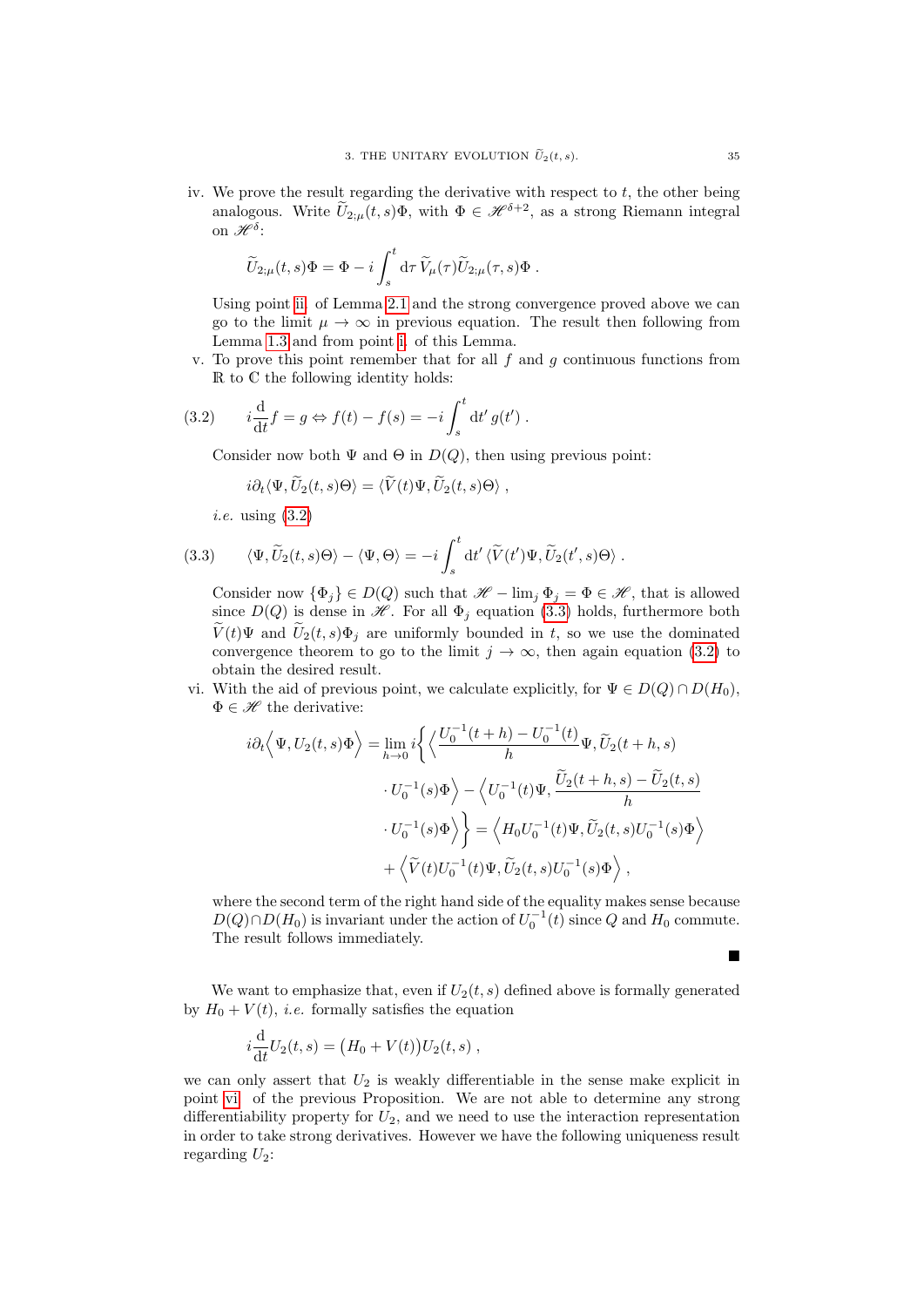LEMMA 3.1 (Uniqueness of  $U_2(t, s)$ ). Let  $s \in \mathbb{R}$ ,  $\Phi(\cdot) \in \mathscr{C}_W(\mathbb{R}, \mathscr{H})$  with  $\Phi(s) \equiv$ Φ, such that

 $i\partial_t |\langle \Psi, \Phi(t) \rangle| = |\langle (H_0 + V(t)) \Psi, \Phi(t) \rangle|$ for all  $\Psi \in D(Q) \cap D(H_0)$  and  $\Phi \in \mathscr{H}$ . Then  $\Phi(t) = U_2(t, s)\Phi$ .

PROOF. Define  $\widetilde{\Phi}(t) \equiv U_0^{-1}(t)\Phi(t)$ . Let  $\Psi \in D(Q) \cap D(H_0)$  and  $\Phi \in \mathcal{H}$ , then we obtain, using the previous Proposition:

(3.4) 
$$
\langle \Psi, \widetilde{\Phi}(t) \rangle - \langle \Psi, U_0^{-1}(s) \Phi \rangle = -i \int_s^t dt' \langle \widetilde{V}(t') \Psi, \widetilde{\Phi}(t') \rangle.
$$

Now consider  $\Psi\in D(Q)$  and a sequence  $\Psi_j\in D(Q)\cap D(H_0)$  such that  $\Psi_j\to\Psi$  in  $D(Q)$ , then equation [\(3.4\)](#page-35-0) holds for all  $\Psi \in D(P+N)$ , using dominated convergence theorem. Then we obtain

<span id="page-35-0"></span>
$$
i\partial_t \langle \widetilde{U}_2(t,s)\Psi,\widetilde{\Phi}(t)\rangle = 0 ,
$$

*i.e.*  $\langle \Psi, \tilde{U}_2^{-1}(t, s) \tilde{\Phi}(t) \rangle = \langle \Psi, U_0^{-1}(s) \Phi \rangle$  for all  $t \in \mathbb{R}$ , and that proves our assertion.  $\blacksquare$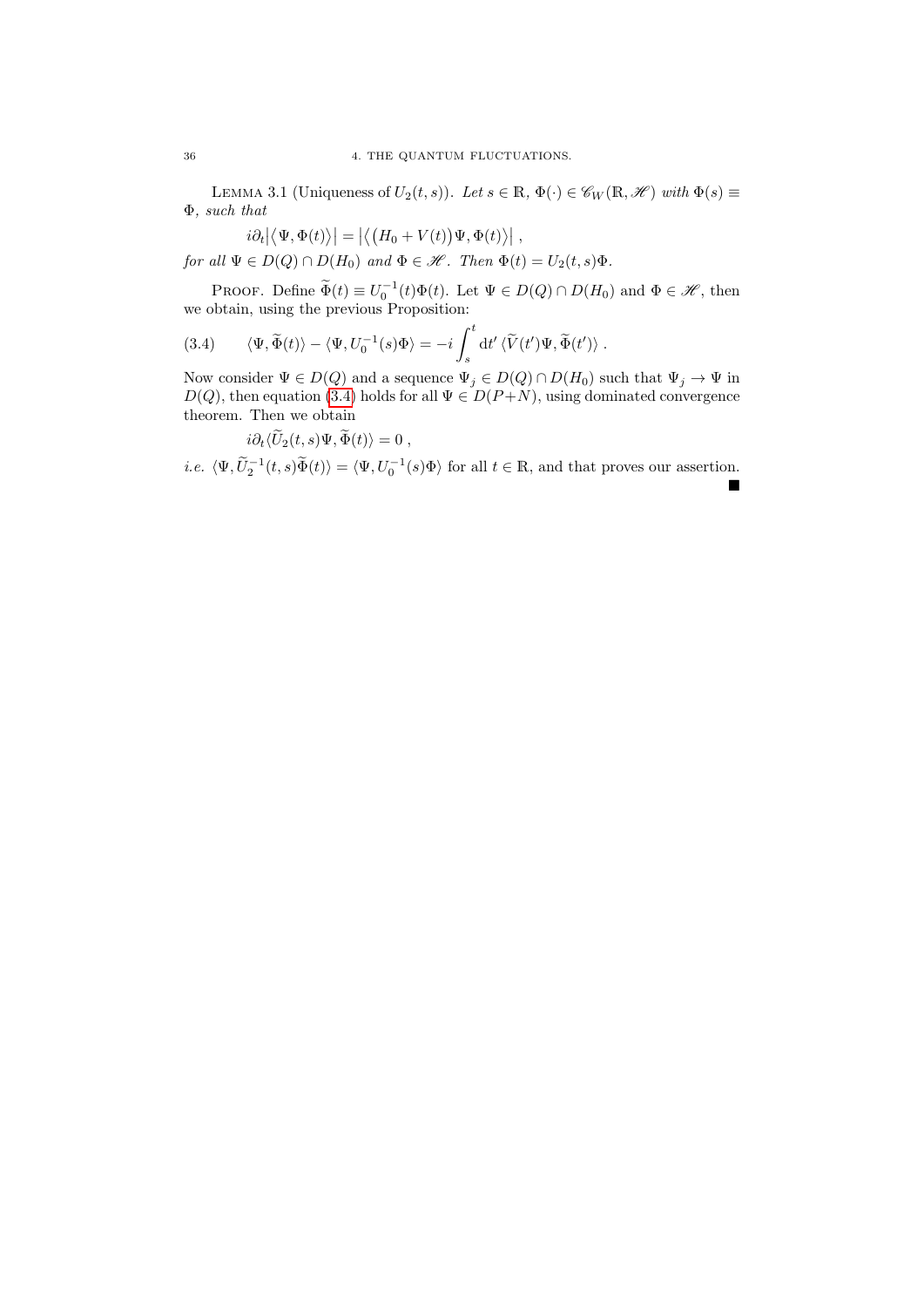#### CHAPTER 5

# The convergence of  $\widetilde{W}(t, s)$  to  $\widetilde{U}_2(t, s)$ .

### 1.  $W(t,s)$  and  $\widetilde{W}(t,s)$ .

DEFINITION  $(W(t, s))$ . We define the unitary evolution of the quantum system between coherent states as

$$
W(t,s) = C^{\dagger}(u_{\lambda}(t), \alpha_{\lambda}(t))U(t-s)C(u_{\lambda}(s), \alpha_{\lambda}(s))e^{i\Lambda(t,s)},
$$

where  $\Lambda(t,s)$  is a phase function, and  $(u(\cdot), \alpha(\cdot))$  is the  $\mathscr{C}^0(\mathbb{R}, L^2(\mathbb{R}^3) \otimes L^2(\mathbb{R}^3))$ unique solution of the classical system of equations [\(E\)](#page-14-0) corresponding to initial data  $(u(s), \alpha(s)) \in L^2(\mathbb{R}^3) \otimes L^2(\mathbb{R}^3).$ 

REMARK. Here we just made an abuse of notation. If we want to be precise, we take  $(u(\cdot), \check{\alpha}(\cdot))$  to be the  $\mathscr{C}^0(\mathbb{R}, L^2(\mathbb{R}^3) \otimes L^2(\mathbb{R}^3))$  unique solution of the classical system of equations [\(E\)](#page-14-0) corresponding to initial data  $(u(s), \check{\alpha}(s)) \in$  $L^2(\mathbb{R}^3) \otimes L^2(\mathbb{R}^3)$ ; then  $(u(\cdot), \alpha(\cdot))$  is the Fourier transform (in  $\alpha$ ) of the solution of  $(E)$ .

However throughout the rest of the paper we will continue to call  $(u(\cdot), \alpha(\cdot))$ the solution of [\(E\)](#page-14-0).

DEFINITION  $(\widetilde{W}(t, s))$ . In the interaction picture, we will write  $\widetilde{W}(t, s)$  $U_0^{\dagger}(t)W(t,s)U_0(s)$ , so using the last point of Proposition [5](#page-26-0) we can write it as following:

$$
\widetilde{W}(t,s) = C^{\dagger}(\widetilde{u}_{\lambda}(t), \widetilde{\alpha}_{\lambda}(t))U_0^{\dagger}(t)U(t-s)U_0(s)C(\widetilde{u}_{\lambda}(s), \widetilde{\alpha}_{\lambda}(s))e^{i\Lambda(t,s)};
$$

observe that by Remark [1.1.1](#page-17-0)  $(\tilde{u}(\cdot), \tilde{\alpha}(\cdot)) \in \mathscr{C}^1(\mathbb{R}, L^2(\mathbb{R}^3) \otimes L^2(\mathbb{R}^3)),$  and

$$
i\partial_t \widetilde{u}(t) = (2\pi)^{-3/2} U_{01}(-t) \left(\widetilde{\chi} * A(t)\right) u(t)
$$
  

$$
i\partial_t \widetilde{\alpha}(t) = \frac{(2\pi)^{-3/2}}{\sqrt{2}} U_{02}(-t) \left(\omega^{-1/2} \widetilde{\chi(uu)}(t)\right).
$$

We remark again that the solution  $\alpha(t)$  we are considering is the Fourier transform of the one we considered in Chapter [2,](#page-14-1) and here  $\omega(k) = \sqrt{k^2 + \mu^2}$ .

DEFINITIONS  $(Z(t), \mathscr{D}, \mathscr{D}^{\delta})$ .

$$
Z(t) = C^{\dagger}(\widetilde{u}_{\lambda}(t), \widetilde{\alpha}_{\lambda}(t)) U_0^{\dagger}(t) U(t) e^{i\Lambda(t,0)} ;
$$

so we can write  $\widetilde{W}(t,s) = Z(t)Z^{\dagger}(s)$ . Define also the domains

$$
\mathscr{D} = \{ \Psi \in D(Q) | C(\widetilde{u}_{\lambda}(s), \widetilde{\alpha}_{\lambda}(s)) \Psi \in D(H_0) \},
$$
  

$$
\mathscr{D}^{\delta} = \{ \Psi \in \mathscr{H}^{\delta} | C(\widetilde{u}_{\lambda}(s), \widetilde{\alpha}_{\lambda}(s)) \Psi \in D(H_0) \}.
$$

Now, using Propositions [4](#page-24-0) and [5](#page-26-0) we can formulate the following remark:

REMARK 1.0.1.  $\widetilde{W}(t, s)$  is unitary on  $\mathscr{H}$  and such that  $\widetilde{W}^{\dagger}(t, s) = \widetilde{W}(s, t)$ .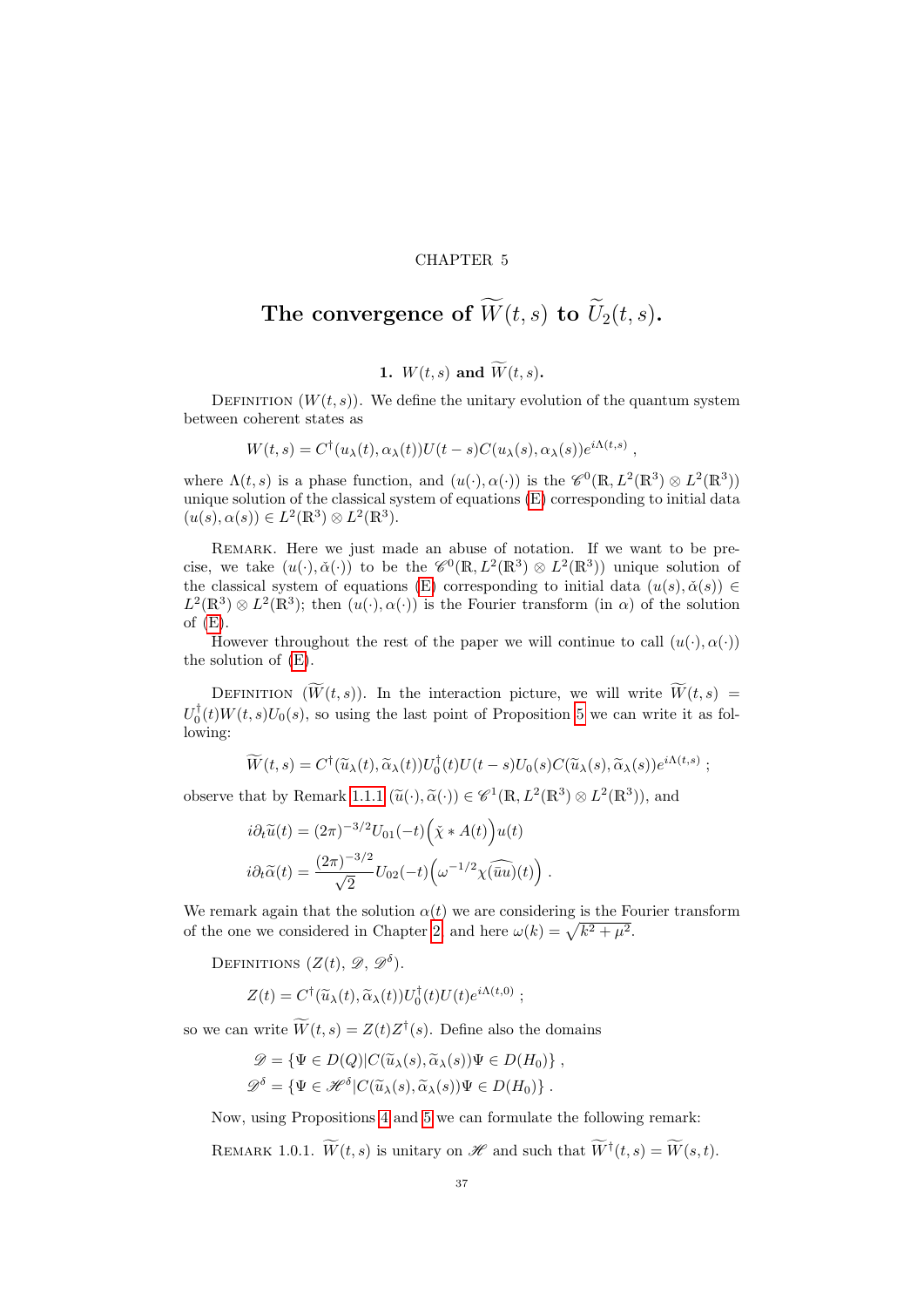## 2. Differentiability of  $\widetilde{W}(t, s)$ .

PROPOSITION 7 (Differentiability of  $\widetilde{W}$ ).  $\widetilde{W}(t, s)$  is strongly differentiable in t from  $\mathscr{D}$  to  $\mathscr{H}$ ;  $\overline{W}^{\dagger}(t,s)$  is strongly differentiable in t from  $D(P^2+N)$  to  $\mathscr{H}$ . More precisely if

$$
\Lambda(t,s) = -\frac{1}{\lambda^2} \int_s^t dt' \int dx \, (\check{\chi} * A(t')) \bar{u}(t') u(t') ,
$$

then for all  $\Psi \in \mathcal{D}, \Theta \in D(P^2 + N)$ 

(2.1) 
$$
i\frac{\mathrm{d}}{\mathrm{d}t}\widetilde{W}(t,s)\Psi = \left(U_0^{\dagger}(t)H_I U_0(t) + \widetilde{V}(t)\right)\widetilde{W}(t,s)\Psi ;
$$
  
(2.2) 
$$
i\frac{\mathrm{d}}{\mathrm{d}t}\widetilde{W}^{\dagger}(t,s)\Theta = -\widetilde{W}^{\dagger}(t,s)\left(U_0^{\dagger}(t)H_I U_0(t) + \widetilde{V}(t)\right)\Theta.
$$

PROOF. In order to prove the proposition, we formulate the following lemmas:

<span id="page-37-0"></span>LEMMA 2.1.  $Z(t)$  is strongly differentiable from  $D(H_0) \cap D(P^2 + N)$  to H. In particular for all  $\Psi \in D(H_0) \cap D(P^2 + N)$  we have

$$
i\partial_t Z(t)\Psi = \left(U_0^{\dagger}(t)H_I U_0(t) + \widetilde{V}(t)\right)Z(t)\Psi.
$$

PROOF. We write

$$
\frac{i}{h} \Big(Z(t+h) - Z(h)\Big)\Psi = \frac{i}{h} \Big(C^{\dagger}(\widetilde{u}_{\lambda}(t+h), \widetilde{\alpha}_{\lambda}(t+h)) - C^{\dagger}(\widetilde{u}_{\lambda}(t), \widetilde{\alpha}_{\lambda}(t))\Big) \nU_{0}^{\dagger}(t)U(t)e^{i\Lambda(t,0)}\Psi \n+ C^{\dagger}(\widetilde{u}_{\lambda}(t+h), \widetilde{\alpha}_{\lambda}(t+h))\frac{i}{h} \Big(U_{0}^{\dagger}(t+h) - U_{0}^{\dagger}(t)\Big) \nU(t)e^{i\Lambda(t,0)}\Psi \n+ C^{\dagger}(\widetilde{u}_{\lambda}(t+h), \widetilde{\alpha}_{\lambda}(t+h))U_{0}^{\dagger}(t+h) \n\frac{i}{h} \Big(U(t+h) - U(t)\Big)e^{i\Lambda(t,0)}\Psi \n+ C^{\dagger}(\widetilde{u}_{\lambda}(t+h), \widetilde{\alpha}_{\lambda}(t+h))U_{0}^{\dagger}(t+h)U(t+h) \n\frac{i}{h} \Big(e^{i\Lambda(t+h,0)} - e^{i\Lambda(t,0)}\Big)\Psi \n= \Big(J_{1} + J_{2} + J_{3} + J_{4}\Big)\Psi.
$$

 $J_1\Psi$  converges strongly to:

$$
J_1\Psi \underset{h \to 0}{\longrightarrow} C^{\dagger}(\widetilde{u}_{\lambda}(t), \widetilde{\alpha}_{\lambda}(t)) \Big( -\psi^*(i\dot{\widetilde{u}}_{\lambda}) + \psi(i\dot{\widetilde{u}}_{\lambda}) - \text{Im}\langle \widetilde{u}_{\lambda}, \dot{\widetilde{u}}_{\lambda} \rangle -a^*(i\dot{\widetilde{\alpha}}_{\lambda}) + a(i\dot{\widetilde{\alpha}}_{\lambda}) - \text{Im}\langle \widetilde{\alpha}_{\lambda}, \dot{\widetilde{\alpha}}_{\lambda} \rangle \Big) U_0^{\dagger}(t) U(t) e^{i\Lambda(t,0)} \Psi,
$$

since  $C(u, \alpha)$  is strongly differentiable on  $\mathcal{H}^1 \supset D(P^2 + N)$  and  $D(P^2 + N)$  is left unvaried by  $U_0$  and  $U$ . Consider now  $J_2\Psi$ , it converges to:

$$
J_2\Psi \underset{h \to 0}{\longrightarrow} C^{\dagger}(\widetilde{u}_{\lambda}(t), \widetilde{\alpha}_{\lambda}(t)) U_0^{\dagger}(t) H_0 U(t) e^{i\Lambda(t,0)} \Psi ,
$$

since  $C^{\dagger}$  is continuous and  $U(t)\Psi \in D(H_0) \cap D(P^2+N)$  if  $\Psi \in D(H_0) \cap D(P^2+N)$ . With  $J_3$  and  $J_4$  we proceed in an analogous fashion. We have the following limits:

$$
J_3\Psi \underset{h \to 0}{\longrightarrow} C^{\dagger}(\widetilde{u}_{\lambda}(t), \widetilde{\alpha}_{\lambda}(t)) U_0^{\dagger}(t) H U(t) e^{i\Lambda(t,0)} \Psi ,
$$
  

$$
J_4\Psi \underset{h \to 0}{\longrightarrow} C^{\dagger}(\widetilde{u}_{\lambda}(t), \widetilde{\alpha}_{\lambda}(t)) U_0^{\dagger}(t) \left(-\frac{d}{dt} \Lambda(t,0)\right) U(t) e^{i\Lambda(t,0)} \Psi .
$$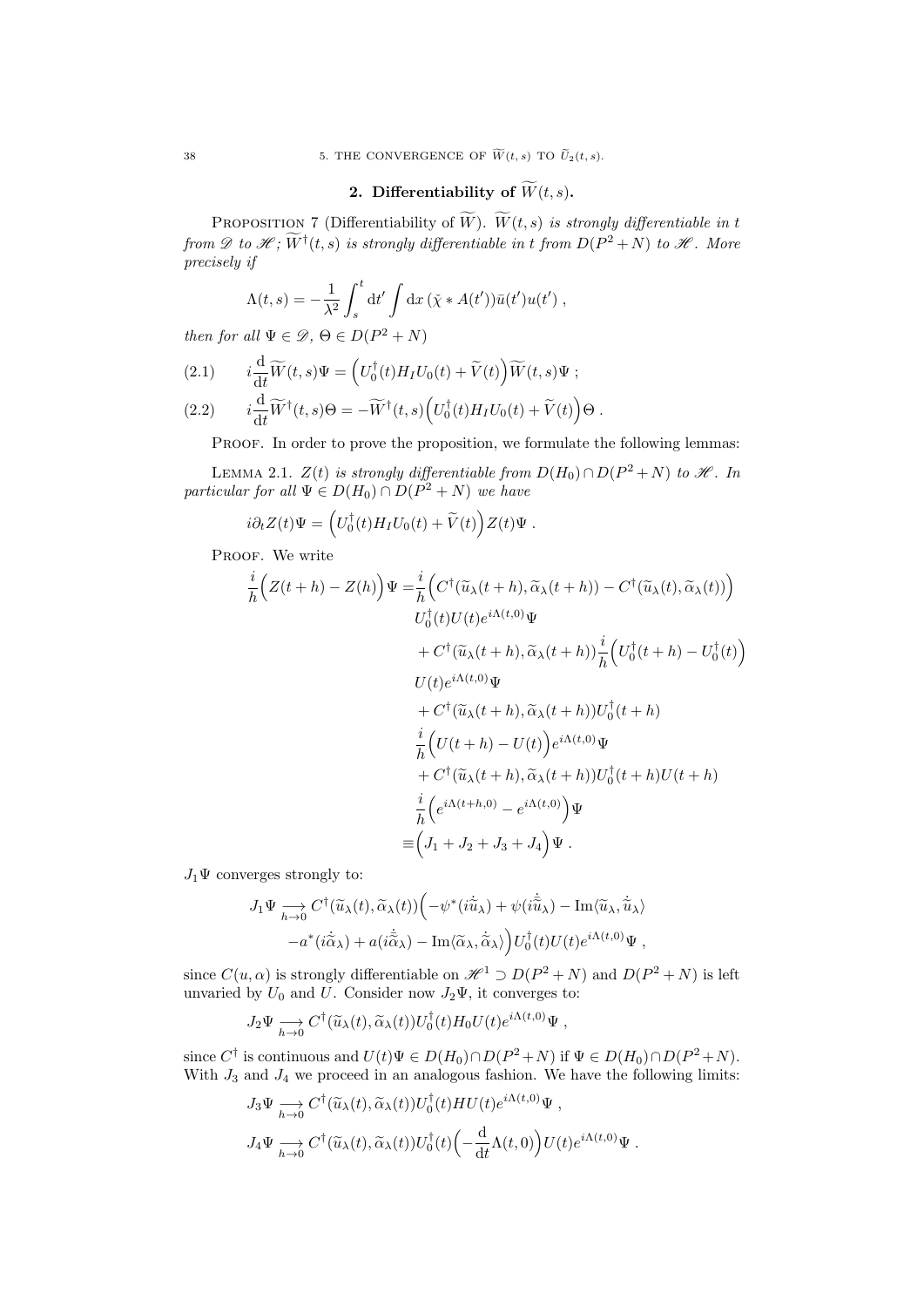So we can write, for all  $\Psi \in D(H_0) \cap D(P^2 + N)$ :

$$
i\frac{d}{dt}Z(t)\Psi = C^{\dagger}(\tilde{u}_{\lambda}(t),\tilde{\alpha}_{\lambda}(t))U_{0}^{\dagger}(t)\Big\{U_{0}(t)\Big(-\psi^{*}(i\dot{\tilde{u}}_{\lambda}) + \psi(i\dot{\tilde{u}}_{\lambda})
$$
  
\t
$$
- \operatorname{Im}\langle\tilde{u}_{\lambda},\dot{\tilde{u}}_{\lambda}\rangle - a^{*}(i\dot{\tilde{\alpha}}_{\lambda}) + a(i\dot{\tilde{\alpha}}_{\lambda}) - \operatorname{Im}\langle\tilde{\alpha}_{\lambda},\dot{\tilde{\alpha}}_{\lambda}\rangle\Big)U_{0}^{\dagger}(t)
$$
  
\t
$$
+ H_{I} - \frac{d}{dt}\Lambda(t,0)\Big\}U(t)e^{i\Lambda(t,0)}\Psi
$$
  
\t
$$
= U_{0}^{\dagger}(t)C^{\dagger}(u_{\lambda}(t),\alpha_{\lambda}(t))\Big\{-\frac{1}{\lambda}\Big(\psi^{*}((\check{\chi}*A)u) + \psi((\check{\chi}*A)\bar{u})\Big)
$$
  
\t
$$
- \frac{1}{\lambda^{2}}\operatorname{Im}\langle u,(\check{\chi}*A)u\rangle - \frac{1}{\lambda}\Big(a^{*}((2\omega)^{-1/2}\chi(\overline{\tilde{u}}u))
$$
  
\t
$$
+ a((2\omega)^{-1/2}\chi(\overline{\tilde{u}}u))\Big) - \frac{1}{\lambda^{2}}\operatorname{Im}\langle\alpha,(2\omega)^{-1/2}\chi(\overline{\tilde{u}}u)\rangle
$$
  
\t
$$
+ C(u_{\lambda}(t),\alpha_{\lambda}(t))H_{I}C^{\dagger}(u_{\lambda}(t),\alpha_{\lambda}(t))
$$
  
\t
$$
- \frac{d}{dt}\Lambda(t,0)\Big\}U_{0}(t)Z(t)\Psi.
$$

The result then follows immediately using Lemma [8.2](#page-81-0) of Appendix [A.](#page-62-0)

LEMMA 2.2.  $Z^{\dagger}(t)$  is strongly differentiable from  $D(P^2+N)$  to  $\mathscr{H}$ , and for all  $\Theta \in D(P^2 + N)$  we have:

$$
i\frac{\mathrm{d}}{\mathrm{d}t}Z^{\dagger}(t)\Theta = -Z^{\dagger}(t)\Big(U_0^{\dagger}(t)H_I U_0(t) + \widetilde{V}(t)\Big)\Theta.
$$

PROOF. Let  $B \equiv U_0^{\dagger}(t)H_I U_0(t) + \tilde{V}(t)$ . From previous Lemma and the results of Chapters [3](#page-18-0) and [4](#page-28-0) we know that:

- i. For all  $\Psi \in D(H_0) \cap D(P^2 + N)$  we have  $i\partial_t Z(t)\Psi = BZ(t)\Psi;$
- ii.  $||B\Theta|| \leq C ||(P^2 + N)\Theta||$  for all  $\Theta \in D(P^2 + N)$ , C being a constant and

$$
\langle \Theta_1, B\Theta_2 \rangle = \langle B\Theta_1, \Theta_2 \rangle
$$
 for all  $\Theta_j \in D(P^2 + N);$ 

iii.  $Z(t)[D(H_0) \cap D(P^2 + N)] \subseteq D(P^2 + N)$ , and both  $Z(t)$  and  $Z^{\dagger}(t)$  strongly continuous in t.

So we can write for all  $\Theta \in D(P^2 + N)$ :

$$
i\partial_t \langle Z^{\dagger}(t)\Theta,\Psi\rangle = \langle Z^{\dagger}(t)B\Theta,\Psi\rangle,
$$

so integrating both members we find

$$
i\Big(\langle Z^{\dagger}(t)\Theta,\Psi\rangle-\langle Z^{\dagger}(0)\Theta,\Psi\rangle\Big)=\int_{0}^{t}\mathrm{d}\tau\,\langle Z^{\dagger}(\tau)B\Theta,\Psi\rangle\;,
$$

but since  $Z^{\dagger}(\tau)B\Theta$  is continuous in  $\tau$  for all  $\Theta \in D(P^2 + N)$  we infer

$$
i\frac{\mathrm{d}}{\mathrm{d}t}Z^{\dagger}(t)\Theta = -Z^{\dagger}(t)B\Theta.
$$

The proof of the Proposition follows recalling that  $\widetilde{W}(t,s) = Z(t)Z^{\dagger}(s)$ .

<span id="page-38-0"></span>REMARK 2.2.1.  $\widetilde{W}(t, s)$  maps  $\mathscr{D}^{\delta}$ into  $\mathscr{H}^{\delta/2}$ .

PROOF. By Proposition [5](#page-26-0) Weyl operators map  $\mathcal{H}^{\delta}$  into itself. By Proposition [4](#page-24-0)  $U_0$  maps  $\mathscr{H}^\delta$  into itself, and U maps  $\mathscr{H}^\delta \subset D((P^2+N)^{\delta/4})$  into  $D(P^2+N)^{\delta/4} \subset$  $\mathcal{H}^{\delta/2}$ .

Ė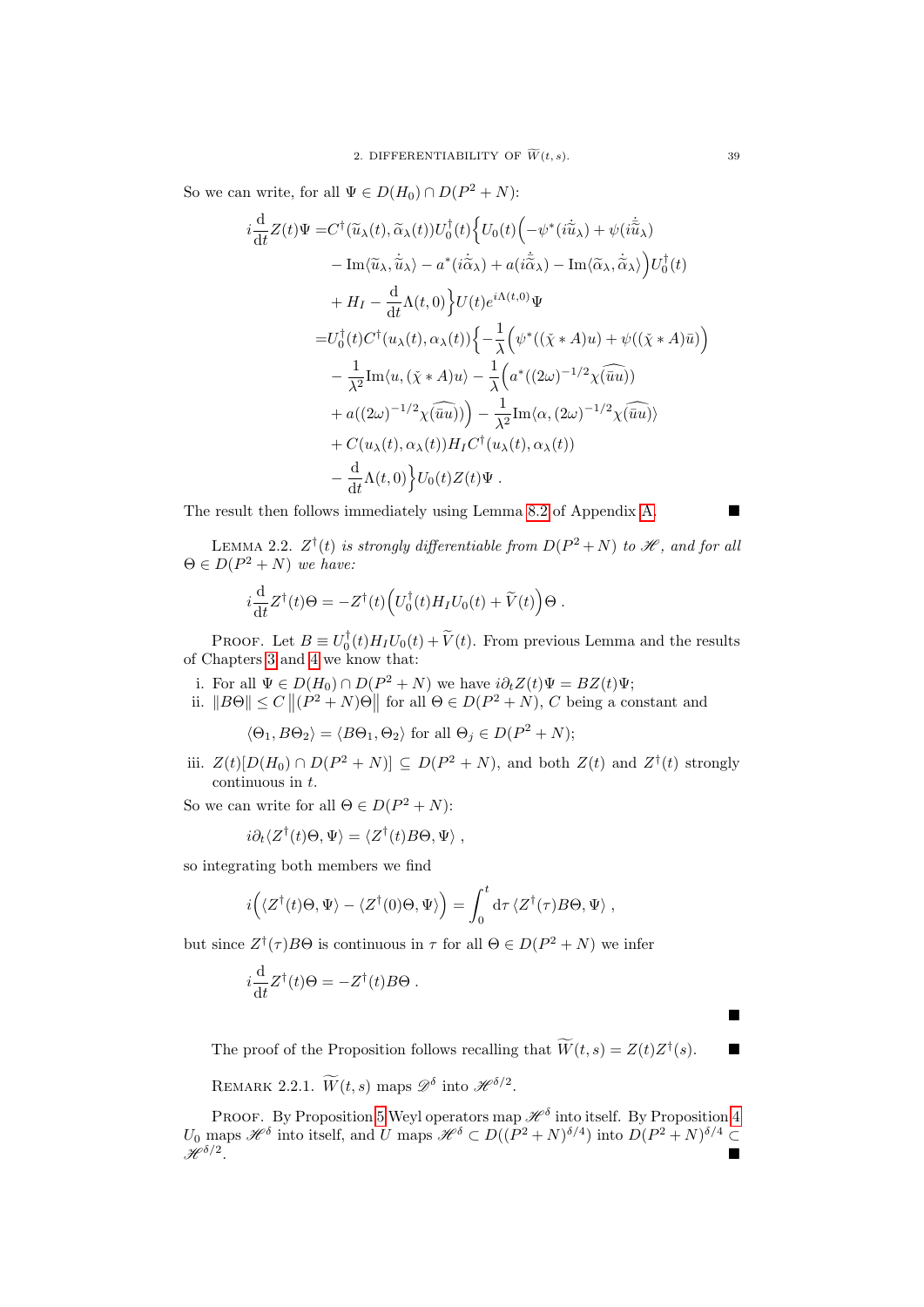## 3. Strong convergence of  $\widetilde{W}(t, s)$  to  $\widetilde{U}_2(t, s)$ .

THEOREM 1 (Strong limit of  $\widetilde{W}(t, s)$ ). Let  $\widetilde{W}(t, s)$  and  $\widetilde{U}_2(t, s)$  defined as above. Then the following strong limit exists

$$
s - \lim_{\lambda \to 0} \widetilde{W}(t,s) = \widetilde{U}_2(t,s) ,
$$

uniformly in t, s on compact intervals.

PROOF. We will prove the existence of the limit on  $\mathscr{D}^{\delta^*}$  with  $\delta^* \geq 4$ , dense in  $\mathscr{H}$ . We is strongly differentiable on such domain and  $\widetilde{W}[\mathscr{D}^{\delta^*}] \subseteq \mathscr{H}^{\delta^*/2}$  (Propo-sition [2.1](#page-37-0) and Remark [2.2.1\)](#page-38-0); while  $\widetilde{U}_2$  is strongly differentiable on  $\mathscr{H}^{\delta^*/2}$ , when  $\delta^* \geq 4$ . Then we can write the following inequalities for all  $\Phi \in \mathscr{D}^{\delta^*}$ , every term being well-defined and the integrals making sense as strong Riemann integrals on  $\mathscr{H}$ :

$$
\left\| \left( \widetilde{W}(t,s) - \widetilde{U}_2(t,s) \right) \Phi \right\|^2 = 2 \operatorname{Re} \left\langle \Phi, \left( 1 - \widetilde{U}_2^{\dagger}(t,s) \widetilde{W}(t,s) \right) \Phi \right\rangle
$$
  
\n
$$
= -2 \operatorname{Re} \left\langle \Phi, \int_s^t \mathrm{d}\tau \frac{\mathrm{d}}{\mathrm{d}\tau} \widetilde{U}_2^{\dagger}(\tau,s) \widetilde{W}(\tau,s) \Phi \right\rangle
$$
  
\n
$$
= 2 \operatorname{Im} \int_s^t \mathrm{d}\tau \left\langle H_I U_0(\tau) \widetilde{U}_2(\tau,s) \Phi, U_0(\tau) \widetilde{W}(\tau,s) \Phi \right\rangle
$$
  
\n
$$
\leq 2 \|\Phi\| \left| \int_s^t \mathrm{d}\tau \left\| H_I U_0(\tau) \widetilde{U}_2(\tau,s) \Phi \right\| \right|
$$
  
\n
$$
\leq 2 \lambda \left\| f_0 \right\|_2 \left\| \Phi \right\| \left| \int_s^t \mathrm{d}\tau \left\| \widetilde{U}_2(\tau,s) \Phi \right\|_{\mathscr{H}^4}
$$
  
\n
$$
\leq 2 \lambda \left\| f_0 \right\|_2 \left\| \int_s^t \mathrm{d}\tau \left\| \mathcal{U}_2(\tau,s) \Phi \right\|_{\mathscr{H}^4}
$$
  
\n
$$
\leq 2 \lambda \left\| f_0 \right\|_2 \left\| \int_s^t \mathrm{d}\tau \left\| \mathcal{U}_2(\tau,s) \Phi \right\|_{\mathscr{H}^4}
$$

that tends to zero when  $\lambda \to 0$ , uniformly in t and s on compact intervals.

COROLLARY. Let  $W(t, s)$  and  $U_2(t, s)$  defined as above. Then also the following strong limit exists

$$
s - \lim_{\lambda \to 0} W(t, s) = U_2(t, s) ,
$$

uniformly in t, s on compact intervals.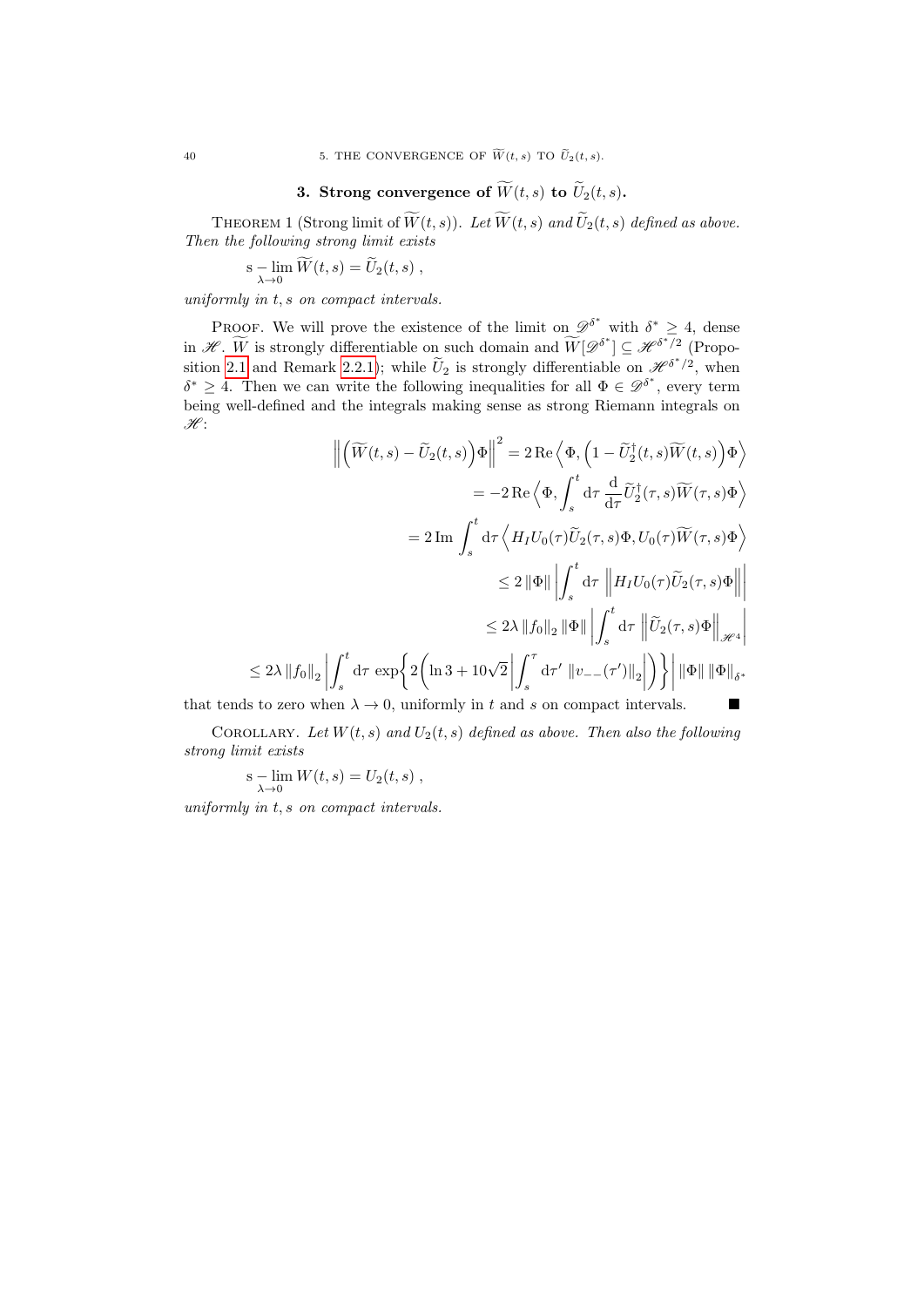#### CHAPTER 6

# A crucial bound of  $\|W(t,s)\Phi\|_{\delta}$ .

1. The cut off evolution  $\widetilde{W}_{\mu}(t, s)$ .

From now on we will use the notation  $\widetilde{H}_I(t) = U_0^{\dagger}(t)H_I U_0(t)$ . We also define the orthogonal projectors  $\mathbb{P}_{\leq \mu}$  and  $\mathbb{N}_{\leq \mu}$  as following:

$$
(\mathbb{P}_{\leq \mu} \Phi)_{p,n} = \begin{cases} \Phi_{p,n} & \text{if } p \leq \mu \\ 0 & \text{if } p > \mu \end{cases}
$$

$$
(\mathbb{N}_{\leq \mu} \Phi)_{p,n} = \begin{cases} \Phi_{p,n} & \text{if } n \leq \mu \\ 0 & \text{if } n > \mu \end{cases}
$$

DEFINITION  $(\widetilde{W}_{\mu}(t,s))$ . We define  $\mathbb{R}_{\mu} = \mathbb{P}_{\leq \mu} \mathbb{N}_{\leq \mu}$ , so  $X_{\mu}(t) \equiv \mathbb{R}_{\mu} (\widetilde{H}_{I}(t) +$  $\widetilde{V}(t)$   $\mathbb{R}_{\mu}$  is bounded in  $\mathscr{H}$ . Then by means of a Dyson series we obtain:

$$
\widetilde{W}_{\mu}(t,s) = \sum_{m=0}^{\infty} (-i)^m \int_s^t \mathrm{d}t_1 \int_s^{t_1} \mathrm{d}t_2 \cdots \int_s^{t_{m-1}} \mathrm{d}t_m X_{\mu}(t_1) \cdots X_{\mu}(t_m) .
$$

The family  $\widetilde{W}_\mu(t,s)$  satisfies the following Lemma, since it is defined by a Dyson series:

Lemma 1.1.

i.  $\widetilde{W}_{\mu}(s,s)=\underbrace{1}{\nu}, \widetilde{W}_{\mu}(t,r)\widetilde{W}_{\mu}(r,s)=\widetilde{W}_{\mu}(t,s)$  for all  $r,s,t\in\mathbb{R}$ . ii.  $\widetilde{W}^{\dagger}_{\mu}(t,s) = \widetilde{W}_{\mu}(s,t)$ , and  $\widetilde{W}_{\mu}(t,s)$  are unitary in  $\mathscr{H}$ . iii.  $\widetilde{W}_{\mu}(t, s)$  is strongly differentiable on  $\mathscr{H}$  and

$$
i\frac{\mathrm{d}}{\mathrm{d}t}\widetilde{W}_{\mu}(t,s) = X_{\mu}(t)\widetilde{W}_{\mu}(t,s) ;
$$
  

$$
i\frac{\mathrm{d}}{\mathrm{d}s}\widetilde{W}_{\mu}(t,s) = -\widetilde{W}_{\mu}(t,s)X_{\mu}(s) .
$$

<span id="page-40-0"></span>Furthermore we can prove that  $\overline{W}_{\mu}(t, s)$  maps  $\mathscr{H}^{\delta}$  into itself: LEMMA 1.2. Let  $\Phi \in \mathcal{H}^{2\delta}, \delta \in \mathbb{R}, \mu \geq 1$ . Then

$$
\left\| \widetilde{W}_{\mu}(t,s)\Phi \right\|_{2\delta} \leq \exp\left\{ \sqrt{\mu} \lambda \left| \delta \right| \nu_{\delta} \left\| f_0 \right\|_2 |t-s| + |\delta| \left( \ln 3 + \rho_{\delta} \left| \int_s^t \mathrm{d}\tau \left\| v_{--}(\tau) \right\|_2 \right| \right) \right\} \|\Phi\|_{2\delta} ,
$$

with  $\nu_{\delta} = \max(5/2, 2^{|\delta|} + 1/2), \ \rho_{\delta} = \max(4, 3^{|\delta|} + 1).$ 

PROOF. Define, for all  $\Phi \in \mathscr{H}$ ,

$$
M(t,s) = \frac{1}{2} ||(Q+3)^{-\delta} \widetilde{W}_{\mu}(t,s) \Phi||^{2} ,
$$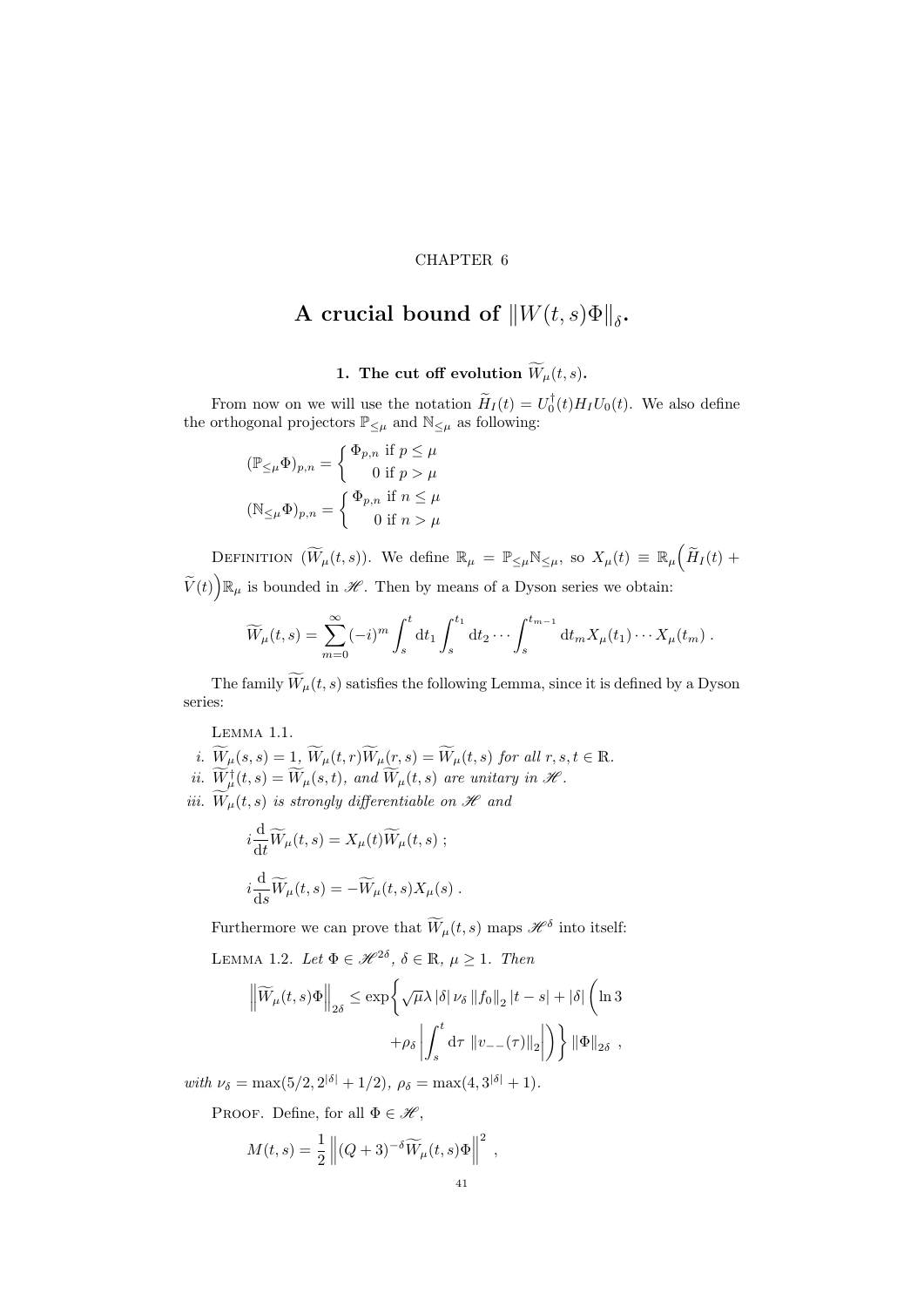with  $\delta \geq 1$ , differentiable in t and s. Set  $(Q+3)^{-\delta} \equiv h(Q)$ , we have that

$$
\frac{d}{dt}M(t,s) = Im\langle h(Q)\widetilde{W}_{\mu}(t,s)\Phi, \mathbb{R}_{\mu}\widetilde{H}_{I}^{-}(t)\mathbb{R}_{\mu}
$$
\n
$$
\left(h(Q-1)h(Q)^{-1}-1\right)h(Q)\widetilde{W}_{\mu}(t,s)\Phi\rangle
$$
\n
$$
+ Im\langle\mathbb{R}_{\mu}\widetilde{H}_{I}^{-}(t)\mathbb{R}_{\mu}\left(h(Q)h(Q-1)^{-1}-1\right)
$$
\n
$$
h(Q)\widetilde{W}_{\mu}(t,s)\Phi, h(Q)\widetilde{W}_{\mu}(t,s)\Phi\rangle
$$
\n
$$
+ Im\langle h(Q)\widetilde{W}_{\mu}(t,s)\Phi, \widetilde{V}_{- -;\mu}(t)\left(h(Q-2)h(Q)^{-1}-1\right)h(Q)\widetilde{W}_{\mu}(t,s)\Phi\rangle
$$
\n
$$
+ Im\langle\widetilde{V}_{- -;\mu}(t)\left(h(Q)h(Q-2)^{-1}-1\right)h(Q)\widetilde{W}_{\mu}(t,s)\Phi, h(Q)\widetilde{W}_{\mu}(t,s)\Phi\rangle
$$

The last two terms of the right hand side of the equality are bounded in Lemma [2.3.](#page-31-0) So we obtain:

$$
\left| \frac{d}{dt} M(t,s) \right| \leq 2\lambda \|f_0\|_2 \left[ \| \mathbb{R}_{\mu} P \sqrt{N} \left( h(Q)h(Q-1)^{-1} - 1 \right) \| \right] + \| \mathbb{R}_{\mu} P \sqrt{N} \left( h(Q-1)h(Q)^{-1} - 1 \right) \| \right] M(t,s) + \sqrt{2} \| v_{--} \|_2 \delta(3^{\delta} + 1) M(t,s) .
$$

We have then

$$
K \equiv \left[\dots\right] \leq \delta\mu\sqrt{\mu}\left(\frac{(2\mu+3)^{\delta}}{(2\mu+2)^{\delta}} + \frac{(2\mu+3)^{\delta-1}}{(2\mu+3)^{\delta}}\right) = \delta\frac{\mu\sqrt{\mu}}{\mu+1}(2^{\delta-2}+2^{-1})
$$

$$
\leq \delta\sqrt{\mu}\left(2^{\delta}+\frac{1}{2}\right).
$$

Applying now Gronwall's Lemma we have

$$
\left\| (Q+3)^{-\delta} \widetilde{W}_{\mu}(t,s) \Phi \right\| \leq \exp \left\{ \sqrt{\mu} \delta \left( 2^{\delta} + \frac{1}{2} \right) \lambda \left\| f_0 \right\|_2 (t-s) + \frac{1}{\sqrt{2}} \delta \left( 3^{\delta} + 1 \right) \left| \int_s^t \mathrm{d} \tau \left\| v_-(\tau) \right\|_2 \right| \right\} \left\| (Q+3)^{-\delta} \Phi \right\|^2,
$$

for all  $\delta \geq 1$ . Interpolating between  $\delta = 0$  and  $\delta = 1$  we obtain for all  $\delta \geq 0$ :

$$
\left\| (Q+3)^{-\delta} \widetilde{W}_{\mu}(t,s) \Phi \right\| \leq \exp \left\{ \sqrt{\mu} \delta \nu_{\delta} \lambda \left\| f_0 \right\|_2 (t-s) + \frac{1}{\sqrt{2}} \delta \rho_{\delta} \left| \int_s^t \mathrm{d}\tau \, \left\| v_-(\tau) \right\|_2 \right| \right\} \left\| (Q+3)^{-\delta} \Phi \right\|^2,
$$

with  $\nu_{\delta} = \max(5/2, 2^{|\delta|} + 1/2), \ \rho_{\delta} = \max(4, 3^{|\delta|} + 1).$  By duality we extend the result to all  $\delta \in \mathbb{R}$ .

# 2. A preliminary (not so good) bound of  $\left\|\widetilde{W}(t,s)\Phi\right\|_{\delta}$ .

We prove here a Lemma about  $exp{i\varphi(f)}$ , as defined in Appendix [A.](#page-62-0)

d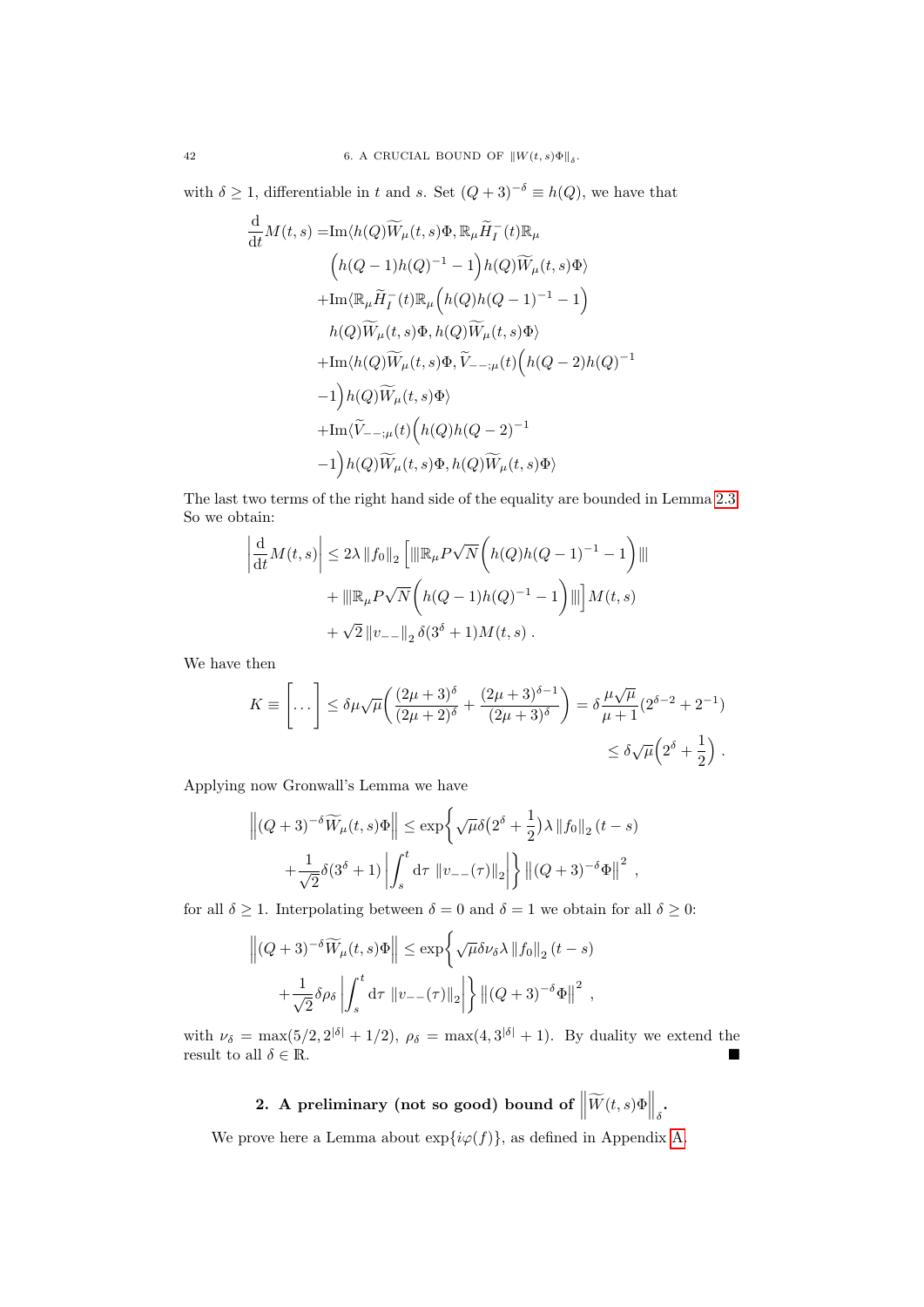<span id="page-42-0"></span>LEMMA 2.1. Let  $b \geq 1/2$ . Then for all  $m = 1, 2, \ldots$  and  $\Psi \in D(N^m)$  we have

$$
||(N+b)^m \exp{i\varphi(f)}\Psi|| \le 6^{m/2} \left\| \prod_{j=0}^{m-1} (N+b+||f||_2^2+j)\Psi \right\|
$$
  
 
$$
\le 6^{m/2} (1+2(m-1))^m (1+2||f||_2^2)^m ||(N+b)^m\Psi||.
$$

PROOF. Recalling that  $N = d\Gamma(1)$ , we can use Lemma [5.7](#page-77-0) of [A](#page-62-0)ppendix A to write:

$$
\exp\{-i\varphi(f)\}(N+b)\exp\{i\varphi(f)\}=N+b+\|f\|_2^2+a(\overline{if})+a^*(if);
$$

and such equality holds on  $D(N)$ . So if  $m = 1, \Psi \in D(N^m)$ :

$$
||(N+b)\exp\{i\varphi(f)\}\Psi||^2 = \left||(N+b+||f||_2^2)\Psi + a(\overline{if})\Psi + a^*(if)\Psi\right||^2
$$
  
\n
$$
\leq 3\left(\left||(N+b+||f||_2^2)\Psi\right||^2 + \left||a(\overline{if})\Psi\right||^2 + \left||a^*(if)\Psi\right||^2\right)
$$
  
\n
$$
\leq 3\langle\Psi, \left((N+b+||f||_2^2)^2 + 2||f||_2^2N + ||f||_2^2\right)\Psi\rangle.
$$

Now if  $b \ge 1/2$  we have  $2||f||_2^2 N + ||f||_2^2 \le (N+b+||f||_2^2)^2$ .

Suppose the result is verified for  $m$ , and verify it for  $m + 1$ . Let

$$
h_m(N) = \prod_{j=0}^{m-1} (N + b + ||f||_2^2 + j).
$$

Then

$$
\left\| (N+b)^{m+1} \exp\{i\varphi(f)\} \Psi \right\|^2 \le \left\| h_m(N)(N+b+\|f\|_2^2 + a + a^*) \Psi \right\|^2
$$
  
=  $\left\| \left( (N+b+\|f\|_2^2)h_m(N) + ah_m(N-1) + a^*h_m(N+1) \right) \Psi \right\|^2$   
 $\le 3 \langle \Psi, h_m(N+1)^2 \left( (N+b+\|f\|_2^2)^2 + 2N \|f\|_2^2 + \|f\|_2^2 \right) \Psi \rangle.$ 

<span id="page-42-1"></span>LEMMA 2.2.  $C(u, \alpha)$  maps  $\mathscr{H}^{2\delta}$  into itself for any positive  $\delta$ . In particular, let  $u, \alpha \in L^2$ ,  $\delta \geq 0$ ,  $\Phi \in \mathscr{H}^{2\delta}$ ; then

 $(2.1)$   $\|C(u, \alpha)\Phi\|_{2\delta} \leq K_{\delta}(u, \alpha)\|\Phi\|_{2\delta}$ ,

with

$$
K_{\delta}(u,\alpha) = 6^{\delta/2} (1 + 2(d_{-} - 1))^{-\frac{d_{-}(d_{+} - \delta)}{d_{+} - d_{-}}} (1 + 2(d_{+} - 1))^{-\frac{d_{+}(\delta - \delta_{-})}{d_{+} - d_{-}}}
$$

$$
(1 + 2 ||u||_{2}^{2} + 2 ||\alpha||_{2}^{2})^{\delta},
$$

where

$$
d_- = \max_{m \in \mathbb{N}} \{m \le \delta\}
$$
  

$$
d_+ = \min_{m \in \mathbb{N}} \{m \ge \delta\}.
$$

PROOF. The result is a direct consequence of Lemma [2.1](#page-42-0) when  $\delta$  is an integer. By interpolation we extend it to all real  $\delta$ : let  $\delta \in \mathbb{R}$ , and define the integers  $d_$ and  $d_+$  as above; then interpolating between  $d_-$  and  $d_+$  we obtain

$$
||C(u, \alpha)\Phi||_{2\delta} \leq K_{\delta}(u, \alpha) ||\Phi||_{2\delta} ,
$$

 $\sim$ 

 $\blacksquare$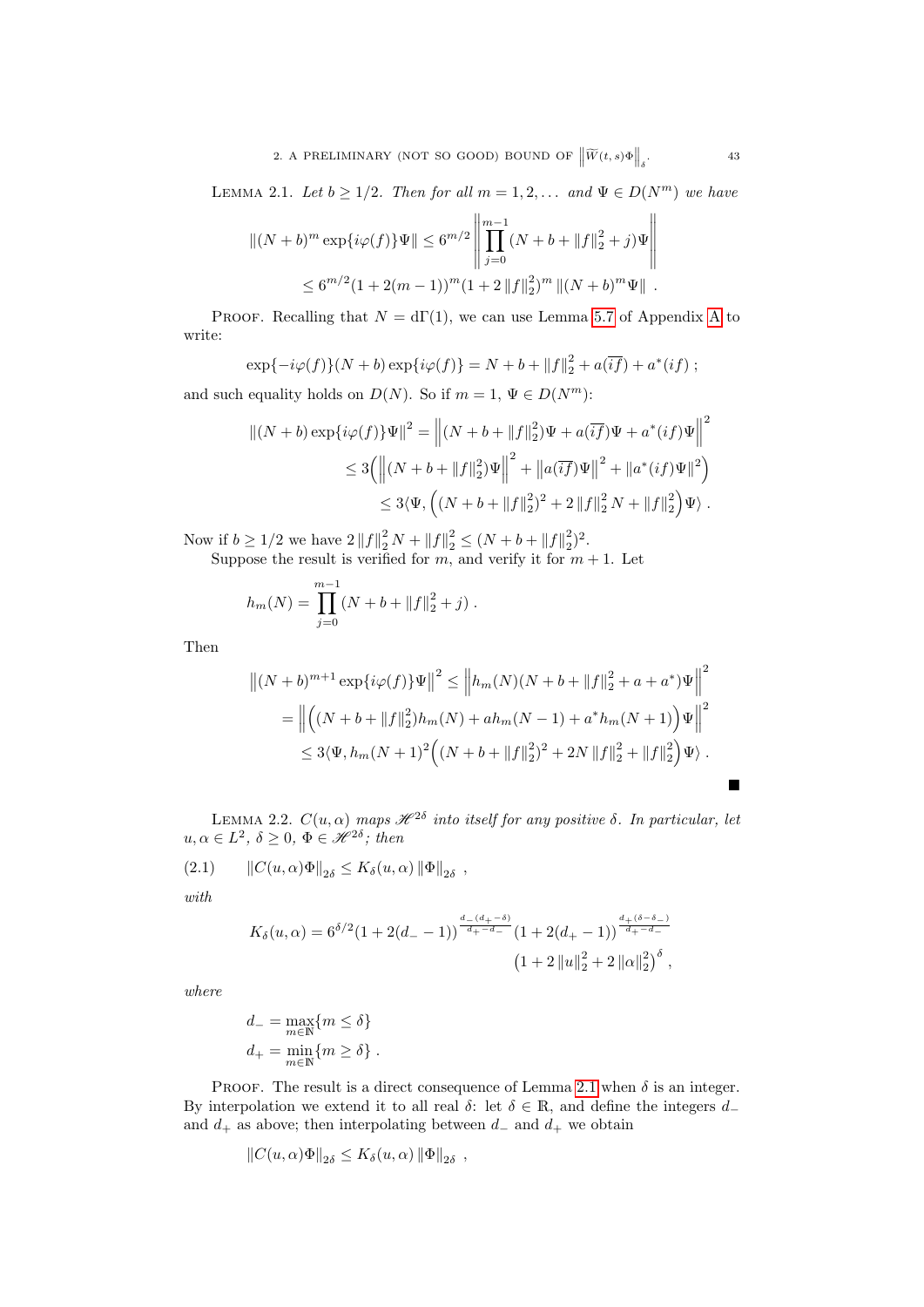with

$$
K_{\delta}(u,\alpha) = 6^{\frac{d_{-}(d_{+}-\delta)}{2(d_{+}-d_{-})}} \left(1 + 2(d_{-}-1)\right)^{\frac{d_{-}(d_{+}-\delta)}{d_{+}-d_{-}}}\left(1 + 2\left\|u\right\|_{2}^{2} + 2\left\|\alpha\right\|_{2}^{2}\right)^{\frac{d_{-}(d_{+}-\delta)}{d_{+}-d_{-}}}
$$

$$
6^{\frac{d_{+}(\delta-d_{-})}{2(d_{+}-d_{-})}} \left(1 + 2(d_{+}-1)\right)^{\frac{d_{+}(\delta-d_{-})}{d_{+}-d_{-}}}\left(1 + 2\left\|u\right\|_{2}^{2} + 2\left\|\alpha\right\|_{2}^{2}\right)^{\frac{d_{+}(\delta-d_{-})}{d_{+}-d_{-}}}
$$

$$
= 6^{\delta/2}\left(1 + 2(d_{-}-1)\right)^{\frac{d_{-}(d_{+}-\delta)}{d_{+}-d_{-}}}\left(1 + 2(d_{+}-1)\right)^{\frac{d_{+}(\delta-d_{-})}{d_{+}-d_{-}}}
$$

$$
\left(1 + 2\left\|u\right\|_{2}^{2} + 2\left\|\alpha\right\|_{2}^{2}\right)^{\delta}.
$$

<span id="page-43-0"></span>REMARK 2.2.1. Let  $\Phi \in \mathcal{H}^{4\delta}$ , with positive integer  $\delta$  and  $\lambda \leq 1$ ; then

$$
\left\|\widetilde{W}(t,s)\Phi\right\|_{2\delta} \leq K_{\delta}(t,s)\lambda^{-6\delta}\exp\left\{|\delta|\,\mu_{\delta}\lambda\,\|f_0\|_2\,|t-s|\right\}\|\Phi\|_{4\delta},
$$

with  $\mu_{\delta} = \max(3, 1 + 2^{|\delta|})$  and

$$
K_{\delta}(t,s) = K_{\delta}(u(t), \alpha(t)) K_{2\delta}(u(s), \alpha(s)) .
$$

PROOF. We can pass  $(Q+1)^\delta$  to the right of  $U_0$  since it commutes with  $H_0$ , and to the right of  $C$  using Lemma [2.2.](#page-42-1) So we have

$$
\left\|\widetilde{W}(t,s)\Phi\right\|_{2\delta} \leq K_{\delta}(t)\lambda^{-2\delta} \|U(t-s)C(u_{\lambda}(s),\alpha_{\lambda}(s))\Phi\|_{2\delta},
$$

where

$$
K_{\delta}(t) = K_{\delta}(u(t), \alpha(t)),
$$

since

$$
K_{\delta}(u_{\lambda}(t), \alpha_{\lambda}(t)) \leq \lambda^{-2\delta} K_{\delta}(u(t), \alpha(t))
$$

when  $\lambda \leq 1$ . Using the fact that  $P^2 + N \geq Q$  we can write:

$$
\left\|\widetilde{W}(t,s)\Phi\right\|_{2\delta} \leq K_{\delta}(t)\lambda^{-2\delta} \left\|(P^2+N+1)^{\delta}U(t-s)C(u_{\lambda}(s),\alpha_{\lambda}(s))U_0(s)\Phi\right\|,
$$

п

and use Proposition [4](#page-24-0) to obtain

$$
\left\| \widetilde{W}(t,s) \Phi \right\|_{2\delta} \leq K_{\delta}(t) \lambda^{-2\delta} \exp \left\{ |\delta| \mu_{\delta} \lambda \left\| f_0 \right\|_2 |t-s| \right\}
$$

$$
\left\| C(u_{\lambda}(s), \alpha_{\lambda}(s)) U_0(s) \Phi \right\|_{4\delta} ;
$$

since  $P^2 + N \leq Q^2$ . Now using again Lemma [2.2](#page-42-1) we obtain the sought result with  $K_{\delta}(t, s) = K_{\delta}(t)K_{2\delta}(s)$ .

# **3.** The good bound of  $\left\|\widetilde{W}(t,s)\Phi\right\|_{\delta}$ .

The bound we just proved in Remark [2.2.1](#page-43-0) is divergent when  $\lambda \to 0$ , as  $\lambda^{-6\delta}$ . So it is not suitable to be applied in the classical limit. However using it and the one regarding the cut off operator  $\widetilde{W}_{\mu}$  proved in Lemma [1.2](#page-40-0) we can obtain a bound of  $\widetilde{W}$  that behaves well when  $\lambda \to 0$ .

<span id="page-43-1"></span>PROPOSITION 8. For all positive  $\delta$  exists a  $\delta^* > \delta$  such that  $\widetilde{W}(t,s)$  maps  $\mathscr{H}^{\delta^*}$ into  $\mathscr{H}^{\delta}$ .

In particular let  $\Phi \in \mathscr{H}^{\delta^*}$ . Then for all  $\lambda \leq 1$ ,  $\delta^* = \max(4, 6\delta + 3)$ .

$$
\left\|\widetilde{W}(t,s)\Phi\right\|_{\delta}^{2} \leq \left(\mathcal{K}_{1}(t,s)+\lambda\mathcal{K}_{2}(t,s)\right)e^{\lambda\mathcal{C}_{1}|t-s|+\mathcal{K}_{3}(t,s)}\left\|\Phi\right\|_{\delta^{*}}^{2},
$$

where  $C_1$  is a positive constant depending on  $\delta$ ;  $\mathcal{K}_j(t,s)$ ,  $j = 1,2,3$ , positive functions depending also on  $\delta$ .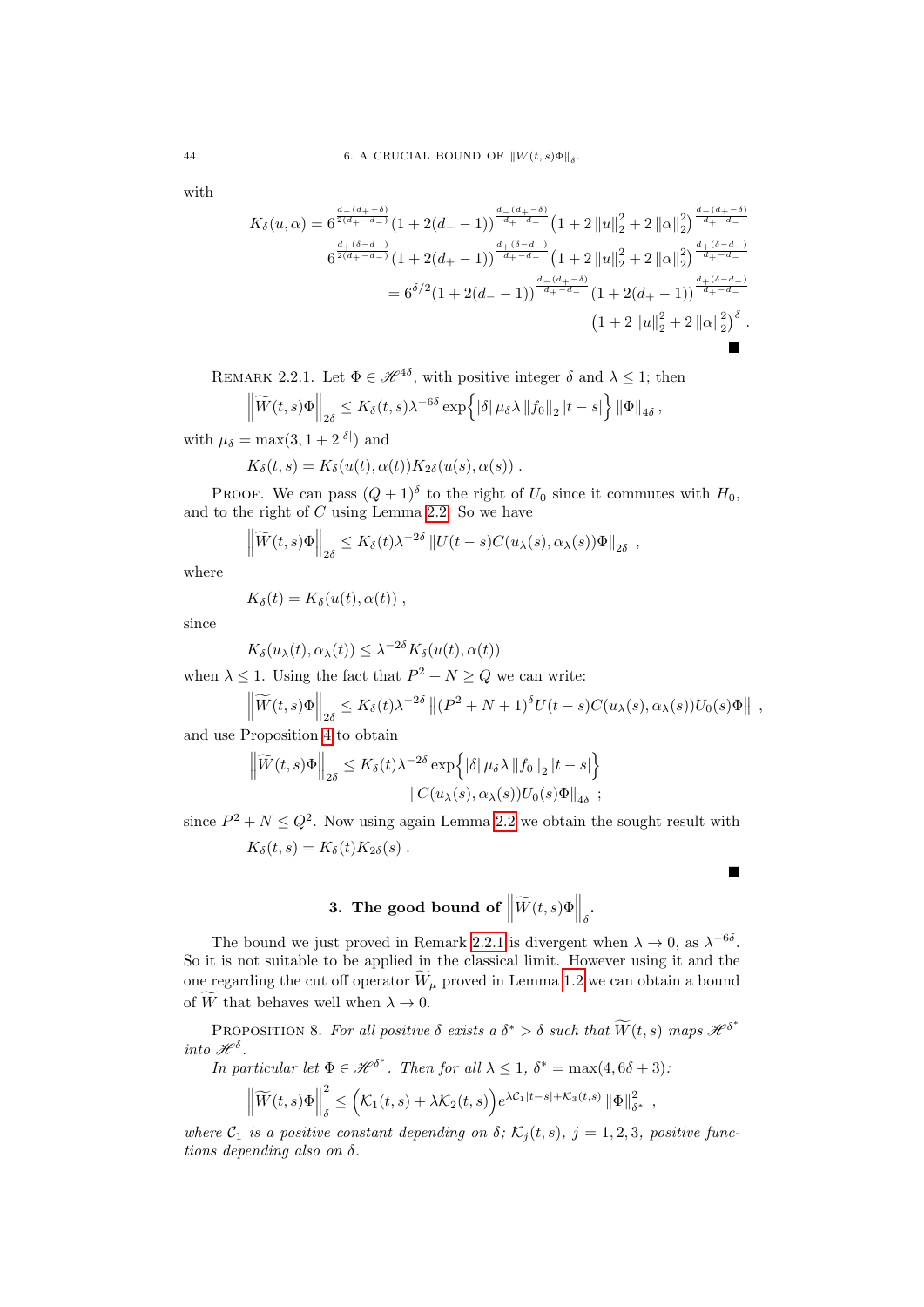PROOF. Let  $\Phi \in \mathscr{H}^{\delta^*}$ , with  $\delta^* \geq 4$ . Due to the properties of  $\widetilde{W}(t, s)$  and  $W_{\mu}(t, s)$  all the steps of the following proof are well defined, and the integrals make sense as strong Riemann integrals on  $\mathcal{H}$ . We evaluate separately each term of the right hand side of the identity

$$
\langle \widetilde{W}(t,s)\Phi, (Q+1)^{\delta} \widetilde{W}(t,s)\Phi \rangle = \langle \widetilde{W}_{\mu}(t,s)\Phi, (Q+1)^{\delta} \langle \widetilde{W}_{\mu}(t,s)\Phi \rangle + \langle \widetilde{W}(t,s)\Phi, (Q+1)^{\delta} \langle \widetilde{W}(t,s) - \widetilde{W}_{\mu}(t,s) \rangle \Phi \rangle + \langle \left( \widetilde{W}(t,s) - \widetilde{W}_{\mu}(t,s) \right) \Phi, (Q+1)^{\delta} \widetilde{W}_{\mu}(t,s)\Phi \rangle .
$$

The estimate for the first one is provided by Lemma [1.2.](#page-40-0) Consider now the second term:

$$
\left| \langle \widetilde{W}(t,s)\Phi, (Q+1)^{\delta} \left( \widetilde{W}(t,s) - \widetilde{W}_{\mu}(t,s) \right) \Phi \rangle \right| = \left| \langle \widetilde{W}^{\dagger}(t,s) \right|
$$
  

$$
(Q+1)^{\delta} \widetilde{W}(t,s) \Phi, \int_{s}^{t} d\tau \widetilde{W}^{\dagger}(\tau,s) \left( \mathbb{R}_{\mu}(\widetilde{H}_{I}(\tau) + \widetilde{V}(\tau)) \mathbb{R}_{\mu} - \widetilde{H}_{I}(\tau) - \widetilde{V}(\tau) \right) \widetilde{W}_{\mu}(\tau,s) \Phi \rangle \right|
$$
  

$$
\leq K_{\delta}(t,s) \lambda^{-6\delta} \exp \left\{ \delta \mu_{\delta} \lambda \left\| f_{0} \right\|_{2} |t-s| \right\} \left| \int_{s}^{t} d\tau \left\| \Phi \right\|_{4\delta}
$$
  

$$
\left\| \left( \mathbb{R}_{\mu}(\widetilde{H}_{I}(\tau) + \widetilde{V}(\tau)) \mathbb{R}_{\mu} - \widetilde{H}_{I}(\tau) - \widetilde{V}(\tau) \right) \widetilde{W}_{\mu}(\tau,s) \Phi \right\| \right|;
$$

where in the inequality we used Remark [2.2.1.](#page-43-0) To evaluate the last norm we use the commutation properties defined in Lemma 2.2 of Part I to move  $\mathbb{R}_{\mu}$  to the left, the usual estimates of  $H_I$  and  $\widetilde{V}$  and then the fact that for every j we have

$$
(1 - \mathbb{R}_{\mu}) \le \frac{(Q+1)^{2j}}{\sqrt{\mu}^{4j}} \le \frac{(Q+1)^{2j}}{\sqrt{\mu - 1}^{4j}}
$$

to obtain:

$$
\left| \langle \widetilde{W}(t,s)\Phi, (Q+1)^{\delta} \left( \widetilde{W}(t,s) - \widetilde{W}_{\mu}(t,s) \right) \Phi \rangle \right| \leq K_{\delta}(t,s)
$$
  

$$
\exp \left\{ \delta \mu_{\delta} \lambda \|f_0\|_2 |t-s| \right\} \left| \int_s^t \mathrm{d}\tau \left( \|f_0\|_2 \left( \frac{1}{\lambda \sqrt{\mu - 1}} \right)^{6\delta - 1} + (8 \|v_{--}(\tau)\|_2 + 2 \| \check{\chi} * A(\tau) \|_{\infty}) \left( \frac{1}{\lambda \sqrt{\mu - 1}} \right)^{6\delta} \right) \right|
$$
  

$$
\|\Phi\|_{4\delta} \left\| \widetilde{W}_{\mu}(\tau,s)\Phi \right\|_{6\delta + 3}.
$$

Now we use Lemma [1.2](#page-40-0) to write

$$
\left| \langle \widetilde{W}(t,s)\Phi, (Q+1)^{\delta} \left( \widetilde{W}(t,s) - \widetilde{W}_{\mu}(t,s) \right) \Phi \rangle \right| \leq K_{\delta}(t,s)
$$
  

$$
\exp \left\{ \delta \mu_{\delta} \lambda \left\| f_0 \right\|_2 |t-s| \right\} \left| \int_s^t \mathrm{d}\tau \left( \left\| f_0 \right\|_2 \left( \frac{1}{\lambda \sqrt{\mu - 1}} \right)^{6\delta - 1} + (8 \left\| v_{--}(\tau) \right\|_2 + 2 \left\| \widetilde{\chi} * A(\tau) \right\|_{\infty} \right) \left( \frac{1}{\lambda \sqrt{\mu - 1}} \right)^{6\delta} \right)
$$
  

$$
\exp \left\{ \sqrt{\mu} \lambda (3\delta + 3/2) \nu_{3\delta + 3/2} \left\| f_0 \right\|_2 |\tau - s| + (3\delta + 3/2) \left( \ln 3 + \rho_{3\delta + 3/2} \left\| \int_s^\tau \mathrm{d}\tau' \left\| v_{--}(\tau') \right\|_2 \right| \right) \right\} \right|
$$
  

$$
\left\| \Phi \right\|_{4\delta} \left\| \Phi \right\|_{6\delta + 3} .
$$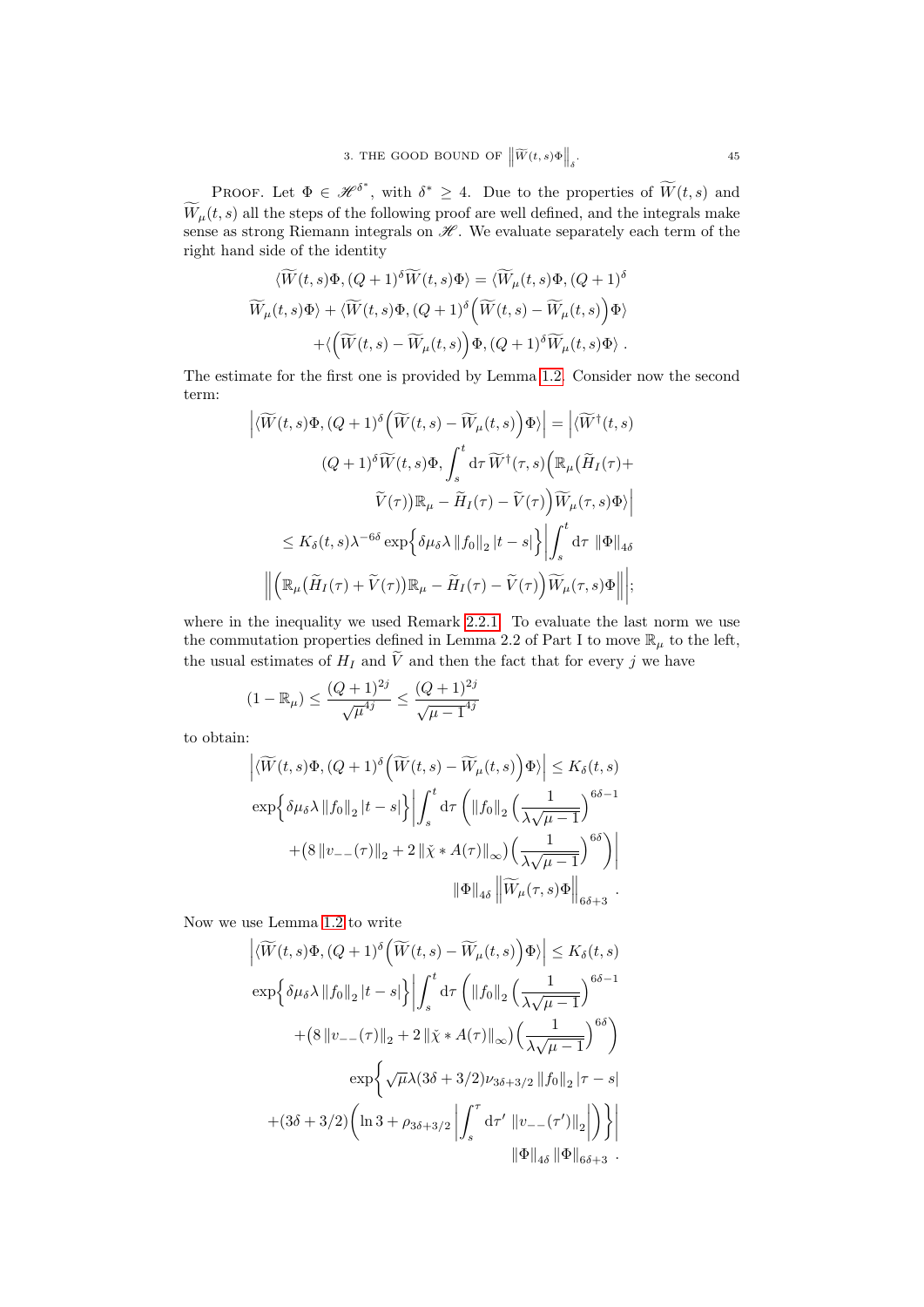The last term is easier to estimate, we have to use again Lemma [1.2](#page-40-0) and the standard estimates for  $H_I$  and  $\tilde{V}$ , and obtain:

$$
\left| \langle \left( \widetilde{W}(t,s) - \widetilde{W}_{\mu}(t,s) \right) \Phi, (Q+1)^{\delta} \widetilde{W}_{\mu}(t,s) \Phi \rangle \right|
$$
  
\n
$$
\leq \exp \left\{ \sqrt{\mu} \lambda \delta \nu_{\delta} \left\| f_0 \right\|_2 |t-s|
$$
  
\n
$$
+ \delta \left( \ln 3 + \rho_{\delta} \left| \int_s^t \mathrm{d}\tau \left\| v_{--}(\tau) \right\|_2 \right| \right) \right\}
$$
  
\n
$$
\left| \int_s^t \mathrm{d}\tau \left( \lambda \left\| f_0 \right\|_2 + 4 \left\| v_{--}(\tau) \right\|_2 + \left\| \check{\chi} * A(\tau) \right\|_{\infty} \right)
$$
  
\n
$$
\exp \left\{ \sqrt{\mu} \lambda 2 \nu_2 \left\| f_0 \right\|_2 |\tau - s| + 2 \left( \ln 3 + \rho_2 \left\| \int_s^\tau \mathrm{d}\tau' \left\| v_{--}(\tau') \right\|_2 \right| \right) \right\} \right|
$$
  
\n
$$
\left\| \Phi \right\|_{2\delta} \left\| \Phi \right\|_{\mathcal{H}^4} ;
$$

where we denoted the norm of  $\mathscr{H}^4$  with  $\|\cdot\|_{\mathscr{H}^4}$  to avoid confusion with the  $L^4$ -norm. Now we can choose  $\mu = 1 + 1/\lambda^2$ , and finally obtain the sought result:

$$
\left\| \widetilde{W}(t,s) \Phi \right\|_{\delta}^{2} \leq K_{\delta}(t,s) \exp \left\{ \delta \mu_{\delta} \lambda \left\| f_{0} \right\|_{2} |t-s| \right\} \left| \int_{s}^{t} \mathrm{d} \tau \left( \left\| f_{0} \right\|_{2} + 8 \left\| v_{--}(\tau) \right\|_{2} \right) \right|
$$
  
+2  $\left\| \chi \ast A(\tau) \right\|_{\infty} \right) \exp \left\{ \sqrt{1 + \lambda^{2}} (3\delta + 3/2) \nu_{3\delta + 3/2} \left\| f_{0} \right\|_{2} |\tau - s| + (3\delta + 3/2) \left( \ln 3 + \rho_{3\delta + 3/2} \left\| \int_{s}^{\tau} \mathrm{d} \tau' \left\| v_{--}(\tau') \right\|_{2} \right| \right) \right\} \right\|$   
+  $\exp \left\{ \sqrt{1 + \lambda^{2}} \delta \nu_{\delta} \left\| f_{0} \right\|_{2} |t-s| + \delta \left( \ln 3 + \rho_{\delta} \left| \int_{s}^{t} \mathrm{d} \tau \left\| v_{--}(\tau) \right\|_{2} \right| \right) \right\}$   
+  $\exp \left\{ \sqrt{1 + \lambda^{2}} 2 \nu_{2} \left\| f_{0} \right\|_{2} |t-s| + 2 \left( \ln 3 + \rho_{\delta} \left\| \int_{s}^{t} \mathrm{d} \tau' \left\| v_{--}(\tau) \right\|_{2} \right| \right) \right\}$   
 $\exp \left\{ \sqrt{1 + \lambda^{2}} 2 \nu_{2} \left\| f_{0} \right\|_{2} |\tau - s| + 2 \left( \ln 3 + \rho_{2} \left\| \int_{s}^{\tau} \mathrm{d} \tau' \left\| v_{--}(\tau') \right\|_{2} \right| \right) \right\}$   
+  $\exp \left\{ \sqrt{1 + \lambda^{2}} \delta \nu_{\delta/2} \left\| f_{0} \right\|_{2} |t-s| + \delta \left( \ln 3 + \rho_{\delta/2} \left\| \int_{s}^{t} \mathrm{d} \tau \left\| v_{--}(\tau) \right\|_{2}$ 

In order to obtain the good estimate in  $\lambda$ , we have to restrict to a subspace of *H* smaller than expected. We could a priori expect, since  $D((P^2 + N)^{\delta})$  and not  $\mathscr{H}^{\delta}$  is invariant for  $\overline{W}$ , to bound the  $\delta$ -norm of  $\overline{W}\Phi$  with the 2 $\delta$ -norm of  $\Phi$ ; however this leads to the (divergent) bound of previous section. In fact we need an even smaller subspace if we want the estimate to remain finite in the limit  $\lambda \to 0$ .

COROLLARY. Also  $W(t,s)$  maps  $\mathscr{H}^{\delta^*}$  into  $\mathscr{H}^{\delta}$ . The same estimate as for  $\overline{W}(t, s)$  holds:

$$
||W(t,s)\Phi||^2_{\delta} \leq \Big(\mathcal{K}_1(t,s)+\lambda \mathcal{K}_2(t,s)\Big)e^{\lambda \mathcal{C}_1|t-s|+\mathcal{K}_3(t,s)}\left\|\Phi\right\|^2_{\delta^*}.
$$

PROOF. This corollary is a direct consequence of the fact that  $U_0$  commutes with every function of P and N.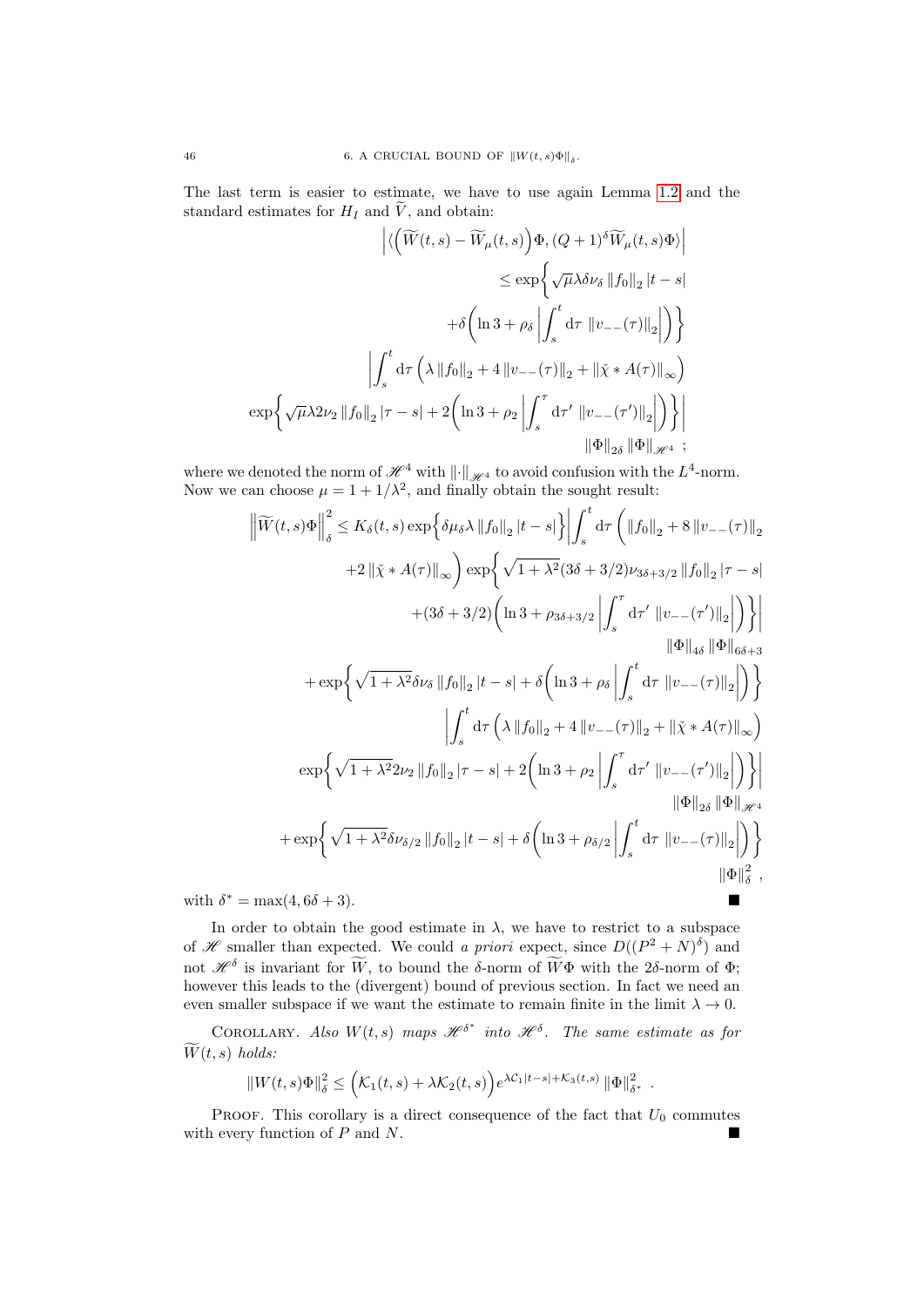#### CHAPTER 7

# <span id="page-46-2"></span>The classical limit of creation and annihilation operators.

#### 1. The evolution of quantum fields of fluctuations.

The  $\tilde{U}_2$ -evolution does not preserve the number of particles, however the evolution of quantum fields applied to the vacuum remains a state with only one particle. Using this fact we will be able to improve the convergence of creation and annihilation operators in the classical limit, in a sense we will explain below.

DEFINITION (The projector on the one particle subspace of  $\mathscr{H}$ ). We define  $\mathbb{P}_0\mathbb{N}_1 + \mathbb{P}_1\mathbb{N}_0$  to be the orthogonal projector onto  $\mathscr{H}_{0,1} \oplus \mathscr{H}_{1,0}$ 

<span id="page-46-1"></span>PROPOSITION 9 ( $\widetilde{U}_2$ -evolution of quantum fields). Let  $\mathbf{g} = \{g_i\}_{i=1}^4$  be four  $L^2(\mathbb{R}^3)$  functions, and consider the field  $\varphi(\mathbf{g}) = \psi^*(g_1) + \psi(g_2) + a^*(g_3) + a(g_4)$ . Then

$$
\widetilde{U}_2^{\dagger}(t,s)\varphi(\mathbf{g})\widetilde{U}_2(t,s)\Omega=(\mathbb{P}_0\mathbb{N}_1+\mathbb{P}_1\mathbb{N}_0)\widetilde{U}_2^{\dagger}(t,s)\varphi(\mathbf{g})\widetilde{U}_2(t,s)\Omega.
$$

 $So \ U^{\dagger}_2(t,s) \varphi(\mathbf{g}) \widetilde{U}_2(t,s) \Omega$  belongs to the subspace of  $\mathscr H$  with only one particle.

PROOF. Let  $\Theta \in (\mathcal{H}_{0,1} \oplus \mathcal{H}_{1,0})^{\perp}$ , and define:

$$
X(t) = \sup_{g_1 \in L^2} \frac{1}{\|g_1\|_2} \left| \langle \Theta, \widetilde{U}_2^{\dagger}(t, s) \psi^*(g_1) \widetilde{U}_2(t, s) \Omega \rangle \right|
$$
  
+ 
$$
\sup_{g_2 \in L^2} \frac{1}{\|g_2\|_2} \left| \langle \Theta, \widetilde{U}_2^{\dagger}(t, s) \psi(g_2) \widetilde{U}_2(t, s) \Omega \rangle \right|
$$
  
+ 
$$
\sup_{g_3 \in L^2} \frac{1}{\|g_3\|_2} \left| \langle \Theta, \widetilde{U}_2^{\dagger}(t, s) a^*(g_3) \widetilde{U}_2(t, s) \Omega \rangle \right|
$$
  
+ 
$$
\sup_{g_4 \in L^2} \frac{1}{\|g_4\|_2} \left| \langle \Theta, \widetilde{U}_2^{\dagger}(t, s) a(g_4) \widetilde{U}_2(t, s) \Omega \rangle \right|.
$$

First of all observe that  $X(s) = 0$ . So if we prove that exists a positive finite constant C such that

$$
(1.1) \t X(t) \le C \int_s^t d\tau X(\tau) ,
$$

we can use Gronwall's Lemma to assert  $X(t) = 0$  for all  $t \geq s$ . But if  $X(t) = 0$ then

<span id="page-46-0"></span>
$$
\left| \langle \Theta, \widetilde{U}_2^{\dagger}(t,s) \varphi(g) \widetilde{U}_2(t,s) \Omega \rangle \right| \leq \sup_{i \in \{1,2,3,4\}} ||g_i||_2 X(t) = 0 ;
$$

for all  $\Theta \in (\mathscr{H}_{0,1} \oplus \mathscr{H}_{1,0})^{\perp}$ , so  $\widetilde{U}_2^{\dagger}(t,s)\varphi(\mathbf{g})\widetilde{U}_2(t,s)\Omega \in \mathscr{H}_{0,1} \oplus \mathscr{H}_{1,0}$ . We need to show [\(1.1\)](#page-46-0); we will prove such relation only for the first term of  $X(t)$ , since for the others is very similar; define then

$$
X_1(t) = \sup_{g_1 \in L^2} \frac{1}{\|g_1\|_2} \left| \langle \Theta, \widetilde{U}_2^{\dagger}(t,s) \psi^*(g_1) \widetilde{U}_2(t,s) \Omega \rangle \right| .
$$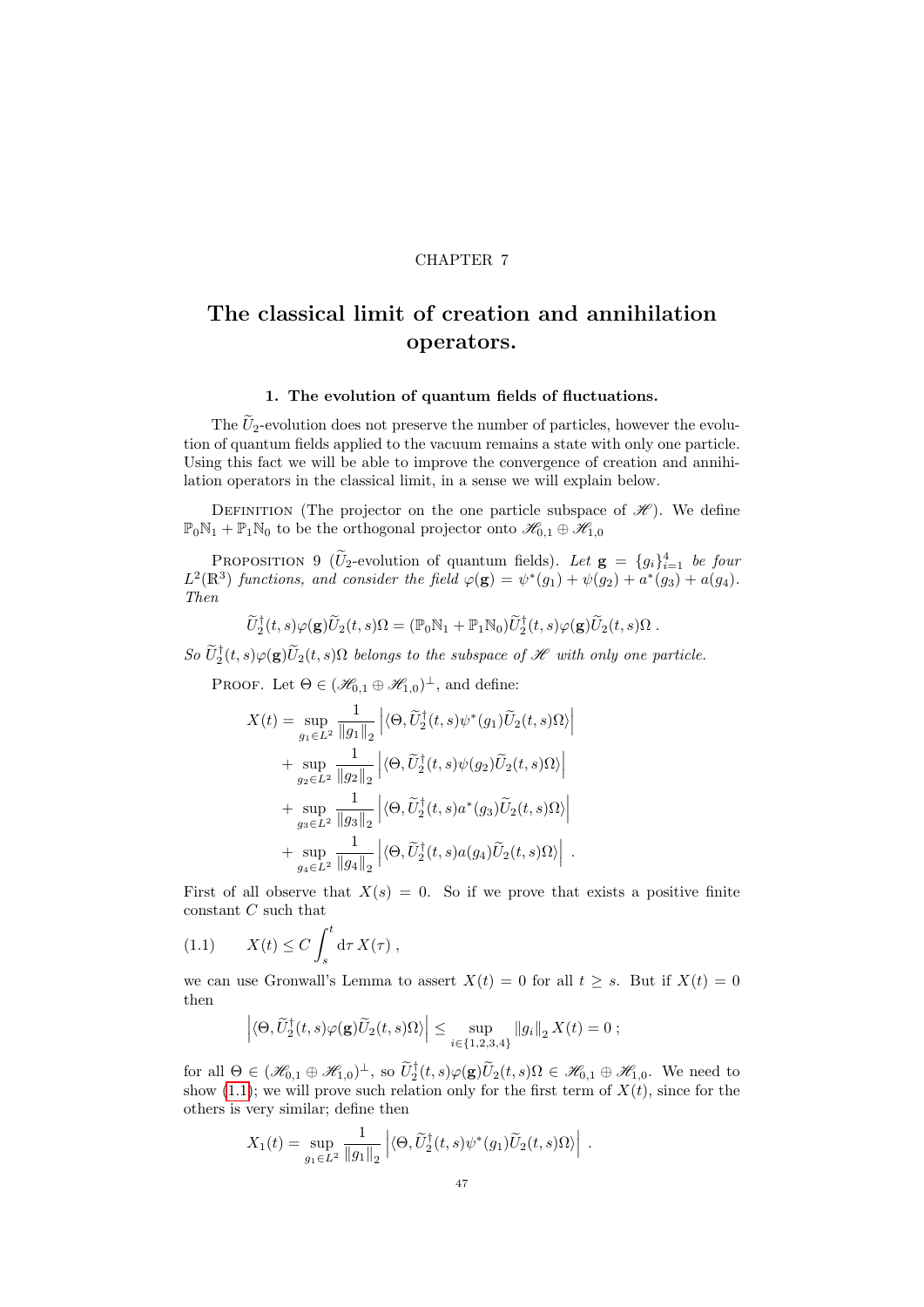#### 48 7. THE CLASSICAL LIMIT OF CREATION AND ANNIHILATION OPERATORS.

Using the differentiability properties of  $\tilde{U}_2$ , we have

$$
i\partial_t \langle \Theta, \widetilde{U}_2^{\dagger}(t,s)\psi^*(g_1)\widetilde{U}_2(t,s)\Omega \rangle = \langle \Theta, \widetilde{U}_2^{\dagger}(t,s)[\psi^*(g_1),\widetilde{V}(t)]\widetilde{U}_2(t,s)\Omega \rangle.
$$

Performing the commutation, integrating and taking the absolute value we obtain

$$
\left| \langle \Theta, \widetilde{U}_2^{\dagger}(t,s) \psi^*(g_1) \widetilde{U}_2(t,s) \Omega \rangle \right| \leq \int_s^t \mathrm{d}\tau \left| \langle \Theta, \widetilde{U}_2^{\dagger}(\tau,s) \Big( a(g_{1-}) + a^*(g_{1+}) + \psi^*(g_{10}) \Big) \widetilde{U}_2(\tau,s) \Omega \rangle \right|,
$$

with

$$
g_{1-}(t, \cdot) = \int dx \, g_1(x) \widetilde{v}_{--}(t, x, \cdot) ,
$$
  
\n
$$
g_{1+}(t, \cdot) = \int dx \, g_1(x) \widetilde{v}_{-+}(t, x, \cdot) ,
$$
  
\n
$$
g_{10}(t, \cdot) = U_{01}^{\dagger}(t) (\widetilde{\chi} * A(t)) (\cdot) U_{01}(t) g_1(\cdot) .
$$

Multiply now both members by  $||g_1||_2^{-1}$ , and calculate the supremum in  $g_1$ :

$$
X_1(t) \leq \int_s^t d\tau \sup_{g_1 \in L^2} \frac{1}{\|g_1\|_2} \Big| \langle \Theta, \widetilde{U}_2^{\dagger}(\tau, s) a(g_{1-}) \widetilde{U}_2(\tau, s) \Omega \rangle \Big| + \int_s^t d\tau \sup_{g_1 \in L^2} \frac{1}{\|g_1\|_2} \Big| \langle \Theta, \widetilde{U}_2^{\dagger}(\tau, s) a^*(g_{1+}) \widetilde{U}_2(\tau, s) \Omega \rangle \Big| + \int_s^t d\tau \sup_{g_1 \in L^2} \frac{1}{\|g_1\|_2} \Big| \langle \Theta, \widetilde{U}_2^{\dagger}(\tau, s) \psi^*(g_{10}) \widetilde{U}_2(\tau, s) \Omega \rangle \Big| .
$$

Now we change the supremum function obtaining:

$$
X_{1}(t) \leq \int_{s}^{t} d\tau \sup_{g_{1-} \in L^{2}} \frac{\|g_{1-}\|_{2}}{\|g_{1}\|_{2}} \frac{1}{\|g_{1-}\|_{2}} \Big| \langle \Theta, \widetilde{U}_{2}^{\dagger}(\tau,s)a(g_{1-})\widetilde{U}_{2}(\tau,s)\Omega\rangle \Big| + \int_{s}^{t} d\tau \sup_{g_{1+} \in L^{2}} \frac{\|g_{1+}\|_{2}}{\|g_{1}\|_{2}} \frac{1}{\|g_{1+}\|_{2}} \Big| \langle \Theta, \widetilde{U}_{2}^{\dagger}(\tau,s)a^{*}(g_{1+})\widetilde{U}_{2}(\tau,s)\Omega\rangle \Big| + \int_{s}^{t} d\tau \sup_{g_{10} \in L^{2}} \frac{\|g_{10}\|_{2}}{\|g_{1}\|_{2}} \frac{1}{\|g_{10}\|_{2}} \Big| \langle \Theta, \widetilde{U}_{2}^{\dagger}(\tau,s)\psi^{*}(g_{10})\widetilde{U}_{2}(\tau,s)\Omega\rangle \Big| .
$$

Using the following estimates

$$
||g_{1-}(t)||_2 \le ||f_0||_2 ||u(t)||_2 ||g_1||_2,
$$
  
\n
$$
||g_{1+}(t)||_2 \le ||f_0||_2 ||u(t)||_2 ||g_1||_2,
$$
  
\n
$$
||g_{10}(t)||_2 \le ||\tilde{\chi} * A(t)||_{\infty} ||g_1||_2.
$$

we obtain the sought result

$$
X_1(t) \le C \int_s^t d\tau \, X(\tau) ,
$$
  
\n
$$
C = \sup_{\tau \in [s,t]} \left( 2 \, \|f_0\|_2 \, \|u(\tau)\|_2 + \|\tilde{\chi} * A(\tau)\|_\infty \right)
$$

П

#### 2. The general case: convergence as  $\lambda$ .

.

Using only the bound of Proposition [8](#page-43-1) we can obtain a first result of convergence of the creation and annihilation operators towards the classical solutions when  $\lambda \to 0$ . Obviously since  $\psi^{\#}$  and  $a^{\#}$  are operators on  $\mathscr{H}$ , while  $u^{\#}$  and  $\alpha^{\#}$  are functions in  $L^2(\mathbb{R}^3)$ , we should expect that the average of the former between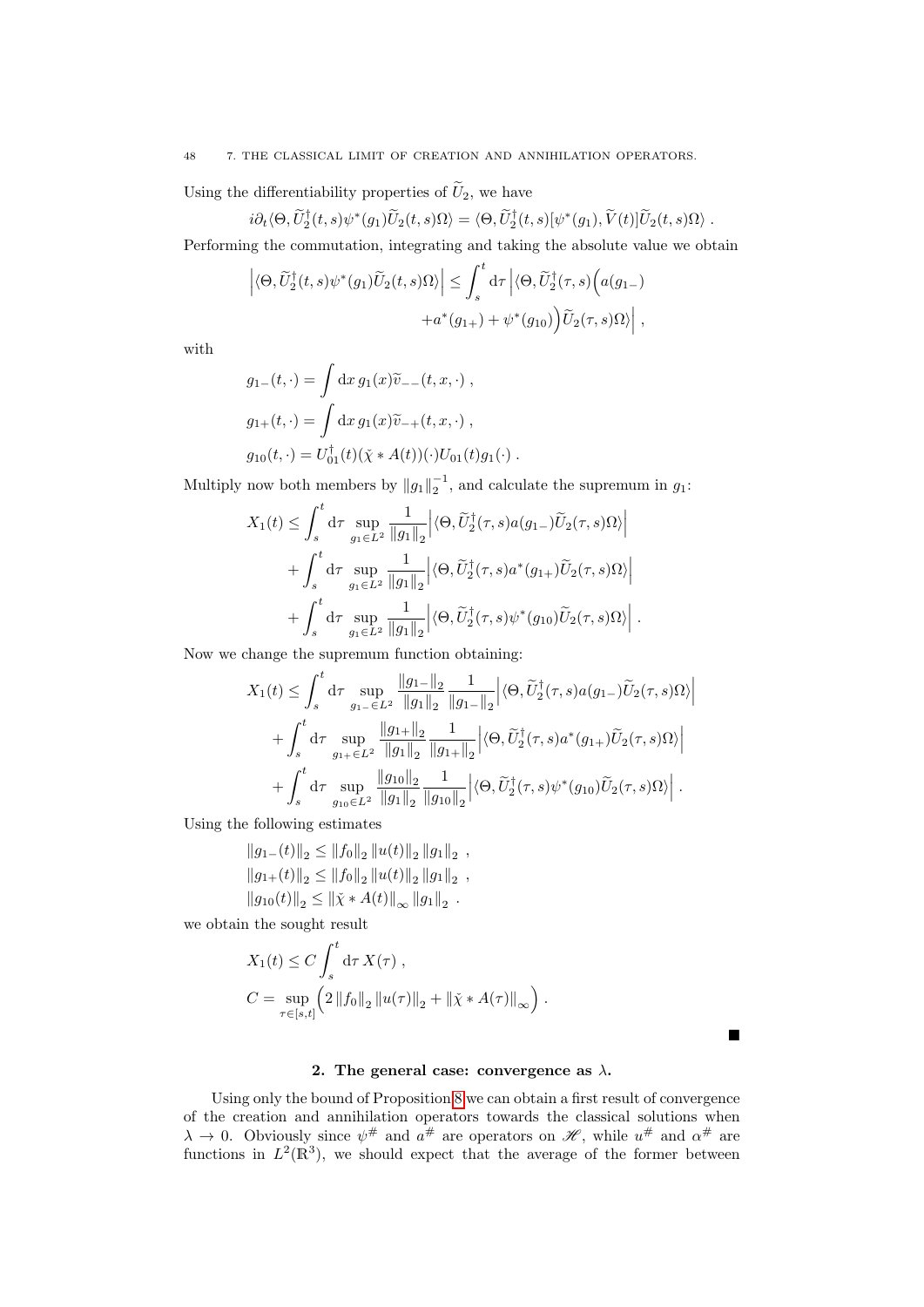suitable states will converge to the latter in some sense. Consider a set of  $\lambda$ dependent states constructed by means of Weyl operators, defined as follows.

DEFINITION. Let  $\Phi \in \mathscr{H}^{\delta}$ , with  $\delta \geq 1$ , such that  $\|\Phi\| = 1$ ;  $(u, \alpha) \in L^2(\mathbb{R}^3)$  $L^2(\mathbb{R}^3)$ . Then

$$
\{C(u_\lambda, \alpha_\lambda)\Phi \equiv C(u/\lambda, \alpha/\lambda)\Phi \ , \ 0 < \lambda \le 1\}
$$

is a  $\lambda$ -dependent set of vectors in  $\mathscr{H}^{\delta}$ .

From this definition we immediately see that if we choose  $\delta \geq 2$  and  $f \in L^2(\mathbb{R}^3)$ , we can study the well-defined averages

$$
\langle \lambda \psi^{\#}(\bar{f}^{\#})(t) \rangle_{C\Phi} = \langle C(u_{\lambda}, \alpha_{\lambda}) \Phi, U^{\dagger}(t) \lambda \psi^{\#}(\bar{f}^{\#}) U(t) C(u_{\lambda}, \alpha_{\lambda}) \Phi \rangle \langle \lambda a^{\#}(\bar{f}^{\#})(t) \rangle_{C\Phi} = \langle C(u_{\lambda}, \alpha_{\lambda}) \Phi, U^{\dagger}(t) \lambda a^{\#}(\bar{f}^{\#}) U(t) C(u_{\lambda}, \alpha_{\lambda}) \Phi \rangle.
$$

The reason we consider  $\lambda \psi^{\#}$  and  $\lambda a^{\#}$  instead of  $\psi^{\#}$  and  $a^{\#}$  as the quantum operators to have classical limit is discussed in Section [4](#page-7-0) of Chapter [1;](#page-4-0) however it is evident that at time zero the averages above would diverge, when  $\lambda \to 0$ , if we substitute  $\lambda \psi^{\#}$  and  $\lambda a^{\#}$  with  $\psi^{\#}$  and  $a^{\#}$ .

<span id="page-48-0"></span>LEMMA 2.1. Let  $\Phi \in \mathscr{H}^{\delta}$ ,  $\delta \geq 9$ ,  $f \in L^{2}(\mathbb{R}^{3})$ . Furthermore let  $(u(\cdot), \alpha(\cdot)) \in$  $\mathscr{C}^0(\mathbb{R}, L^2(\mathbb{R}^3) \otimes L^2(\mathbb{R}^3))$  be the solution of  $(\mathbb{E})$  with initial conditions  $(u, \alpha) \in$  $L^2(\mathbb{R}^3) \otimes L^2(\mathbb{R}^3)$ . Then

$$
\langle \lambda \psi^{\#}(\bar{f}^{\#})(t) \rangle_{C\Phi} \to \langle f^{\#}, u^{\#}(t) \rangle_{2}
$$

$$
\langle \lambda a^{\#}(\bar{f}^{\#})(t) \rangle_{C\Phi} \to \langle f^{\#}, \alpha^{\#}(t) \rangle_{2}
$$

when  $\lambda \to 0$ . More precisely we have the following bounds:

$$
\left| \langle \lambda \psi^{\#}(\bar{f}^{\#})(t) \rangle_{C\Phi} - \langle f^{\#}, u^{\#}(t) \rangle_{2} \right| \leq \lambda \left\| f \right\|_{2} \left( \mathcal{K}_{1}(t,0) + \lambda \mathcal{K}_{2}(t,0) \right)^{1/2}
$$

$$
e^{(\lambda \mathcal{C}_{1}|t| + \mathcal{K}_{3}(t,0))/2} \left\| \Phi \right\|_{\mathscr{H}^{9}}
$$

$$
\left| \langle \lambda a^{\#}(\bar{f}^{\#})(t) \rangle_{C\Phi} - \langle f^{\#}, \alpha^{\#}(t) \rangle_{2} \right| \leq \lambda \left\| f \right\|_{2} \left( \mathcal{K}_{1}(t,0) + \lambda \mathcal{K}_{2}(t,0) \right)^{1/2}
$$

$$
e^{(\lambda \mathcal{C}_{1}|t| + \mathcal{K}_{3}(t,0))/2} \left\| \Phi \right\|_{\mathscr{H}^{9}},
$$

where the constants are defined in Proposition [8.](#page-43-1)

PROOF. We prove the result for  $\langle \lambda \psi^{\#}(\bar{f}^{\#})(t) \rangle_{C\Phi}$ , the other case being perfectly analogous. Using Proposition [5](#page-26-0) we can write

$$
\langle \lambda \psi^{\#}(\bar{f}^{\#})(t) \rangle_{C\Phi} = \langle W(t,0)\Phi, \lambda \psi^{\#}(\bar{f}^{\#})W(t,0)\Phi \rangle + \langle f^{\#}, u^{\#}(t) \rangle_{2} .
$$

Then we have that

$$
\begin{aligned} \left| \langle \lambda \psi^\#(\bar{f}^\#)(t) \rangle_{C\Phi} - \langle f^\#, u^\#(t) \rangle_2 \right| &\leq \lambda \left\| \psi^\#(\bar{f}^\#) W(t,0) \Phi \right\| \\ &\leq \lambda \left\| f \right\|_2 \left\| W(t,0) \Phi \right\|_{\mathscr{H}^1}, \end{aligned}
$$

using the Corollary of Proposition [8](#page-43-1) we obtain the result.

DEFINITION. We define formally the following complex-valued functions of  $\mathbb{R}^3$ :

$$
\langle \lambda \psi^{\#}(t,\cdot) \rangle_{C\Phi} = \langle C(u_{\lambda}, \alpha_{\lambda}) \Phi, U^{\dagger}(t) \lambda \psi^{\#}(\cdot) U(t) C(u_{\lambda}, \alpha_{\lambda}) \Phi \rangle
$$
  

$$
\langle \lambda a^{\#}(t,\cdot) \rangle_{C\Phi} = \langle C(u_{\lambda}, \alpha_{\lambda}) \Phi, U^{\dagger}(t) \lambda a^{\#}(\cdot) U(t) C(u_{\lambda}, \alpha_{\lambda}) \Phi \rangle.
$$

By this definition we have formally the following relations:

$$
\langle \lambda \psi^{\#}(\bar{f}^{\#})(t) \rangle_{C\Phi} = \int dx \, \bar{f}^{\#}(x) \langle \lambda \psi^{\#}(t,x) \rangle_{C\Phi}
$$

$$
\langle \lambda a^{\#}(\bar{f}^{\#})(t) \rangle_{C\Phi} = \int dk \, \bar{f}^{\#}(k) \langle \lambda a^{\#}(t,k) \rangle_{C\Phi} .
$$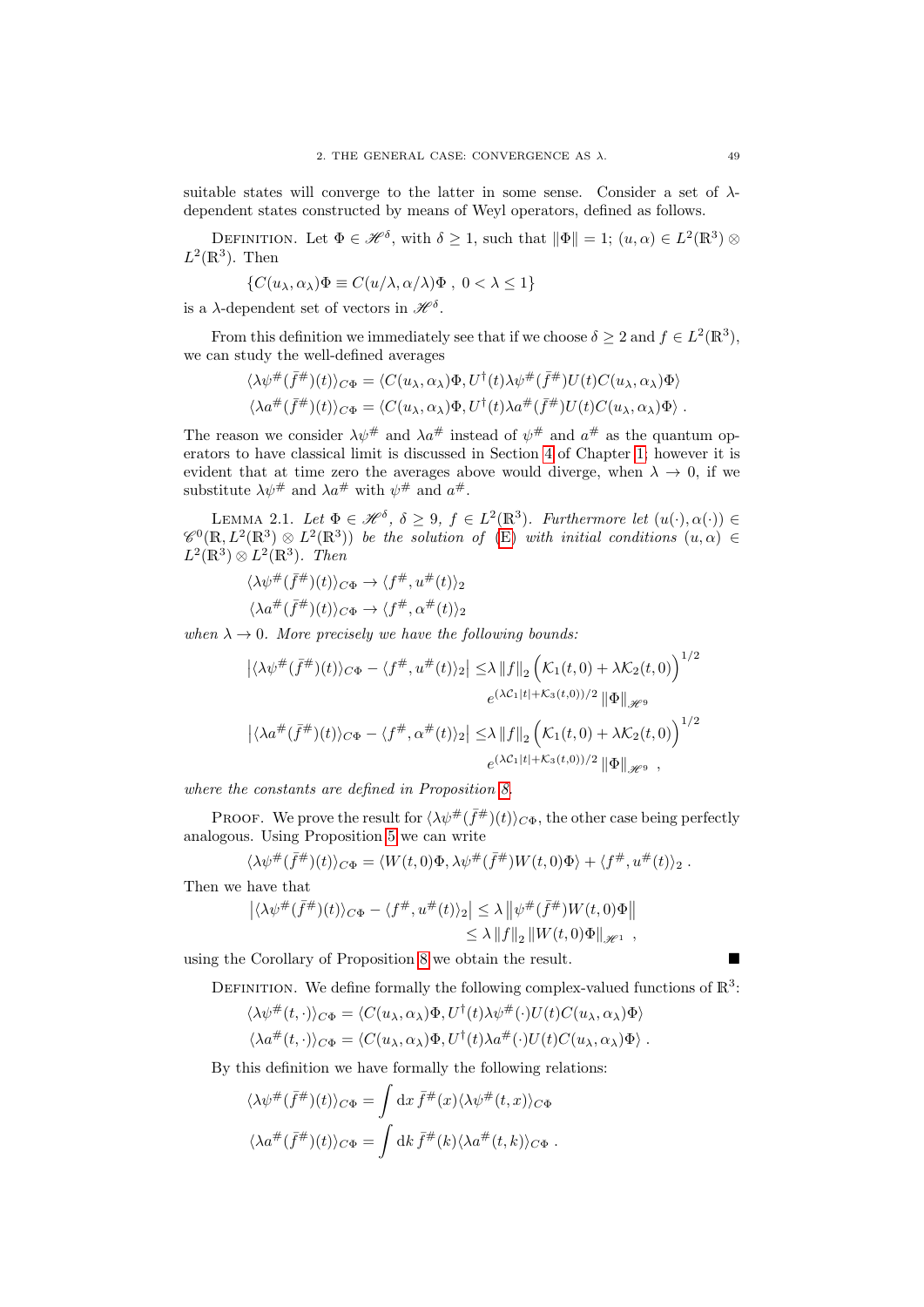50 7. THE CLASSICAL LIMIT OF CREATION AND ANNIHILATION OPERATORS.

<span id="page-49-0"></span>LEMMA 2.2.  $\langle \lambda \psi^{\#}(\bar{f}^{\#})(t) \rangle_{C\Phi}$  and  $\langle \lambda a^{\#}(\bar{f}^{\#})(t) \rangle_{C\Phi}$  (as functionals of  $f^{\#}$ ) are bounded antilinear functionals of  $L^2(\mathbb{R}^3)$ .

PROOF. Linearity follows from the linearity of  $\psi^{\#}(\cdot)$  and  $a^{\#}(\cdot)$  on suitable domains as proved in Appendix [A.](#page-62-0) Boundedness follows from usual estimates: let  $\Phi \in \mathscr{H}^{\delta}$ , with  $\delta \geq 2$ , then exists a constant C independent of f such that:

$$
\left|\langle\lambda\psi^\#(\bar f^\#)(t)\rangle_{C\Phi}\right|\leq\lambda\left\|f\right\|_2\left\|U(t)C(u_\lambda,{\alpha}_\lambda)\Phi\right\|_{\mathscr H^1}\leq C\left\|f\right\|_2\;.
$$

The case of  $\langle \lambda a^{\#}(\bar{f}^{\#})(t) \rangle_{C\Phi}$  being analogous.

COROLLARY.  $\langle \lambda \psi^{\#}(t) \rangle_{C\Phi}$  and  $\langle \lambda a^{\#}(t) \rangle_{C\Phi}$  are in  $L^2(\mathbb{R}^3)$ .

PROOF. Consider  $\langle \lambda \psi^{\#}(t) \rangle_{C\Phi}$ , the other case is identical. We use Riesz's Lemma and the result above to infer that exists a function  $g \in L^2(\mathbb{R}^3)$  such that

$$
\langle f^{\#}, g \rangle_2 = \langle \lambda \psi^{\#}(\bar{f}^{\#})(t) \rangle_{C\Phi} .
$$

Then accordingly to the formal definition of  $\langle \lambda \psi^{\#}(t) \rangle_{C\Phi}$  we set  $g \equiv \langle \lambda \psi^{\#}(t) \rangle_{C\Phi}$ . Ē

PROPOSITION 10. Let  $\Phi \in \mathcal{H}^{\delta}$ ,  $\delta \geq 9$ ;  $(u(\cdot), \alpha(\cdot)) \in \mathcal{C}^{0}(\mathbb{R}, L^{2}(\mathbb{R}^{3}) \otimes L^{2}(\mathbb{R}^{3}))$ be the solution of [\(E\)](#page-14-0) with initial conditions  $(u, \alpha) \in L^2(\mathbb{R}^3) \otimes L^2(\mathbb{R}^3)$ . Then  $\langle \lambda \psi^{\#}(t) \rangle_{C\Phi} \rightarrow_{L^2(\mathbb{R}^3)} u^{\#}(t), \ \langle \lambda a^{\#}(t) \rangle_{C\Phi} \rightarrow_{L^2(\mathbb{R}^3)} \alpha^{\#}(t)$  when  $\lambda \to 0$ . More precisely we have the following bounds:

$$
\left\| \langle \lambda \psi^{\#}(t) \rangle_{C\Phi} - u^{\#}(t) \right\|_{2}^{2} \leq \lambda \Big( \mathcal{K}_{1}(t,0) + \lambda \mathcal{K}_{2}(t,0) \Big) e^{\lambda \mathcal{C}_{1}[t] + \mathcal{K}_{3}(t,0)} \left\| \Phi \right\|_{\mathscr{H}^{9}} \left\| \langle \lambda a^{\#}(t) \rangle_{C\Phi} - \alpha^{\#}(t) \right\|_{2}^{2} \leq \lambda \Big( \mathcal{K}_{1}(t,0) + \lambda \mathcal{K}_{2}(t,0) \Big) e^{\lambda \mathcal{C}_{1}[t] + \mathcal{K}_{3}(t,0)} \left\| \Phi \right\|_{\mathscr{H}^{9}}
$$

where the constants are defined in Proposition [8.](#page-43-1)

PROOF. A straightforward consequence of Lemma [2.1](#page-48-0) and the Corollary of Lemma [2.2.](#page-49-0)

#### 3. Coherent states: convergence as  $\lambda^2$ .

Using the evolution of quantum fluctuations, in particular the result proved in this chapter, we can improve the bound obtained in the proposition above. However the result applies only to a particular set of states called coherent, namely the states we obtain applying Weyl operators to the vacuum.

DEFINITION 3.1 (Classical limit coherent states  $\Lambda$ ). Let  $(u, \alpha) \in L^2(\mathbb{R}^3)$  ⊗  $L^2(\mathbb{R}^3)$ ,  $\Omega$  the vacuum state of  $\mathscr H$  (see Section [2](#page-5-0) of Chapter [1\)](#page-4-0). Then

$$
\{\Lambda \equiv C(u_{\lambda}, \alpha_{\lambda})\Omega \ , \ 0 < \lambda \le 1\}
$$

is a set of  $\lambda$ -dependent states in  $\mathscr{H}^{\delta}$  for all positive  $\delta$ .

We will proceed as in the previous section. So we will define the following quantities:

DEFINITION. Let  $f \in L^2(\mathbb{R}^3)$ , then we define

$$
\langle \lambda \psi^{\#}(\bar{f}^{\#})(t) \rangle_{\Lambda} = \langle \Lambda, U^{\dagger}(t) \lambda \psi^{\#}(\bar{f}^{\#}) U(t) \Lambda \rangle
$$
  

$$
\langle \lambda a^{\#}(\bar{f}^{\#})(t) \rangle_{\Lambda} = \langle \Lambda, U^{\dagger}(t) \lambda a^{\#}(\bar{f}^{\#}) U(t) \Lambda \rangle.
$$

Using the results of previous section we can also define the following functions of  $L^2(\mathbb{R}^3)$ :

$$
\langle \lambda \psi^{\#}(t, \cdot) \rangle_{\Lambda} = \langle \Lambda, U^{\dagger}(t) \lambda \psi^{\#}(\cdot) U(t) \Lambda \rangle
$$

$$
\langle \lambda a^{\#}(t, \cdot) \rangle_{\Lambda} = \langle \Lambda, U^{\dagger}(t) \lambda a^{\#}(\cdot) U(t) \Lambda \rangle.
$$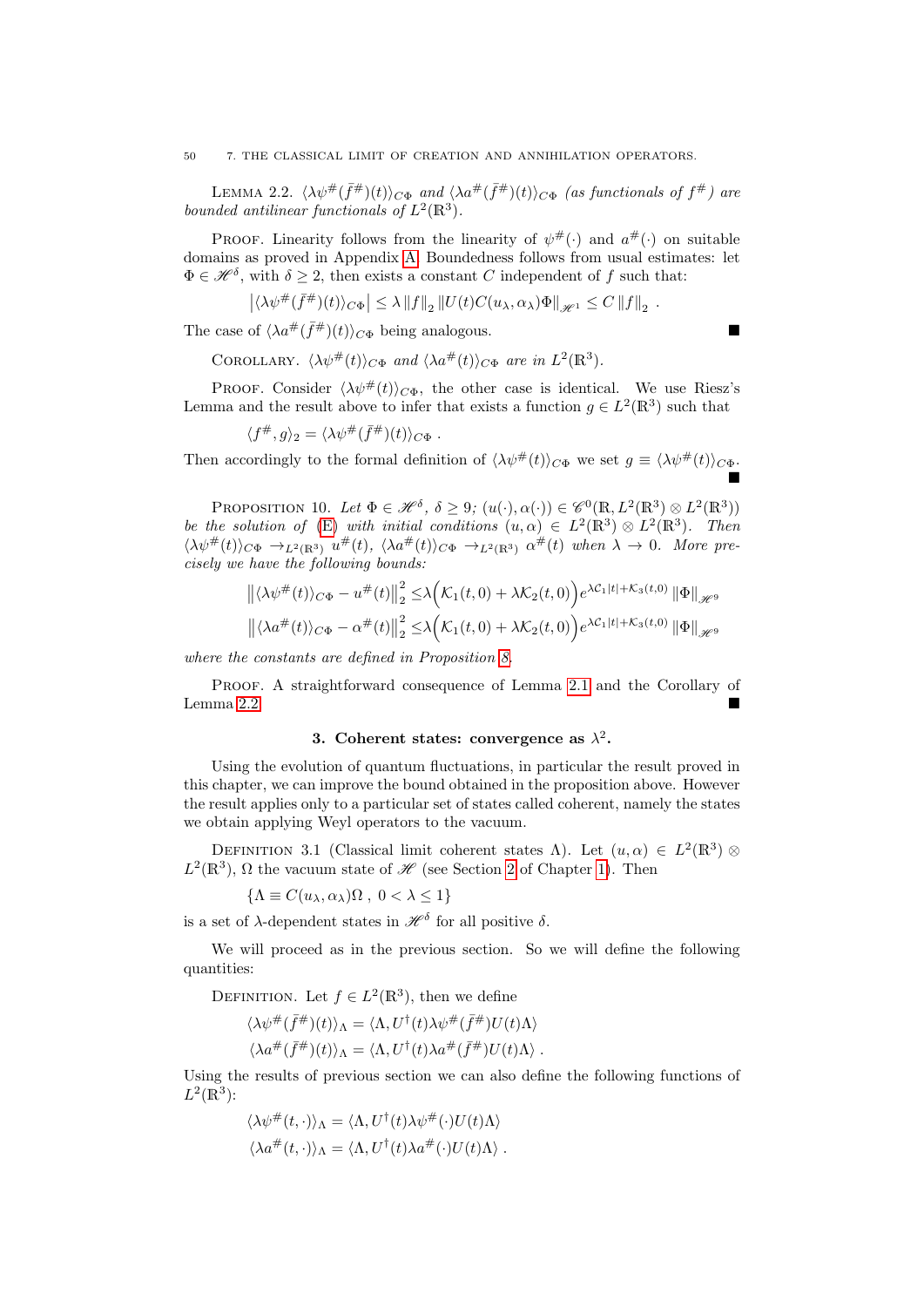PROPOSITION 11. Let  $(u(\cdot), \alpha(\cdot)) \in \mathscr{C}^0(\mathbb{R}, L^2(\mathbb{R}^3) \otimes L^2(\mathbb{R}^3))$  be the solution of [\(E\)](#page-14-0) with initial conditions  $(u, \alpha) \in L^2(\mathbb{R}^3) \otimes L^2(\mathbb{R}^3)$ . Then we have two positive constants  $K_1$  and  $K_2$  such that:

$$
\left\| \langle \lambda \psi^{\#}(t) \rangle_{\Lambda} - u^{\#}(t) \right\|_{2} \leq \lambda^{2} K_{1} |t| e^{K_{2} |t|}
$$

$$
\left\| \langle \lambda a^{\#}(t) \rangle_{\Lambda} - \alpha^{\#}(t) \right\|_{2} \leq \lambda^{2} K_{1} |t| e^{K_{2} |t|}.
$$

PROOF. To prove the proposition we proceed as in the previous section, in particular it will be sufficient to prove the following lemma:

LEMMA 3.1. Let  $f \in L^2(\mathbb{R}^3)$ , then we have the following bounds:

$$
\left| \langle \lambda \psi^\#(\bar{f}^\#)(t) \rangle_\Lambda - \langle f^\#, u^\#(t) \rangle_2 \right| \leq \lambda^2 \|f\|_2 K_1 |t| e^{K_2 |t|}
$$
  

$$
\left| \langle \lambda a^\#(\bar{f}^\#)(t) \rangle_\Lambda - \langle f^\#, \alpha^\#(t) \rangle_2 \right| \leq \lambda^2 \|f\|_2 K_1 |t| e^{K_2 |t|}
$$

with C and K positive constants.

PROOF. As usual we prove the result for  $\langle \lambda \psi^{\#}(\bar{f}^{\#})(t) \rangle_{\Lambda}$ , the other case being perfectly analogous. Using Proposition [5](#page-26-0) we can write

$$
\left| \langle \lambda \psi^{\#}(\bar{f}^{\#})(t) \rangle_{\Lambda} - \langle f^{\#}, u^{\#}(t) \rangle_{2} \right| = \lambda \left| \langle W(t,0) \Omega, \psi^{\#}(\bar{f}^{\#}) W(t,0) \Omega \rangle \right|
$$
  
=  $\lambda \left| \langle \widetilde{W}(t,0) \Omega, U_{0}^{\dagger}(t) \psi^{\#}(\bar{f}^{\#}) U_{0}(t) \widetilde{W}(t,0) \Omega \rangle \right|.$ 

Using Lemma [6.1](#page-79-0) of Appendix [A](#page-62-0) we then obtain:

$$
\left| \langle \lambda \psi^{\#}(\bar{f}^{\#})(t) \rangle_{\Lambda} - \langle f^{\#}, u^{\#}(t) \rangle_{2} \right| = \lambda \left| \langle \widetilde{W}(t,0) \Omega, \psi^{\#}(\bar{\tilde{f}}^{\#}) \widetilde{W}(t,0) \Omega \rangle \right| .
$$

Now using the equality

$$
\langle \widetilde{W}(t,0)\Omega,\psi^{\#}(\tilde{\bar{f}}^{\#})\widetilde{W}(t,0)\Omega\rangle = \langle \widetilde{U}_{2}(t,0)\Omega,\psi^{\#}(\tilde{\bar{f}}^{\#})\widetilde{U}_{2}(t,0)\Omega\rangle \n+ \langle (\widetilde{W}(t,0)-\widetilde{U}_{2}(t,0))\Omega,\psi^{\#}(\tilde{\bar{f}}^{\#})\widetilde{U}_{2}(t,0)\Omega\rangle \n+ \langle \widetilde{W}(t,0)\Omega,\psi^{\#}(\tilde{\bar{f}}^{\#})(\widetilde{W}(t,0)-\widetilde{U}_{2}(t,0))\Omega\rangle
$$

we obtain

$$
\left| \langle \lambda \psi^{\#}(\bar{f}^{\#})(t) \rangle_{\Lambda} - \langle f^{\#}, u^{\#}(t) \rangle_{2} \right| \leq \lambda \left( \left| \langle \widetilde{U}_{2}(t,0) \Omega, \psi^{\#}(\bar{\tilde{f}}^{\#}) \widetilde{U}_{2}(t,0) \Omega \rangle \right|
$$

$$
+ \left| \langle (\widetilde{W}(t,0) - \widetilde{U}_{2}(t,0)) \Omega, \psi^{\#}(\bar{\tilde{f}}^{\#}) \widetilde{U}_{2}(t,0) \Omega \rangle \right|
$$

$$
+ \left| \langle \widetilde{W}(t,0) \Omega, \psi^{\#}(\bar{\tilde{f}}^{\#}) (\widetilde{W}(t,0) - \widetilde{U}_{2}(t,0)) \Omega \rangle \right| \right)
$$

$$
\equiv \lambda \Big(X_{1} + X_{2} + X_{3}\Big).
$$

By Proposition [9](#page-46-1) we have that  $X_1 = 0$ . Then we bound  $X_2$  as follows:

$$
X_2 = \left| \langle \int_0^t \mathrm{d}\tau \, \frac{\mathrm{d}}{\mathrm{d}\tau} \widetilde{W}^\dagger(\tau,0) \widetilde{U}_2(\tau,0) \Omega, \widetilde{W}^\dagger(t,0) \psi^\#(\tilde{f}^\#) \widetilde{U}_2(t,0) \Omega \rangle \right|
$$
  

$$
\leq \left| \int_0^t \mathrm{d}\tau \, \left\| \widetilde{H}_I(\tau) \widetilde{U}_2(\tau,0) \Omega \right\| \left\| \psi^\#(\tilde{f}) \widetilde{U}_2(t,0) \Omega \right\| \right|
$$
  

$$
\leq \lambda \left\| f \right\|_2 \left\| f_0 \right\|_2 \left| \int_0^t \mathrm{d}\tau \, \left\| \widetilde{U}_2(\tau,0) \Omega \right\|_{\mathscr{H}^4} \left\| \widetilde{U}_2(t,0) \Omega \right\|_{\mathscr{H}^1} \right|.
$$

Using Proposition [6](#page-33-0) we obtain

$$
X_2 \le \lambda \|f\|_2 \|f_0\|_2 \exp \left\{ \frac{1}{2} \left( \ln 3 + 4\sqrt{2} \left| \int_0^t \mathrm{d}\tau \, \|v_{--}(\tau)\|_2 \right| \right) \right\}
$$

$$
\left| \int_0^t \mathrm{d}\tau \, \exp \left\{ 2 \left( \ln 3 + 10\sqrt{2} \left| \int_0^{\tau} \mathrm{d}\tau' \, \|v_{--}(\tau')\|_2 \right| \right) \right\} \right|.
$$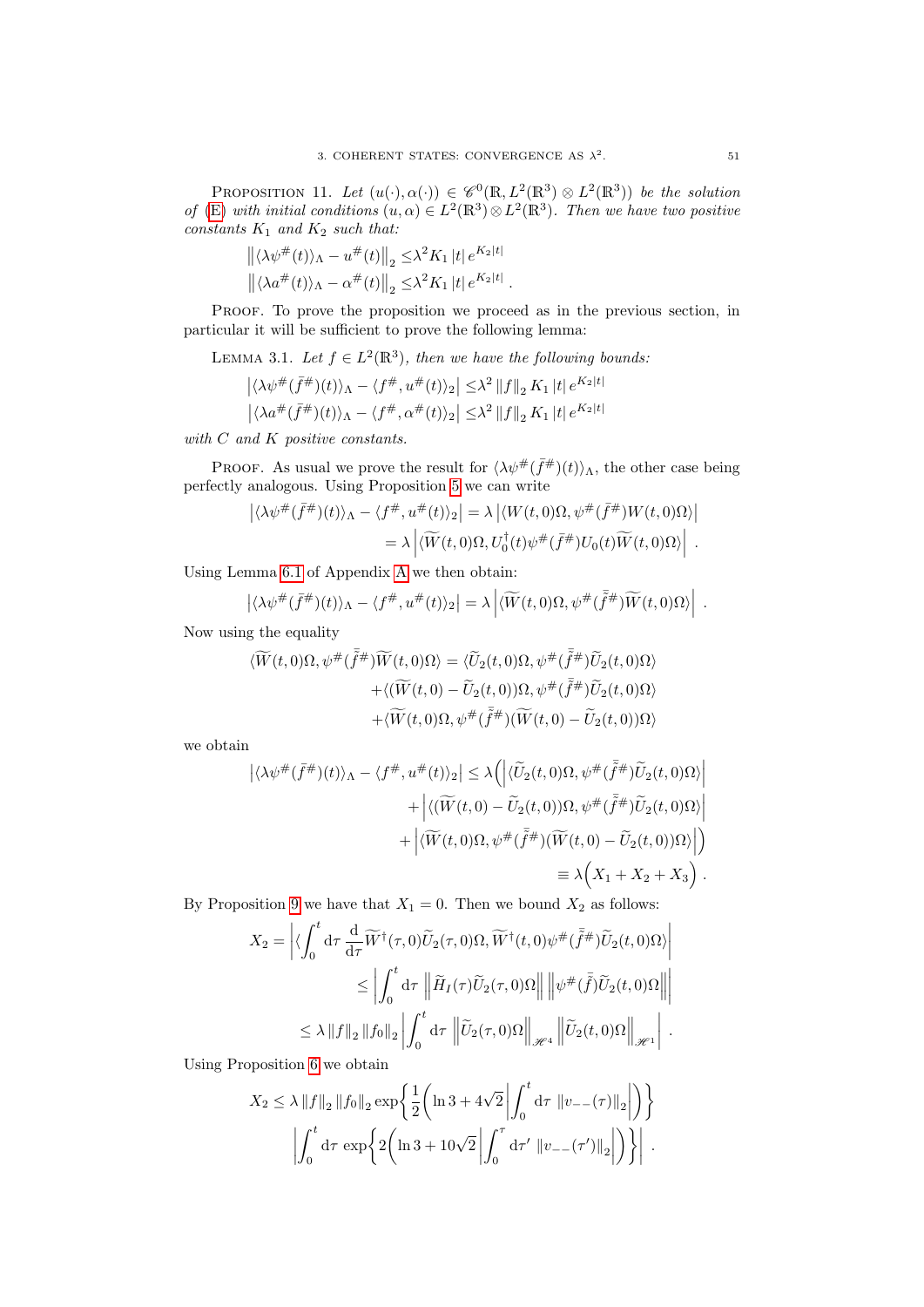52 7. THE CLASSICAL LIMIT OF CREATION AND ANNIHILATION OPERATORS.

To bound  $X_3$  we use a similar method:

$$
X_3 = \left| \langle \widetilde{W}^{\dagger}(t,0) \left( \psi^{\#}(\tilde{f}^{\#}) \right)^{\dagger} \widetilde{W}(t,0) \Omega, \int_0^t \mathrm{d}\tau \, \widetilde{W}^{\dagger}(\tau,0) \widetilde{H}_I(\tau) \widetilde{U}_2(\tau,0) \Omega \rangle \right|
$$
  
\$\leq \lambda ||f||\_2 ||f\_0||\_2 ||\widetilde{W}(t,0) \Omega||\_{\mathscr{H}^1} \left| \int\_0^t \mathrm{d}\tau \, \left\| \widetilde{U}\_2(\tau,0) \Omega \right\|\_{\mathscr{H}^4} \right| ,

then using Propositions [6](#page-33-0) and [8](#page-43-1) we obtain

$$
X_3 \leq \lambda \|f\|_2 \|f_0\|_2 \left( \mathcal{K}_1(t,0) + \lambda \mathcal{K}_2(t,0) \right)^{1/2} e^{(\lambda \mathcal{C}_1 |t| + \mathcal{K}_3(t,0))/2}
$$

$$
\left| \int_0^t \mathrm{d}\tau \, \exp\left\{ 2 \left( \ln 3 + 10\sqrt{2} \left| \int_0^\tau \mathrm{d}\tau' \, \|v_-(\tau')\|_2 \right| \right) \right\} \right|.
$$

Ē Ē

#### 4. The classical limit of creation and annihilation operators.

In this section we will sum up in a theorem the results we proved above.

THEOREM 2. Let  $\Phi \in \mathscr{H}^{\delta}$ , with  $\delta \geq 9$ ,  $(u,\alpha) \in L^2(\mathbb{R}^3) \otimes L^2(\mathbb{R}^3)$ . We call  $(u(t, x), \alpha(t, k)) \in \mathscr{C}^{0}(\mathbb{R}, L^{2}(\mathbb{R}^{3}) \otimes L^{2}(\mathbb{R}^{3}))$  the solution of  $(\mathbb{E})$  with initial conditions  $(u, \alpha) \in L^2(\mathbb{R}^3) \otimes L^2(\mathbb{R}^3)$ . Then the following statements are valid. *i*. The following limits exist in  $L^2(\mathbb{R}^3)$  when  $\lambda \to 0$ :

$$
\langle \lambda \psi(t, \cdot) \rangle_{C\Phi} \xrightarrow{\mathcal{L}^2(\mathbb{R}^3)} u(t, \cdot)
$$

$$
\langle \lambda \psi^*(t, \cdot) \rangle_{C\Phi} \xrightarrow{\mathcal{L}^2(\mathbb{R}^3)} \bar{u}(t, \cdot)
$$

$$
\langle \lambda a(t, \cdot) \rangle_{C\Phi} \xrightarrow{\mathcal{L}^2(\mathbb{R}^3)} \alpha(t, \cdot)
$$

$$
\langle \lambda a^*(t, \cdot) \rangle_{C\Phi} \xrightarrow{\mathcal{L}^2(\mathbb{R}^3)} \bar{\alpha}(t, \cdot).
$$

ii. There are two positive constants  $K_1$  and  $K_2$  such that

 $\left\| \langle \lambda \psi(t,\cdot) \rangle_{C \Phi} - u(t,\cdot) \right\|_2 \le \lambda K_1 \left| t \right| e^{K_2 \left| t \right|} \left\| \Phi \right\|_\delta^2$  $\left\Vert \langle \lambda\psi^{*}(t,\cdot)\rangle_{C\Phi}-\bar{u}(t,\cdot)\right\Vert _{2}\leq\lambda K_{1}\left\Vert t\right\Vert e^{K_{2}\left\vert t\right\vert }\left\Vert \Phi\right\Vert _{\delta}^{2}$  $\left\Vert \langle \lambda a(t,\cdot)\rangle_{C\Phi}-\alpha(t,\cdot)\right\Vert _{2}\leq\lambda K_{1}\left\vert t\right\vert e^{K_{2}\left\vert t\right\vert }\left\Vert \Phi\right\Vert _{\delta}^{2}$  $\left\| \langle \lambda a^*(t, \cdot) \rangle_{C\Phi} - \bar{\alpha}(t, \cdot) \right\|_2 \leq \lambda K_1 \, |t| \, e^{K_2|t|} \, \|\Phi\|_{\delta}^2$ .

iii. If  $\Phi = \Omega$ , the vacuum state of  $\mathscr{H}$ , then

$$
\begin{aligned}\n\|\langle \lambda \psi(t, \cdot) \rangle_{C\Omega} - u(t, \cdot) \|_{2} &\leq \lambda^{2} K_{1} |t| e^{K_{2} |t|} \\
\|\langle \lambda \psi^{*}(t, \cdot) \rangle_{C\Omega} - \bar{u}(t, \cdot) \|_{2} &\leq \lambda^{2} K_{1} |t| e^{K_{2} |t|} \\
\|\langle \lambda a(t, \cdot) \rangle_{C\Omega} - \alpha(t, \cdot) \|_{2} &\leq \lambda^{2} K_{1} |t| e^{K_{2} |t|} \\
\|\langle \lambda a^{*}(t, \cdot) \rangle_{C\Omega} - \bar{\alpha}(t, \cdot) \|_{2} &\leq \lambda^{2} K_{1} |t| e^{K_{2} |t|}.\n\end{aligned}
$$

With this theorem we clarify in what sense  $(u(t), \alpha(t))$  are the classical counterparts of  $(\lambda \psi(t), \lambda a(t))$ . We remark that if we did not have used, in the definition of  $W(t, s)$ , the solution of classical equations [\(E\)](#page-14-0) then we could not have found a  $\lambda$ -convergent bound of  $\|W(t, s)\Phi\|_{\delta}$  and calculate the limit  $\lambda \to 0$ . Furthermore we see that the analysis of quantum fluctuations enables us to improve the result of convergence we would have obtained using only the properties of quantum evolution  $W(t, s)$ .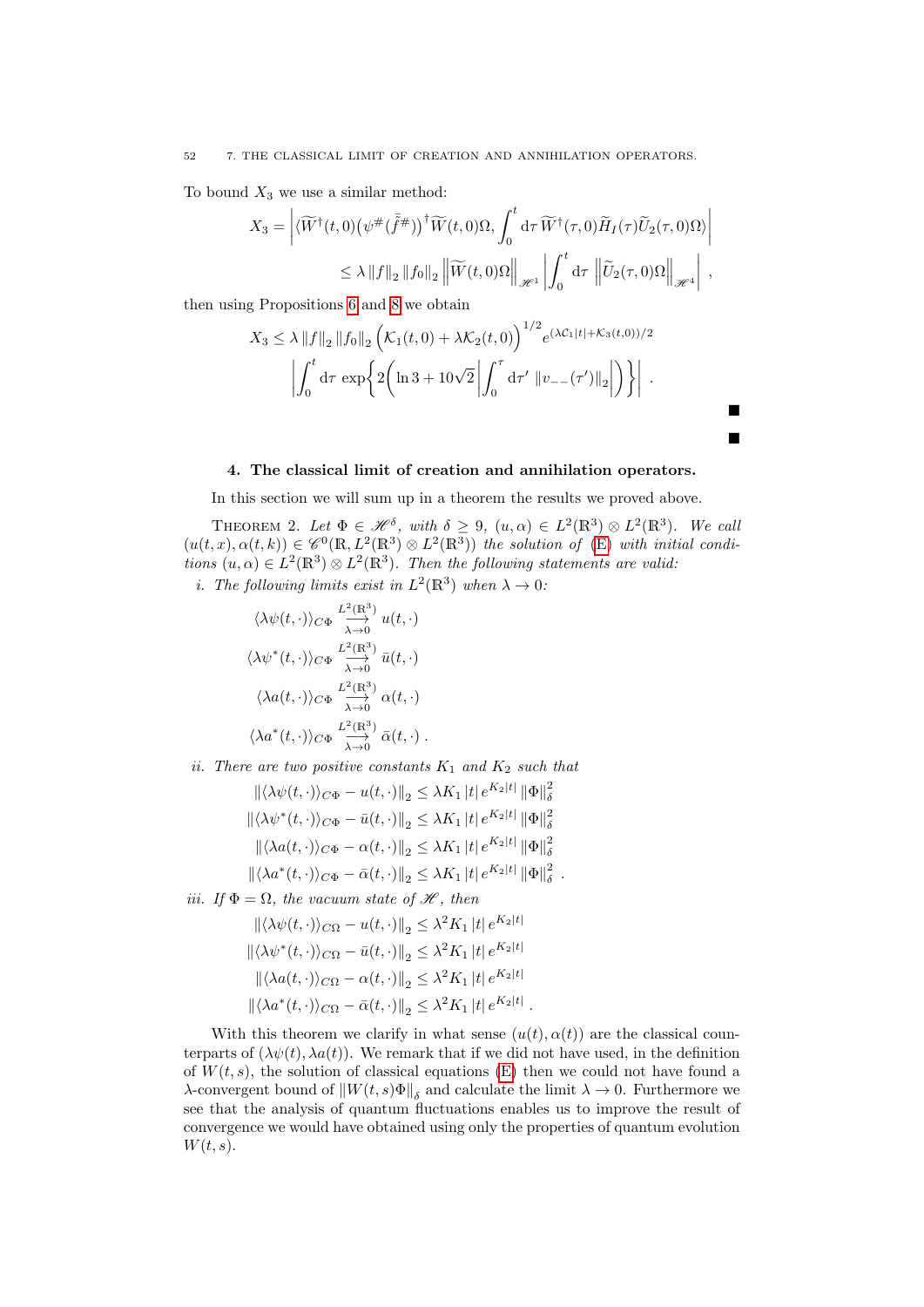#### CHAPTER 8

## Normal ordered products of operators.

The method we used in the previous chapter can be used to calculate the classical limit of averages of normal ordered products of creation and annihilation operators. The limit of such averages can be calculated not only between coherent states, but also between fixed particle states. We will state a theorem with the general result, however it will be proved in appendix; here we will discuss in detail two simpler cases.

#### 1. The set of states to calculate the classical limit.

We will consider three different kind of states to calculate transition amplitudes. We call  $\Omega_p$  the vacuum state of  $\bigoplus_p \mathscr{H}_{p,0}, \Omega_n$  the one of  $\bigoplus_n \mathscr{H}_{0,n}$ .

DEFINITION  $(\Lambda, \Psi, \Theta)$ . Let  $u_0, \alpha_0 \in L^2(\mathbb{R}^3)$  such that  $||u_0||_2 = ||\alpha_0||_2 = 1$ . Then we define, for any  $\tilde{p}, \tilde{n} \in \mathbb{N}$  the following set of states: √

$$
\{\Lambda = C(\sqrt{\tilde{p}} u_0, \sqrt{\tilde{n}} \alpha_0) \Omega, 1 \leq \tilde{p}, \tilde{n} < \infty \}
$$
  

$$
\{\Psi = u_0^{\otimes_{\tilde{p}}} \otimes C_n(\sqrt{\tilde{n}} \alpha_0) \Omega_n \in \mathscr{H}_{\tilde{p}}, 1 \leq \tilde{p}, \tilde{n} < \infty \}
$$
  

$$
\{\Theta = u_0^{\otimes_{\tilde{p}}} \otimes \alpha_0^{\otimes_{\tilde{n}}} \in \mathscr{H}_{\tilde{p},\tilde{n}}, 1 \leq \tilde{p}, \tilde{n} < \infty \}.
$$

 $\Lambda$  is the coherent state we already defined,  $\Psi$  is a tensor product of a state with fixed number of particles and a coherent one, finally  $\Theta$  is a state with fixed number of particles. We want to evolve such states with the quantum evolution  $U(\cdot)$ , so we introduce the notation:

$$
\Lambda(t) = U(t)\Lambda ,
$$
  
\n
$$
\Psi(t) = U(t)\Psi ,
$$
  
\n
$$
\Theta(t) = U(t)\Theta .
$$

From now on, we fix  $\tilde{p}$  and  $\tilde{n}$  as following:  $\tilde{p} = \tilde{n} = \lambda^{-2}$ , so the Weyl operators above become  $C(u_0/\lambda, \alpha_0/\lambda)$  and  $C(\alpha_0/\lambda)$ . In the case of fixed particle states the limit  $\lambda \to 0$  corresponds to the limit when the number of particles becomes infinite. The reason we introduced here the parameters  $\tilde{p}$  and  $\tilde{n}$  is that it is more natural to write a fixed particle state having  $\tilde{p}$  or  $\tilde{n}$  components than  $\lambda^{-2}$ .

DEFINITION 
$$
(\alpha_0(\theta), (u_\theta(t), \alpha_\theta(t)))
$$
. Let  $\alpha_0 \in L^2(\mathbb{R}^3)$ , we define  
 $\alpha_0(\theta) \equiv \exp(-i\theta)\alpha_0$ .

Furthermore we call  $(u_{\theta}(t), \alpha_{\theta}(t)) \in \mathscr{C}^{0}(\mathbb{R}, L^{2}(\mathbb{R}^{3}) \otimes L^{2}(\mathbb{R}^{3}))$  the solution of [\(E\)](#page-14-0) with initial condition  $(u_0, \alpha_0(\theta)) \in L^2(\mathbb{R}^3) \otimes L^2(\mathbb{R}^3)$  (while  $(u(t), \alpha(t))$ ) is the solution associated to  $(u_0, \alpha_0)$ .

We will formulate here three lemmas that relate coherent states to states with fixed number of particles. We adapted these results to be suitable for our set of vectors  $\Psi$  and  $\Theta$ . The basic formula used to prove the first and third of such lemmas in literature is:

$$
\exp((a^*(f) - a(\bar{f}))^{-}) = e^{-\|f\|_2^2/2} \exp(a^*(f)) \exp(-a(\bar{f}))
$$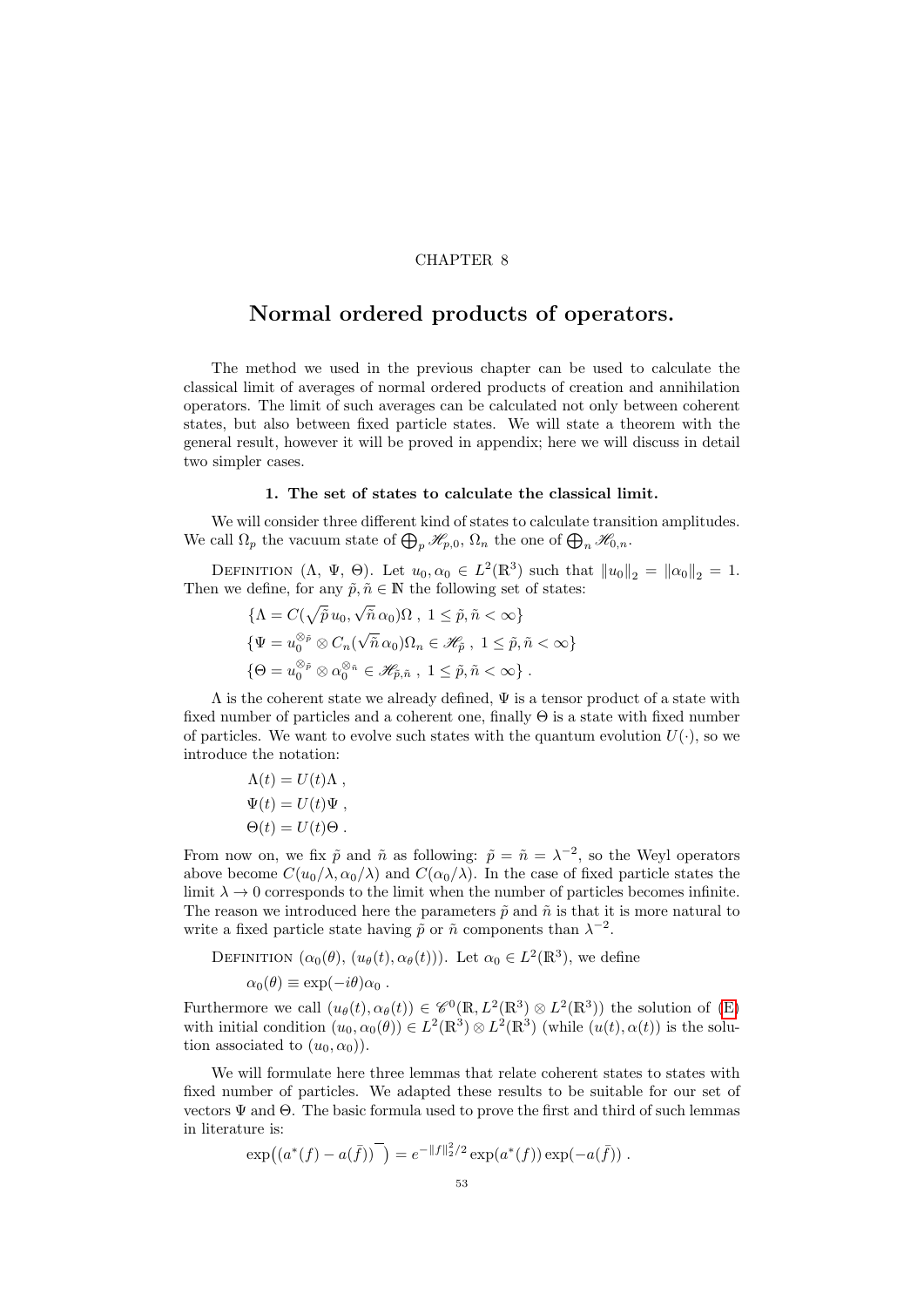However this equality makes sense only applied to vectors that permits us to write such exponentials as power series. The properties of exponentials as series and their associated vectors are studied in Appendix [D.](#page-90-0) The second result is proved using sharp estimates of Laguerre polynomials recently obtained in a work by Krasikov [[Kra05](#page-102-0)].

By definition of creation operators we can write the following identities:

$$
\Psi = \frac{\psi^*(u_0)^{\tilde{p}}}{\sqrt{\tilde{p}!}} \otimes C_n(\sqrt{\tilde{n}}\alpha_0)\Omega = \frac{\psi^*(u_0)^{\lambda^{-2}}}{\sqrt{(\lambda^{-2})!}} \otimes C_n(\alpha_0/\lambda)\Omega,
$$
  

$$
\Theta = \frac{\psi^*(u_0)^{\tilde{p}}}{\sqrt{\tilde{p}!}} \frac{a^*(\alpha_0)^{\tilde{n}}}{\sqrt{\tilde{n}!}} \Omega = \frac{\psi^*(u_0)^{\lambda^{-2}}}{\sqrt{(\lambda^{-2})!}} \frac{a^*(\alpha_0)^{\lambda^{-2}}}{\sqrt{(\lambda^{-2})!}} \Omega.
$$

DEFINITION  $(d_x \text{ function})$ .

$$
d_x \equiv \frac{\sqrt{x!}}{e^{-x/2}x^{x/2}} \sim x^{1/4}.
$$

<span id="page-53-0"></span>LEMMA 1.1. Let  $u_0, \alpha_0 \in L^2(\mathbb{R}^3)$ , such that  $||u_0||_2 = ||\alpha_0||_2 = 1$ . Then we obtain the following identities:

$$
\Psi = d_{\tilde{p}} \mathbb{P}_{\tilde{p}} C(\sqrt{\tilde{p}} u_0, \sqrt{\tilde{n}} \alpha_0) \Omega = d_{\lambda^{-2}} \mathbb{P}_{\lambda^{-2}} C(u_0/\lambda, \alpha_0/\lambda) \Omega
$$
  
\n
$$
\Theta = d_{\tilde{p}} d_{\tilde{n}} \mathbb{P}_{\tilde{p}} \int_0^{2\pi} \frac{d\theta}{2\pi} e^{i\tilde{n}\theta} C(\sqrt{\tilde{p}} u_0, \sqrt{\tilde{n}} \alpha_0(\theta)) \Omega
$$
  
\n
$$
= d_{\lambda^{-2}}^2 \mathbb{P}_{\lambda^{-2}} \int_0^{2\pi} \frac{d\theta}{2\pi} e^{i\lambda^{-2}\theta} C(u_0/\lambda, \alpha_0(\theta)/\lambda) \Omega ,
$$

where  $\mathbb{P}_p$  is the orthogonal projector on  $\mathcal{H}_p$ .

PROOF. The first relation is a rewriting of equation  $(4.2)$  of  $[COS11]$  $[COS11]$  $[COS11]$ , the second utilizes both the one just cited and Lemma 4.1 of [[RS09](#page-102-2)].

<span id="page-53-1"></span>LEMMA 1.2. Let  $u_0, \alpha_0 \in L^2(\mathbb{R}^3)$  such that  $||u_0||_2 = ||\alpha_0||_2 = 1$ . Then there are two constants  $K_{\Psi}$  and  $K_{\Theta}$  independent of  $\lambda$  and  $\theta$  such that:

$$
\left\|(P+1)^{-1/2}C^{\dagger}(u_0/\lambda,\alpha_0/\lambda)\Psi\right\| \leq K_{\Psi}d_{\lambda^{-2}}^{-1},
$$
  

$$
\left\|(P+1)^{-1/2}(N+1)^{-1/2}C^{\dagger}(u_0/\lambda,\alpha_0(\theta)/\lambda)\Theta\right\| \leq K_{\Theta}d_{\lambda^{-2}}^{-2}.
$$

PROOF. This result is stated in Lemma 7.1 of [[COS11](#page-102-1)] and proved in [[CL11](#page-102-3)].

Ė

<span id="page-53-2"></span>LEMMA 1.3. Consider  $\Psi$ ,  $\Theta$  defined as above, then for all  $\theta \in \mathbb{R}$ 

$$
(\mathbb{P}_0 N_1 + \mathbb{P}_1 N_0) C^{\dagger} (u_0 / \lambda, \alpha_0 / \lambda) \Psi = 0
$$
  

$$
(\mathbb{P}_0 N_1 + \mathbb{P}_1 N_0) C^{\dagger} (u_0 / \lambda, \alpha_0 (\theta) / \lambda) \Theta = 0.
$$

PROOF. The part about  $\mathbb{P}_1$  of the  $\Psi$  case is proved in [[COS11](#page-102-1)], page 13, as well as the result for  $\Theta$ . Obviously also  $\mathbb{N}_1 C^{\dagger}(u_0/\lambda, \alpha_0/\lambda)\Psi = 0$ .

#### 2. Definition of the transition amplitudes.

DEFINITION (Transition amplitudes). Let  $q, r, i, j \in \mathbb{N}, \delta = q + r + i + j$ ,  $g \in L^2(\mathbb{R}^{3(q+r)}) \otimes L^2(\mathbb{R}^{3(i+j)}) \equiv L^2(\mathbb{R}^{3\delta})$  and

$$
B = \int dX_q dY_r dK_i dM_j \,\bar{g}(X_q, Y_r, K_i, M_j) \psi^*(X_q) \psi(Y_r) a^*(K_i) a(M_j) .
$$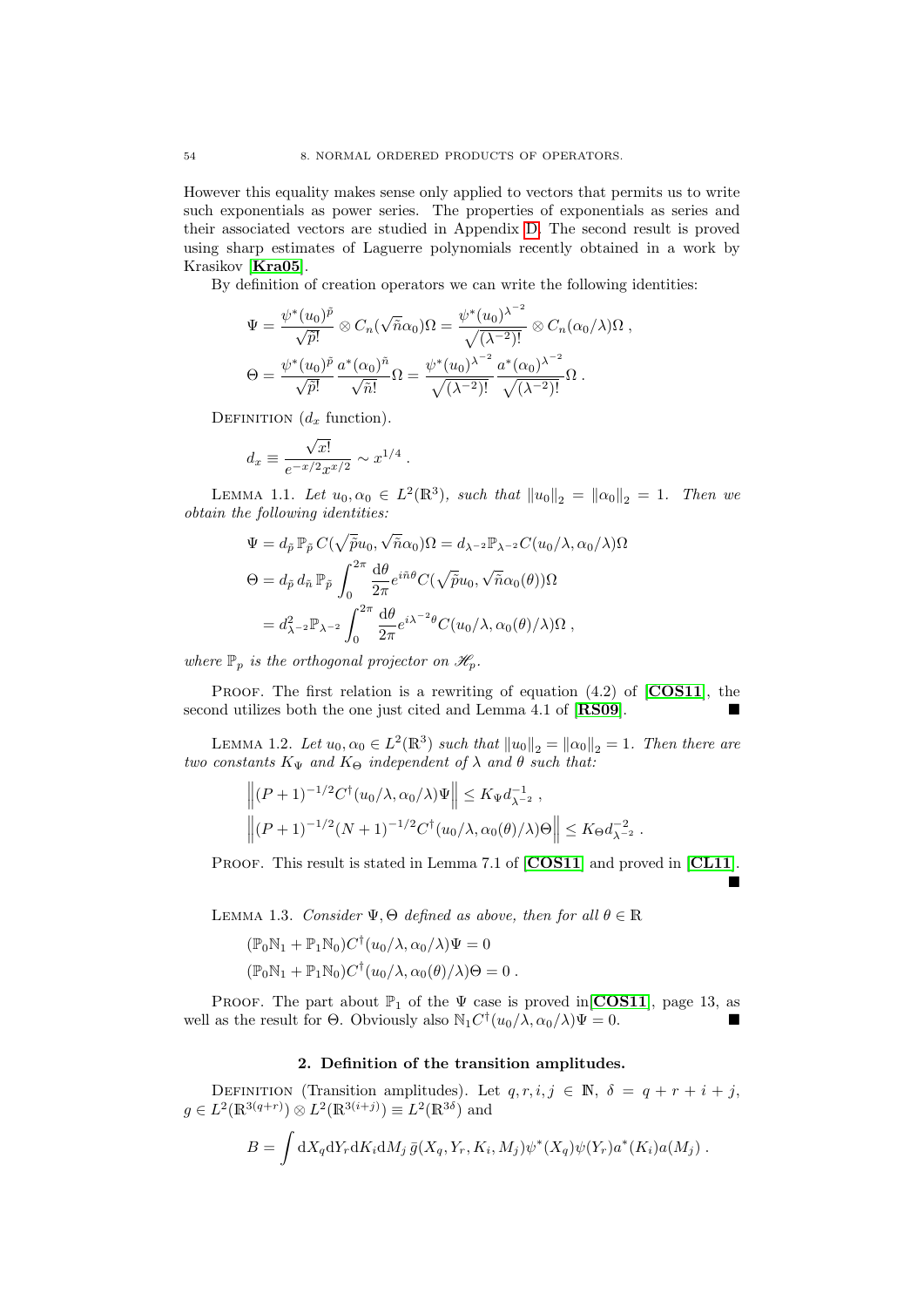Then we define the following transition amplitudes:

$$
\langle B \rangle_{\Lambda}(t) \equiv \lambda^{\delta} \langle \Lambda(t), B\Lambda(t) \rangle = \lambda^{\delta} \langle \Lambda, U^{\dagger}(t)BU(t)\Lambda \rangle
$$
  

$$
\langle B \rangle_{\Psi}(t) \equiv \lambda^{\delta} \langle \Psi(t), B\Psi(t) \rangle = \lambda^{\delta} \langle \Psi, U^{\dagger}(t)BU(t)\Psi \rangle
$$
  

$$
\langle B \rangle_{\Theta}(t) \equiv \lambda^{\delta} \langle \Theta(t), B\Theta(t) \rangle = \lambda^{\delta} \langle \Theta, U^{\dagger}(t)BU(t)\Theta \rangle.
$$

Furthermore we define the following complex-valued functions of  $\mathbb{R}^{3\delta}$ :

$$
\langle \psi^*(q)\psi(r)a^*(i)a(j)\rangle_{\Lambda}(t) \equiv \lambda^{\delta}\langle \Lambda(t), \psi^*(X_q)\psi(Y_r)a^*(K_i)a(M_j)\Lambda(t)\rangle
$$
  

$$
\langle \psi^*(q)\psi(r)a^*(i)a(j)\rangle_{\Psi}(t) \equiv \lambda^{\delta}\langle \Psi(t), \psi^*(X_q)\psi(Y_r)a^*(K_i)a(M_j)\Psi(t)\rangle
$$
  

$$
\langle \psi^*(q)\psi(r)a^*(i)a(j)\rangle_{\Theta}(t) \equiv \lambda^{\delta}\langle \Theta(t), \psi^*(X_q)\psi(Y_r)a^*(K_i)a(M_j)\Theta(t)\rangle.
$$

We remark that  $\lambda^{\delta}$  is necessary if we want these transition amplitudes to remain finite even at  $t = 0$  in the limit  $\lambda \to 0$  ( $\lambda \psi$  and  $\lambda a$  rather than  $\psi$  and  $a$  are the quantum operators that have classical limit). Formally we have that

$$
\langle B \rangle_{\Lambda}(t) = \langle g, \langle \psi^*(q)\psi(r)a^*(i)a(j) \rangle_{\Lambda}(t) \rangle_{L^2(\mathbb{R}^{3\delta})}
$$
  

$$
\langle B \rangle_{\Psi}(t) = \langle g, \langle \psi^*(q)\psi(r)a^*(i)a(j) \rangle_{\Psi}(t) \rangle_{L^2(\mathbb{R}^{3\delta})}
$$
  

$$
\langle B \rangle_{\Theta}(t) = \langle g, \langle \psi^*(q)\psi(r)a^*(i)a(j) \rangle_{\Theta}(t) \rangle_{L^2(\mathbb{R}^{3\delta})}.
$$

Now we will prove such relation is not only formal, because  $\langle \psi^*(q)\psi(r)a^*(i)a(j)\rangle$  is in  $L^2(\mathbb{R}^{3\delta})$  for all states.

<span id="page-54-0"></span>LEMMA 2.1.  $\Lambda$ ,  $\Psi$  and  $\Theta$  are in  $\mathscr{H}^{\delta}$  for all positive  $\delta$ .

PROOF. The proof is trivial for fixed particle states. We know that  $C(u, \alpha)$ map  $\mathscr{H}^{\delta}$  into itself (Proposition [5\)](#page-26-0) and  $\Omega$  is obviously in  $\mathscr{H}^{\delta}$  for all positive  $\delta$ . Using the results of [A](#page-62-0)ppendix A we also know that  $C(\alpha)$  maps  $D(N^{\delta})$  into itself and  $\Omega_n$  is obviously in  $D(N^{\delta})$  for all  $\delta$ .

<span id="page-54-1"></span>LEMMA 2.2. For all positive  $\delta$  and real t there is a finite constant C such that for all  $g \in L^2(\mathbb{R}^{3\delta})$ 

$$
\langle B \rangle_{\Lambda}(t) \leq C \|g; L^2(\mathbb{R}^{3\delta}) \| \langle B \rangle_{\Psi}(t) \leq C \|g; L^2(\mathbb{R}^{3\delta}) \| \langle B \rangle_{\Theta}(t) \leq C \|g; L^2(\mathbb{R}^{3\delta}) \|.
$$

PROOF. We proof the result for  $\Lambda$ , the other cases being identical. Using Lemma [2.1](#page-24-1) of Chapter [3](#page-18-0) we obtain:

$$
|\langle B \rangle_{\Lambda}(t)| \leq \lambda^{\delta} \|g; L^{2}(\mathbb{R}^{3\delta})\| \|\Lambda\| \left\| \frac{\sqrt{P!(P+q-r)!N!(N+i-j)!}}{(P-r)!(N-j)!} \right\|.
$$

$$
\theta(P-q)\theta(N-i)U(t)\Lambda \left\| .
$$

Using now the fact that  $Q \leq P^2 + N$ , we have that

$$
|\langle B \rangle_{\Lambda}(t)| \leq \lambda^{\delta} \|g; L^{2}(\mathbb{R}^{3\delta})\| \|\Lambda\| \left\| (P^{2} + N + q + i)^{\delta/2} U(t)\Lambda \right\|.
$$

Proposition [4](#page-24-0) then leads to

$$
|\langle B \rangle_{\Lambda}(t)| \leq C ||g; L^{2}(\mathbb{R}^{3\delta})|| \, ||\Lambda|| \, ||\Lambda||_{2\delta} .
$$

Now  $\|\Lambda\|_{2\delta}$  is finite by Lemma [2.1,](#page-54-0) so we obtain the sought result.

PROPOSITION 12.  $\langle \psi^*(q)\psi(r)a^*(i)a(j)\rangle_X(t) \in L^2(\mathbb{R}^{3\delta})$ , for  $X \in {\Lambda, \Psi, \Theta}$ .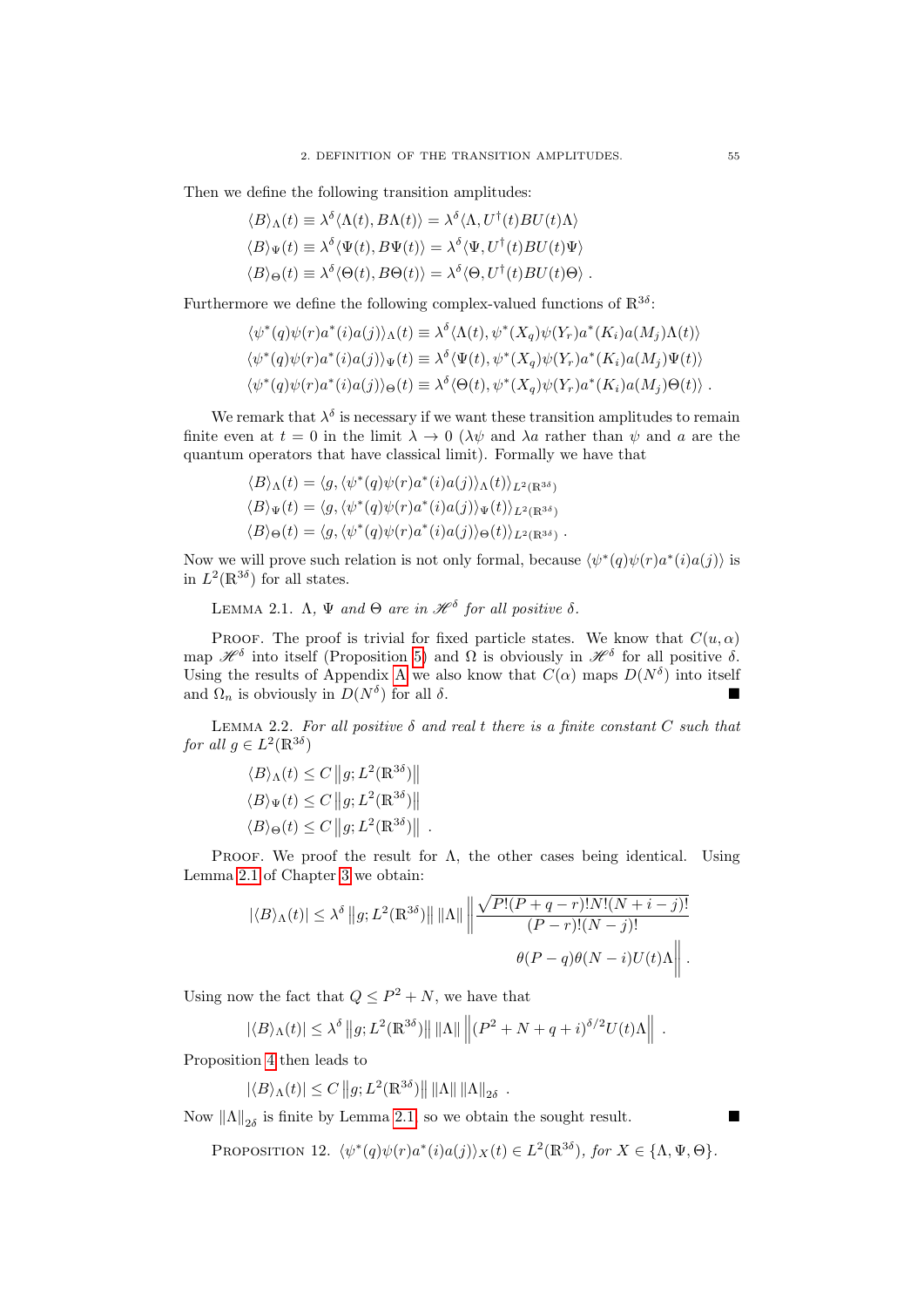PROOF. Again we prove the result only for  $\Lambda$ .  $\langle B \rangle_\Lambda(t)$  defines a linear functional on  $L^2(\mathbb{R}^{3\delta})$ , as a direct consequence of Lemma [2.2,](#page-54-1) since the bound is independent of  $g$ . The applying Riesz's Lemma we know that there is a function  $h \in L^2(\mathbb{R}^{3\delta})$  such that  $\langle B \rangle_{\Lambda}(t) = \langle g, h \rangle_{L^2(\mathbb{R}^{3\delta})}$ . Then using the formal result stated above we infer  $h \equiv \langle \psi^*(q) \psi(r) a^*(i) a(j) \rangle_\Lambda(t)$ .

#### 3. The general result.

We state here the theorem summing up the results we found about the classical limit of the transition amplitudes defined above. However we will give its proof, that is rather intricate, in Appendix [E.](#page-94-0) We also formulate a lemma that will be useful in the proof of the theorem as well as in the next section.

DEFINITION. Let  $w_1, w_2, w_3, w_4 \in \mathscr{C}^0(\mathbb{R}, L^2(\mathbb{R}^3))$ , then we define

$$
w_1^{\otimes_q} w_2^{\otimes_r} w_3^{\otimes_i} w_4^{\otimes_j}(t) \equiv \prod_{a=1}^q w_1(t, x_a) \prod_{b=1}^r w_2(t, y_b) \prod_{c=1}^i w_3(t, k_c) \prod_{d=1}^j w_4(t, m_d).
$$

<span id="page-55-0"></span>THEOREM 3. Let  $u_0, \alpha_0 \in L^2(\mathbb{R}^3)$  such that  $||u_0||_2 = ||\alpha_0||_2 = 1$ ;  $\Lambda, \Phi, \Theta$ ,  $(u(t), \alpha(t)), (u_{\theta}(t), \alpha_{\theta}(t))$  defined as above. Then the following statements are valid for all  $q, r, i, j \in \mathbb{N}$ ,  $\delta = q + r + i + j$ :

*i*. The following limits exist in  $L^2(\mathbb{R}^{3\delta})$  when  $\lambda \to 0$ .

$$
\langle \psi^*(q)\psi(r)a^*(i)a(j)\rangle_{\Lambda}(t) \xrightarrow{L^2(\mathbb{R}^{3\delta})} \bar{u}^{\otimes q}u^{\otimes r}\bar{\alpha}^{\otimes i}\alpha^{\otimes j}(t) \n\langle \psi^*(q)\psi(r)a^*(i)a(j)\rangle_{\Psi}(t) \xrightarrow{L^2(\mathbb{R}^{3\delta})} \delta_{qr}\bar{u}^{\otimes q}u^{\otimes r}\bar{\alpha}^{\otimes i}\alpha^{\otimes j}(t) \n\langle \psi^*(q)\psi(r)a^*(i)a(j)\rangle_{\Theta}(t) \xrightarrow{L^2(\mathbb{R}^{3\delta})} \delta_{qr}\int_0^{2\pi} \frac{d\theta}{2\pi} \bar{u}_{\theta}^{\otimes q}u_{\theta}^{\otimes r}\bar{\alpha}_{\theta}^{\otimes i}\alpha_{\theta}^{\otimes j}(t) ,
$$

 $\delta_{qr}$  being the function equal to 1 when  $q = r$ , 0 otherwise.

ii. For all  $X \in {\Lambda, \Psi, \Theta}$  there are two positive constants  $K_1(X)$  and  $K_2(X)$  that depend on  $p, q, i, j$  such that

$$
\begin{split}\n\|\langle \psi^*(q)\psi(r)a^*(i)a(j)\rangle_{\Lambda}(t) - \bar{u}^{\otimes_q}u^{\otimes_r}\bar{\alpha}^{\otimes_i}\alpha^{\otimes_j}(t)\|_{L^2(\mathbb{R}^{3\delta})} \\
&\leq \lambda^2 K_1(\Lambda) |t| \, e^{K_2(\Lambda)|t|} \\
\|\langle \psi^*(q)\psi(r)a^*(i)a(j)\rangle_{\Psi}(t) - \delta_{qr}\bar{u}^{\otimes_q}u^{\otimes_r}\bar{\alpha}^{\otimes_i}\alpha^{\otimes_j}(t)\|_{L^2(\mathbb{R}^{3\delta})} \\
&\leq \delta_{qr}\lambda^2 K_1(\Psi) |t| \, e^{K_2(\Psi)|t|} \\
\|\langle \psi^*(q)\psi(r)a^*(i)a(j)\rangle_{\Theta}(t) - \delta_{qr}\int_0^{2\pi} \frac{d\theta}{2\pi} \bar{u}_{\theta}^{\otimes_q}u_{\theta}^{\otimes_r}\bar{\alpha}^{\otimes_i}_{\theta}\alpha^{\otimes_j}_{\theta}(t)\|_{L^2(\mathbb{R}^{3\delta})} \\
&\leq \delta_{qr}\lambda^2 K_1(\Theta) |t| \, e^{K_2(\Theta)|t|} .\n\end{split}
$$

<span id="page-55-1"></span>LEMMA 3.1. Let B as above, then for all  $g \in L^2(\mathbb{R}^{3\delta})$  and  $\Phi \in \mathscr{H}^\delta$  the following identity holds:

$$
C^{\dagger}(u,\alpha)BC(u,\alpha)\Phi = \int dX_q dY_r dK_i dM_j \,\bar{g}(X_q, Y_r, K_i, M_j)
$$

$$
\prod_{a=1}^q (\psi^*(x_a) + \bar{u}(x_a)) \prod_{b=1}^r (\psi(y_b) + u(y_b))
$$

$$
\prod_{c=1}^i (a^*(k_c) + \bar{\alpha}(k_c)) \prod_{d=1}^j (a(m_d) + \alpha(m_d))\Phi.
$$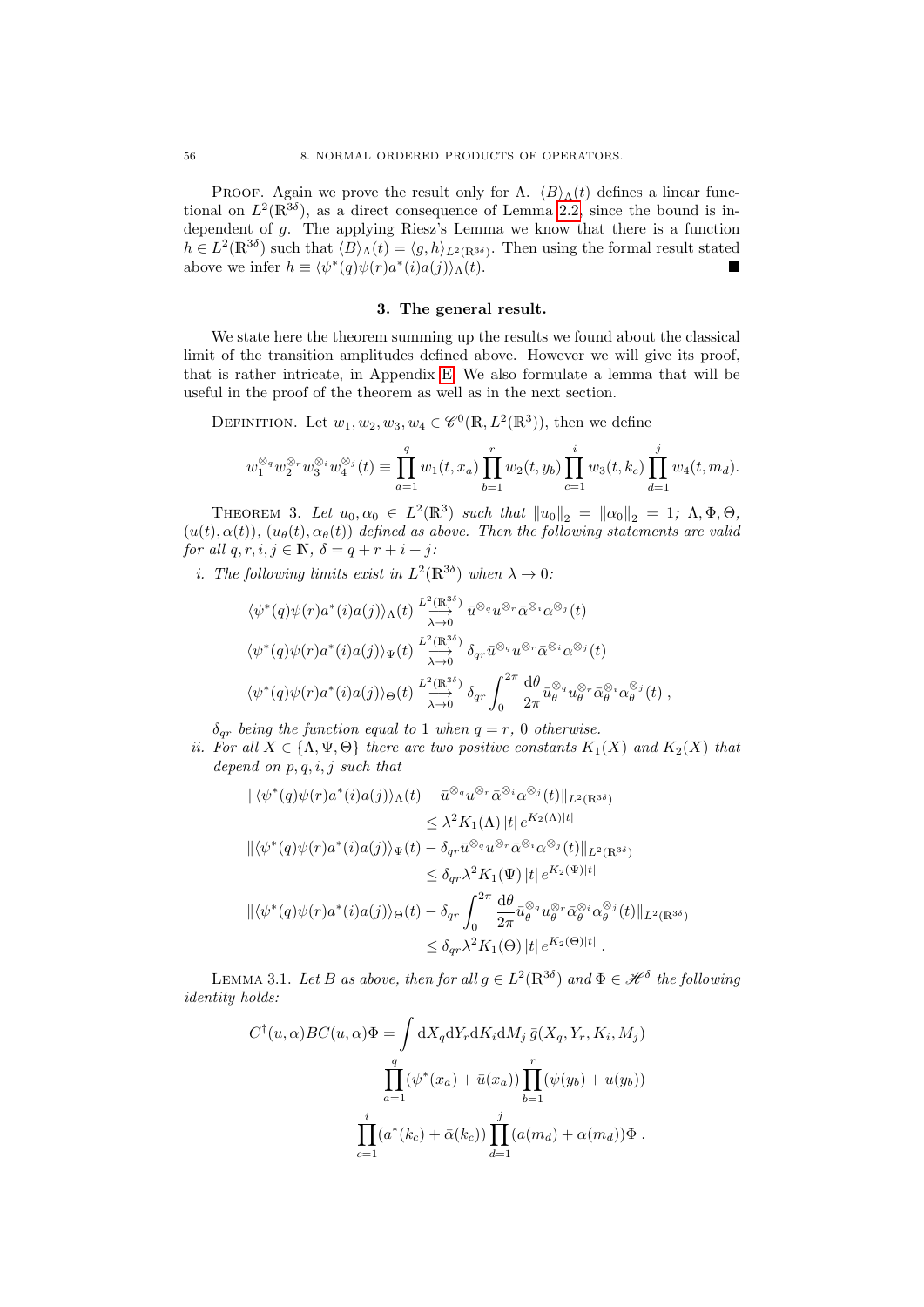PROOF. Let  $\delta_1 = q + r$ ,  $\delta_2 = i + j$ . We call  $\text{Sep}(L^2(\mathbb{R}^{3\delta}))$  the set of functions that are product of functions in  $L^2(\mathbb{R}^3)$ . So if  $g \in \text{Sep}(L^2(\mathbb{R}^{3\delta}))$  we can write:

$$
g(X_q, Y_r, K_i, M_j) = \prod_{a=1}^q g_a(x_a) \prod_{b=1}^r g_{q+b}(y_b) \prod_{c=1}^i g_{\delta_1+c}(k_c) \prod_{d=1}^j g_{\delta_1+i+d}(m_d).
$$

For all  $g \in \text{Sep}(L^2(\mathbb{R}^{3\delta}))$  the result holds. As a matter of fact in that case

$$
C^{\dagger}(u,\alpha)BC(u,\alpha)\Phi = C^{\dagger}(u,\alpha)\psi^*(\bar{g}_1)C(u,\alpha)\dots C^{\dagger}(u,\alpha)\psi(\bar{g}_{q+1})C(u,\alpha)
$$
  
\n
$$
\dots C^{\dagger}(u,\alpha)a^*(\bar{g}_{\delta_1+1})C(u,\alpha)\dots C^{\dagger}(u,\alpha)a(\bar{g}_{\delta_1+i+1})C(u,\alpha)\dots\Phi
$$
  
\n
$$
= (\psi^*(\bar{g}_1) + \langle u,\bar{g}_1 \rangle_2)\dots(\psi(\bar{g}_{q+1}) + \langle g_{q+1},u \rangle_2)
$$
  
\n
$$
\dots (a^*(\bar{g}_{\delta_1+1}) + \langle \alpha,\bar{g}_{\delta_1+1} \rangle_2)\dots(a(\bar{g}_{\delta_1+i+1}) + \langle g_{\delta_1+i+1},\alpha \rangle_2)\dots\Phi
$$

because we can apply Proposition [5](#page-26-0) to every term since  $\psi^{\#}$  and  $a^{\#}$  map  $\mathscr{H}^{\delta}$  into  $\mathscr{H}^{\delta-1}$ . The result then holds also for finite linear combinations of functions in Sep( $L^2(\mathbb{R}^{3\delta})$ ). Then since  $L^2(\mathbb{R}^{3\delta})$  admits a basis of functions in Sep( $L^2(\mathbb{R}^{3\delta})$ ), we can extend the result to all  $g \in L^2(\mathbb{R}^{3\delta})$  with a density argument.

### 4. Two examples:  $\langle \psi^*(x_1)\psi(x_2)\rangle_{\Psi}(t)$  and  $\langle a^*(k_1)a(k_2)\rangle_{\Theta}(t)$ .

We want to explain the procedure that leads to the results of Theorem [3.](#page-55-0) In order to do that we will study two simple examples, respectively concerning  $\Psi$  and Θ vectors. We do not discuss Λ vectors here since we did it in Chapter [7.](#page-46-2)

DEFINITION  $(\langle \psi^*(x_1)\psi(x_2)\rangle_{\Psi}(t)$  and  $\langle a^*(k_1)a(k_2)\rangle_{\Theta}(t)$ ). We recall that

$$
\langle \psi^*(x_1)\psi(x_2)\rangle_{\Psi}(t) = \lambda^2 \langle \Psi, U^{\dagger}(t)\psi^*(x_1)\psi(x_2)U(t)\Psi \rangle
$$
  

$$
\langle a^*(k_1)a(k_2)\rangle_{\Theta}(t) = \lambda^2 \langle \Theta, U^{\dagger}(t)a^*(k_1)a(k_2)U(t)\Theta \rangle.
$$

We define for all  $g \in L^2(\mathbb{R}^6)$ :

$$
\langle g \rangle_{\Psi}(t) = \lambda^2 \langle \Psi, U^{\dagger}(t) \int dx_1 dx_2 \, \bar{g}(x_1, x_2) \psi^*(x_1) \psi(x_2) U(t) \Psi \rangle
$$
  

$$
\langle g \rangle_{\Theta}(t) = \lambda^2 \langle \Theta, U^{\dagger}(t) \int dk_1 dk_2 \, \bar{g}(k_1, k_2) a^*(k_1) a(k_2) U(t) \Theta \rangle.
$$

<span id="page-56-0"></span>LEMMA 4.1. There are two positive constants  $K_1$  and  $K_2$  such that

$$
|\langle g \rangle_{\Psi}(t) - \langle g(x_1, x_2), \bar{u}(t, x_1)u(t, x_2) \rangle_{L^2(\mathbb{R}^6)}| \leq \lambda^2 ||g; L^2(\mathbb{R}^6)||K_1||t| e^{K_2|t|}
$$

PROOF. Using Lemma [1.1](#page-53-0) and setting  $m = \lambda^{-2}$  we can write:

$$
\langle g \rangle_{\Psi}(t) = m^{-1} d_m \langle \Psi, C(\sqrt{m} u_0, \sqrt{m} \alpha_0) W^{\dagger}(t,0) X W(t,0) \Omega \rangle ,
$$

where

$$
X \equiv C^{\dagger}(\sqrt{m}u(t), \sqrt{m}\,\alpha(t)) \int dx_1 dx_2 \,\overline{g}(x_1, x_2) \psi^*(x_1) \psi(x_2)
$$

$$
C(\sqrt{m}u(t), \sqrt{m}\,\alpha(t))
$$

By Lemma [3.1](#page-55-1) we obtain:

$$
X = \int dx_1 dx_2 \,\overline{g}(x_1, x_2) \psi^*(x_1) \psi(x_2) + \sqrt{m} \int dx_1 dx_2 \,\overline{g}(x_1, x_2) \big(\overline{u}(t, x_1)
$$

$$
\psi(x_2) + \psi^*(x_1) u(t, x_2) \big) + m \int dx_1 dx_2 \,\overline{g}(x_1, x_2) \overline{u}(t, x_1) u(t, x_2)
$$

$$
\equiv X_1 + X_2 + X_3 \,.
$$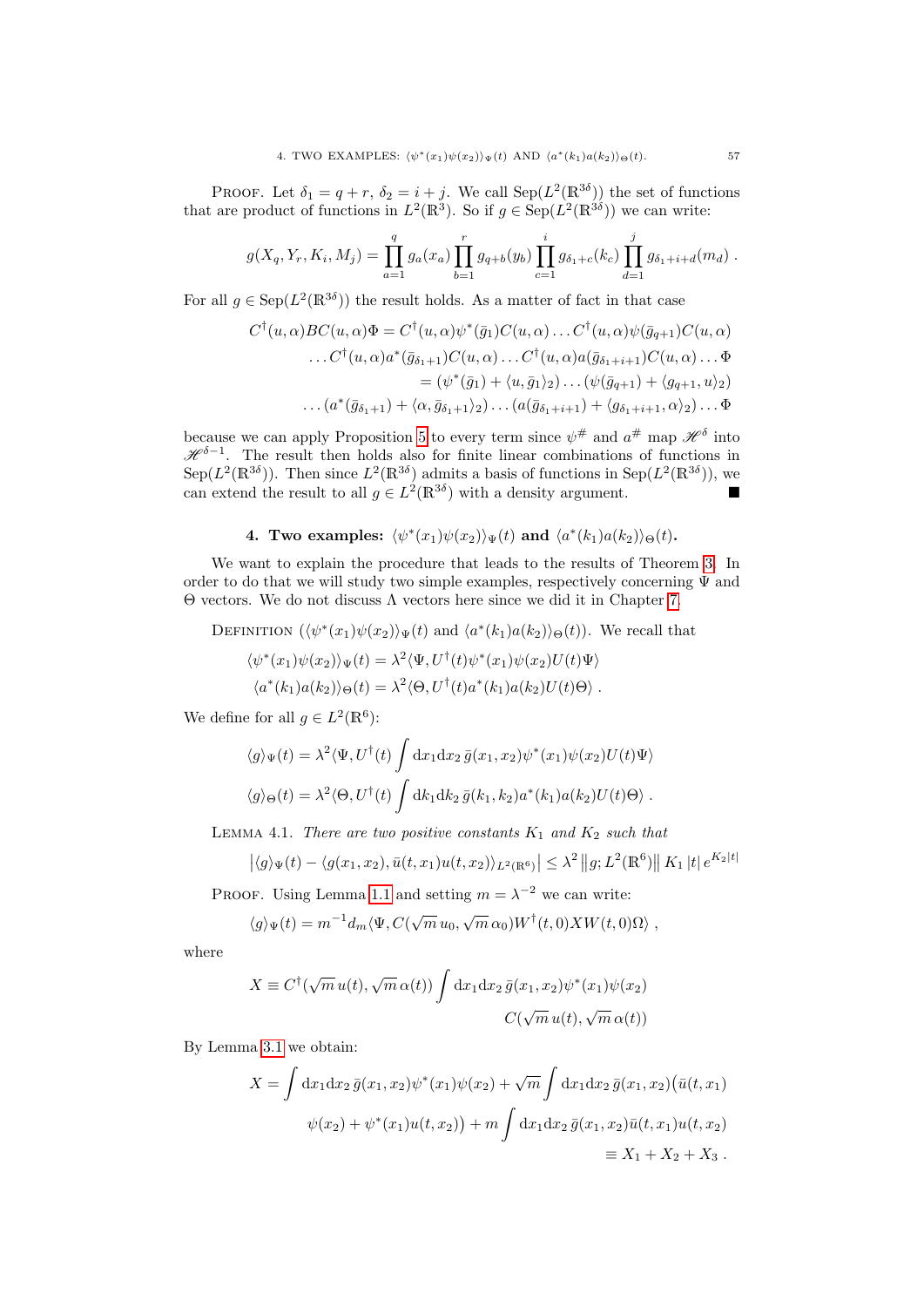First of all consider  $X_3$ :

$$
m^{-1}d_m \langle \Psi, C(\sqrt{m} u_0, \sqrt{m} \alpha_0) W^{\dagger}(t,0) X_3 W(t,0) \Omega \rangle
$$
  
= 
$$
\int dx_1 dx_2 \bar{g}(x_1, x_2) \bar{u}(t, x_1) u(t, x_2) \langle \Psi, d_m C(\sqrt{m} u_0, \sqrt{m} \alpha_0) \Omega \rangle.
$$

So since  $\Psi = \mathbb{P}_m \Psi$  we obtain:

$$
m^{-1}d_m \langle \Psi, C(\sqrt{m} u_0, \sqrt{m} \alpha_0) W^{\dagger}(t,0) X_3 W(t,0) \Omega \rangle = \langle g, \bar{u}(t) u(t) \rangle_{L^2(\mathbb{R}^6)}.
$$

Then we can write:  $\bigg|$ 

$$
\left| \langle g \rangle_{\Psi}(t) - \langle g, \bar{u}(t)u(t) \rangle_{L^2(\mathbb{R}^6)} \right| \leq m^{-1} d_m \left| \langle \Psi, C(\sqrt{m} \, u_0, \sqrt{m} \, \alpha_0) W^{\dagger}(t, 0) \right|
$$
  

$$
(X_1 + X_2)W(t, 0)\Omega \rangle \left| \leq Y_1 + Y_2 \right|,
$$

and we rewrite  $Y_1$  and  $Y_2$  to obtain:

$$
Y_1 = m^{-1} \Big| \Big\langle d_m (P+1)^{-1/2} C^{\dagger} (\sqrt{m} u_0, \sqrt{m} \alpha_0) \Psi, \sqrt{(P+1)} W^{\dagger}(t,0) \Big\rangle
$$
  

$$
X_1 W(t,0) \Omega \Big\rangle \Big| ;
$$
  

$$
Y_2 = m^{-1/2} d_m \Big| \langle C^{\dagger} (\sqrt{m} u_0, \sqrt{m} \alpha_0) \Psi, \widetilde{W}^{\dagger}(t,0) \varphi(\tilde{\mathbf{g}}) \widetilde{W}(t,0) \Omega \rangle \Big| ;
$$

where  $\varphi(\tilde{\mathbf{g}})$  is the field defined in Proposition [9,](#page-46-1) with

$$
\tilde{g}_1(x) = U_{01}^{\dagger}(t) \int \mathrm{d}x' \,\bar{g}(x, x') u(t, x') ,
$$

$$
\tilde{g}_2(x) = U_{01}(t) \int \mathrm{d}x' \,\bar{g}(x', x) \bar{u}(t, x') ,
$$

$$
\tilde{g}_3 = \tilde{g}_4 = 0 .
$$

We remark that by Schwarz's inequality we have  $\|\tilde{g}_j\|_2 \leq \|g; L^2(\mathbb{R}^6)\| \|u(t)\|_2$  for  $j = 1, 2.$ 

Consider  $Y_1$ : then using Schwarz's inequality and Lemma [1.2](#page-53-1) we can write

 $Y_1 \leq m^{-1} K_{\Psi} \left\| W^{\dagger}(t,0) X_1 W(t,0) \Omega \right\|_{\mathscr{H}^1}.$ 

To bound the last norm we use two times the Corollary of Proposition [8,](#page-43-1) so we obtain  $(m = \lambda^{-2})$ 

$$
Y_1 \le \lambda^2 K_{\Psi} \|g; L^2(\mathbb{R}^6) \| \left( \mathcal{K}_1(\delta = 1, 0, t) + \lambda \mathcal{K}_2(\delta = 1, 0, t) \right)
$$
  

$$
e^{\lambda \mathcal{C}_1(\delta = 1)|t| + \mathcal{K}_3(\delta = 1, 0, t)} \left( \mathcal{K}_1(\delta = 19/2, t, 0) + \lambda \mathcal{K}_2(\delta = 19/2, t, 0) \right)
$$
  

$$
e^{\lambda \mathcal{C}_1(\delta = 19/2)|t| + \mathcal{K}_3(\delta = 19/2, t, 0)},
$$

where the constants are the ones introduced in Proposition [8](#page-43-1) and we made explicit the dependence on  $\delta$ .

dependence on  $\delta$ .<br>Consider now  $Y_2$ : define  $\Phi \equiv C^{\dagger}(\sqrt{m}u_0, \sqrt{m}\alpha_0)\Psi$ . Then we can write

$$
\langle \Phi, \widetilde{W}^{\dagger}(t,0)\varphi(\tilde{\mathbf{g}})\widetilde{W}(t,0)\Omega\rangle = \langle \Phi, \widetilde{U}_{2}^{\dagger}(t,0)\varphi(\tilde{\mathbf{g}})\widetilde{U}_{2}(t,0)\Omega\rangle \n+ \langle \Phi, (\widetilde{W}^{\dagger}(t,0) - \widetilde{U}_{2}^{\dagger}(t,0))\varphi(\tilde{\mathbf{g}})\widetilde{W}(t,0)\Omega\rangle \n+ \langle \Phi, \widetilde{U}_{2}^{\dagger}(t,0)\varphi(\tilde{\mathbf{g}})(\widetilde{W}(t,0) - \widetilde{U}_{2}(t,0))\Omega\rangle \equiv Z_{1} + Z_{2} + Z_{3}.
$$

 $Z_1 = 0$  using Proposition [9](#page-46-1) and Lemma [1.3.](#page-53-2) We study then  $Z_2$ , using Schwarz's inequality and Lemma [1.2](#page-53-1) we obtain:

$$
|Z_2| \leq d_m^{-1} K_{\Psi} \left\| (\widetilde{W}^{\dagger}(t,0) - \widetilde{U}_2^{\dagger}(t,0)) \varphi(\widetilde{\mathbf{g}}) \widetilde{W}(t,0) \Omega \right\|_{\mathscr{H}^1} \leq d_m^{-1} K_{\Psi}
$$

$$
\left| \int_0^t d\tau \left\| \widetilde{W}^{\dagger}(\tau,0) \widetilde{H}_I \widetilde{U}_2(\tau,0) \widetilde{U}_2^{\dagger}(t,0) \varphi(\widetilde{\mathbf{g}}) \widetilde{W}(t,0) \Omega \right\|_{\mathscr{H}^1} \right|.
$$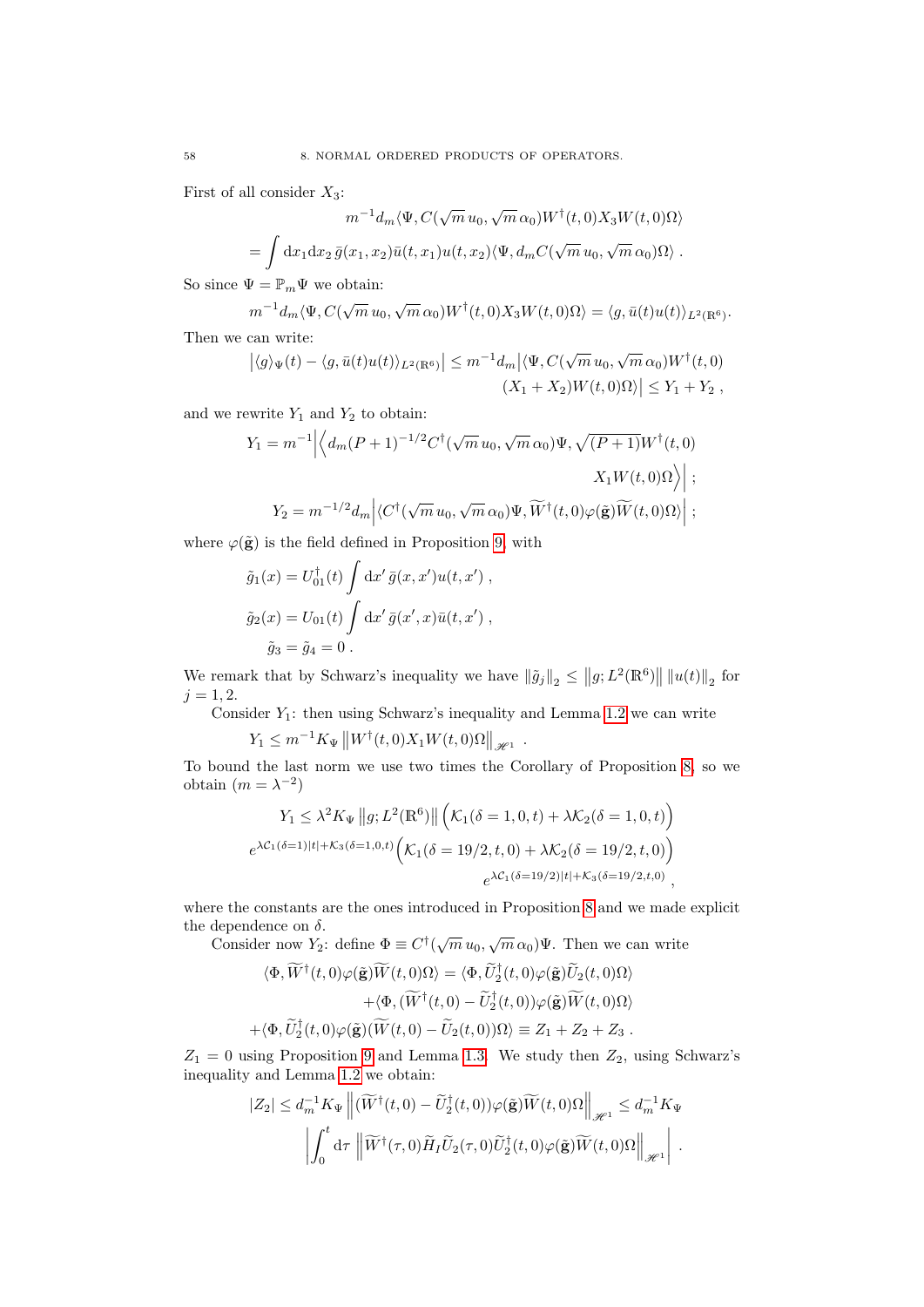Then we use: Proposition [8;](#page-43-1) Lemma [2.1](#page-24-1) of Chapter [3](#page-18-0) to move  $(P+N)^\delta$  to the right of  $H_I$ ; the usual estimate of  $H_I$  (that gives the factor  $m^{-1/2}$ ); Proposition [6](#page-33-0) two times; again Lemma [2.1](#page-24-1) of Chapter [3](#page-18-0) to move  $(P+N)^\delta$  to the right of  $\varphi(\tilde{\mathbf{g}})$ ; the usual estimate for  $\varphi(\tilde{\mathbf{g}})$  (that gives  $||g; L^2(\mathbb{R}^6)||$ ); Proposition [8](#page-43-1) to finally obtain

$$
|Z_2| \le m^{-1/2} d_m^{-1} ||g; L^2(\mathbb{R}^6) || K_{\Psi} C |t| e^{K|t|},
$$

where  ${\cal C}$  and  ${\cal K}$  are positive constants.

To bound  $|Z_3|$  we proceed in the same way, and we obtain

$$
|Z_3| \le m^{-1/2} d_m^{-1} ||g; L^2(\mathbb{R}^6) || K_{\Psi} C' |t| e^{K'|t|}.
$$

<span id="page-58-0"></span>with again  $C'$  and  $K'$  positive constants.

LEMMA 4.2. There are two positive constants  $K_3$  and  $K_4$  such that

$$
\left| \langle g \rangle_{\Theta}(t) - \langle g(k_1, k_2), \int_0^{2\pi} \frac{d\theta}{2\pi} \bar{\alpha}_{\theta}(t, k_1) \alpha_{\theta}(t, k_2) \rangle_{L^2(\mathbb{R}^6)} \right| \leq \lambda^2 \|g; L^2(\mathbb{R}^6) \|
$$
  
 
$$
K_3 |t| e^{K_4 |t|}
$$

PROOF. Using Lemma [1.1](#page-53-0) and setting  $m = \lambda^{-2}$  we can write:

$$
\langle g \rangle_{\Theta}(t) = m^{-1} d_m^2 \int_0^{2\pi} \frac{d\theta}{2\pi} e^{im\theta} \langle \Theta, C(\sqrt{m} u_0, \sqrt{m} \alpha_0(\theta)) W_{\theta}^{\dagger}(t,0) X
$$

$$
W_{\theta}(t,0) \Omega \rangle,
$$

where

$$
X \equiv C^{\dagger}(\sqrt{m} u_{\theta}(t), \sqrt{m} \alpha_{\theta}(t)) \int dk_1 dk_2 \, \bar{g}(k_1, k_2) a^*(k_1) a(k_2)
$$

$$
C(\sqrt{m} u_{\theta}(t), \sqrt{m} \alpha_{\theta}(t))
$$

and  $W_{\theta}(t, s)$  is the operator W with classical solution  $(u_{\theta}(t), \alpha_{\theta}(t))$ . Using Lemma [3.1](#page-55-1) we obtain:

$$
X = \int dk_1 dk_2 \,\bar{g}(k_1, k_2) a^*(k_1) a(k_2) + \sqrt{m} \int dk_1 dk_2 \,\bar{g}(k_1, k_2) (\bar{\alpha}_{\theta}(t, k_1))
$$
  

$$
a(k_2) + a^*(k_1) \alpha_{\theta}(t, k_2) + m \int dk_1 dk_2 \,\bar{g}(k_1, k_2) \bar{\alpha}_{\theta}(t, k_1) \alpha_{\theta}(t, k_2)
$$
  

$$
\equiv X_1 + X_2 + X_3.
$$

First of all consider  $X_3$ :

$$
m^{-1}d_m^2 \int_0^{2\pi} \frac{d\theta}{2\pi} e^{im\theta} \langle \Theta, C(\sqrt{m} u_0, \sqrt{m} \alpha_0(\theta)) W_\theta^\dagger(t,0) X_3 W_\theta(t,0) \Omega \rangle
$$
  
= 
$$
\int dk_1 dk_2 \bar{g}(k_1, k_2) \int_0^{2\pi} \frac{d\theta}{2\pi} \bar{\alpha}_\theta(t, k_1) \alpha_\theta(t, k_2)
$$

$$
\langle \Theta, d_m^2 e^{im\theta} C(\sqrt{m} u_0, \sqrt{m} \alpha_0(\theta)) \Omega \rangle.
$$

In the transition amplitude on the right hand side we proceed as following:

$$
\langle \Theta, d_m^2 e^{im\theta} C(\sqrt{m} u_0, \sqrt{m} \alpha_0(\theta))\Omega \rangle = \langle \frac{(\psi^*(\alpha_0))^m}{\sqrt{m!}} \Omega_p, \frac{d_m \mathbb{P}_m C_p(\sqrt{m} u_0) \Omega_p}{\sqrt{m!}} \rangle
$$

$$
\langle \frac{(a^*(\alpha_0))^m}{\sqrt{m!}} \Omega_n, d_m e^{im\theta} \mathbb{N}_m C_n(\sqrt{m} \alpha_0(\theta))\Omega_n \rangle
$$

$$
= \langle \frac{(a^*(\alpha_0(\theta)))^m}{\sqrt{m!}} \Omega_n, d_m \mathbb{N}_m C_n(\sqrt{m} \alpha_0(\theta))\Omega_n \rangle = 1.
$$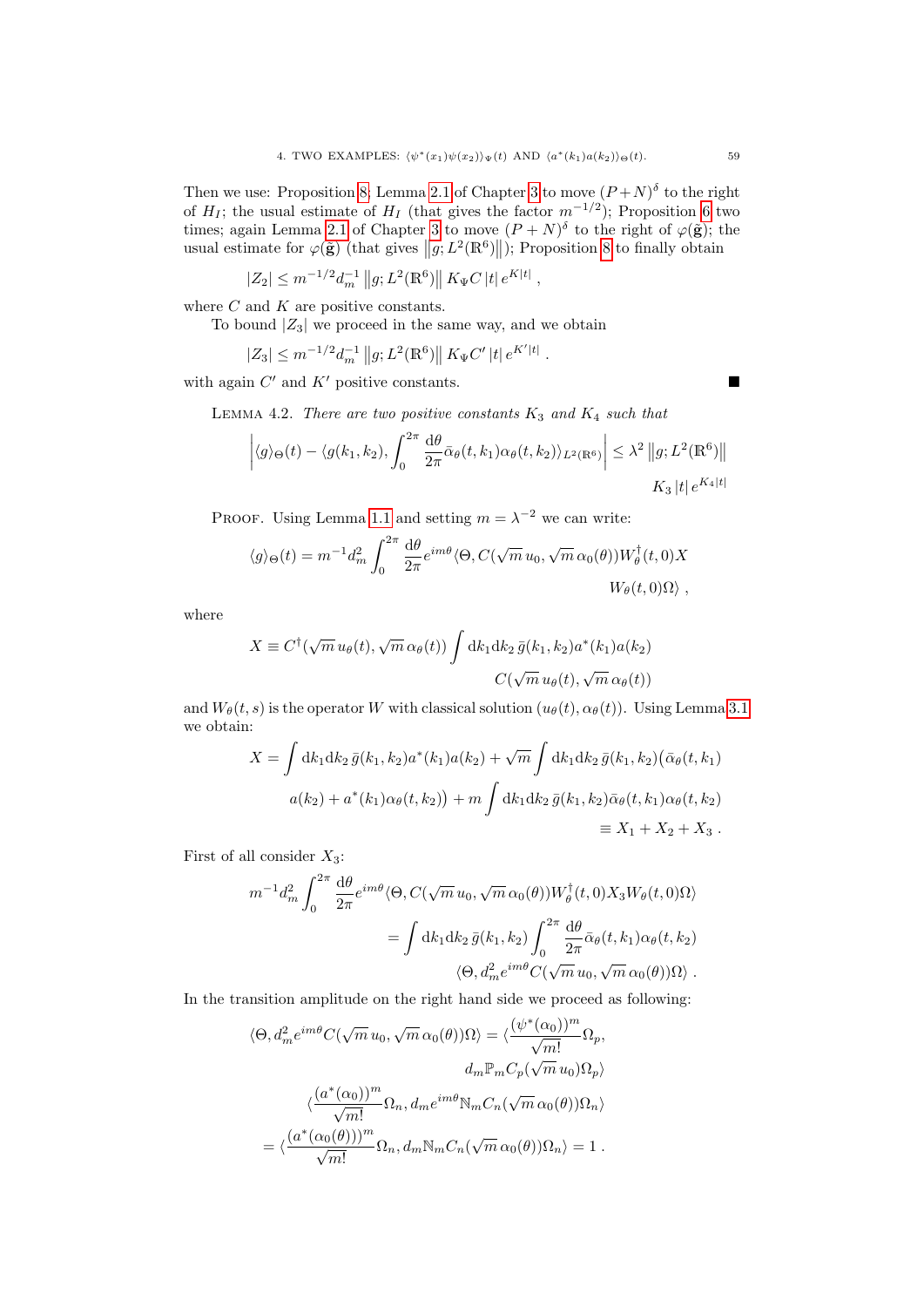Here we used two times the relation in equation  $(4.2)$  of  $[**COS11**]$  $[**COS11**]$  $[**COS11**]$  (the same holds for  $\psi$  and  $\Omega_p$ ):

$$
d_m \mathbb{N}_m C_n(\sqrt{m}\alpha)\Omega_n = \frac{(a^*(\alpha))^m}{\sqrt{m!}} \Omega_n .
$$

So we finally obtain for  $X_3$ :

$$
m^{-1}d_m^2 \int_0^{2\pi} \frac{d\theta}{2\pi} e^{im\theta} \langle \Theta, C(\sqrt{m} u_0, \sqrt{m} \alpha_0(\theta)) W_\theta^\dagger(t,0) X_3 W_\theta(t,0) \Omega \rangle
$$
  
= 
$$
\int dk_1 dk_2 \bar{g}(k_1, k_2) \int_0^{2\pi} \frac{d\theta}{2\pi} \bar{\alpha}_\theta(t, k_1) \alpha_\theta(t, k_2).
$$

Then we can write:

$$
\left| \langle g \rangle_{\Theta}(t) - \langle g, \int_0^{2\pi} \frac{d\theta}{2\pi} \bar{\alpha}_{\theta}(t) \alpha_{\theta}(t) \rangle_{L^2(\mathbb{R}^6)} \right| \leq m^{-1} d_m^2 \int_0^{2\pi} \frac{d\theta}{2\pi}
$$

$$
\left| \langle \Theta, C(\sqrt{m} u_0, \sqrt{m} \alpha_0(\theta)) W_{\theta}^{\dagger}(t,0) (X_1 + X_2) W_{\theta}(t,0) \Omega \rangle \right| \leq Y_1 + Y_2,
$$

and we rewrite  $Y_1$  and  $Y_2$  to obtain:

$$
Y_1 = m^{-1} \int_0^{2\pi} \frac{d\theta}{2\pi} \left| \left\langle d_m^2 (P+1)^{-1/2} (N+1)^{-1/2} C^{\dagger} (\sqrt{m} u_0, \sqrt{m} \alpha_0(\theta)) \Theta, \sqrt{\mu} \right| \right|
$$
  

$$
Y_2 = m^{-1/2} d_m^2 \int_0^{2\pi} \frac{d\theta}{2\pi} \left| \left\langle C^{\dagger} (\sqrt{m} u_0, \sqrt{m} \alpha_0(\theta)) \Theta, \widetilde{W}_{\theta}^{\dagger}(t, 0) \varphi(\tilde{\mathbf{g}}) \right| \right|
$$
  

$$
\widetilde{W}_{\theta}(t, 0) \Omega \rangle \right| ;
$$

where  $\varphi(\tilde{\mathbf{g}})$  is the field defined in Proposition [9,](#page-46-1) with

$$
\tilde{g}_1 = \tilde{g}_2 = 0 ,
$$
  
\n
$$
\tilde{g}_3(k) = U_{02}^{\dagger}(t) \int \mathrm{d}k' \, \bar{g}(k, k') \alpha_{\theta}(t, k') ,
$$
  
\n
$$
\tilde{g}_4(k) = U_{02}(t) \int \mathrm{d}k' \, \bar{g}(k', k) \bar{\alpha}_{\theta}(t, k') .
$$

We remark that by Schwarz's inequality we have  $\|\tilde{g}_j\|_2 \leq ||g; L^2(\mathbb{R}^6)|| \|\alpha_{\theta}(t)\|_2$  for  $j = 3, 4.$ 

Consider  $Y_1$ : then using Schwarz's inequality and Lemma [1.2](#page-53-1) we can write

$$
Y_1 \le m^{-1} K_\Theta \int_0^{2\pi} \frac{d\theta}{2\pi} \left\| W_\theta^\dagger(t,0) X_1 W_\theta(t,0) \Omega \right\|_{\mathscr{H}^2}.
$$

To bound the last norm we use two times the Corollary of Proposition [8,](#page-43-1) so we obtain  $(m = \lambda^{-2})$ 

$$
Y_1 \le \lambda^2 K_{\Theta} \int_0^{2\pi} \frac{d\theta}{2\pi} ||g; L^2(\mathbb{R}^6) || \left( \mathcal{K}_1(\delta = 2, 0, t) + \lambda \mathcal{K}_2(\delta = 2, 0, t) \right)
$$
  

$$
e^{\lambda \mathcal{C}_1(\delta = 2) |t| + \mathcal{K}_3(\delta = 2, 0, t)} \left( \mathcal{K}_1(\delta = 31/2, t, 0) + \lambda \mathcal{K}_2(\delta = 31/2, t, 0) \right)
$$
  

$$
e^{\lambda \mathcal{C}_1(\delta = 31/2) |t| + \mathcal{K}_3(\delta = 31/2, t, 0)},
$$

where the constants are the ones introduced in Proposition [8](#page-43-1) and we made explicit the dependence on  $\delta$ . The dependence in  $\theta$  of the constants is in the form of norms  $\|\tilde{\chi} * A_{\theta}(t)\|_{\infty}$  and  $\|\alpha_{\theta}(t)\|_{2}$ , and by Lemma [2.1](#page-17-1) of Chapter [2](#page-14-1) we know the solution of the classical equation is continuous in  $L^2(\mathbb{R}^3)$  with respect to a change of initial  $\alpha$ -data. So we can integrate in  $\theta$  on a finite interval, and the global constants are finite.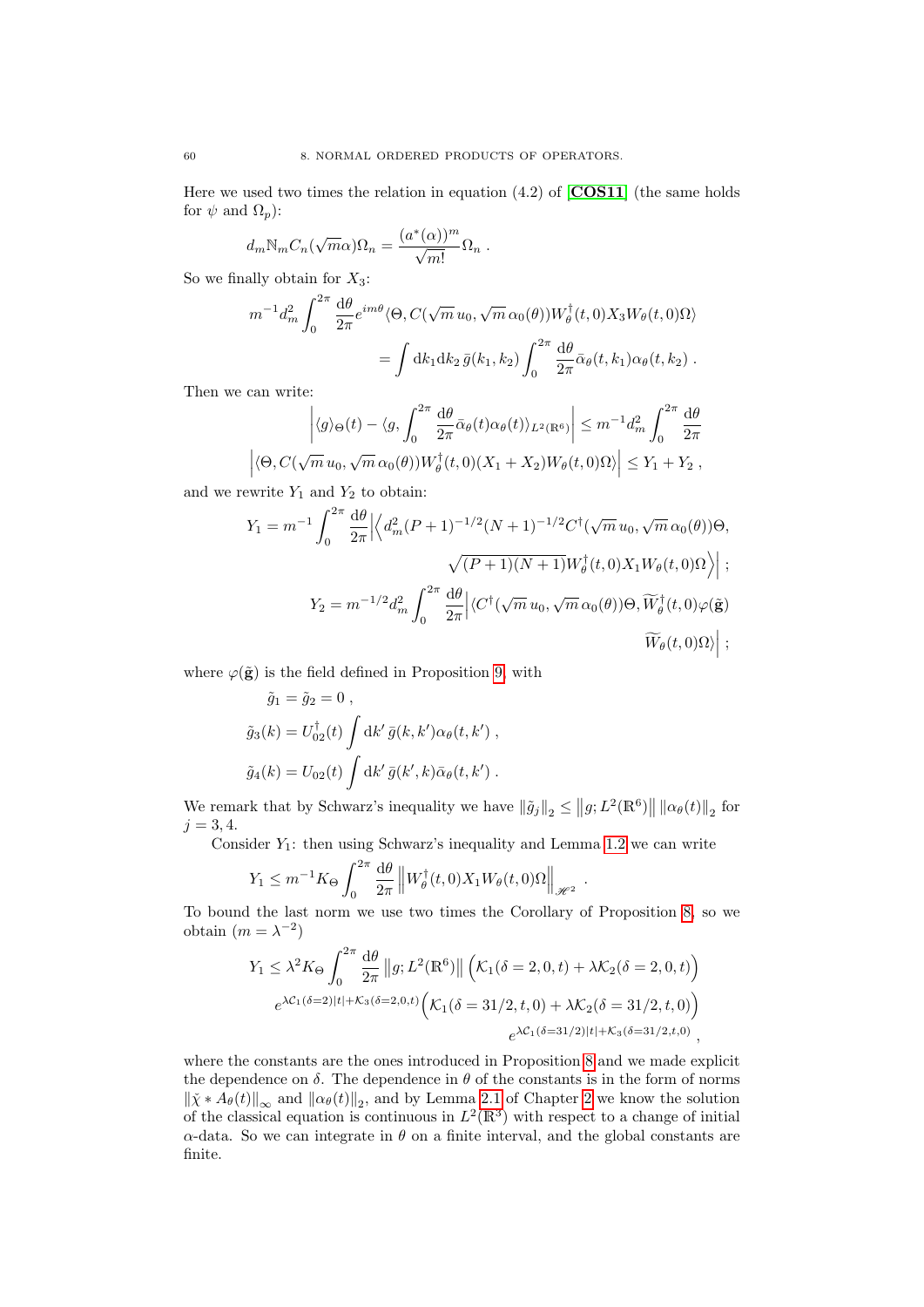Consider now  $Y_2$ : define  $\Phi \equiv C^{\dagger}(\sqrt{m}u_0, \sqrt{m}\alpha_0(\theta))\Theta$  and  $\tilde{U}_{2,\theta}$  the operator with  $\alpha_{\theta}(t)$  replacing  $\alpha(t)$ . Then we can write

$$
\langle \Phi, \widetilde{W}_{\theta}^{\dagger}(t,0)\varphi(\tilde{\mathbf{g}})\widetilde{W}_{\theta}(t,0)\Omega\rangle = \langle \Phi, \widetilde{U}_{2,\theta}^{\dagger}(t,0)\varphi(\tilde{\mathbf{g}})\widetilde{U}_{2,\theta}(t,0)\Omega\rangle + \langle \Phi, (\widetilde{W}_{\theta}^{\dagger}(t,0) - \widetilde{U}_{2,\theta}^{\dagger}(t,0))\varphi(\tilde{\mathbf{g}})\widetilde{W}_{\theta}(t,0)\Omega\rangle + \langle \Phi, \widetilde{U}_{2,\theta}^{\dagger}(t,0)\varphi(\tilde{\mathbf{g}})(\widetilde{W}_{\theta}(t,0) - \widetilde{U}_{2,\theta}(t,0))\Omega\rangle \equiv Z_1 + Z_2 + Z_3.
$$

 $Z_1 = 0$  using Proposition [9](#page-46-1) and Lemma [1.3.](#page-53-2) We study then  $Z_2$ , using Schwarz's inequality and Lemma [1.2](#page-53-1) we obtain:

$$
|Z_2| \leq d_m^{-2} K_{\Theta} \left\| (\widetilde{W}^{\dagger}_{\theta}(t,0) - \widetilde{U}^{\dagger}_{2,\theta}(t,0)) \varphi(\widetilde{\mathbf{g}}) \widetilde{W}_{\theta}(t,0) \Omega \right\|_{\mathscr{H}^2} \leq d_m^{-2} K_{\Theta}
$$

$$
\left| \int_0^t d\tau \left\| \widetilde{W}^{\dagger}_{\theta}(\tau,0) \widetilde{H}_I \widetilde{U}_{2,\theta}(\tau,0) \widetilde{U}^{\dagger}_{2,\theta}(t,0) \varphi(\widetilde{\mathbf{g}}) \widetilde{W}_{\theta}(t,0) \Omega \right\|_{\mathscr{H}^2} \right|.
$$

Then we use: Proposition [8;](#page-43-1) Lemma [2.1](#page-24-1) of Chapter [3](#page-18-0) to move  $(P+N)^\delta$  to the right of  $H_I$ ; the usual estimate of  $H_I$  (that gives the factor  $m^{-1/2}$ ); Proposition [6](#page-33-0) two times; again Lemma [2.1](#page-24-1) of Chapter [3](#page-18-0) to move  $(P+N)^\delta$  to the right of  $\varphi(\tilde{\mathbf{g}})$ ; the usual estimate for  $\varphi(\tilde{\mathbf{g}})$  (that gives  $||g; L^2(\mathbb{R}^6)||$ ); Proposition [8](#page-43-1) to finally obtain

$$
|Z_2| \le m^{-1/2} d_m^{-2} ||g; L^2(\mathbb{R}^6) || K_{\Theta} C(\theta) ||t| e^{K(\theta)|t|}
$$

where  $C(\theta)$  and  $K(\theta)$  are positive and continuous in  $\theta$  since the latter appears only in  $\|\tilde{\chi} * A_{\theta}(t')\|_{\infty}$  and  $\|\alpha_{\theta}(t')\|_{2}$ , for some  $t' \in [0, t]$ .

,

To bound  $|Z_3|$  we proceed in the same way, and we obtain

$$
|Z_3| \le m^{-1/2} d_m^{-2} ||g; L^2(\mathbb{R}^6) || K_{\Theta} C'(\theta) ||t| e^{K'(\theta) |t|}.
$$

with again  $C'(\theta)$  and  $K'(\theta)$  positive and continuous in  $\theta$ .

$$
\blacksquare
$$

PROPOSITION 13. Let  $u_0, \alpha_0 \in L^2(\mathbb{R}^3)$  such that  $||u_0||_2 = ||\alpha_0||_2 = 1$ ;  $\Phi, \Theta$ ,  $(u(t), \alpha(t))$ ,  $(u_{\theta}(t), \alpha_{\theta}(t))$  defined as above. Then there are four positive constants  $K_j, j = 1, 2, 3, 4, such that$ 

$$
|\langle \psi^*(x_1)\psi(x_2)\rangle_{\Psi}(t) - \bar{u}(t,x_1)u(t,x_2)||_{L^2(\mathbb{R}^6)} \leq \lambda^2 K_1 |t| e^{K_2|t|}
$$
  

$$
||\langle a^*(k_1)a(k_2)\rangle_{\Theta}(t) - \int_0^{2\pi} \frac{d\theta}{2\pi} \bar{\alpha}_{\theta}(t,k_1)\alpha_{\theta}(t,k_2)||_{L^2(\mathbb{R}^6)} \leq \lambda^2 K_3 |t| e^{K_4|t|}.
$$

PROOF. The result is a direct consequence of the bounds proved in Lemmas [4.1](#page-56-0) and [4.2.](#page-58-0)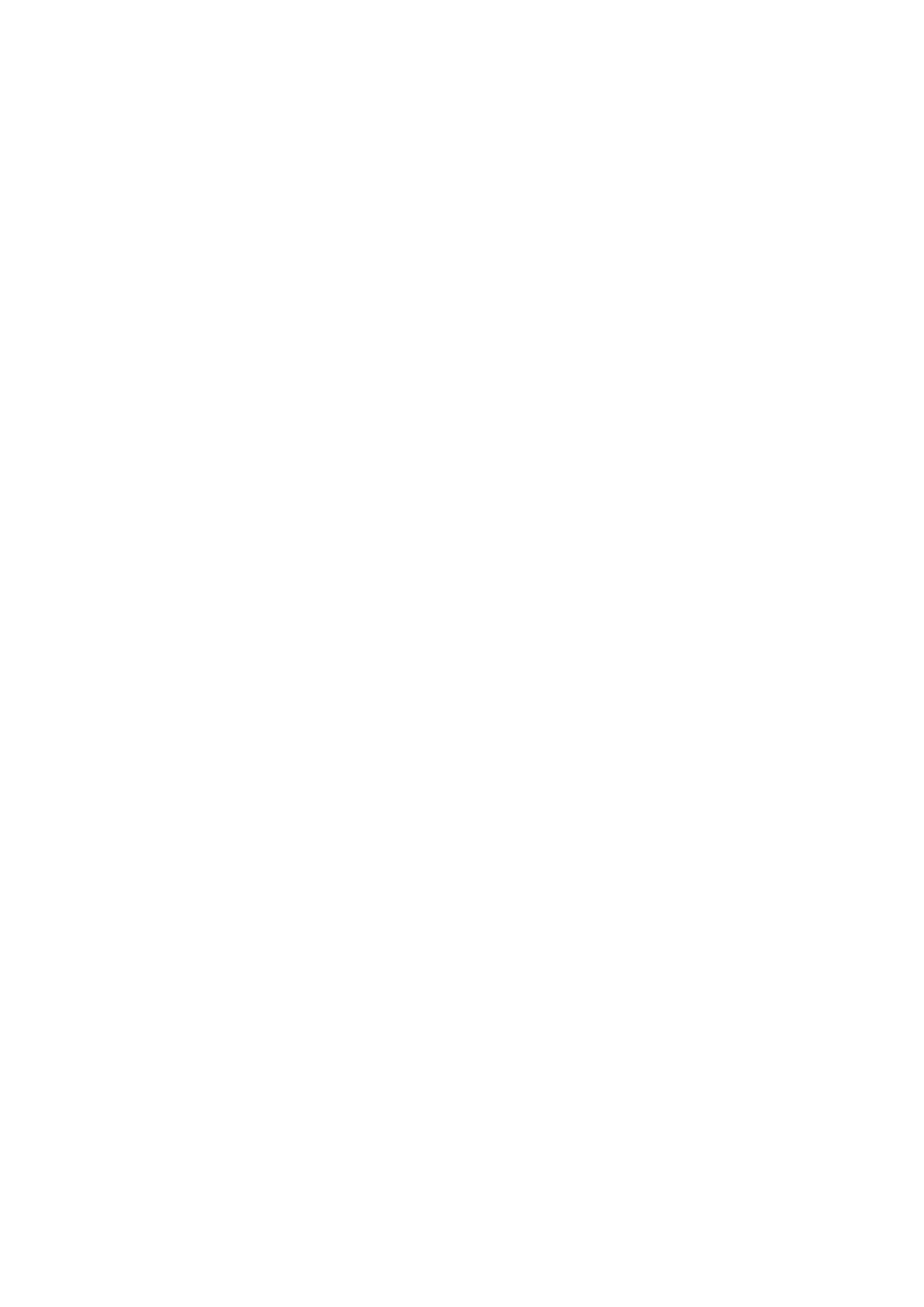#### APPENDIX A

# <span id="page-62-0"></span>Mathematical aspects of second quantization.

#### 1. Annihilation and creation operators.

Let  $\mathscr{H}$  be a (symmetric) Fock space over  $L^2(\mathbb{R}^d)$ , such that

$$
\mathscr{H}=\bigoplus_{n=0}^\infty\mathscr{H}_n,
$$

with  $\mathscr{H}_0 = \mathbb{C}$ , and

 $\mathscr{H}_n = \{ \Phi_n : \Phi_n(x_1, \ldots, x_n) \in L^2(\mathbb{R}^{nd}), \text{ totally symmetric} \}.$ 

So a vector  $\Phi \in \mathscr{H}$  will be of the form  $\Phi = (\Phi_0, \Phi_1, \dots, \Phi_n, \dots)$ , with  $\Phi_j \in \mathscr{H}_j$  for each  $j = 0, 1, \ldots;$  denote with  $\Omega$  the Fock vacuum, *i.e.*  $\Omega = (1, 0, \ldots, 0, \ldots)$  and with  $\mathcal{C}_0(N)$  the subset of  $\mathcal H$  of vectors with finite number of particles: that is the set of vectors  $(\Phi_0, \Phi_1, \dots)$  for which  $\Phi_n = 0$  for all but finitely many n. The Fock space is a Hilbert space equipped with the norm

$$
\|\Phi\|=\Bigl(\sum_{n=0}^\infty\|\Phi_n\|_{\mathscr H_n}^2\Bigr)^{1/2}\;.
$$

We will now define annihilation and creation operators  $a(f)$  and  $a^*(f)$ : let  $f \in L^2(\mathbb{R}^d)$  and define  $X_n$  the set of variables  $\{x_1, \ldots, x_n\}$ , then:

$$
(a(f)\Phi)_n(X_n) = \sqrt{n+1} \int dx_0 f(x_0) \Phi_{n+1}(x_0, X_n)
$$
  

$$
\equiv \sqrt{n+1} \langle \bar{f}, \Phi_{n+1} \rangle_{\mathscr{H}_1}(X_n) ,
$$

with domain

$$
D(a(f)) = \left\{ \Phi : \sum_{n \ge 0} (n+1) \int dX_n \left| \int dX_0 f(x_0) \Phi_{n+1}(x_0, X_n) \right|^2 < \infty \right\}
$$

and

$$
(a^*(f)\Phi)_n(X_n) = \frac{1}{\sqrt{n}} \sum_{j=1}^n f(x_j)\Phi_{n-1}(X_n \setminus x_j) \equiv \sqrt{n}S_n(f \otimes \Phi_{n-1})(X_n)
$$

where  $S_n$  is the symmetrizing operator on  $\mathscr{H}_n$ , with domain

$$
D(a^*(f)) = \left\{ \Phi : \sum_{n\geq 1} \frac{1}{n} \int dX_n \left| \sum_{j=1}^n f(x_j) \Phi_{n-1}(X_n \setminus x_j) \right|^2 < \infty \right\}.
$$

Define  $P_j$  the orthogonal projector on  $\mathcal{H}$ :

$$
P_j(\Phi_0, \Phi_1, \ldots, \Phi_n, \ldots) \equiv (\Phi_0, \Phi_1, \ldots, \Phi_j, 0, \ldots, 0, \ldots).
$$

Finally let

$$
a_0^{\#}(f) \equiv a^{\#}(f)|_{\mathscr{C}_0(N)},
$$

where  $#$  stands for either nothing or  $*$ .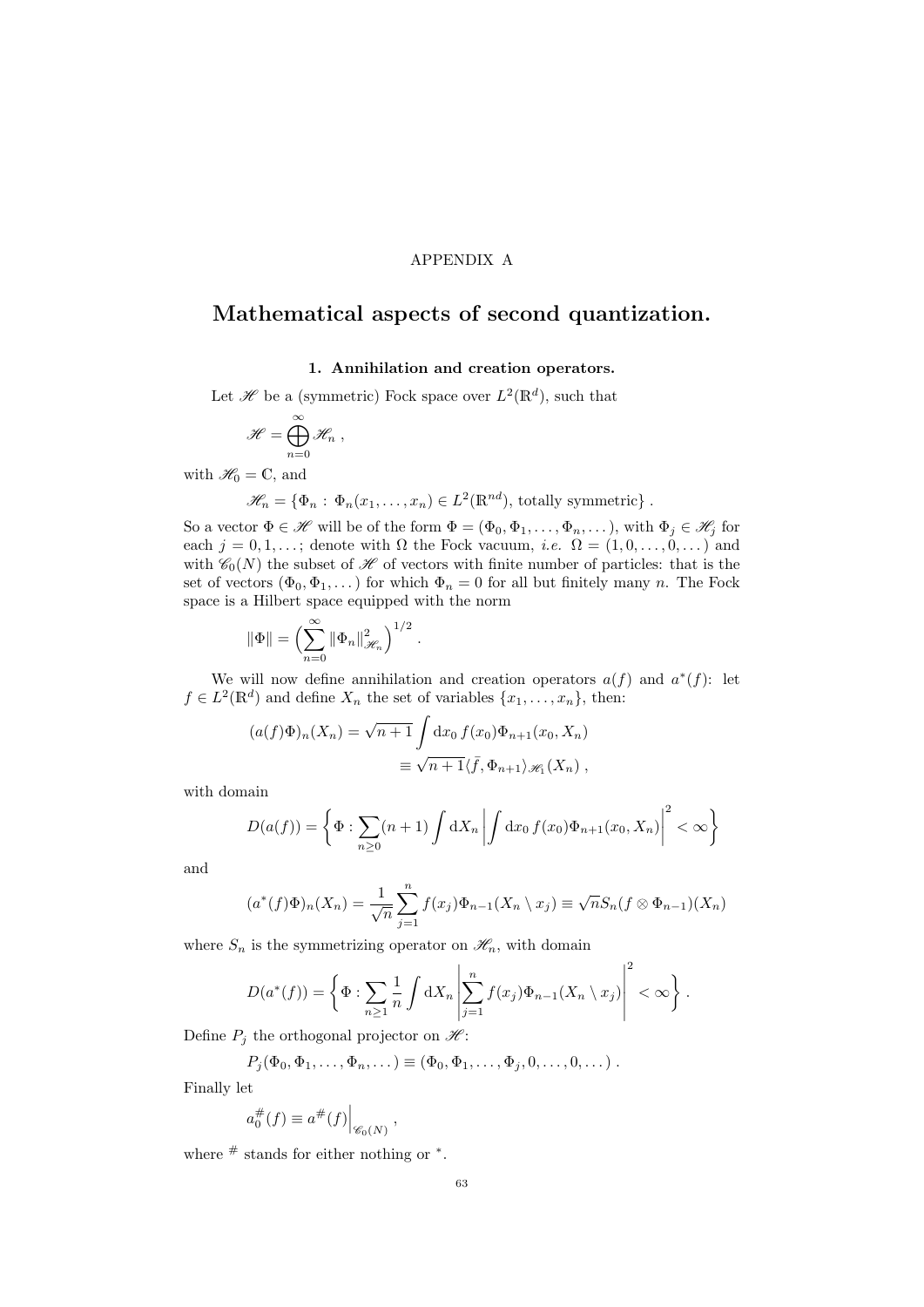LEMMA 1.1.  $a_0^{\#}(f)$ <sup>-</sup> =  $a^{\#}(f)$ .

PROOF. a)  $a^{\#}(f)$  is closed.

In order to prove that let  $\Phi^{(j)} \in D(a(f))$  such that

$$
\Phi^{(j)} \longrightarrow \Phi ,
$$
  

$$
a(f)\Phi^{(j)} \longrightarrow \Theta ;
$$

we have that  $(a(f)\Phi^{(j)})_n \to \Theta_n$  in  $\mathscr{H}_n$ , so by definition

$$
\sqrt{n+1} \int dx_0 f(x_0) \Phi_{n+1}^{(j)}(x_0, X_n) \xrightarrow[j \to \infty]{} \Theta_n \text{ in } L^2(X_n).
$$

Now, since  $\Phi_n^{(j)} \to \Phi_n$  in  $L^2(X_n)$  for all n we have that in  $L^2(X_n)$ 

$$
\int dx_0 f(x_0) \Phi_{n+1}^{(j)}(x_0, X_n) \to \int dx_0 f(x_0) \Phi_{n+1}(x_0, X_n) .
$$

In order to prove this last convergence we estimate:

$$
\int dX_n \left| \int dx_0 f(x_0) (\Phi_{n+1}^{(j)}(x_0, X_n) - \Phi_{n+1}(x_0, X_n)) \right|^2
$$
  

$$
\leq ||f||_2^2 ||\Phi_{n+1}^{(j)} - \Phi_{n+1}; L^2(X_{n+1})|| \to 0.
$$

Now

$$
\sqrt{n+1}\int dx_0 f(x_0)\Phi_{n+1}(x_0,X_n)=\Theta_n ;
$$

and since  $\sum ||\Theta_n||^2_{\mathcal{J}}$  $\mathcal{L}_{\mathcal{H}_n} < \infty$  we have that  $\Phi \in D(a(f))$  and  $a(f)\Phi = \Theta$ . Consider now  $\Phi^{(j)} \in D(a^*(f))$  such that

$$
\begin{aligned} \Phi^{(j)} &\longrightarrow \Phi \;, \\ a^*(f) \Phi^{(j)} &\longrightarrow \Theta \;. \end{aligned}
$$

So

$$
(a^*(f)\Phi^{(j)})_n = \sqrt{n}S_n(f \otimes \Phi_{n-1}^{(j)}) \longrightarrow \Theta_n \in \mathscr{H}_n .
$$

Since  $\Phi_n^{(j)} \to \Phi_n$  in  $L^2(X_n)$  for all n,

$$
S_n(f \otimes \Phi_{n-1}^{(j)}) \longrightarrow S_n(f \otimes \Phi_{n-1}) \in L^2(X_n) ,
$$

then  $\sqrt{n}S_n(f \otimes \Phi_{n-1}) = \Theta$ . Since  $\sum ||\Theta_n||_2^2$  $\mathcal{H}_n < \infty$  we have that  $\Phi \in D(a^*(f))$ and  $a^*(f)\Phi = \Theta$ .

b)  $a_0^{\#}(f)$ <sup>-</sup>  $\supset a^{\#}(f)$ .

Let  $\Phi \in D(a(f))$ ,  $a(f)\Phi = \Theta$ . Define  $\Phi^{(j)} \equiv P_j\Phi$ ; obviously  $\Phi^{(j)} \to \Phi$  when  $j \to \infty$ . Then

$$
a(f)P_j\Phi = a_0(f)P_j\Phi = P_{j-1}a_0(f)P_j\Phi.
$$

So we have that

$$
(a(f)(\Phi - P_j \Phi))_n = \begin{cases} 0 & \text{if } n + 1 \le j \\ \sqrt{n+1} \int dx_0 f(x_0) \Phi_{n+1}(x_0, X_n) & \text{if } n + 1 > j \end{cases}
$$

and

$$
||a(f)\Phi - a_0(f)P_j\Phi||^2 = \sum_{n\geq j} ||\Theta_n||^2_{\mathscr{H}_n} \xrightarrow[j\to\infty]{} 0.
$$

<span id="page-63-0"></span>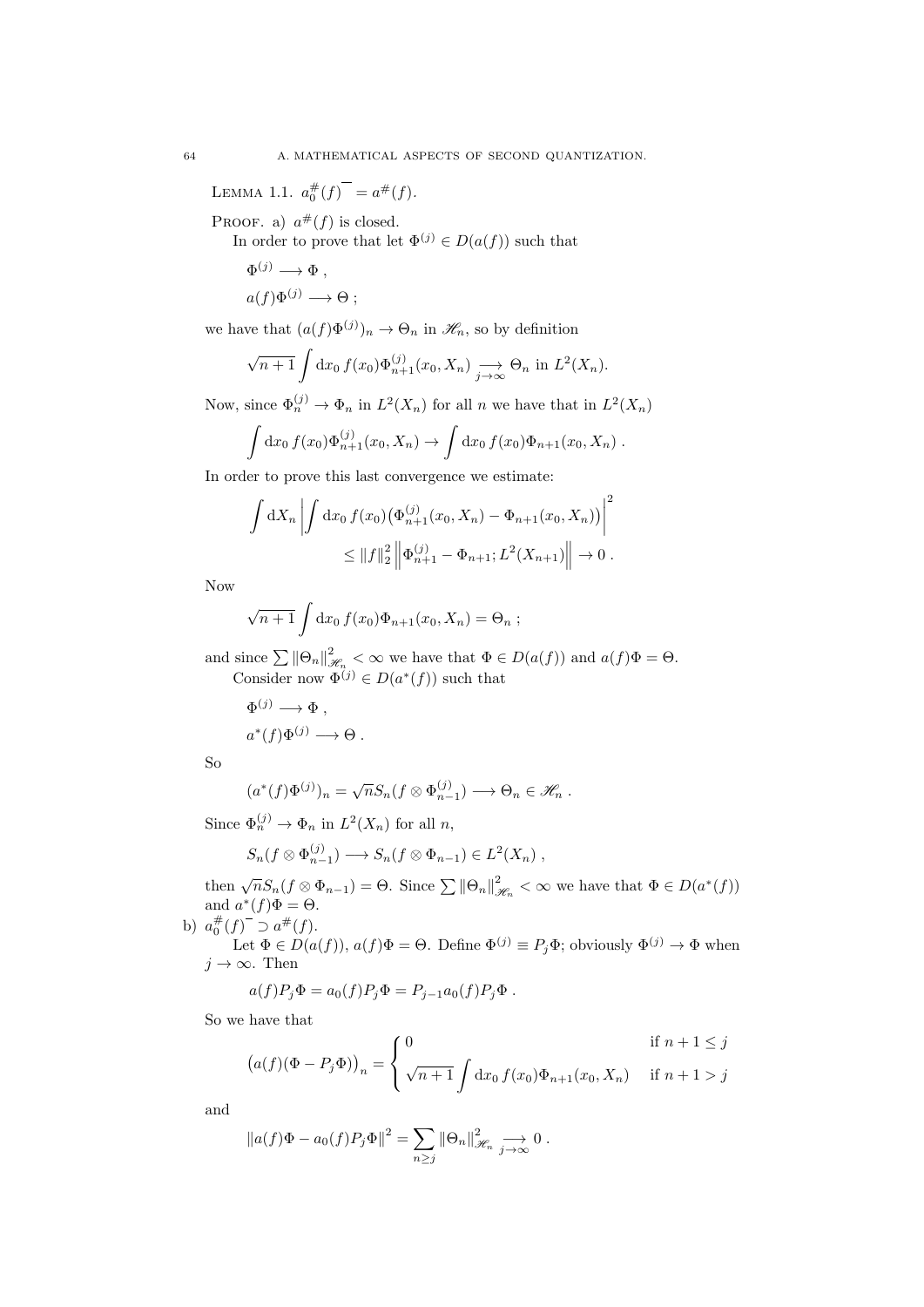The case of creation operator is similar: let  $\Phi \in D(a^*(f))$ ,  $a^*(f)\Phi = \Theta$ . Again  $\Phi^{(j)} \equiv P_j \Phi$  with  $\Phi^{(j)} \to \Phi$  when  $j \to \infty$ . Then we have that

$$
a^*(f)P_j\Phi = a_0^*(f)P_j\Phi
$$

and

$$
(a^*(f)(\Phi - P_j \Phi))_n(X_n) = \begin{cases} 0 & \text{if } n - 1 \leq j \\ (a^*(f)\Phi)_n & \text{if } n \geq j + 2 \end{cases}.
$$

Again

$$
||a^*(f)\Phi - a_0^*(f)P_j\Phi||^2 = \sum_{n\geq j} ||\Theta_n||^2_{\mathcal{H}_n} \xrightarrow[j \to \infty]{} 0.
$$

Let A and B be two operators on  $\mathscr H$  with domain  $D(A)$  and  $D(B)$ , we will call the sum  $A + B$  the operator defined on  $D(A) \cap D(B)$  as

 $(A + B)\Phi = A\Phi + B\Phi, \forall \Phi \in D(A) \cap D(B).$ 

COROLLARY. Let  $f, g \in L^2(\mathbb{R}^d)$ , then

$$
(a_0^{\#}(f) + a_0^{\#}(g))^{-} = (a^{\#}(f) + a^{\#}(g))^{-} = a^{\#}(f + g).
$$

We also remark that  $a_{(0)}^{\#}(\lambda f) = \lambda a_{(0)}^{\#}(f)$  for all  $\lambda \in \mathbb{C}$ .

PROOF. Obviously we have  $D(a^{\#}(f)) \cap D(a^{\#}(g)) \subset D(a^{\#}(f+g))$ , and

$$
a^{\#}(f)\Phi + a^{\#}(g)\Phi = (a^{\#}(f) + a^{\#}(g))\Phi = a^{\#}(f+g)\Phi
$$

for all  $\Phi \in D(a^{\#}(f)) \cap D(a^{\#}(g)) \supset \mathscr{C}_0(N)$ . So we have that

$$
a_0^{\#}(f+g) = (a_0^{\#}(f) + a_0^{\#}(g)) \subset (a^{\#}(f) + a^{\#}(g)) \subset a^{\#}(f+g).
$$

If we now consider closures we obtain

$$
a_0^{\#}(f+g)^{-} = (a_0^{\#}(f) + a_0^{\#}(g))^{-} \subset (a^{\#}(f) + a^{\#}(g))^{-} \subset a^{\#}(f+g).
$$

Now let  $h : \mathbb{N} \longrightarrow \mathbb{C}$ . We define the operator  $h(N)$  on  $\mathscr{H}$  by

$$
\begin{cases} (h(N)\Phi)_n = h(n)\Phi_n \\ D(h(N)) = {\Phi : \sum_{n=0}^{\infty} |h(n)|^2 ||\Phi_n||^2_{\mathcal{H}_n} < \infty} \end{cases}
$$

By direct inspection we see that:

- 1)  $h(N)\mathscr{C}_0(N) \subset \mathscr{C}_0(N)$
- 2)  $a_0(f)h(N) = h(N+1)a_0(f)$
- $a_0^*(f)h(N) = h(N-1)a_0^*(f)$
- 3)  $h(N)$  is a closed operator.

LEMMA 1.2. Let  $h(N)$  as above. Then:

i. If  $\Phi \in D(a(f)) \cap D(h(N))$  and  $a(f) \Phi \in D(h(N+1))$ , then  $h(N) \Phi \in D(a(f))$ and

$$
a(f)h(N)\Phi = h(N+1)a(f)\Phi.
$$

*ii.* If  $\Phi \in D(a^*(f)) \cap D(h(N))$  and  $a^*(f) \Phi \in D(h(N-1))$ , then  $h(N) \Phi \in D(a^*(f))$ and

$$
a^*(f)h(N)\Phi = h(N-1)a^*(f)\Phi.
$$

REMARK. If  $h(N)$  is a bounded operator, the hypotheses on the domains of  $h(N)$  and  $h(N \pm 1)$  are superfluous.

Ė

Ē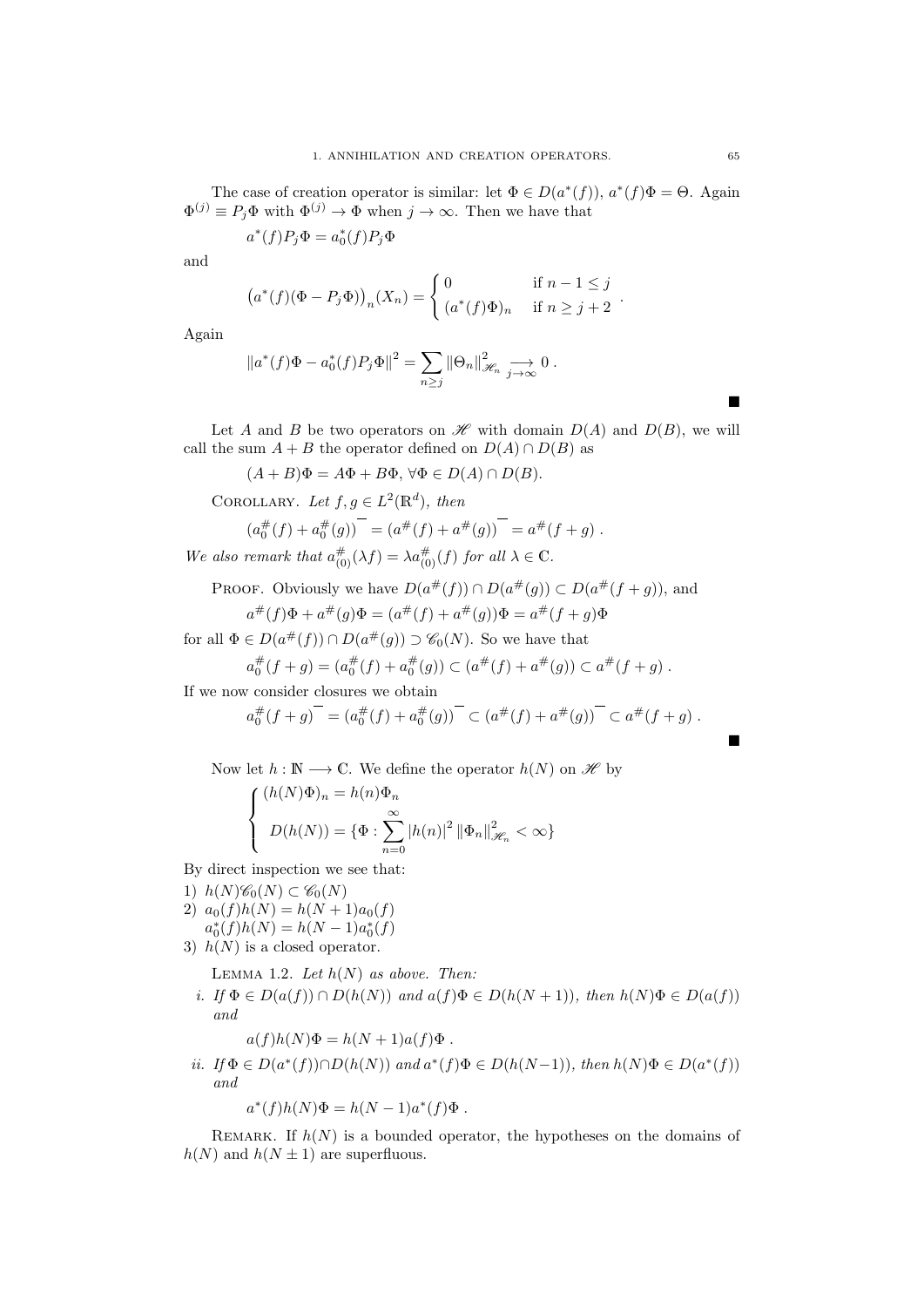PROOF. i. Let  $\Phi \in \mathscr{H}$ . Then  $P_j \Phi \longrightarrow \Phi$ . From  $\Phi \in D(a(f))$  it follows that  $a_0(f)P_j\Phi = P_{j-1}a(f)\Phi \longrightarrow a(f)\Phi.$ From  $\Phi \in D(h(N))$  it follows that  $h(N)P_i\Phi \longrightarrow h(N)\Phi$ . From  $a(f)\Phi \in D(h(N+1))$  it follows that  $h(N+1)P_{i-1}a(f)\Phi \longrightarrow h(N+1)P_{i-1}a(f)\Phi$  $1)a(f)\Phi$ . Since  $h(N+1)P_{j-1}a(f)\Phi = h(N+1)a_0(f)P_j\Phi = a_0(f)h(N)P_j\Phi$  also the right hand side of previous equality converges. Now the proof is completed using the fact that  $a(f)$  is closed.

ii. The proof is analogous to the point above.

п

For every operator A, we will denote its adjoint by  $A^{\dagger}$ . From the definition of  $a(\bar{f})$  and  $a^*(f)$  it is quite clear that they are, in some sense, one the adjoint of the other. In fact, that is the case, as proved in the following lemma:

LEMMA 1.3. Let  $f \in L^2(\mathbb{R}^d)$ , then:

$$
a_0(\bar{f})^{\dagger} = a(\bar{f})^{\dagger} = a^*(f)
$$
  
 $a_0^*(f)^{\dagger} = a^*(f)^{\dagger} = a(\bar{f})$ .

PROOF. 1) Let  $\Theta, \Phi \in \mathscr{C}_0(N)$ , then  $\langle \Theta, a(\bar{f})\Phi \rangle = \langle a_0^*(f)\Theta, \Phi \rangle$ . The proof is by means of a direct calculation on  $\mathcal{H}_n$ .

<span id="page-65-0"></span>2) Let  $\Phi \in \mathscr{C}_0(N)$  and  $\Theta \in D(a^*(f))$ , then  $\langle \Theta, a_0(\bar{f})\Phi \rangle = \langle a^*(f)\Theta, \Phi \rangle$ , *i.e.* 

 $a_0(\bar{f})^{\dagger} \supset a^*(f)$ .

Let j so that  $P_i\Phi = \Phi$ . Then

$$
\langle \Theta, a_0(\bar{f}) \Phi \rangle = \langle \Theta, a_0(\bar{f}) P_j \Phi \rangle = \langle \Theta, P_{j-1} a_0(\bar{f}) \Phi \rangle = \langle P_{j-1} \Theta, a_0(\bar{f}) \Phi \rangle
$$
  
=  $\langle a_0^*(f) P_{j-1} \Theta, \Phi \rangle = \langle P_j a^*(f) \Theta, \Phi \rangle = \langle a^*(f) \Theta, P_j \Phi \rangle = \langle a^*(f) \Theta, \Phi \rangle$ 

<span id="page-65-2"></span>3) Let  $\Phi \in D(a(\bar{f}))$  and  $\Theta \in \mathscr{C}_0(N)$ , then  $\langle \Theta, a(\bar{f})\Phi \rangle = \langle a_0^*(f)\Theta, \Phi \rangle$ , *i.e.* 

 $a_0^*(f)^\dagger \supset a(\bar{f})$ .

<span id="page-65-1"></span>The proof is analogous to the one above (point [2\)](#page-65-0). 4)  $a_0(\bar{f})^{\dagger} \subset a^*(f)$ .

Let  $\Theta$ ,  $\Theta^*$  such that

$$
\langle \Theta, a_0(\bar{f})\Phi \rangle = \langle \Theta^*, \Phi \rangle ,
$$

for all  $\Phi \in \mathscr{C}_0(N)$ . Choose now  $\Phi = (0, \ldots, 0, \Phi_n, 0, \ldots)$ , so

$$
a_0(\bar{f})\Phi = (0,\ldots,0,\sqrt{n}\int dx_1 \bar{f}(x_1)\Phi_n(x_1,X_{n-1}),0,\ldots).
$$

The equation above then becomes

 $\sqrt{n} \langle \Theta_{n-1}(X_{n-1}f(x_1)), \Phi_n(x_1, X_{n-1}) \rangle = \langle \Theta_n^*, \Psi_n \rangle,$ 

<span id="page-65-3"></span>so  $\Theta_n^* = \sqrt{n} S_n f \otimes \Theta_{n-1}$  that implies  $\Theta \in D(a^*(f))$  and  $\Theta^* = a^*(f)\Theta$ . 5)  $a_0^*(f)^{\dagger} \subset a(\bar{f}).$ 

The proof is analogous to point [4.](#page-65-1)

We see that points [2](#page-65-0) and [4](#page-65-1) imply  $a_0(\bar{f})^{\dagger} = a^*(f)$ ; [3](#page-65-2) and [5](#page-65-3) imply that  $a_0^*(f)^{\dagger} =$  $a(\bar{f})$ . We have concluded the proof since by Lemma [1.1](#page-63-0) and the fact that  $(\bar{A})^{\dagger} =$  $A^{\dagger}$  we can write  $a_0(\bar{f})^{\dagger} = (a_0(\bar{f})^{-})^{\dagger} = a(\bar{f})^{\dagger}$  (and the same for  $a_0^*(f)^{\dagger}$ ).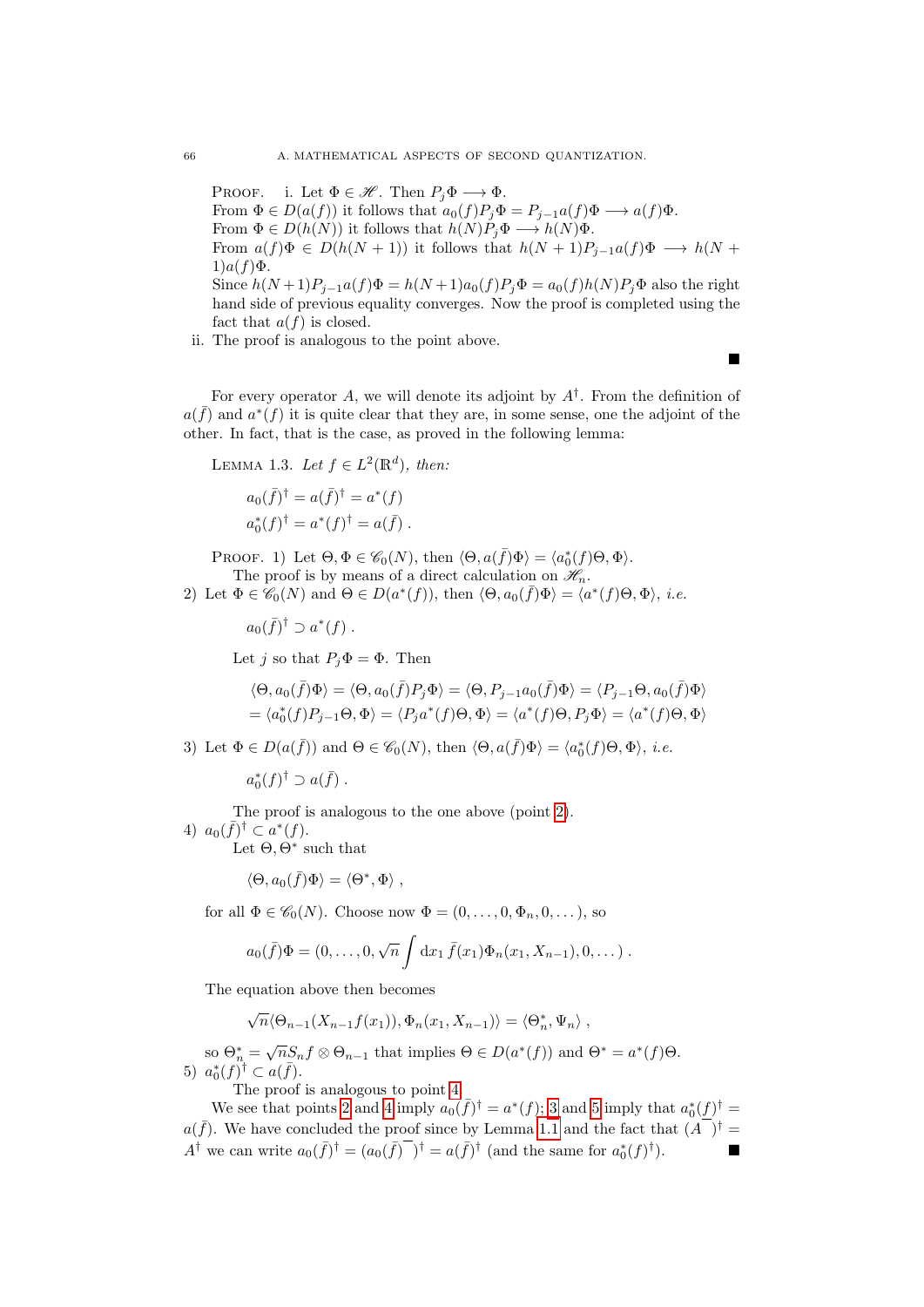#### 2. Domains of  $a^{\#}(f)$ .

Now we will define another useful category of operators on the Fock space. Let X be any self-adjoint operator on  $L^2(\mathbb{R}^d)$  with domain of essential self-adjointness D. Let  $D_X = \{ \Phi \in \mathscr{C}_0(N) : \Phi_n \in \mathbb{Q}_{k=1}^n D \text{ for each } n \}.$  Then we define the second quantization of X, that we will call  $\mathrm{d}\Gamma(X)$ , on  $D_X \cap \mathcal{H}_n$  as

$$
d\Gamma(X)\Big|_{D_X\cap\mathscr{H}_n}=X\otimes 1\otimes\cdots\otimes 1+1\otimes X\otimes\cdots\otimes 1+\ldots+1\otimes 1\otimes\cdots\otimes X.
$$

Using properties of tensor products of operators in Hilbert spaces it can be proved that  $d\Gamma(X)$  is essentially self adjoint on  $D_X$ . A first useful example of an operator constructed in that way is

$$
N = d\Gamma(1) .
$$

It is called number operator since its eigenstates are vectors with the only nonzero component in some  $\mathscr{H}_n$ : let  $\Phi = (0, \ldots, 0, \Phi_n, 0, \ldots)$ , then  $N\Phi = n\Phi$ . Since  $D_1 = \mathscr{C}_0(N)$ , we know that N is essentially self-adjoint on  $\mathscr{C}_0(N)$ . Furthermore we have the following couple of lemmas, whose proof is trivial:

Lemma 2.1. Let

$$
D(N) = \left\{ \Phi : \sum_{n=0}^{\infty} n^2 \left\| \Phi_n \right\|_{\mathcal{H}_n}^2 < \infty \right\},\,
$$

then N is self-adjoint on  $D(N)$ .

LEMMA 2.2. For all  $\delta \in \mathbb{R}^+$ , let

$$
D(N^{\delta}) = \left\{ \Phi : \sum_{n=0}^{\infty} n^{2\delta} \left\| \Phi_n \right\|_{\mathcal{H}_n}^2 < \infty \right\},\,
$$

then  $N^{\delta}$  is self-adjoint on  $D(N^{\delta})$ .

We remark that the operator  $h(N)$  defined above could also be defined using the spectral theorem as a function of  $N$ , and this justifies the notation used. The number operator N is also related to  $a^{\#}(f)$ : for every  $f \in L^2(\mathbb{R}^d)$  we have that  $D(a^{\#}(f)) \supset D(N^{1/2})$ . This is proved using the following estimates:

LEMMA 2.3. Let  $f \in L^2(\mathbb{R}^d)$ , then for all  $\Phi \in D(N^{1/2})$  the following inequalities hold:

$$
||a(f)\Phi|| \le ||f||_2 ||N^{1/2}\Phi||
$$
  

$$
||a^*(f)\Phi|| \le ||f||_2 ||(N+1)^{1/2}\Phi||.
$$

PROOF. Using the definition of  $(a(f)\Phi)_n$  and Schwarz's inequality we obtain that

$$
||(a(f)\Phi)_n||_{\mathcal{H}_n}^2 \le (n+1) ||f||_2^2 ||\Phi_{n+1}||_{\mathcal{H}_{n+1}}^2,
$$

so summing over all  $n$  we obtain the sought inequality.

Using the definition of  $(a^*(f)\Phi)_n$  and triangle inequality we can write

$$
\|(a^*(f)\Phi)_n\|_{\mathscr{H}_n}^2 = n \|S_n(f\otimes \Phi_{n-1})\|_{\mathscr{H}_n}^2 \le n \|f\|_2^2 \|\Phi_{n-1}\|_{\mathscr{H}_{n-1}}^2 ;
$$

the sought inequality again is obtained summing over all  $n$ .

More in general we can prove directly that if  $\Phi \in D(N^{\lambda/2})$  with  $\lambda \geq 1$ , then  $a^{\#}(f)\Phi \in D(N^{(\lambda-1)/2})$  for all  $f \in L^2(\mathbb{R}^d)$ . Then

$$
A_{n,m} = \prod_{l=1}^{n} a^*(f_l) \prod_{k=1}^{m} a(\bar{g}_k)
$$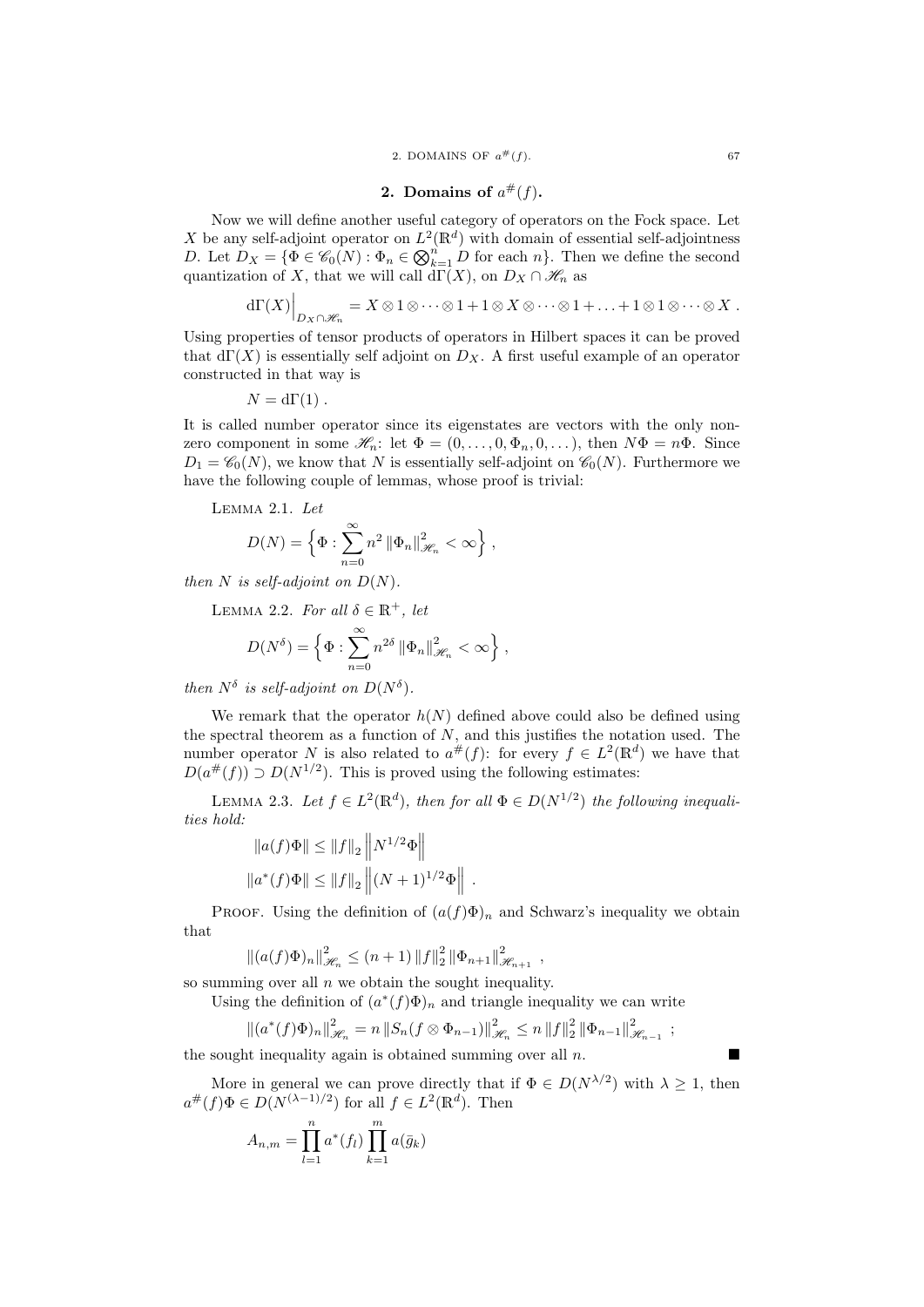is applicable to every  $\Phi \in D(N^{\lambda/2})$  if  $\lambda \geq n+m$ . Defining for any integer a the function  $\theta(N - a)$  as

$$
(\theta(N-a)\Phi)_n = \begin{cases} \Phi_n & \text{if } n-a \ge 0 \\ 0 & \text{if } n-a < 0 \end{cases}
$$

we have the following estimate:

LEMMA 2.4. Let  $f_l \in L^2(\mathbb{R}^d)$  for all  $l = 1, ..., n$ ,  $g_k \in L^2(\mathbb{R}^d)$  for all  $k =$  $1, \ldots, m$  and

$$
\mu_{n,m} = \prod_{l=1}^n \|f_l\|_2 \prod_{k=1}^m \|g_k\|_2.
$$

Then for all  $\Phi \in D(N^{\lambda/2})$ :

$$
||A_{n,m}\Phi|| \leq \mu_{n,m} \left\| \left( \frac{N!}{(N-m)!} \right)^{1/2} \left( \frac{(N-m+n)!}{(N-m)!} \right)^{1/2} \theta(N-m) \Phi \right\|.
$$

PROOF. Let  $\Phi \in D(N^{\lambda/2}), \Psi \in D(N^{n/2}),$  furthermore define  $F(Z_n) \equiv \prod_{l=1}^n f(z_l)$ ,  $G(Y_m) \equiv \prod_{l=1}^m g(y_l)$ . So we can write

$$
\langle \Psi, A_{n,m} \Phi \rangle = \langle \prod_{l=1}^{n} a(\bar{f}_l) \Psi, \prod_{k=1}^{m} a(\bar{g}_k) \Phi \rangle = \sum_{j \ge 0} \int dZ_n dY_m F(Z_n) \bar{G}(Y_m)
$$

$$
\frac{[(j+n)!(j+m)!]^{1/2}}{j!} \int dX_j \overline{\Psi_{n+j}}(Z_n, X_j) \Phi_{m+j}(Y_m, X_j) ,
$$

so

$$
|\langle \Psi, A_{n,m} \Phi \rangle| \leq \mu_{n,m} \sum_{j \geq 0} \frac{[(j+n)!(j+m)!]^{1/2}}{j!} \|\Psi_{n+j}\|_{\mathcal{H}_{n+j}} \|\Phi_{m+j}\|_{\mathcal{H}_{m+j}} \leq \mu_{n,m} \|\theta(N-n)\Psi\| \left\| \frac{(N!(N-m+n)!)^{1/2}}{(N-m)!} \theta(N-m)\Phi \right\|.
$$

 $\blacksquare$ 

The inequality above can be extended to all  $\Psi \in \mathcal{H}$ . So we have completed the proof since  $\Phi \in D(N^{\lambda/2})$  and

$$
\frac{N!}{(N-m)!} \le N^m , \frac{(N-m+n)!}{(N-m)!} \le (N-m+n)^n \le (N+n)^n .
$$

#### 3. Canonical Commutation Relations (CCR).

a and  $a^*$  satisfy well-known commutation relations that are called canonical. Precisely, we would like to give a rigorous meaning to the following statements:

$$
[a(f), a(g)] = [a^*(f), a^*(g)] = 0
$$
  

$$
[a(\bar{f}), a^*(g)] = \langle f, g \rangle_{L^2(\mathbb{R}^d)},
$$

where  $[A, B] = AB - BA$ . If  $\Phi \in \mathcal{C}_0(N)$ , a direct calculation leads to CCR:

<span id="page-67-0"></span>
$$
(CCR1) \qquad (a(f)a(g) - a(g)a(f))\Phi = 0
$$

<span id="page-67-1"></span>
$$
(CCR2) (a^*(f)a^*(g) - a^*(g)a^*(f))\Phi = 0
$$

<span id="page-67-2"></span> $(CCR3)$   $(a(\bar{f})a^*(g) - a^*(g)a(\bar{f}))\Phi = \langle f, g \rangle_{L^2(\mathbb{R}^d)}\Phi.$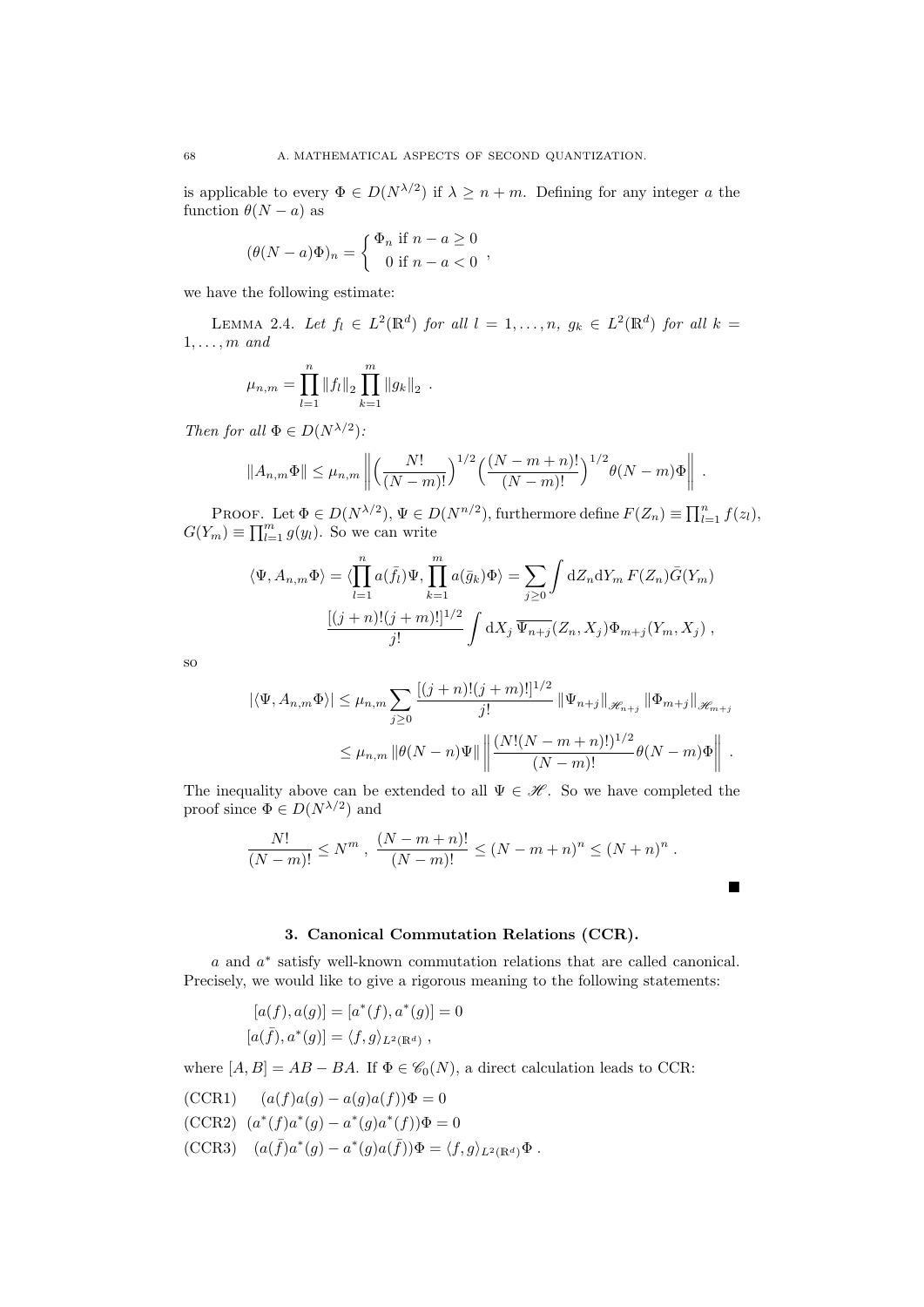<span id="page-68-2"></span>In bilinear form we write for all  $\Theta, \Phi \in \mathscr{C}_0(N)$ :  $(CCR1')$ 

$$
\langle a^*(\bar{f})\Theta, a(g)\Phi\rangle - \langle a^*(\bar{g})\Theta, a(f)\Phi\rangle = 0
$$

<span id="page-68-3"></span> $(CCR2')$ 

$$
\langle a(\bar{f})\Theta,a^*(g)\Phi\rangle-\langle a(\bar{g})\Theta,a^*(f)\Phi\rangle=0
$$

<span id="page-68-0"></span> $(CCR3')$ 

$$
\langle a^*(f)\Theta, a^*(g)\Phi\rangle - \langle a(\bar{g})\Theta, a(\bar{f})\Phi\rangle = \langle f, g\rangle_{L^2(\mathbb{R}^d)}\langle \Theta, \Phi\rangle.
$$

Now if we consider [\(CCR3](#page-68-0)') with  $f = g$  and  $\Theta = \Phi \in \mathcal{C}_0(N)$  we get:

<span id="page-68-1"></span>
$$
||a^*(f)\Theta||^2 = ||a(\bar{f})\Theta||^2 + ||f||^2_{L^2(\mathbb{R}^d)} ||\Theta||^2.
$$

Then let  $\Phi \in D(a(\bar{f}))$ . Rewrite equation above with  $\Theta = \Phi_j \equiv P_j \Phi$ :

(3.1) 
$$
\|a^*(f)\Phi_j\|^2 = \|a(\bar{f})\Phi_j\|^2 + \|f\|_{L^2(\mathbb{R}^d)}^2 \|\Phi_j\|^2.
$$

 $a(\bar{f})$  is closed, so

$$
\left\{ \begin{array}{c} \Phi_j \longrightarrow \Phi \\ a(\bar{f}) \Phi_j \longrightarrow a(\bar{f}) \Phi \end{array} \right.,
$$

then [\(3.1\)](#page-68-1) implies  $a^*(f)\Phi_j$  is convergent. Now also  $a^*(f)$  is closed, so  $\Phi \in D(a^*(f))$ and  $a^*(f)\Phi_j \longrightarrow a^*(f)\Phi$ . This argument leads to

$$
D(a(\bar{f})) \subseteq D(a^*(f)) .
$$

Repeating the argument with  $a(\bar{f})$  and  $a^*(f)$  exchanged we obtain

 $D(a^*(f)) \subseteq D(a(\bar{f}))$ .

REMARK. For all  $f \in L^2(\mathbb{R}^d)$ ,  $D(a^*(f)) = D(a(\bar{f}))$ .

Using the above remark on domains we have that:

- [\(CCR1](#page-68-2)') holds for  $\Theta, \Phi \in D(a(f)) \cap D(a(g)),$
- [\(CCR2](#page-68-3)') holds for  $\Theta, \Phi \in D(a(\bar{f})) \cap D(a(\bar{g}))$ ,
- [\(CCR3](#page-68-0)') holds for  $\Theta, \Phi \in D(a(\bar{f})) \cap D(a(\bar{g}))$ .

Furthermore if  $\Phi \in D(N)$  from [\(CCR1](#page-68-2)'), [\(CCR2](#page-68-3)') and [\(CCR3](#page-68-0)') we can write, using a limiting procedure,

$$
\langle \Theta, (a(f)a(g) - a(g)a(f))\Phi \rangle = 0
$$
  

$$
\langle \Theta, (a^*(f)a^*(g) - a^*(g)a^*(f)\Phi \rangle = 0
$$
  

$$
\langle \Theta, (a(\bar{f})a^*(g) - a^*(g)a(\bar{f}))\Phi \rangle = \langle f, g \rangle_{L^2(\mathbb{R}^d)} \langle \Theta, \Phi \rangle
$$

for all  $\Theta \in \mathcal{H}$ . So [\(CCR1\)](#page-67-0), [\(CCR2\)](#page-67-1) and [\(CCR3\)](#page-67-2) hold for all  $\Phi \in D(N)$ .

#### <span id="page-68-4"></span>4. The field operator (self-adjointness).

We want to study the field operator of the Fock space.

LEMMA 4.1 (direct proof). For all  $f \in L^2(\mathbb{R}^d)$ ,  $(a(\bar{f}) + a^*(f))$  =  $(a_0(\bar{f}) + a_0(\bar{f})$  $a_0^*(f)$  is self-adjoint.  $[a(\bar{f}) + a^*(f)]$  is defined on  $D(a(\bar{f})) = D(a^*(f))]$ 

PROOF.  $(a_0(\bar{f}) + a_0^*(f))$  is essentially self-adjoint on  $\mathscr{C}_0(N)$  if and only if  $\text{Ran}((a_0(\bar{f}) + a_0^*(f))$  -  $\lambda$ ) is dense in  $\mathscr{H}$ , for all  $\lambda$  such that Im $\lambda \neq 0$ . That is equivalent to say that  $\text{Ran}((a_0(\bar{f})+a_0^*(f))$ <sup>-</sup> $-\lambda)$ <sup> $\perp$ </sup> = {0}. Now, let  $\Theta \in \text{Ran}((a_0(\bar{f})+$  $a_0^*(f)$  –  $\lambda$ <sup> $\perp$ </sup>, then for all  $\Phi \in \mathscr{C}_0(N)$ :

$$
(4.1) \qquad \langle \Theta, ((a_0(\bar{f}) + a_0^*(f))^{-} - \lambda)\Phi \rangle = 0.
$$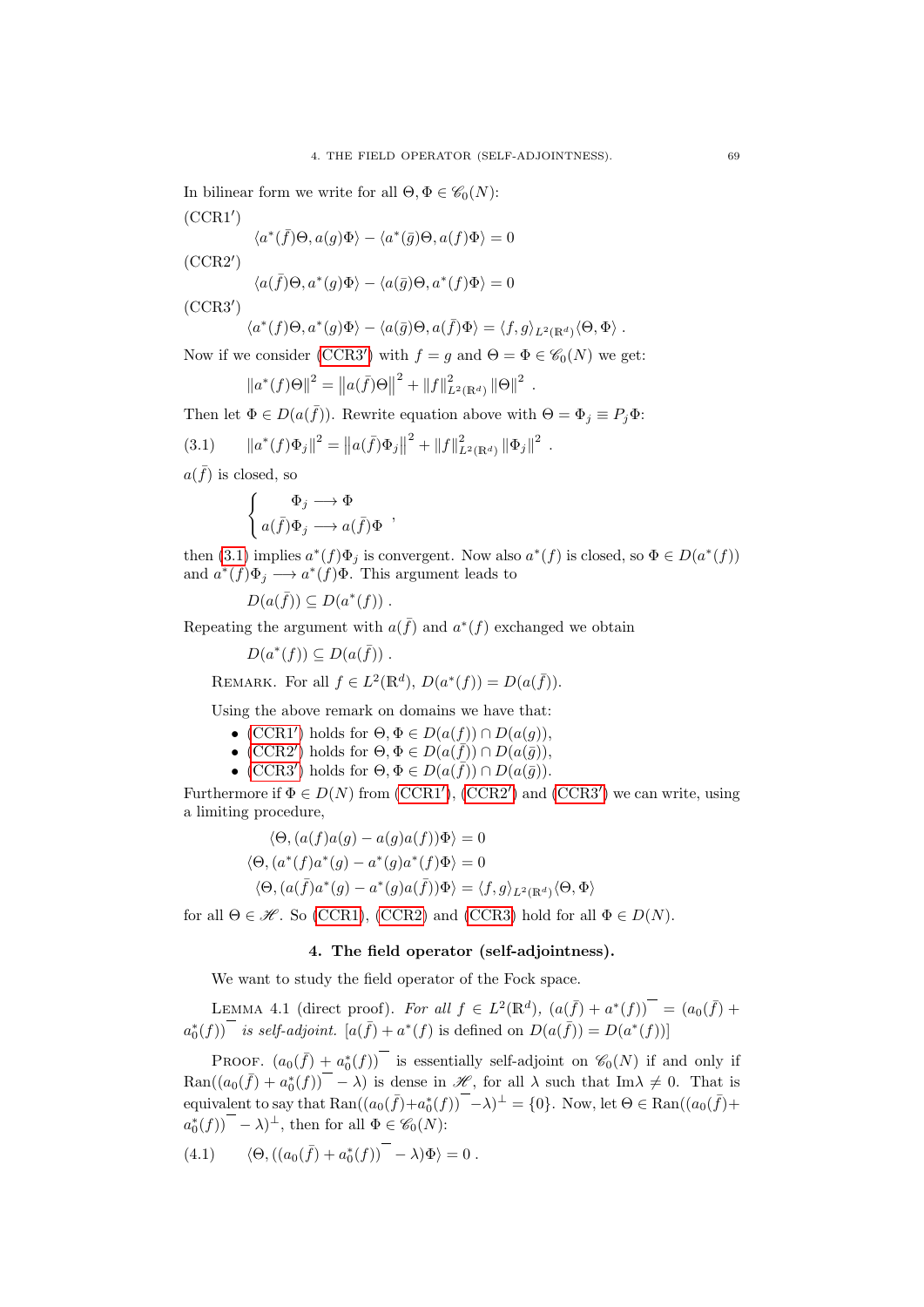We remark that on  $\mathcal{C}_0(N)$  we have  $(a_0(\bar{f}) + a_0^*(f))$  =  $a_0(\bar{f}) + a_0^*(f)$ . Choose now

$$
\Phi = \sum_{j=0}^n Q_j \Theta \ ,
$$

where  $Q_j$  is the orthogonal projector on  $\mathscr{H}_j,$  such that

$$
Q_j(\Theta_0,\Theta_1,\ldots,) = (0,\ldots,0,\Theta_j,0,\ldots).
$$

Then equation [\(4.1\)](#page-68-4) becomes:

$$
\lambda \sum_{j=0}^{n} ||Q_j \Theta||^2 = \langle \Theta, a_0(\bar{f}) \sum_{j=1}^{n} Q_j \Theta \rangle + \langle \Theta, a_0^*(f) \sum_{j=0}^{n} Q_j \Theta \rangle
$$
  
= 
$$
\sum_{j=1}^{n} \langle Q_{j-1} \Theta, a_0(\bar{f}) Q_j \Theta \rangle + \sum_{j=0}^{n} \langle Q_{j+1} \Theta, a_0^*(f) Q_j \Theta \rangle.
$$

Now if we consider the imaginary part we obtain:

$$
2i \text{Im}\lambda \sum_{j=0}^{n} ||Q_j \Theta||^2 = \sum_{j=1}^{n} \langle Q_{j-1} \Theta, a_0(\bar{f}) Q_j \Theta \rangle - \sum_{j=0}^{n} \langle a_0^*(f) Q_j \Theta, Q_{j+1} \Theta \rangle
$$
  
+ 
$$
\sum_{j=0}^{n} \langle Q_{j+1} \Theta, a_0^*(f) Q_j \Theta \rangle - \sum_{j=1}^{n} \langle a_0(\bar{f}) Q_j \Theta, Q_{j-1} \Theta \rangle
$$
  
= 
$$
-(Q_n \Theta, a_0(\bar{f}) Q_{n+1} \Theta) + \langle a_0(\bar{f}) Q_{n+1} \Theta, Q_n \Theta \rangle
$$

so

$$
\begin{aligned} |\text{Im}\lambda| \, S_n &\equiv |\text{Im}\lambda| \sum_{j=0}^n \|Q_j \Theta\|^2 \le \|Q_n \Theta\| \, \|a_0(f) Q_{n+1} \Theta\| \\ &\le \|Q_n \Theta\| \, (n+1)^{1/2} \, \|f\|_2 \, \|Q_{n+1} \Theta\| \\ &\le \frac{1}{2} (n+1)^{1/2} \, \|f\|_2 \left( \|Q_n \Theta\|^2 + \|Q_{n+1} \Theta\|^2 \right) . \end{aligned}
$$

However since

$$
S \equiv \sum_{j=0}^{\infty} ||Q_j \Theta|| < \infty ,
$$

a  $\bar{n}$  exists such that for all  $n \geq \bar{n}$ ,

$$
\sum_{j=0}^n \|Q_j \Theta\|^2 \ge \frac{S}{2} .
$$

So for all  $n \geq \bar{n}$ 

$$
\frac{S\left|\text{Im}\lambda\right|}{(n+1)^{1/2}} \leq \|f\|_2 \left( \left\|Q_n\Theta\right\|^2 + \left\|Q_{n+1}\Theta\right\|^2 \right),
$$

that implies  $\Theta$  cannot have finite norm, unless  $\Theta = 0$ .

So  $(a_0(\bar{f}) + a_0^*(f))$ <sup>†</sup> =  $(a_0(\bar{f}) + a_0^*(f))$ . On the other hand  $(a(\bar{f}) + a^*(f))$  is symmetric):

$$
((a_0(\bar{f}) + a_0^*(f)))^{\top})^{\dagger} \supseteq ((a(\bar{f}) + a^*(f))^{\top})^{\dagger} \supseteq (a(\bar{f}) + a^*(f))^{\top}
$$

$$
\supseteq (a_0(\bar{f}) + a_0^*(f))^{\top}
$$

so  $(a(\bar{f}) + a^*(f))$ <sup>-</sup> =  $(a(\bar{f}) + a^*(f))$ <sup>†</sup> .

A general method to prove self-adjointness of  $(a(\bar{f}) + a^*(f))$  is given by the following lemma: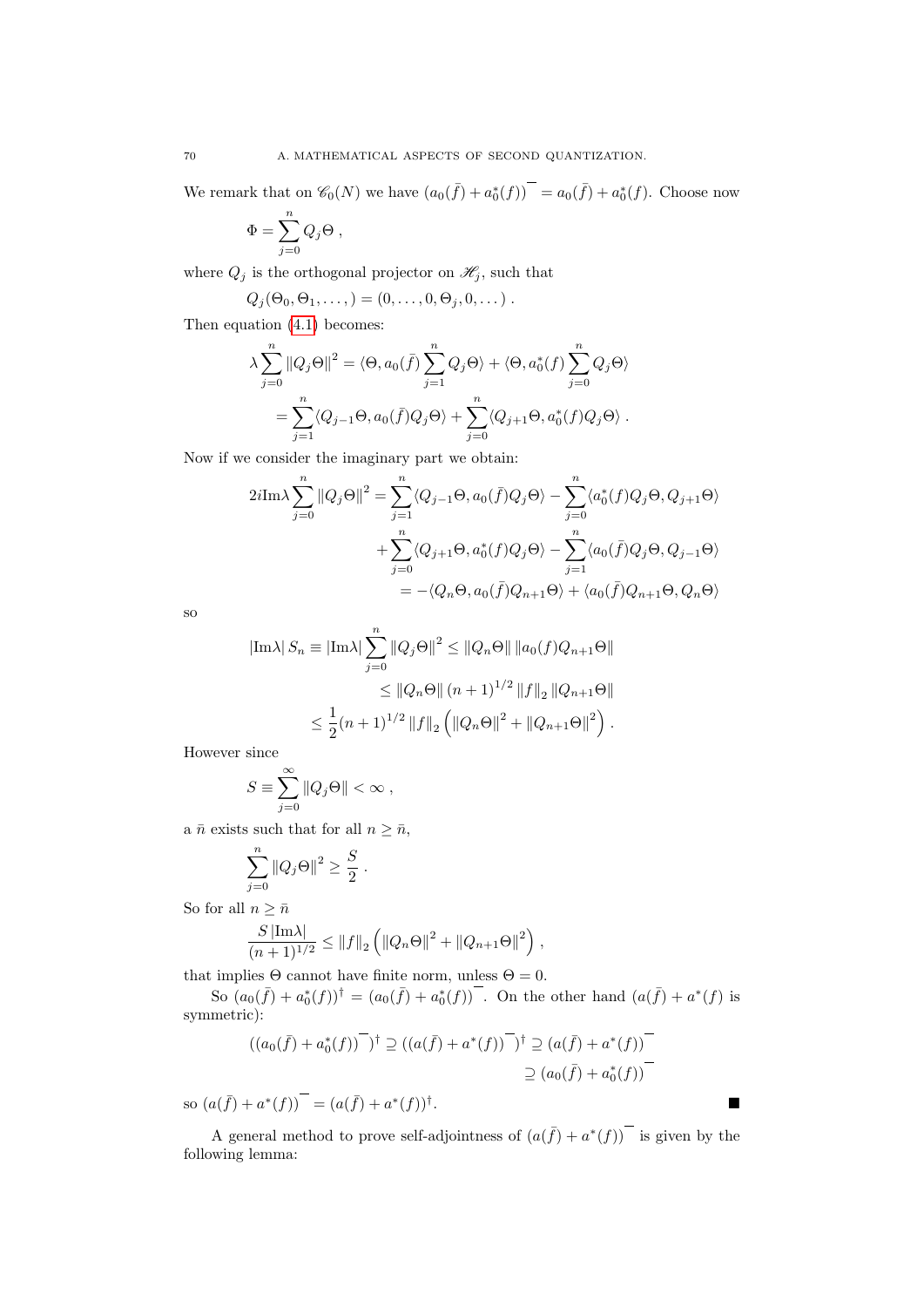LEMMA 4.2 (Self-adjointness criterion). Let  $N$  be a self-adjoint operator such that  $N \geq 1$ , and  $A_0$  symmetric with domain  $D_0 \subset D(N)$ , core of N. Furthermore let

- <span id="page-70-1"></span>(4.2)  $||A_0\Theta|| \le a ||N\Theta|| \ \forall \Theta \in D_0$
- <span id="page-70-2"></span>(4.3)  $|\langle A_0 \Theta, N \Theta \rangle - \langle N \Theta, A_0 \Theta \rangle| \leq b \langle \Theta, N \Theta \rangle \ \forall \Theta \in D_0$ .

Then:

<span id="page-70-0"></span>1)  $A = A_0$  has domain  $D(A) \supset D(N)$  and

- <span id="page-70-3"></span> $||A\Theta|| \le a ||N\Theta|| \forall \Theta \in D(N)$  $\prime$
- <span id="page-70-4"></span> $|\langle A\Theta, N\Theta \rangle - \langle N\Theta, A\Theta \rangle| \leq b \langle \Theta, N\Theta \rangle \ \forall \Theta \in D(N)$ .  $')$
- <span id="page-70-5"></span>2)  $A_0$  is essentially self-adjoint (i.e.  $A_0 = A = A^{\dagger}$ ), and for all  $D_1 \subset D(N)$  core of N, if we call  $A_1 \equiv A\vert_{D_1}$  we have  $A_1 = A$ .

PROOF. [1\)](#page-70-0): Let  $\Theta \in D(N)$  and  $\{\Theta_j\} \in D_0$  such that  $\Theta_j \longrightarrow \Theta$  and  $N\Theta_j \longrightarrow$ NΘ. From [\(4.2\)](#page-70-1) it follows that the suite  $A_0 \Theta_j$  converges, then  $\Theta \in D(A_0)$  and  $A_0\Theta_j \longrightarrow A_0 \Theta$ . Obviously from [\(4.2\)](#page-70-1) and [\(4.3\)](#page-70-2) follow [\(4.2](#page-70-3)') and [\(4.3](#page-70-4)').

[2\)](#page-70-5): To prove A is self-adjoint it will be sufficient to show that for at least one  $\rho \in \mathbb{R} \setminus \{0\}$  the equation

 $(4.4)$ <sup>†</sup> $\Phi = i \rho \Phi$  with  $\Phi \in D(A^{\dagger})$ 

does not have a solution different from 0. Let  $\Phi \in D(A^{\dagger})$  and  $\Theta = N^{-1}\Phi \in D(N)$ . Then:

<span id="page-70-6"></span>
$$
|2i\text{Im}\langle\Theta, A^{\dagger}\Phi\rangle| = |\langle\Theta, A^{\dagger}\Phi\rangle - \langle A^{\dagger}\Phi, \Theta\rangle| = |\langle A\Theta, \Phi\rangle - \langle \Phi, A\Theta\rangle|
$$
  
=  $|\langle A\Theta, N\Theta\rangle - \langle N\Theta, A\Theta\rangle| \le b\langle \Theta, N\Theta\rangle$ .

Now if  $\Phi$  satisfies [\(4.4\)](#page-70-6), the inequality above leads to

 $2 |\rho| \langle \Theta, N\Theta \rangle \leq b \langle \Theta, N\Theta \rangle$ ,

so  $2|\rho| \leq b$ . Therefore for all  $|\rho| > b/2$  equation [\(4.4\)](#page-70-6) does not have solution  $\Phi \neq 0$ . and thus  $A^{\dagger} = A$ . Let now  $D_1 \subset D(N)$  is a core of N,  $(D_1, A_1)$  satisfy the same assumptions of  $(D_0, A_0)$ . Then  $A_1$  is self-adjoint, and

$$
A_0 \supset A_1
$$
,  $A_1 \supset A_0 \Rightarrow A_0 = A_1 = A$ .

п

DEFINITION.  $\varphi(f) \equiv (a(\bar{f}) + a^*(f))$ <sup>-</sup> =  $(a_0(\bar{f}) + a_0^*(f))$ <sup>-</sup>.

We remark that if we want to use  $a(\bar{f})+a^*(f)$  instead of  $\varphi(f)$  we have to apply it to a vector  $\Phi \in D(a(f))$ :

$$
\varphi(f)\Phi=a(\bar{f})\Phi+a^*(f)\Phi\;.
$$

In particular the equality above is true  $\forall \Phi \in D(N^{1/2})$ . Observe also that  $\varphi(\lambda f) =$  $\lambda \varphi(f)$  for all  $\lambda \in \mathbb{R}$ .

#### 5. Invariance of domains under the action of  $\exp(i\varphi(f)t)$ .

Now we are able to formulate some important results about the invariance of useful domains under the action of  $e^{i\varphi(f)}$ .

- Stone's theorem provides us with a fundamental information:  $\forall \Phi \in D(\varphi(f)),$ 
	- $\Theta(t) \equiv \exp(i\varphi(f)t)\Phi \in \mathscr{C}^1(\mathbb{R}, \mathscr{H}),$

$$
\Theta(t) \in D(\varphi(f)) \text{ and}
$$

$$
-i\frac{\mathrm{d}}{\mathrm{d}t}\Theta(t) = \varphi(f)\Theta(t) .
$$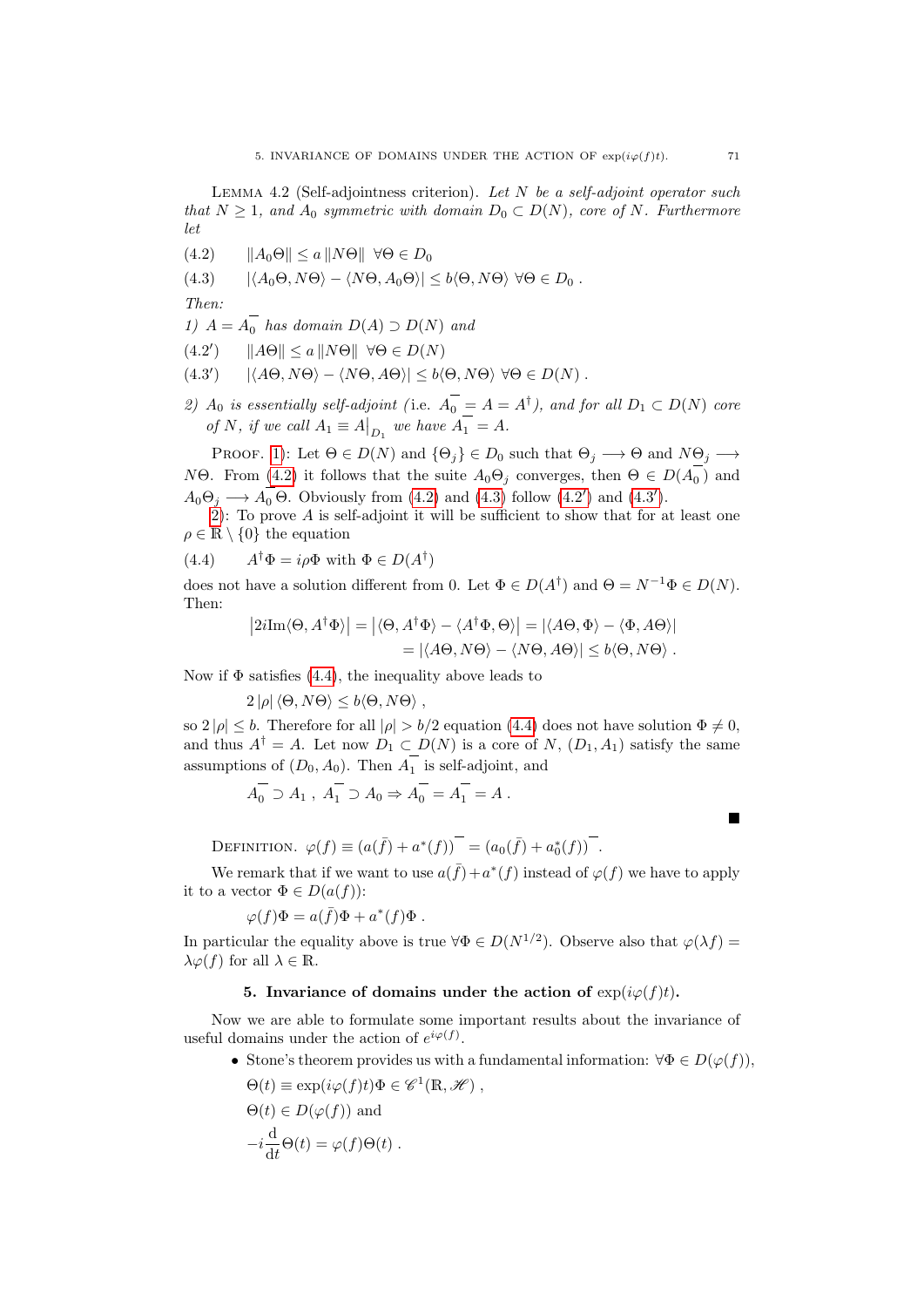• Let  $h(N)$  be a bounded function such that Ran  $h(N) \subset D(N^{1/2})$  (we remark that  $D(N^{1/2}) \subset D(\varphi(f))$  and on  $D(N^{1/2}) \varphi(f) = a(\overline{f}) + a^*(f)$ . Define  $M(t) = ||h(N)\Theta(t)||$ . Then we have:

$$
\frac{1}{2} \frac{d}{dt} M(t)^2 = -\text{Im}\langle h(N)\Theta, h(N)\varphi(f)\Theta \rangle = -\text{Im}\langle \varphi(f)h(N)^2\Theta, \Theta \rangle
$$
  
\n
$$
= -\text{Im}\langle (a(\bar{f}) + a^*(f))h(N)^2\Theta, \Theta \rangle
$$
  
\n
$$
= -\text{Im}\langle \left( h(N+1)a(\bar{f}) + h(N-1)a^*(f) \right)
$$
  
\n
$$
-h(N)(a(\bar{f}) + a^*(f)) \Big)h(N)\Theta, \Theta \rangle
$$
  
\n
$$
= \text{Im}\langle h(N)\Theta, \left( a(\bar{f})(h(N) - h(N-1)) \right)
$$
  
\n
$$
+ a^*(f)(h(N) - h(N+1)) \Big)\Theta \rangle.
$$

So we can estimate:

<span id="page-71-0"></span>(\*) 
$$
\left| \frac{1}{2} \frac{d}{dt} M(t)^2 \right| \leq M(t) \|f\|_2 \left\{ \left\| N^{1/2} (h(N) - h(N-1)) \Theta \right\| + \left\| (N+1)^{1/2} (h(N) - h(N+1)) \Theta \right\| \right\},
$$

that could be continued to

<span id="page-71-1"></span>
$$
\left| \frac{1}{2} \frac{d}{dt} M(t)^2 \right| \le M(t)^2 \|f\|_2 \left\{ \sup_{n \ge 1} \left| \sqrt{n} \left( h(n-1)h(n)^{-1} - 1 \right) \right| + \sup_{n \ge 1} \left| \sqrt{n} \left( 1 - h(n)h(n-1)^{-1} \right) \right| \right\}.
$$

In order to pass from ([∗](#page-71-0)) to ([∗∗](#page-71-1)) we have to put some restrictions on the choice of  $h(N)$ .

• We make a suitable choice of  $h(N)$ :  $h(N) = (N+j+1)^{-\delta}, j \ge 1$ . In order to have Ran  $h(N) \subset D(N^{1/2})$  we have to restrict ourselves to  $\delta \geq 1/2$ . The general result for all  $\delta$  will be recovered at the end by interpolation of the results for  $\delta = 1/2$  (or better  $\delta = 1$ ) and  $\delta = 0$  (unitarity of  $\exp(i\varphi(f)t)$ , or by introduction and subsequent elimination of a cut off in (\*). For the moment we will continue with  $\delta \geq 1/2$ . However the following calculations are valid for all  $\delta > 0$ .

$$
(h(n-1)h(n)^{-1} - 1) = (1 + (n+j)^{-1})^{\delta} - 1 \le \frac{\delta}{n+j} \begin{cases} 1 & \text{if } \delta \le 1 \\ \left(\frac{j+2}{j+1}\right)^{\delta-1} & \text{if } \delta \ge 1 \end{cases}
$$

$$
(1 - h(n)h(n-1)^{-1}) = 1 - (1 - (n+j+1)^{-1})^{\delta} \le \frac{\delta}{n+j+1} \begin{cases} 1 & \text{if } \delta \ge 1 \\ \left(\frac{j+2}{j+1}\right)^{1-\delta} & \text{if } \delta \le 1 \end{cases}
$$

We remark that

 $\sup_{n\geq 1} n^{1/2} (n+j)^{-1} \leq \frac{1}{2}$  $\frac{1}{2}j^{-1/2}$ .

The term between braces in the right hand side of ([∗∗](#page-71-1)) is then bounded by:

$$
\left\{\ldots\ldots\right\} \le \delta \left( \sup_{n\ge1} \frac{n^{1/2}}{n+j} \left( \frac{j+2}{j+1} \right)^{\delta-1} + \sup_{n\ge1} \frac{n^{1/2}}{n+j+1} \right) \le 2\delta
$$

$$
\sup_{n\ge1} \frac{n^{1/2}}{n+j} \left( \frac{j+2}{j+1} \right)^{\delta-1} \le \delta j^{-1/2} \left( \frac{j+2}{j+1} \right)^{\delta-1} \text{ if } \delta \ge 1.
$$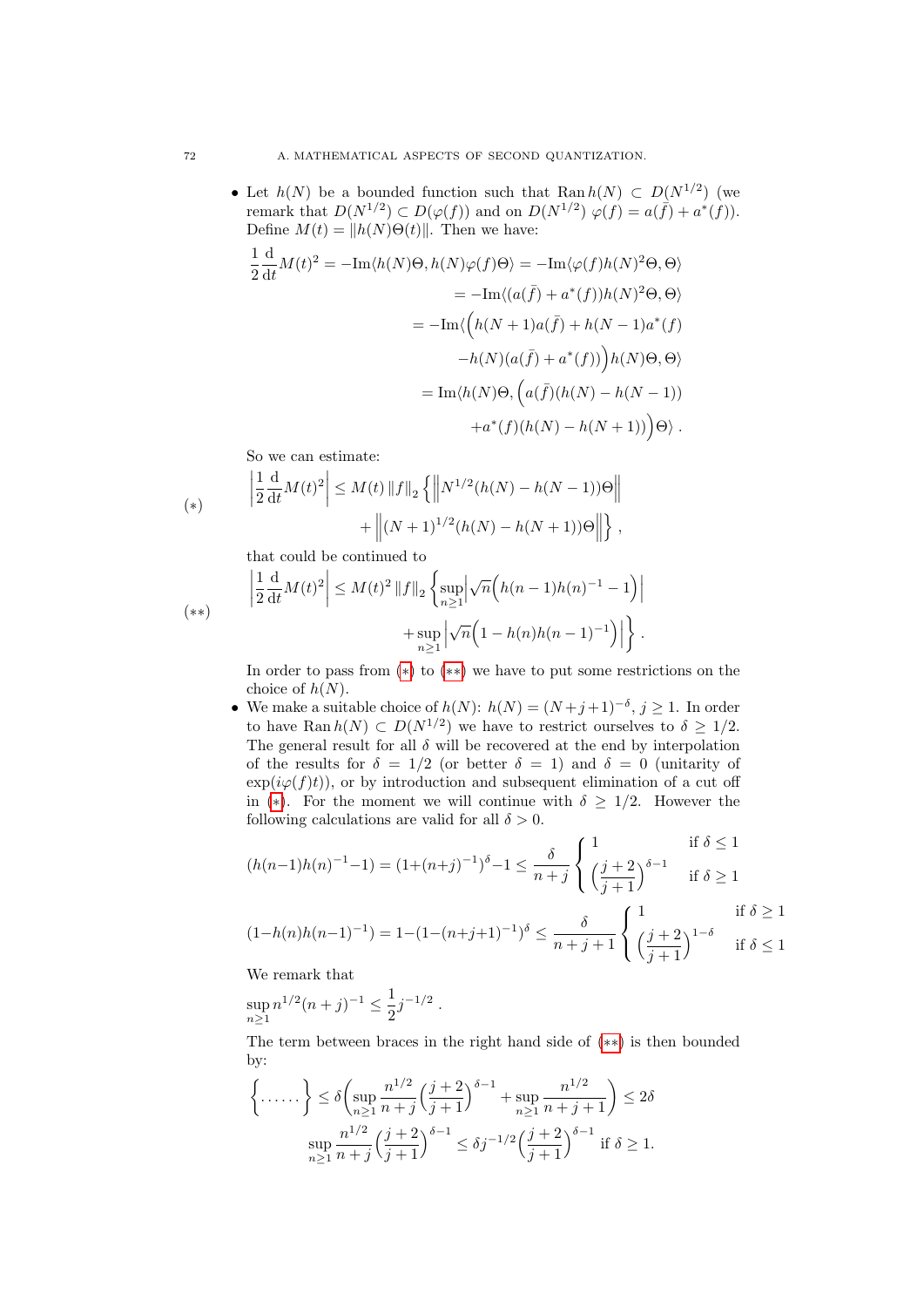5. INVARIANCE OF DOMAINS UNDER THE ACTION OF  $\exp(i\varphi(f)t)$ . 73

$$
\left\{\ldots\ldots\right\} \le \delta \left( \sup_{n\ge 1} \frac{n^{1/2}}{n+j} + \sup_{n\ge 1} \frac{n^{1/2}}{n+j+1} \left(\frac{j+2}{j+1}\right)^{1-\delta} \right) \le \delta j^{-1/2} \left(\frac{j+2}{j+1}\right)^{1-\delta} \text{ if } \delta \le 1.
$$

Summing up we can write for all  $\delta \geq 0$ :

$$
\left\{\ldots\ldots\right\} \leq \delta j^{-1/2} \Big(\frac{j+2}{j+1}\Big)^{|\delta-1|} \leq \delta j^{-1/2} \Big(\frac{3}{2}\Big)^{|\delta-1|}.
$$

So recalling (\*) and (\*\*) we obtain with  $h(N) = (N + j + 1)^{-\delta}, j \ge 1$ ,  $\delta \geq 1/2$ :

$$
\left| \frac{d}{dt} \left\| (N+j+1)^{-\delta} \Theta(t) \right\| \right| \leq \delta j^{-1/2} \left( \frac{3}{2} \right)^{|\delta-1|} \|f\|_2
$$

$$
\left\| (N+j+1)^{-\delta} \Theta(t) \right\| ;
$$

then we can write

$$
||(N+j+1)^{-\delta}\exp(i\varphi(f)t)\Phi|| \leq \exp\Big\{\delta j^{-1/2}\Big(\frac{3}{2}\Big)^{|\delta-1|}||f||_2|t|\Big\}
$$

$$
||(N+j+1)^{-\delta}\Phi||,
$$

for all  $\Phi \in D(\varphi(f))$  and then  $\forall \Phi \in \mathscr{H}$ .

To obtain the result for all  $\delta > 0$  it would be sufficient to interpolate between  $\delta = 1$  and  $\delta = 0$ :

(5.1) 
$$
\|(N+j+1)^{-\delta}\exp(i\varphi(f)t)\Phi\| \leq \exp(\mu|t|) \|(N+j+1)^{-\delta}\Phi\|
$$

with

$$
\mu = \delta j^{-1/2} \|f\|_2 \left(\frac{3}{2}\right)^{\max\{0, (\delta - 1)\}}
$$

for all  $0 \leq \delta, \Phi \in \mathcal{H}$ .

• We would like to obtain the differential inequality of the previous point with  $\delta$  positive but not restricted to  $\delta \geq 1/2$ . In order to do that we introduce

$$
h(N) = e^{-\varepsilon N} h_1(N)
$$
 with  $h_1(N) = (N + j + 1)^{-\delta}$ ,

where  $\delta$  is positive, condition Ran  $h(N) \subset D(N^{1/2})$  being satisfied. Inequality ([∗](#page-71-0)) then becomes:

$$
\left| \frac{d}{dt} \left\| e^{-\varepsilon N} h_1(N) \Theta(t) \right\| \right| \leq \|f\|_2 \left( \left\| N^{1/2} e^{-\varepsilon (N-1)} \left( (1 + (N+j)^{-1})^\delta \right) \right.\
$$

$$
-e^{-\varepsilon} \right) h_1(N) \Theta(t) \left\| + \left\| (N+1)^{1/2} e^{-\varepsilon (N+1)} \left( e^{\varepsilon} \right. \right.\left. - (1 - (N+j+2)^{-1})^\delta \right) h_1(N) \Theta(t) \right\| \right)
$$

$$
\leq \left( \left( \frac{2}{e} \right)^{1/2} \varepsilon^{1/2} + \sup_{n \geq 1} n^{1/2} \left( (1 + (n+j)^{-1})^\delta - 1 \right) \right.
$$

$$
+ \sup_{n \geq 1} n^{1/2} \left( 1 - (1 - (n+j+1)^{-1})^\delta \right) \right) \|f\|_2 \|h_1(N) \Theta(t)\|
$$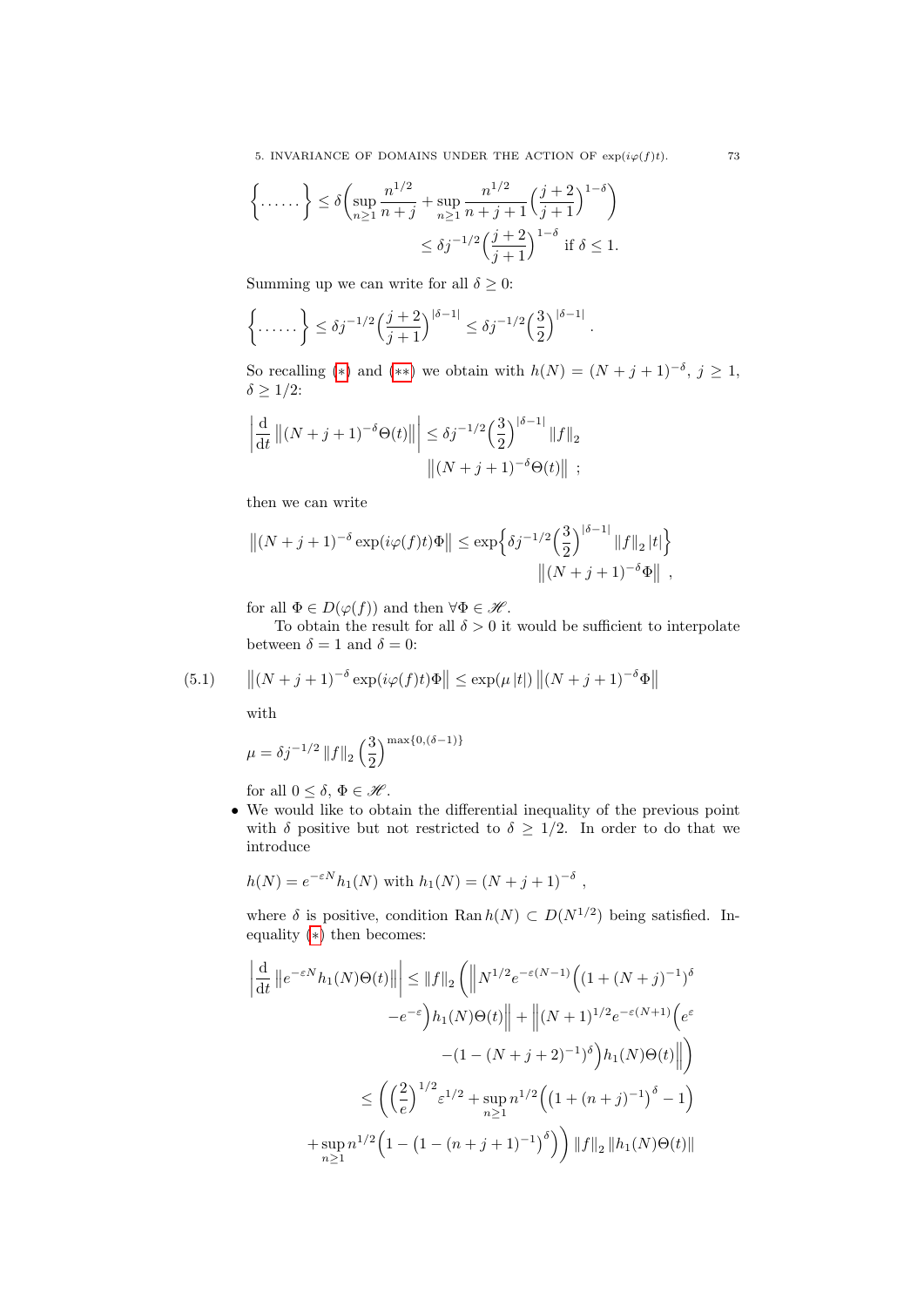since  $\sup_{n\geq 1} n^{1/2} e^{-\varepsilon n} \leq (2\varepsilon e)^{-1/2}$ . Integrating we obtain:

$$
||e^{-\varepsilon N}h_1(N)\Theta(t)|| \le ||e^{-\varepsilon N}h_1(N)\Phi|| + \left\{ \left(\frac{2}{e}\right)^{1/2} \varepsilon^{1/2} + \sup_{n\ge 1} n^{1/2} \left( \left(1 + (n+j)^{-1}\right)^{\delta} - 1 \right) + \sup_{n\ge 1} n^{1/2} \left(1 - \left(1 - (n+j+1)^{-1}\right)^{\delta}\right) \right\}
$$

$$
||f||_2 \int_0^t dt' ||h_1(N)\Theta(t')||.
$$

Taking the limit  $\varepsilon \longrightarrow 0$  on both sides of the inequality, we obtain a linear inequality identical to the one obtained in the case  $\delta \geq 1/2$  but in integral form. The rest of the calculation can be completed using previous estimates. We remark that the inequality obtained by interpolation when  $0 < \delta < 1$  is better than the one obtained here by direct calculation.

• Let  $A = (N + j + 1)^{\delta}$ , then inequality [\(5.1\)](#page-71-2) can be rewritten as

$$
\left\| A^{-1} e^{i\varphi(f)t} A \Psi \right\| \le a(t) \|\Psi\| \ \forall \Psi \in D(A) .
$$
  
Now if  $\Phi \in \mathcal{H}$ :  

$$
\left| \langle \Phi, A^{-1} e^{i\varphi(f)t} A \Psi \rangle \right| = \left| \langle e^{-i\varphi(f)t} A^{-1} \Phi, A \Psi \rangle \right| \le a(t) \|\Phi\| \|\Psi\| ,
$$
  
so  $e^{-i\varphi(f)t} A^{-1} \Phi \in D(A^{\dagger}) = D(A)$  since  $A = A^{\dagger}$  and  

$$
\left\| A e^{-i\varphi(f)t} A^{-1} \Phi \right\| \le a(t) \|\Phi\| .
$$

<span id="page-73-0"></span>So we just proved the following lemma:

LEMMA 5.1. Let  $\delta \geq 0$ , then for all  $j \geq 1$  we have

 $1) \|\left(N+j+1\right)^{-\delta} \exp(i\varphi(f)t)\Phi\| \leq \exp(\mu_{\delta}|t|) \left\|(N+j+1)^{-\delta}\Phi\right\| \text{ for all } \Phi \in \mathscr{H},$ where

.

$$
\mu_{\delta}=\delta j^{-1/2}\left\Vert f\right\Vert _{2}\left(\frac{3}{2}\right)^{\max\left\{ 0,\left(\delta-1\right)\right\} }
$$

2)  $\forall \Phi \in D(N^{\delta}), \exp(i\varphi(f)t) \Phi \in D(N^{\delta})$  and

$$
\|(N+j+1)^{\delta}\exp(i\varphi(f)t)\Phi\|\leq \exp(\mu_{\delta}|t|)\|(N+j+1)^{\delta}\Phi\|.
$$

This lemma has a lot of useful applications, for example we can prove regularity results like the one following:

<span id="page-73-1"></span>LEMMA 5.2. Let B an operator such that for some  $\delta \geq 0$  satisfies:

(1)  $D(N^{\delta}) \subset D(B)$ , (2)  $||B\Phi|| \leq b ||(N+2)^{\delta}\Phi||$  for all  $\Phi \in D(N^{\delta})$ .

Define then  $\Theta(t) = \exp(i\varphi(f)t)\Theta_0$ . Then the function  $t \longrightarrow B\Theta(t)$  is continuous for all  $\Theta_0 \in D(N^{\delta})$  and differentiable for all  $\Theta_0 \in D(N^{\delta+1/2})$ , the derivative being equal to the formal one.

PROOF. Using Lemma [5.1](#page-73-0) and

$$
\Theta(t) - \Theta(t_0) = \left(\exp(i\varphi(f)(t - t_0)) - 1\right)\exp(i\varphi(f)t_0)\Theta_0
$$

it will be sufficient to prove continuity and differentiability at  $t = 0$ .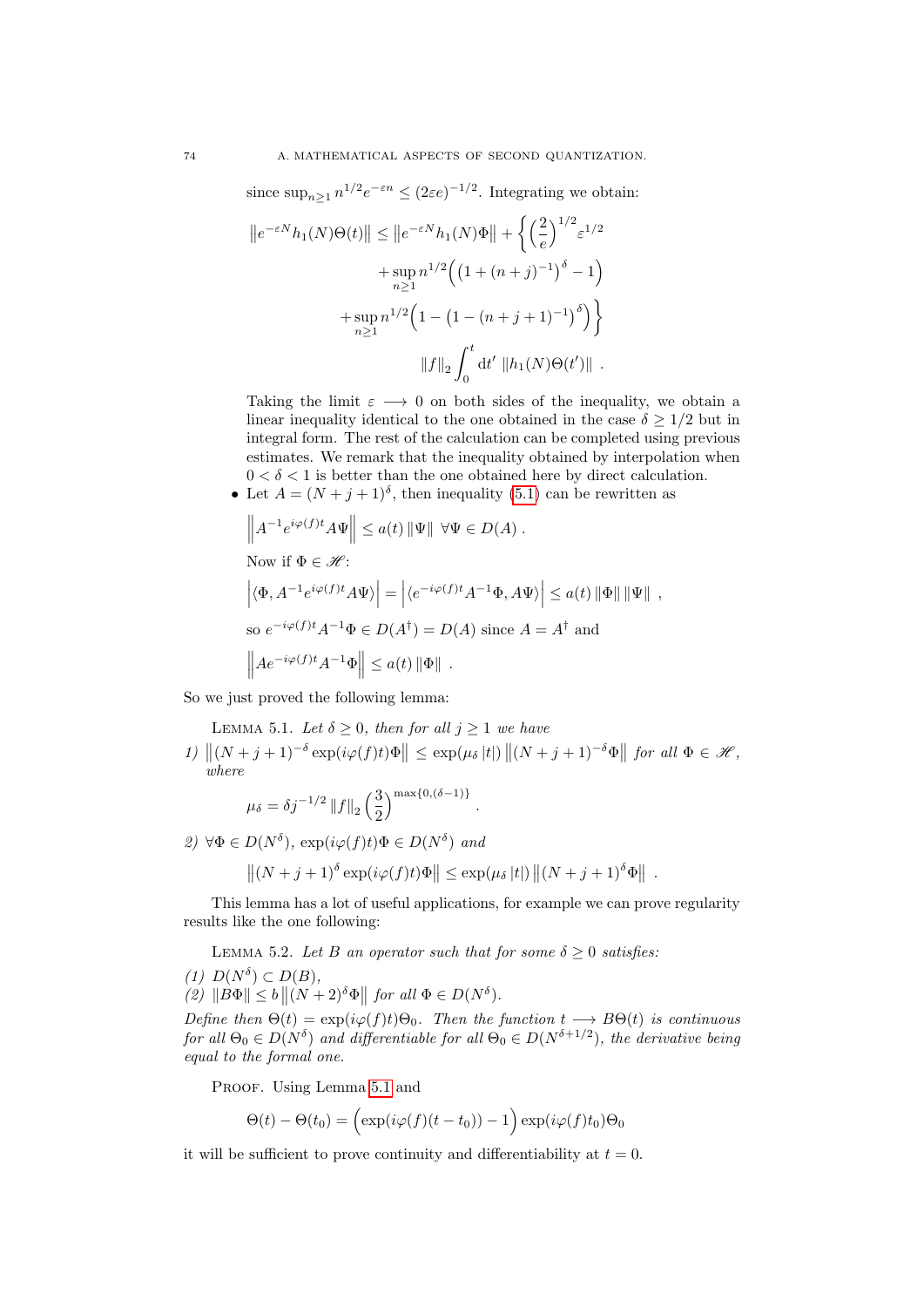CONTINUITY. Let  $\Theta_0 \in D(N^{2\delta})$ . We estimate

$$
||B(\Theta(t) - \Theta_0)||^2 \le b^2 ||(N+2)^{\delta}(\Theta(t) - \Theta_0)||^2
$$
  

$$
\le b^2 ||(N+2)^{2\delta}(\Theta(t) - \Theta_0)|| ||\Theta(t) - \Theta_0||
$$

and since

$$
\|(N+2)^{2\delta}(\Theta(t)-\Theta_0)\| \le (1+\exp(\mu_\delta |t|)) \| (N+2)^{2\delta} \Theta_0 \|,
$$

we obtain  $||B(\Theta(t) - \Theta_0)|| \longrightarrow 0$  when  $t \rightarrow 0$ . Since Graph $(N^{2\delta})$  is dense in Graph $(N^{\delta})$ , a 2 $\varepsilon$ -argument let us extend the result to  $\Theta_0 \in D(N^{\delta})$  $\blacksquare$ ).

DIFFERENTIABILITY. We expect that

<span id="page-74-1"></span>
$$
\frac{\mathrm{d}}{\mathrm{d}t}B\Theta(t) = iB\varphi(f)\Theta(t) .
$$

Let  $\Theta_0 \in D(N^{2\delta+1/2})$ . If we define  $\chi(t) = (\Theta(t) - \Theta_0)/t$  we get

<span id="page-74-0"></span>
$$
\|B(\chi(t) - i\varphi(f)\Theta_0)\|^2 \le b^2 \left(\|(N+2)^{2\delta}\chi(t)\| + \|(N+2)^{2\delta}\varphi(f)\Theta_0\|\right) \|\chi(t) - i\varphi(f)\Theta_0\|.
$$

Using formula

$$
\chi(t) = \frac{1}{t} \int_0^t dt' \left(i\varphi(f)\right) \exp(i\varphi(f)t')\Theta_0,
$$

we can bound

$$
||(N+2)^{2\delta}\chi(t)|| \le ||f||_2 \sup_{0 \le t' \le t} \left||(N+3)^{2\delta+1/2} \exp(i\varphi(f)t')\Theta_0\right||
$$
  

$$
\le ||f||_2 \exp(\mu_{2\delta+1/2}|t|) \left||(N+3)^{2\delta+1/2}\Theta_0\right||.
$$

So the braket  $(\ldots)$  on the right hand side of  $(*)$  has the estimate:

$$
\left(\dots\right) \leq ||f||_2 \left(1 + \exp(\mu_{2\delta + 1/2} |t|)\right) ||(N+3)^{2\delta + 1/2} \Theta_0||.
$$

Then we can conclude that  $||B(\chi(t) - i\varphi(f)\Theta_0)|| \longrightarrow 0$  when  $t \rightarrow 0$ . The extension of the domain of  $\Theta_0$  to  $D(N^{\delta+1/2})$  is performed with an argument identical to the one used in continuity.

<span id="page-74-3"></span>LEMMA 5.3. Let  $\Phi \in D(a(\bar{g})) = D(a^*(g))$ , then  $\exp(i\varphi(f)t)\Phi \in D(a(\bar{g}))$  and

(5.2) 
$$
\exp(-i\varphi(f)t)a(\bar{g})\exp(i\varphi(f)t)\Phi = a(\bar{g})\Phi + it\langle g, f\rangle_{L^2}\Phi
$$

<span id="page-74-2"></span>(5.3) 
$$
\exp(-i\varphi(f)t)a^*(g)\exp(i\varphi(f)t)\Phi = a^*(g)\Phi - it\langle f,g\rangle_{L^2}\Phi
$$

PROOF. We restrict to [\(5.2\)](#page-74-1), the proof of [\(5.3\)](#page-74-2) being identical. Let  $\Theta \in$  $D(N^{1/2})$  and  $\Phi \in D(N)$ . Using Lemma [5.2](#page-73-1) with  $B = a(\bar{g}), \delta = 1/2$  we obtain:

$$
\frac{d}{dt} \langle \exp(i\varphi(f)t)\Theta, a(\bar{g}) \exp(i\varphi(f)t)\Phi \rangle = \langle i\varphi(f) \exp(i\varphi(f)t)\Theta, a(\bar{g}) \exp(i\varphi(f)t)\Phi \rangle \n+ \langle \exp(i\varphi(f)t)\Theta, a(\bar{g})i\varphi(f) \exp(i\varphi(f)t)\Phi \rangle
$$

On  $D(N^{1/2})$  we have  $\varphi(f) = a(\bar{f}) + a^*(f)$ , so

$$
\frac{d}{dt} \langle \exp(i\varphi(f)t)\Theta, a(\bar{g}) \exp(i\varphi(f)t)\Phi \rangle = i \langle \exp(i\varphi(f)t)\Theta, [a(\bar{g}), a(\bar{f}) + a^*(f)] \exp(i\varphi(f)t)\Phi \rangle = i\langle g, f \rangle_{L^2} \langle \Theta, \Phi \rangle.
$$

Integrating in t we obtain [\(5.2\)](#page-74-1) when  $\Phi \in D(N)$ . To extend it to the general case we do as following: given  $\Phi \in D(a(\bar{g}))$ , let  $\Phi_j \in D(N)$  such that  $\Phi_j \longrightarrow \Phi$ 

Ė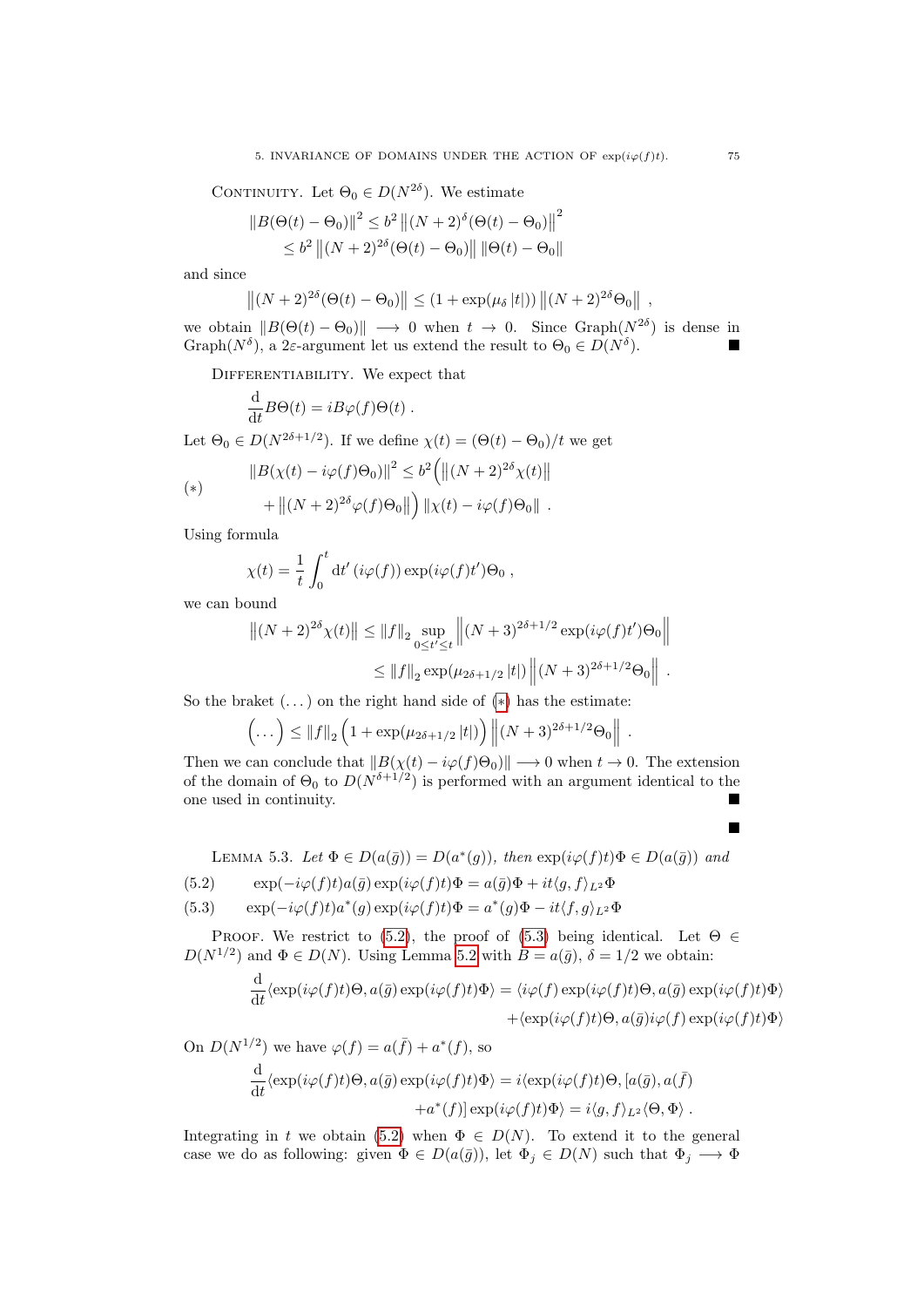and  $a(\bar{g})\Phi_j \longrightarrow a(\bar{g})\Phi$ . From [\(5.2\)](#page-74-1) with  $\Phi_j$  it follows that  $a(\bar{g}) \exp(i\varphi(f)t)\Phi_j$ converges. Then, since  $a(\bar{g})$  is closed,  $\exp(i\varphi(f)t)\Phi \in D(a(\bar{g}))$  and [\(5.2\)](#page-74-1) holds for all  $\Phi \in D(a(\bar{q}))$ .

We are now able to prove Weyl's formula.

<span id="page-75-0"></span>Lemma 5.4 (Weyl's formula.). We have:

$$
\exp(i\varphi(f))\exp(i\varphi(g))=\exp(i\varphi(f+g))\exp(-i\mathrm{Im}\langle f,g\rangle_{L^2}).
$$

PROOF. We call  $U(tf) \equiv \exp(i\varphi(f)t) = \exp(i\varphi(ft))$ . For all  $\Phi \in D(N^{1/2})$  we set  $\Theta(t) \equiv U(t)U(tq)U(-t(f+q))\Phi$ . Formally we calculate the derivative of  $\Theta$ using Leibniz's rule:

$$
-i\frac{d}{dt}\Theta(t) = \left(U(tf)\varphi(f)U(tg)U(-t(f+g))\right.+U(tf)U(tg)\varphi(g)U(-t(f+g))-U(tf)U(tg)\varphi(f+g)U(-t(f+g))\right)\Phi= U(tf)U(tg)\left(\varphi(g) + \varphi(f) - \varphi(f+g)\right.+it\left(\langle f,g\rangle_{L^2} - \langle g,f\rangle_{L^2}\right)U(-t(f+g))\Phi,
$$

last equality is obtained using Lemma [5.3.](#page-74-3) We remark that we deal at any point of this chain of equalities with vectors in  $D(N^{1/2})$ . Since on such vectors  $\varphi(f+g)$  $\varphi(f) + \varphi(g)$ , we obtain:

$$
-i\frac{\mathrm{d}}{\mathrm{d}t}\Theta(t) = i2it\mathrm{Im}\langle f,g\rangle_{L^2}\Theta ,
$$

so

$$
\Theta(t) = \exp(-it^2 \text{Im} \langle f, g \rangle_{L^2})
$$

 $\mathbf{v}$ 

and therefore when  $t = 1$  the Weyl's formula. The effective calculation consists in justifying the formal derivative above:

$$
h^{-1}\Big(\Theta(t+h) - \Theta(t)\Big) = h^{-1}\Big(U((t+h)f)U((t+h)g)U(-(t+h)(f+g))\Big) - U(t)f)U(tg)U(-t(f+g))\Big)\Phi
$$
  

$$
= U((t+h)f)U((t+h)g)\frac{U(-(t+h)(f+g) - U(-t(f+g)))}{h}\Phi
$$
  

$$
+ U((t+h)f)\frac{U((t+h)g) - U(tg)}{h}U(-t(f+g))\Phi
$$
  

$$
+ \frac{U((t+h)f) - U(tf)}{h}U(tg)U(-t(f+g))\Phi
$$

Using Lemma [5.2,](#page-73-1) the limit of each term on the right hand side of the equality above exists when  $h \to 0$ , so we obtain the formal result.

To transform with  $\exp(i\varphi(f))$  bilinear operators more general than N, the following lemmas will be useful. We will use the following notation: let  $u$  an operator from  $D \subset L^2$  in  $L^2$ , then if  $\Psi_n(X_n) = \prod_{k=1}^n w_k(x_k)$ , for all  $j = 1, ..., n$ we define  $u_j\Psi_n(X_n) = w_1(x_1)\cdots(w_j)(x_j)\cdots w_n(x_n)$ . By linearity, and eventually continuity, we extend the definition of  $u_j\Psi_n$  to all  $\Psi_n \in \mathscr{H}_n$ .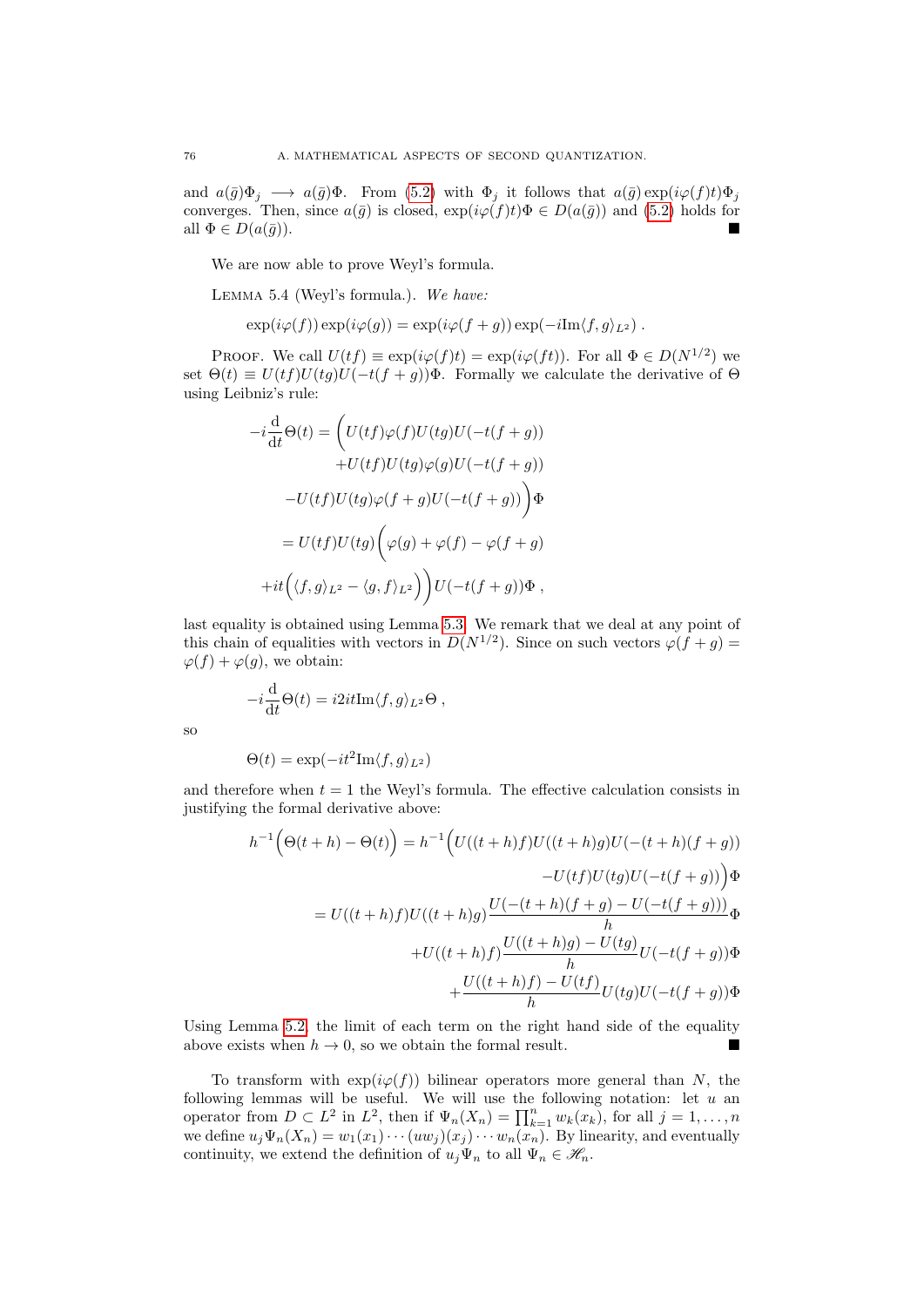<span id="page-76-0"></span>LEMMA 5.5. Let u be a bounded operator in  $L^2$ ,  $u^{\dagger}$  its adjoint,  $\{e_j\}$  an orthonormal basis of  $L^2$ . Then,  $\forall \Phi \in D(N^{1/2})$ , we have:

$$
\left\| (\mathrm{d}\Gamma(u^\dagger u))^{1/2} \Phi \right\|^2 = \langle \Phi, \mathrm{d}\Gamma(u^\dagger u) \Phi \rangle = \sum_j \left\| a(\overline{u^\dagger e_j}) \Phi \right\|^2
$$
  

$$
\leq \| u; L^2 \to L^2 \| \left\| N^{1/2} \Phi \right\|^2.
$$

PROOF.

$$
\left\| (\mathrm{d}\Gamma(u^{\dagger}u))^{1/2} \Phi \right\|^{2} = \sum_{n\geq 1} \langle \Phi_{n}, (u_{1}^{\dagger}u_{1} + \ldots + u_{n}^{\dagger}u_{n})\Phi_{n} \rangle = \sum_{n\geq 1} n \langle \Phi_{n}, u_{1}^{\dagger}u_{1}\Phi_{n} \rangle
$$
  
\n
$$
= \sum_{n\geq 0} (n+1) \left\| u_{1}\Phi_{n+1} \right\|_{\mathscr{H}_{n+1}}^{2} = \sum_{n\geq 0} (n+1) \int \mathrm{d}X_{n} \sum_{j} |\langle e_{j}, u_{1}\Phi_{n+1} \rangle_{1}(X_{n})|^{2}
$$
  
\n
$$
= \sum_{n\geq 0} (n+1) \int \mathrm{d}X_{n} \sum_{j} |\langle u^{\dagger}e_{j}, \Phi_{n+1} \rangle_{1}(X_{n})|^{2}
$$
  
\n
$$
= \sum_{n\geq 0} \int \mathrm{d}X_{n} \sum_{j} \left| (a(\overline{u^{\dagger}e_{j}}) \Phi)_{n}(X_{n}) \right|^{2} = \sum_{j} \sum_{n} \left\| (a(\overline{u^{\dagger}e_{j}}) \Phi)_{n} \right\|_{\mathscr{H}_{n}}^{2}.
$$

We could exchange  $\sum_{n} \int \sum_{j}$  because they all have positive terms.

$$
\mathcal{L}_{\mathcal{A}}
$$

<span id="page-76-1"></span>LEMMA 5.6. Let v be a bounded operator in  $L^2$ ,  $\{e_j\}$  an orthonormal basis of  $L^2$ ,  $\Theta \in \mathcal{H}$ ,  $\Phi \in D(N^{1/2})$ . Then

$$
\sum_{j} \langle \Theta, a(\overline{ve_j}) \Phi \rangle \overline{\langle e_j, g \rangle}_{L^2} = \langle \Theta, a(\overline{vg}) \Phi \rangle = \sum_{n} \langle \Theta_n, \langle g, v_1^{\dagger} \Phi_{n+1} \rangle_1 \rangle_n (n+1)^{1/2}
$$

and we have the following bound:

$$
\left|\sum_{n}\langle\Theta_n,\langle g,v_1^{\dagger}\Phi_{n+1}\rangle_{\mathscr{H}_1}\rangle_{\mathscr{H}_n}(n+1)^{1/2}\right| \leq \|g\|_2 \|\Theta\| \left\|(\mathrm{d}\Gamma(vv^{\dagger}))^{1/2}\Phi\right\|.
$$

PROOF. We remark that

$$
\langle \Theta, a(\overline{ve_j})\Phi \rangle = \sum_n \langle \Theta_n, \langle ve_j, \Phi_{n+1} \rangle_1 \rangle_{\mathscr{H}_n} (n+1)^{1/2} .
$$

We bound the following double sum in absolute value:

$$
\sum_{j,n} \left| \langle \Theta_n, \langle ve_j, \Phi_{n+1} \rangle_{\mathscr{H}_1} \rangle_{\mathscr{H}_n} (n+1)^{1/2} \langle e_j, g \rangle_{L^2} \right| \leq \sum_n (n+1)^{1/2}
$$
  

$$
\langle |\Theta_n|, \sum_j |\langle e_j, v^\dagger \Phi_{n+1} \rangle_{\mathscr{H}_1} | |\langle e_j, g \rangle_{L^2} | \rangle_{\mathscr{H}_n}
$$
  

$$
\leq \sum_n (n+1)^{1/2} \langle |\Theta_n|, \left\| v_1^\dagger \Phi_{n+1} \right\|_{\mathscr{H}_1} \rangle_{\mathscr{H}_n} \|g\|_2
$$
  

$$
\leq ||g||_2 ||\Theta|| \left\| (\mathrm{d}\Gamma(vv^\dagger))^{1/2} \Phi \right\|
$$
  

$$
\leq ||g||_2 ||v; L^2 \to L^2 || ||\Theta|| \left\| N^{1/2} \Phi \right\|.
$$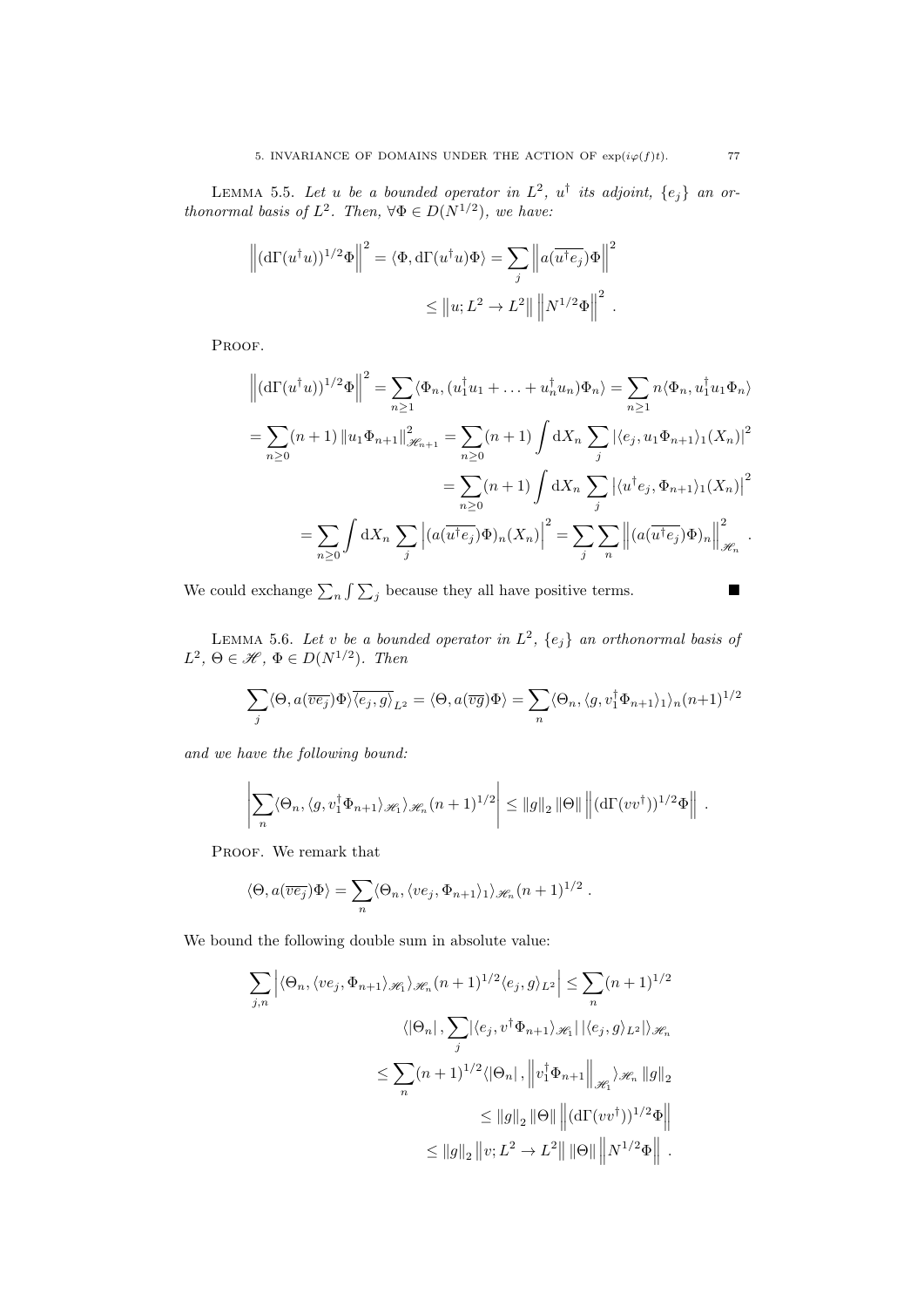We now continue with the calculation of the series:

$$
\sum_{j} \langle \Theta_n, \langle ve_j, \Phi_{n+1} \rangle_{\mathscr{H}_1} \rangle_{\mathscr{H}_n} \overline{\langle e_j, g \rangle}_{L^2} (n+1)^{1/2}
$$

$$
= \sum_{j} \langle \Theta_n, \langle e_j, v_1^{\dagger} \Phi_{n+1} \rangle_{\mathscr{H}_1} \rangle_{\mathscr{H}_n} \overline{\langle e_j, g \rangle}_{L^2} (n+1)^{1/2}
$$

$$
= \langle \Theta_n, \langle g, v_1^{\dagger} \Phi_{n+1} \rangle_{\mathscr{H}_1} \rangle_{\mathscr{H}_n} (n+1)^{1/2}
$$

$$
= \langle \Theta_n, \langle v g, \Phi_{n+1} \rangle_{\mathscr{H}_1} \rangle_{\mathscr{H}_n} (n+1)^{1/2}
$$

$$
= \langle \Theta_n, (a(\overline{v}g) \Phi)_n \rangle_{\mathscr{H}_n}
$$

Then summing over *n* and exchanging  $\sum_j$  and  $\sum_n$  we complete the proof.

<span id="page-77-0"></span>LEMMA 5.7. Let u be a bounded operator in  $L^2$ . Then  $\forall \Phi \in D(N^{1/2})$  we have:

$$
\left\| (\mathrm{d}\Gamma(u^\dagger u))^{1/2} \exp(i\varphi(f))\Phi \right\|^2 = \left\| (\mathrm{d}\Gamma(u^\dagger u))^{1/2}\Phi \right\|^2 + \|uf\|_2^2 \|\Phi\|^2
$$

$$
+ \langle \Phi, \left( a(\overline{u^\dagger u i f}) + a^*(u^\dagger u i f) \right) \Phi \rangle
$$

$$
\leq 2 \Big( \left\| (\mathrm{d}\Gamma(u^\dagger u))^{1/2}\Phi \right\|^2 + \|uf\|_2^2 \|\Phi\|^2 \Big)
$$

In particular since  $d\Gamma(u^{\dagger}u)$  and  $(a(\overline{u^{\dagger}uif})+a^*(u^{\dagger}uif))$  are symmetric we can write

$$
\exp(-i\varphi(f))d\Gamma(u^{\dagger}u)\exp(i\varphi(f))\Phi = d\Gamma(u^{\dagger}u)\Phi + ||uf||_2^2 \Phi
$$
  
 
$$
+a(\overline{u^{\dagger}ui f})\Phi + a^*(u^{\dagger}ui f)\Phi ;
$$

for all  $\Phi \in D(N)$ .

PROOF. From Lemma [5.5](#page-76-0) we obtain

$$
\left\| (\mathrm{d}\Gamma(u^\dagger u))^{1/2} \exp(i\varphi(f))\Phi \right\|^2 = \sum_j \left\| a(\overline{u^\dagger}e_j) \exp(i\varphi(f))\Phi \right\|^2.
$$

We can continue using Lemma [5.3](#page-74-3) and obtain

$$
\left\| (\mathrm{d}\Gamma(u^\dagger u))^{1/2} \exp(i\varphi(f))\Phi \right\|^2 = \sum_j \left\| a(\overline{u^\dagger}e_j)\Phi + i\langle e_j, u f \rangle_{L^2} \Phi \right\|^2
$$

$$
= \left\| (\mathrm{d}\Gamma(u^\dagger u))^{1/2} \Phi \right\|^2 + \|u f\|_2^2 \|\Phi\|^2
$$

$$
+ 2\mathrm{Im} \sum_j \langle \Phi, a(\overline{u^\dagger}e_j) \Phi \rangle \overline{\langle e_j, u f \rangle}_{L^2} .
$$

Lemma [5.6](#page-76-1) leads to the first equality in the statement. The following inequality is obtained from the  $\sum_j$  above or using Schwarz's inequality and Lemma [5.5](#page-76-0) or recalling the calculation done in the proof of Lemma [5.6.](#page-76-1)

LEMMA 5.8. Let  $u = multiplication$  by  $\omega^{\lambda}$  ( $\omega = \omega(k) = |k|, \lambda \ge 0$ ). Let  $f \in L^2(\mathbb{R}^d)$  with  $\omega^{\lambda} f \in L^2(\mathbb{R}^d)$ . If  $\Phi \in D((d\Gamma(\omega^{2\lambda}))^{1/2})$ , then  $\exp(i\varphi(f))\Phi \in$  $D((d\Gamma(\omega^{2\lambda}))^{1/2})$  and

$$
\left\| (\mathrm{d}\Gamma(\omega^{2\lambda}))^{1/2} \exp(i\varphi(f))\Phi \right\|^2 \leq 2\left( \left\| (\mathrm{d}\Gamma(\omega^{2\lambda}))^{1/2}\Phi \right\|^2 + \left\| \omega^{\lambda} f \right\|_2^2 \left\| \Phi \right\|^2 \right).
$$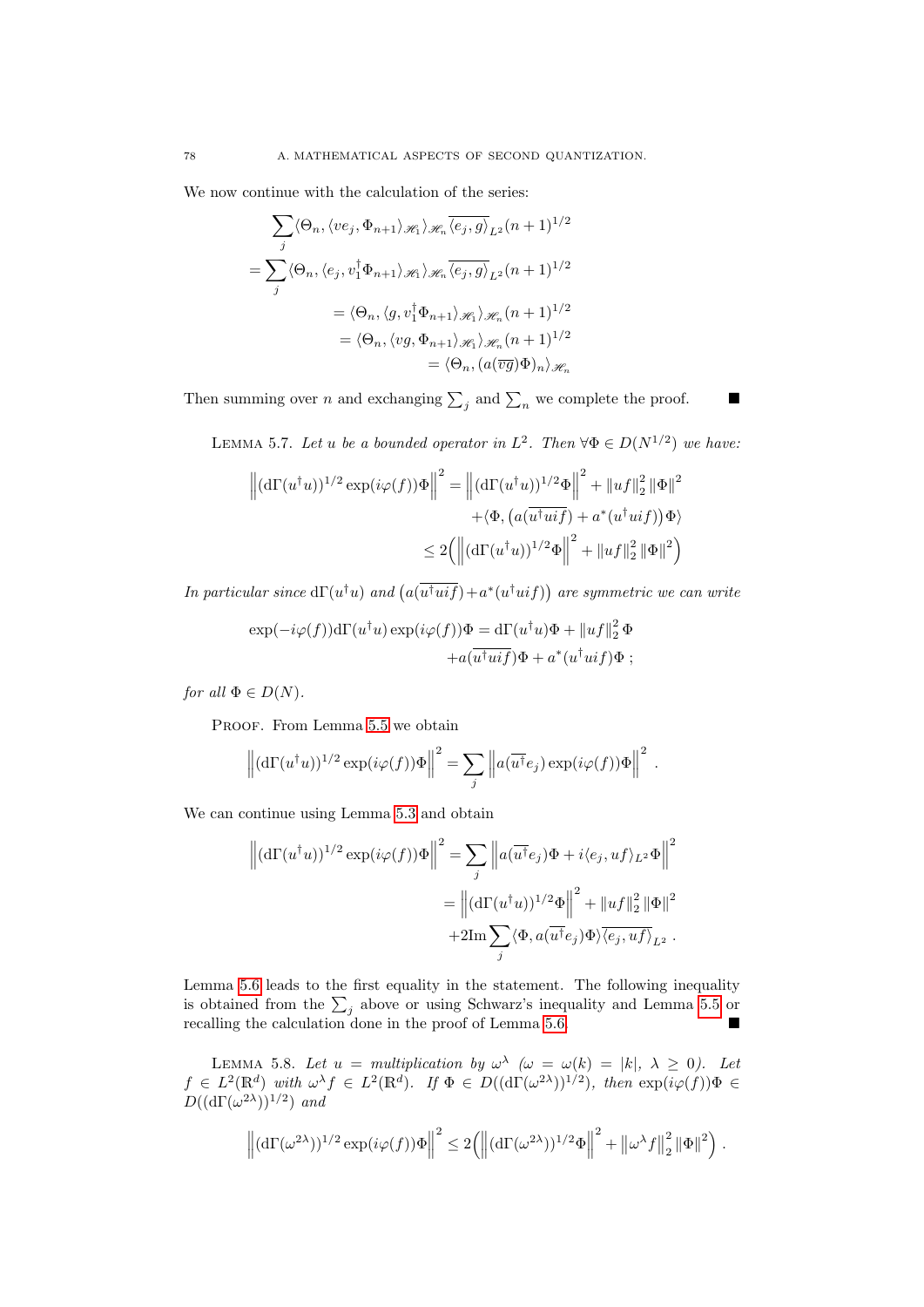PROOF. We apply Lemma [5.7](#page-77-0) with  $u = u_{\sigma} = \omega^{\lambda} \chi_{\omega \leq \sigma}$ , so u is a multiplication by  $\omega^{\lambda}$  with cut off. For all  $M \geq 1$  we have

$$
\sum_{n=1}^{M} \langle (\exp(i\varphi(f))\Phi)_n, \left(\sum_{j=1}^n \omega_j^{2\lambda} \chi_{\omega_j \leq \sigma}\right) (\exp(i\varphi(f))\Phi)_n \rangle_{\mathscr{H}_n}
$$
  

$$
= \sum_{n=1}^{M} \left\| (\mathrm{d}\Gamma(\omega^{2\lambda} \chi_{\omega \leq \sigma}))^{1/2} \exp(i\varphi(f))\Phi \right\|^2
$$
  

$$
\leq 2 \Big( \left\| (\mathrm{d}\Gamma(\omega^{2\lambda} \chi_{\omega \leq \sigma}))^{1/2} \Phi \right\|^2 + \left\| \omega^{\lambda} \chi_{\omega \leq \sigma} f \right\|_2^2 \left\| \Phi \right\|^2 \Big)
$$
  

$$
\leq 2 \Big( \left\| (\mathrm{d}\Gamma(\omega^{2\lambda}))^{1/2} \Phi \right\|^2 + \left\| \omega^{\lambda} f \right\|_2^2 \left\| \Phi \right\|^2 \Big).
$$

The result follows taking the limit  $\sigma \to \infty$  in the left hand side of the inequality (monotone convergence theorem) and then taking the limit  $M \to \infty$ .

In the work we need regularity results of the exponential of the field as we change the function that appears inside the field operator. To be more precise we set

$$
U(f) \equiv \exp(i\varphi(f))
$$

and study its regularity as a function of  $f \in L^2(\mathbb{R}^d)$ .

LEMMA 5.9. 1)  $U(f)$  is strongly continuous as a function of f. 2) Let  $f \in \mathscr{C}^1(I, L^2)$ . Then,  $\forall \Phi \in D(N^{1/2})$ ,  $U(f(\cdot))\Phi$  is differentiable and

$$
\begin{split} \frac{\mathrm{d}}{\mathrm{d}t}U(f(t))\Phi=&\,\Big(i\varphi(\dot{f}(t))+i\mathrm{Im}\langle\dot{f}(t),f(t)\rangle\Big)U(f(t))\Phi\\ &\qquad U(f(t))\Big(i\varphi(\dot{f}(t))-i\mathrm{Im}\langle\dot{f}(t),f(t)\rangle\Big)\Phi \end{split}
$$

PROOF. The following basic formula is obtained from Weyl's formula (Lemma [5.4\)](#page-75-0):

<span id="page-78-1"></span>
$$
U(f) - U(g) = (U(f)U(-g) - 1)U(g) = (U(f - g)e^{i\text{Im}\langle f,g\rangle_{L^2}} - 1)U(g)
$$
  
\n
$$
= U(f - g)(e^{i\text{Im}\langle f,g\rangle_{L^2}} - 1)U(g) + (U(f - g) - 1)U(g)
$$
  
\n
$$
= U(g)U(f - g)(e^{-i\text{Im}\langle f,g\rangle_{L^2}} - 1) + U(g)(U(f - g) - 1)
$$

Another important formula is the following:  $\forall \Phi \in D(N^{1/2})$  we have

<span id="page-78-0"></span>
$$
(**) \qquad (U(f) - 1)\Phi = \int_0^1 \mathrm{d} s \, U(sf) i\varphi(f)\Phi.
$$

1) Use  $(**)$  in  $(*)$  with  $\Phi \in D(N^{1/2})$  to obtain:

$$
||(U(f) – U(g))\Phi|| \le |\text{Im}\langle f, g \rangle_{L^2}||\Phi|| + ||\varphi(f - g)\Phi||
$$
  

$$
\le |\text{Im}\langle f, g \rangle_{L^2}||\Phi|| + 2||f - g||_2 ||(N + 1)^{1/2}\Phi||
$$

and this goes to zero if  $f \to_{L^2} g$ . The elimination of condition  $\Phi \in D(N^{1/2})$  is done by standard methods.

2) We set, for brevity,  $F \equiv F(h,t) \equiv f(t+h) - f(t)$ . We write

$$
\frac{U(f(t+h)) - U(f(t))}{h} = U(f(t))U(F)\left(\frac{e^{-i\text{Im}\langle f(t+h), f(t)\rangle_{L^2}} - 1}{h}\right) + U(f(t))\left(\frac{U(F) - 1}{h}\right).
$$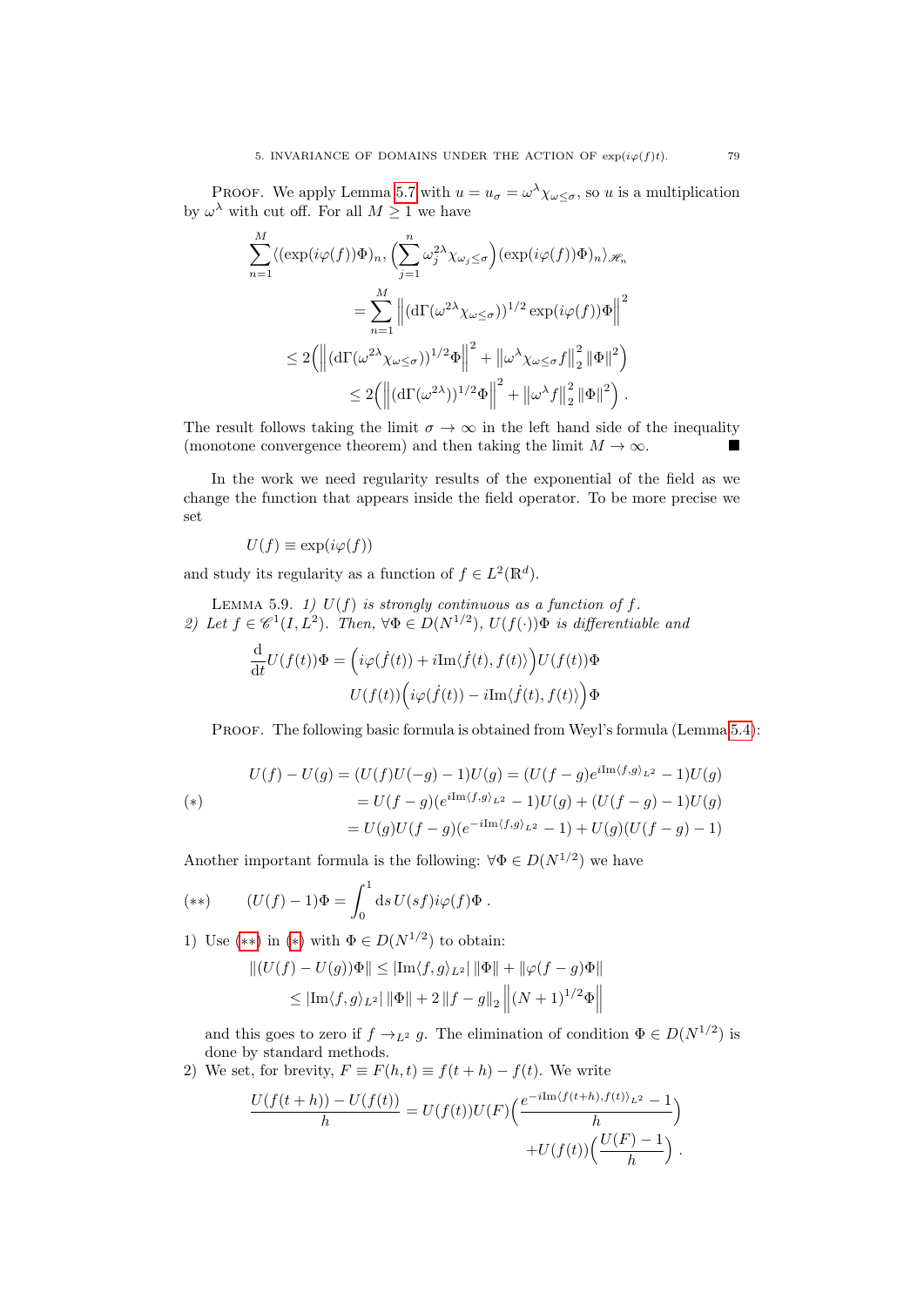Now we have that

 $\lim_{h\to 0}$  $e^{-i\text{Im}\langle f(t+h),f(t)\rangle_{L^2}}-1$  $\frac{1}{h} = -i\text{Im}\langle \dot{f}(t), f(t) \rangle$ 

and,  $\forall \Phi \in D(N^{1/2}),$ 

$$
\frac{U(F(h,t))-1}{h}\Phi=\int_0^1\mathrm{d} s\,U(sF(h,t))i\varphi\Big(\frac{F(h,t)}{h}\Big)\Phi\underset{h\to 0}{\longrightarrow}i\varphi(\dot f)\Phi\;.
$$

Then we obtain the second formula of the derivative. To obtain the first we follow the same procedure.

п

#### 6. Interaction picture.

We will study now how the annihilation and creation operators, and then also  $\exp(i\varphi(f))$ , modify under the action of a class of unitary operators. Consider an operator v from  $D \subset L^2$  in  $L^2$ , self adjoint. Define  $u_0(t) \equiv \exp(-itv)$ ,  $U_0(t) \equiv \exp(-it \mathrm{d}\Gamma(v))$ . We remark that, under suitable domain conditions,  $d\Gamma(v)$ commutes with  $N^{\delta}$  for all  $\delta$ , so if  $\Phi \in D(N^{\delta})$ , then  $U_0(t)\Phi \in D(N^{\delta})$ .

<span id="page-79-0"></span>LEMMA 6.1. Let 
$$
\Phi \in D(N^{1/2})
$$
,  $f \in L^2(\mathbb{R}^d)$ . Define  $\tilde{f} \equiv u_0^{\dagger}(t)f$ , then  
\n
$$
U_0^{\dagger}(t)a(\bar{f})U_0(t)\Phi = a(\bar{\tilde{f}})\Phi
$$
\n
$$
U_0^{\dagger}(t)a^*(f)U_0(t)\Phi = a^*(\tilde{f})\Phi
$$

PROOF. The proof is done by means of a direct calculation on  $\mathcal{H}_n$ .

$$
(U_0^{\dagger}(t)a(\bar{f})U_0(t)\Phi)_n(X_n) = (n+1)^{1/2} \exp(it\sum_{j=1}^n v_j) \int dx \,\bar{f}(x)
$$

$$
\exp(-it\sum_{j=1}^n v_j) \exp(-itv_x)\Phi_{n+1}(x, X_n)
$$

$$
= (n+1)^{1/2} \int dx \,\bar{f}(x) \exp(-itv_x)\Phi_{n+1}(x, X_n)
$$

$$
= (n+1)^{1/2} \langle f, u_0(t)\Phi_{n+1} \rangle_{\mathscr{H}_1}(X_n)
$$

$$
= (n+1)^{1/2} \langle u_0^{\dagger}(t)f, \Phi_{n+1} \rangle_{\mathscr{H}_1}(X_n).
$$

Now that we proved the one about  $a(\bar{f})$ , the other is obtained by taking the adjoint: let  $\Theta, \Phi \in D(N^{1/2}),$  then

$$
\langle U_0^{\dagger}(t)a^*(f)U_0(t)\Theta,\Phi\rangle = \langle \Theta,U_0^{\dagger}(t)a(\bar{f})U_0(t)\Phi\rangle = \langle \Theta,a(\bar{\tilde{f}})\Phi\rangle
$$
  
=  $\langle a^*(\tilde{f})\Theta,\Phi\rangle$ .

The equality between the first and the last term then can be extended to all  $\Phi \in \mathcal{H}$ , and that completes the proof.

LEMMA 6.2. Let  $f \in \mathscr{C}^0(I, L^2)$ . Then  $U_0^{\dagger}(t) \exp(i\lambda \varphi(f(t))) U_0(t) = \exp(i\lambda \varphi(\tilde{f}(t)))$ .

PROOF. The proof is an application of Stone's theorem. Let  $\Phi \in D(N^{1/2})$ , and define  $W(\lambda) \equiv U_0^{\dagger}(t) \exp(i\lambda \varphi(f(t))) U_0(t)$ . Then  $W(\lambda)$  is differentiable on  $D(N^{1/2})$ , and  $W(\lambda)\Phi \in D(N^{1/2})$ , furthermore using Lemma [6.1](#page-79-0) (on  $D(N^{1/2})$  we have  $\varphi(f) = a(\bar{f}) + a^*(f)$  we obtain:

$$
\frac{\mathrm{d}}{\mathrm{d} \lambda} W(\lambda) \Phi = i \Big( a(\bar{\tilde{f}}(t)) + a^*(\tilde{f}(t)) \Big) W(\lambda) \Phi.
$$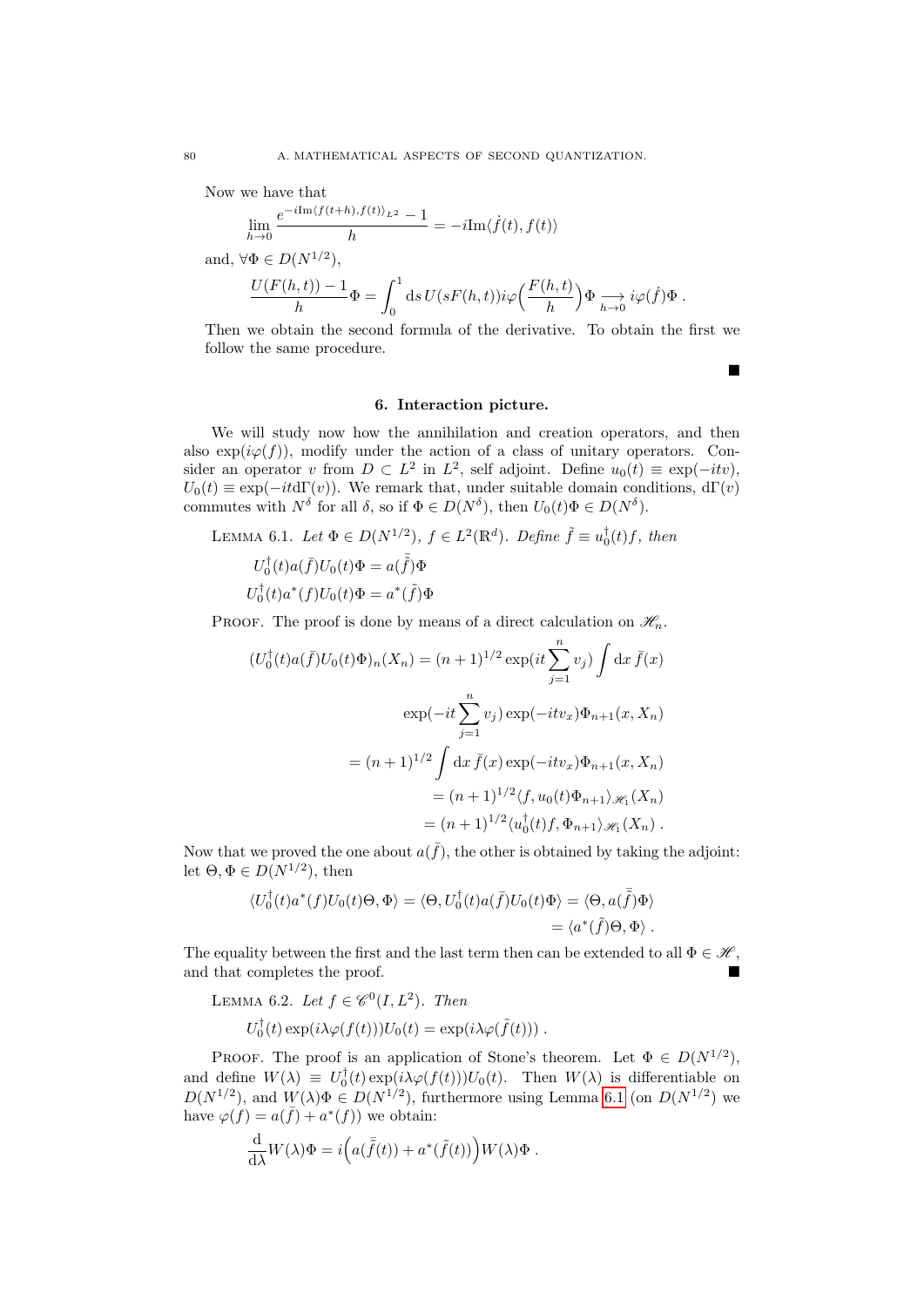8. THE CASE OF 
$$
\mathcal{H} = \mathcal{F}_s(L^2(\mathbb{R}^3)) \otimes \mathcal{F}_s(L^2(\mathbb{R}^3)).
$$
 81

Then by Stone's theorem  $W(\lambda) = \exp\left(i\lambda \left[a(\bar{\tilde{f}}(t)) + a^*(\tilde{f}(t))\right]\right)$ 

7. From 
$$
\exp(i\varphi(f))
$$
 to  $C(\alpha)$ .

In order to be in agreement with the literature on the classical limit of field theories we have to change the notation we used above. Let  $f = -i\alpha$ . Then we have

$$
\varphi(f) \equiv (a(\bar{f}) + a^*(f))^{-} = i(a(\bar{\alpha}) - a^*(\alpha))^{-},
$$
  

$$
U(f) \equiv \exp(i\varphi(f)) = \exp((a^*(\alpha) - a(\bar{\alpha}))^{-}).
$$

Formulas of Lemma [5.3](#page-74-3) become:  $\forall \Phi \in D(a(\bar{g}))$ 

$$
C(\alpha)^{\dagger} a(\bar{g}) C(\alpha) \Phi = a(\bar{g}) \Phi + \langle g, \alpha \rangle_{L^2} \Phi
$$
  

$$
C(\alpha)^{\dagger} a^*(g) C(\alpha) \Phi = a^*(g) \Phi + \langle \alpha, g \rangle_{L^2} \Phi.
$$

The derivative of Lemma [5.9](#page-0-0) becomes:  $\forall \Phi \in D(N^{1/2})$ 

$$
\frac{\mathrm{d}}{\mathrm{d}t}C(\alpha)\Phi = \left(a^*(\dot{\alpha}) - a(\dot{\bar{\alpha}}) - i\mathrm{Im}\langle\alpha,\dot{\alpha}\rangle\right)C(\alpha)\Phi
$$

$$
C(\alpha)\Big(a^*(\dot{\alpha}) - a(\dot{\bar{\alpha}}) + i\mathrm{Im}\langle\alpha,\dot{\alpha}\rangle\Big)\Phi.
$$

8. The case of 
$$
\mathscr{H} = \mathscr{F}_s(L^2(\mathbb{R}^3)) \otimes \mathscr{F}_s(L^2(\mathbb{R}^3)).
$$

To apply the results of this appendix to the system we studied we have to extend them to the case of a tensor product of Fock spaces. Let  $\mathscr{H} = \mathscr{F}_s(L^2(\mathbb{R}^3))\otimes$  $\mathscr{F}_s(L^2(\mathbb{R}^3))$ , then we will have two types of annihilation and creation operators, namely  $\psi^{\#}(f)$  and  $a^{\#}(f)$  that satisfy all lemmas above, and two number operators  $P$  and  $N$ . If we want to be precise we have this abuse of notation:

$$
\psi^{\#}(f) \equiv \psi^{\#}(f) \otimes 1 , a^{\#}(f) \equiv 1 \otimes a^{\#}(f)
$$
  

$$
P \equiv P \otimes 1 , N \equiv 1 \otimes N .
$$

We have also Weyl operators  $C(u) \equiv C(u) \otimes 1$ ,  $C(\alpha) \equiv 1 \otimes C(\alpha)$ ,  $C(u, \alpha) =$  $C(u)C(\alpha)$ . The results above can be applied suitably for  $C(u)$ ,  $C(\alpha)$ ,  $C(u, \alpha)$ .

Let  $B \geq 0$  a self-adjoint operator, we define  $Q(B) \subseteq \mathcal{H}$  the form domain of B, *i.e.*  $Q(B) = D(B^{1/2})$ .  $Q(B)$  is a Hilbert space with norm  $||(B+1)^{1/2}\Phi||$ .

We denote  $Q^*(B)$  the completion of  $\mathscr H$  in the norm  $||(B+1)^{-1/2}\Phi||$ . Finally we define the Hilbert spaces  $\mathscr{H}^{\delta}$ ,  $\delta \in \mathbb{R}$ :  $\mathscr{H}^{\delta} = Q((P+N)^{\delta})$  for  $\delta \geq 0$ , and  $\mathscr{H}^{\delta} = Q^*((P+N)^{|\delta|})$  for  $\delta < 0$ ;  $\mathscr{H}^{\delta}$  is a Hilbert space in the norm

$$
\|\Phi\|_{\delta} = \left\| (P + N + 1)^{\delta/2} \Phi \right\|.
$$

For any  $p, n \in \mathbb{N}$  we also define

$$
\mathscr{H}_{p,n} = \left\{ \Phi_{p,n} : \Phi_{p,n}(X_p; K_n) \in L^2(\mathbb{R}^{3p+3n}) \right\},
$$

where  $X_p = \{x_1, \ldots, x_p\}$ ,  $K_n = \{k_1, \ldots, k_n\}$  and  $\Phi_{p,n}$  is separately symmetric with respect to the first p and the last n variables.  $\mathscr H$  is then the direct sum of the  $\mathscr H_{p,n}$ :

$$
\mathscr{H}=\bigoplus_{p,n=0}^\infty \mathscr{H}_{p,n}\ .
$$

We will use the following properties of the tensor product of Hilbert spaces

$$
\mathscr{H}_{p,n}=\mathscr{H}_{p,0}\otimes\mathscr{H}_{0,n}\;,
$$

.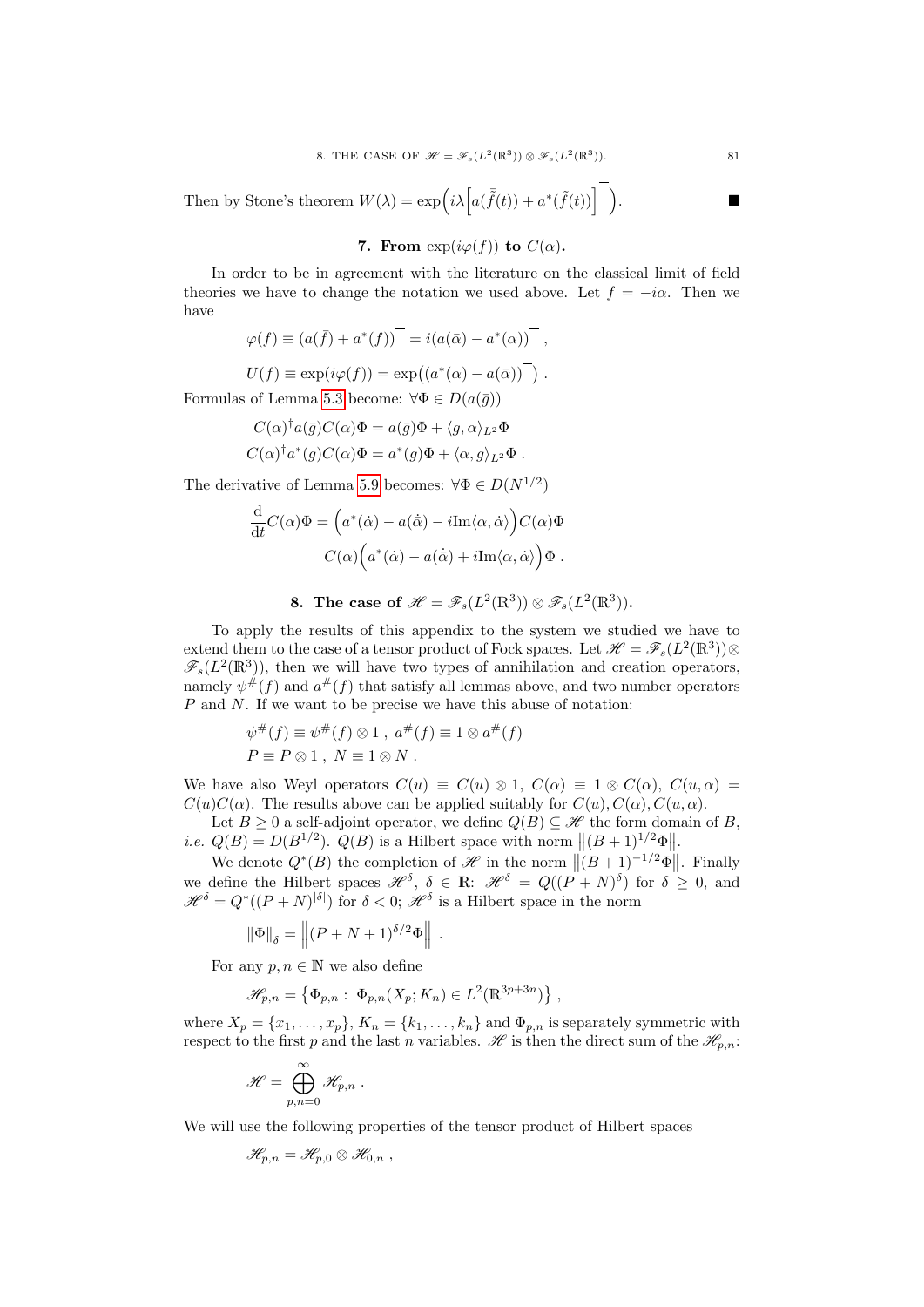and

$$
\mathscr{H}=\left(\bigoplus_{p=0}^\infty\mathscr{H}_{p,0}\right)\otimes\left(\bigoplus_{n=0}^\infty\mathscr{H}_{0,n}\right)=\bigoplus_{p=0}^\infty\mathscr{H}_p,
$$

with

$$
\mathscr{H}_p = \mathscr{H}_{p,0} \otimes \bigoplus_{n=0}^{\infty} \mathscr{H}_{0,n} .
$$

We want to extend some results on the invariance of domains under the action of  $C(u, \alpha)$  we proved above to  $\mathscr{H}^{\delta}$ . When the proof is almost identical to the one already done above, we will omit it. In particular we modify Lemma [5.1](#page-73-0) to read as:

LEMMA 8.1.  $C(u, \alpha)$  maps  $\mathscr{H}^{2\delta}$  into itself for all  $\delta \in \mathbb{R}$ . In particular we have for all  $\Phi \in \mathscr{H}^{2\delta}, \ j \geq 1$ 

$$
\|(P+N+j+1)^{\delta}C(u,\alpha)\Phi\| \leq \exp(\rho_{\delta})\|(P+N+j+1)^{\delta}\Phi\|,
$$

with  $\rho_{\delta} \sim \delta(||u||_2 + ||\alpha||_2)$ .

We did not calculate the constant  $\rho_{\delta}$  explicitly since we are interested only in the invariance of the domains.

Finally we want to study the behaviour of a particular class of trilinear operators of  $\mathscr{H}$ , when they are transformed by  $C(u, \alpha)$ . Consider the following operator on  $L^2(\mathbb{R}^3) \otimes D(N^{1/2})$ : let  $f(\cdot) \in L^\infty(\mathbb{R}^3, L^2(\mathbb{R}^3))$ , define

$$
\varphi(x) \equiv a(\bar{f}(x)) + a^*(f(x)) \; .
$$

Then we consider the operator  $d\Gamma_p(\varphi)$ , defined on  $D(P) \otimes D(N^{1/2})$ . On  $\mathscr{H}_{p,0} \otimes$  $D(N^{1/2})$  it acts as

$$
\mathrm{d}\Gamma_p(\varphi)\Big|_{\mathscr{H}_{p,0}\otimes D(N^{1/2})}=\sum_{j=1}^p\varphi(x_j)\ .
$$

Furthermore define another operator on  $L^2(\mathbb{R}^3) \otimes \bigoplus_{n\geq 0} \mathcal{H}_{0,n}$ : let  $\alpha \in L^2(\mathbb{R}^3)$ ,  $f(\cdot) \in L^{\infty}(\mathbb{R}^3, L^2(\mathbb{R}^3))$ , then

$$
\langle f, \alpha \rangle(x) \equiv 2\text{Re}\langle f(x), \alpha \rangle_{L^2(\mathbb{R}^3)}.
$$

Using Lemma [5.3](#page-74-3) on  $\mathscr{H}_{p,0}\otimes D(N^{1/2})$ , we have that

$$
C^*(\alpha) d\Gamma_p(\varphi) C(\alpha) \Big|_{\mathscr{H}_{p,0} \otimes D(N^{1/2})} = \left( d\Gamma_p(\varphi) + d\Gamma_p(\langle f, \alpha \rangle) \right) \Big|_{\mathscr{H}_{p,0} \otimes D(N^{1/2})}.
$$

Finally applying the last formula of Lemma [5.7](#page-77-0) on  $D(P^2 + N)$  to

$$
C^*(u)\Big(\mathrm{d}\Gamma_p(\varphi)+\mathrm{d}\Gamma_p(\langle f,\alpha\rangle)\Big)C(u)
$$

we prove the following lemma (we write it in the language of second quantization for clarity):

LEMMA 8.2. Let 
$$
\Phi \in D(P^2 + N)
$$
,  $f \in L^{\infty}(\mathbb{R}^3, L^2(\mathbb{R}^3))$  then:  
\n
$$
C^*(u, \alpha) \int dx dk \left( \bar{f}(x, k) a(k) + f(x, k) a^*(k) \right) \psi^*(x) \psi(x) C(u, \alpha) \Phi
$$
\n
$$
= \int dx dk \left( \bar{f}(x, k) (a(k) + \alpha(k)) + f(x, k) (a^*(k) + \bar{\alpha}(k)) \right)
$$
\n
$$
(\psi^*(x) + \bar{u}(x)) (\psi(x) + u(x)) \Phi.
$$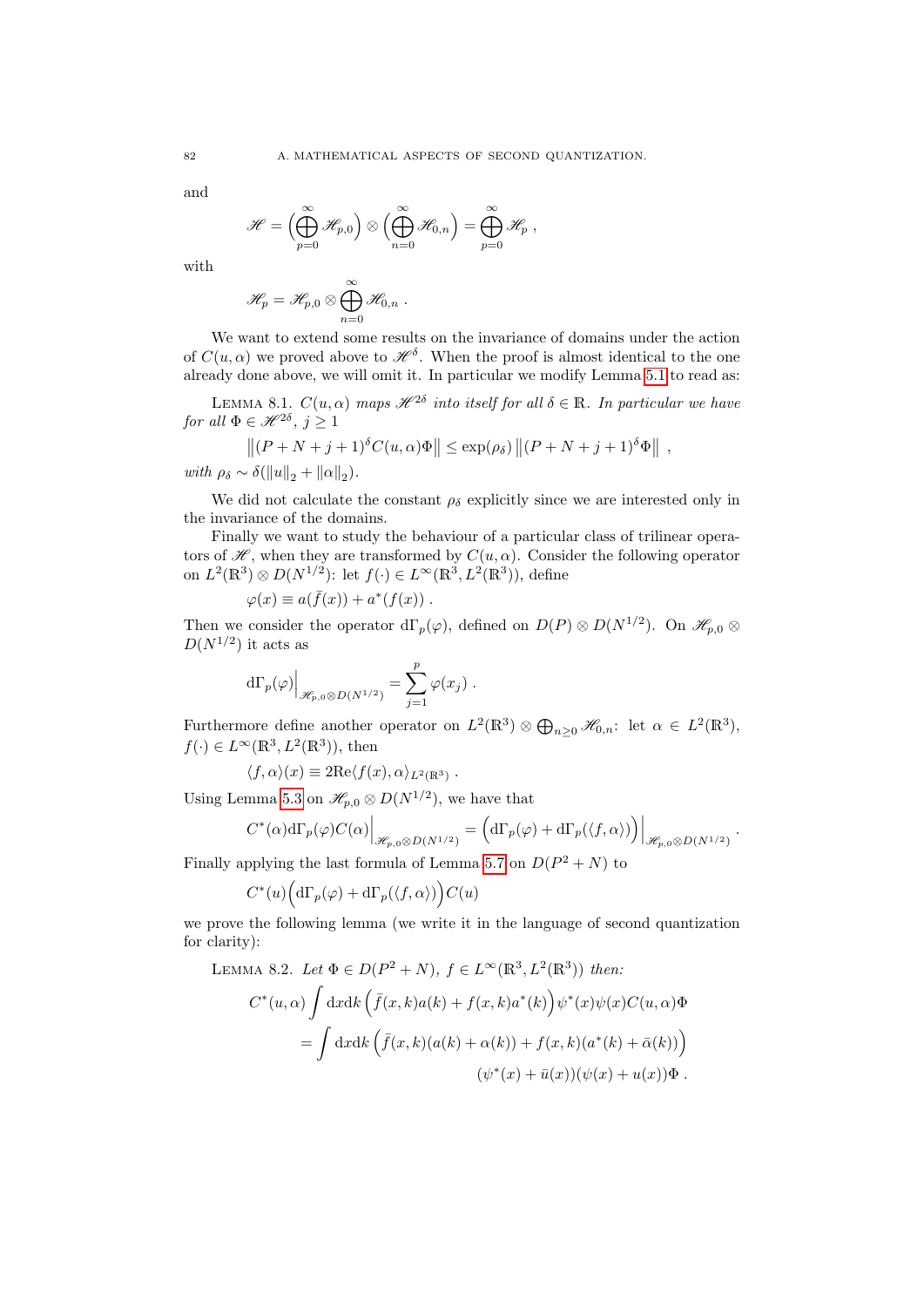### APPENDIX B

# Direct sum of operators on Hilbert spaces.

## 1. Direct sum of domains.

• Let  $\mathcal{H}_n$  be a Hilbert space for all n, then we define

$$
\mathscr{H}=\bigoplus_{n=1}^{\infty}\mathscr{H}_n.
$$

 $P_n$  is the orthogonal projector on  $\mathcal{H}_n$  and

$$
P_{\leq n} = \{ \text{projector on } \bigoplus_{j=1}^{n} \mathcal{H}_j \} = \sum_{j=1}^{n} P_j.
$$

• If  $D_n \subset \mathcal{H}_n$ , then

$$
\bigoplus_{n=1}^{\infty} D_n = \{x \in \mathcal{H}, P_n x \in D_n \text{ for all } n\}
$$
  
\n
$$
\bigoplus_{n=1}^{\infty} D_n = \{x \in \mathcal{H}, P_n x = 0 \,\forall n \ge n_0(x) \text{ and } P_n x \in D_n \text{ when } \ne 0\}.
$$

• It is clear that

$$
\left(\bigoplus_{\text{fin}} D_n\right)^{-} \supset \bigoplus_{n=1}^{\infty} D_n
$$

for every  $x \in \bigoplus_{n=1}^{\infty} D_n$  can be approximated as well as we want by  $\sum_{n=1}^{N} P_n x$ . Then

$$
\left(\bigoplus_{\text{fin}} D_n\right)^{-} = \left(\bigoplus_{n=1}^{\infty} D_n\right)^{-}.
$$

• We remark that if

$$
S \equiv \bigoplus_{n=1}^{\infty} D_n = \bigoplus_{n=1}^{\infty} D'_n ,
$$

<span id="page-82-0"></span>taking the  $P_n$ -projection of a generic  $x \in S$  we obtain  $D_n = D'_n$  for all n. Lemma 1.1.

$$
\left(\bigoplus_{\text{fin}} D_n\right)^{-} = \left(\bigoplus_{n=1}^{\infty} D_n\right)^{-} = \bigoplus_{n=1}^{\infty} D_n^{-}.
$$

PROOF. Let  $x \in \bigoplus D_n$ . Then  $P_n x \in D_n$ . For all  $\varepsilon_n$ ,  $\exists y_n \in D_n$  such that  $||P_n x - y_n||_n < \varepsilon_n$ . Since  $||y_n||_n^2 \le 2 ||P_n x||_n^2 + 2 ||P_n x - y_n||_n^2$ ,  $\sum_{n=1}^{\infty} ||y_n||_n^2 < \infty$ , so  $y = (y_1, \ldots, y_n, \ldots) \in \bigoplus_n D_n$ . It follows that  $||x - y||^2 \leq \sum_n \varepsilon_n^2$  that can become suitably small. Then

$$
\left(\bigoplus_{n=1}^{\infty} D_n\right)^{-1} \supset \bigoplus_{n=1}^{\infty} D_n^{-}.
$$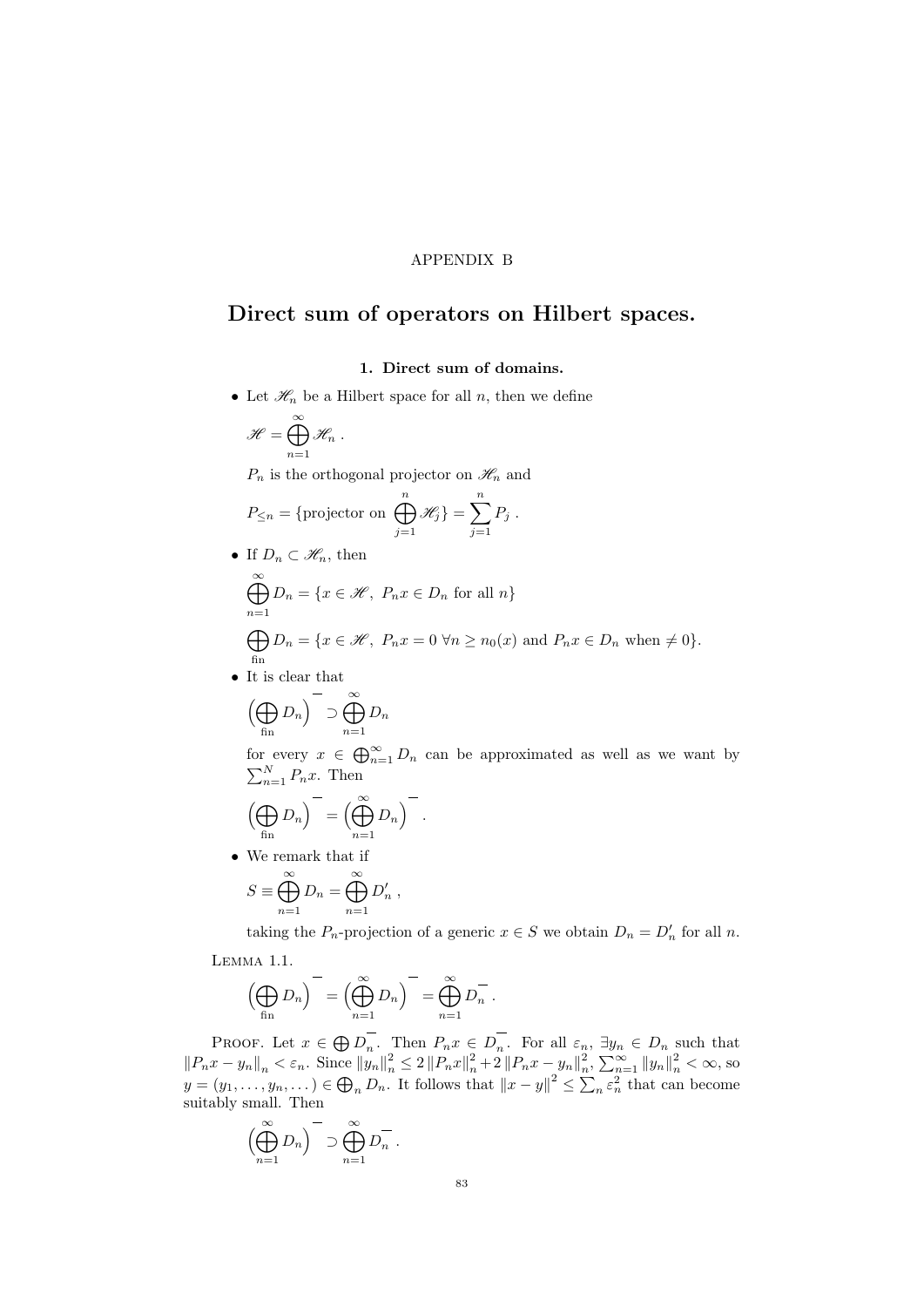Let now  $x \in \left(\bigoplus D_n\right)$  . For all  $\varepsilon$ ,  $\exists y$  with  $P_n y \in D_n$  such that  $\|x-y\| < \varepsilon$ . It follows that  $||P_n x - P_n y|| < \varepsilon$ . Hence  $P_n x \in D_n$ , and  $x \in \bigoplus_n D_n$ . Then

$$
\left(\bigoplus_{n=1}^{\infty} D_n\right)^{-} \subset \bigoplus_{n=1}^{\infty} D_n^{-} .
$$

 $\blacksquare$ 

<span id="page-83-0"></span>COROLLARY 1.1. If  $D_n = \mathcal{H}_n$  then

$$
\left(\bigoplus_{\text{fin}} D_n\right)^{-1} = \left(\bigoplus_{n=1}^{\infty} D_n\right)^{-1} = \mathscr{H}.
$$

## 2. Direct sum of operators.

• Let  $A_n$  be linear operator on  $\mathcal{H}_n$  defined on  $D(A_n)$ . Define

$$
D(A) = \{x \in \mathcal{H} : P_n x \in D(A_n), \sum_{n=1}^{\infty} ||A_n P_n x||_n^2 < \infty\}
$$
  

$$
Ax = \sum_{n=1}^{\infty} A_n P_n x = \lim_{N \to \infty} \sum_{n=1}^N A_n P_n x, \forall x \in D(A) .
$$

We will use the notation  $A = \bigoplus A_n$ . Define also

.

$$
A_{\rm fin} \equiv A \Big|_{\bigoplus_{\rm fin} D(A_n)}
$$

• Observe that, by definition,  $\{x, y\} \in \mathscr{G}(A) \subset \mathscr{H} \oplus \mathscr{H}$  if and only if  $x \in \bigoplus_n D(A_n)$ ,  $y \in \bigoplus_n \text{Ran}(A_n)$  and  $P_ny = A_nP_nx$  for all n. Since  $\mathscr{H} \oplus \mathscr{H} = \bigoplus_{n} (\mathscr{H}_{n} \oplus \mathscr{H}_{n})$  we can write

$$
\mathscr{G}(A)=\bigoplus_n \mathscr{G}(A_n)
$$

and we have

$$
\mathscr{G}(A_{\text{fin}}) = \bigoplus_{\text{fin}} \mathscr{G}(A_n) .
$$

We remark that  $\ker(A) = \bigoplus_n \ker(A_n)$  and  $\text{Ran}(A) = \bigoplus_n \text{Ran}(A_n)$ .

<span id="page-83-1"></span>Lemma 2.1.

$$
\mathscr{G}(A_{\text{fin}})^{-} = \left(\bigoplus_{\text{fin}} \mathscr{G}(A_n)\right)^{-} = \mathscr{G}(A)^{-} = \left(\bigoplus_{n=1}^{\infty} \mathscr{G}(A_n)\right)^{-} = \bigoplus_{n=1}^{\infty} \mathscr{G}(A_n)^{-}.
$$

PROOF. A direct consequence of Lemma [1.1](#page-82-0)

- 
- If  $D(A_n)$  =  $\mathscr{H}_n$  by Corollary [1.1](#page-83-0)  $(\bigoplus_{\text{fin}} D(A_n)) = \mathscr{H}$  and since  $D(A) \supset \bigoplus_{\text{fin}} D(A_n)$  it follows that  $D(A) = \mathcal{H}$ .

COROLLARY 2.1. If all  $A_n$  are closable, then A is closable and

$$
\mathscr{G}(A^{-}) = \bigoplus_{n=1}^{\infty} \mathscr{G}(A_{n}^{-}), A^{-} = \bigoplus_{n=1}^{\infty} A_{n}^{-}, A_{\text{fin}}^{-} = A^{-}.
$$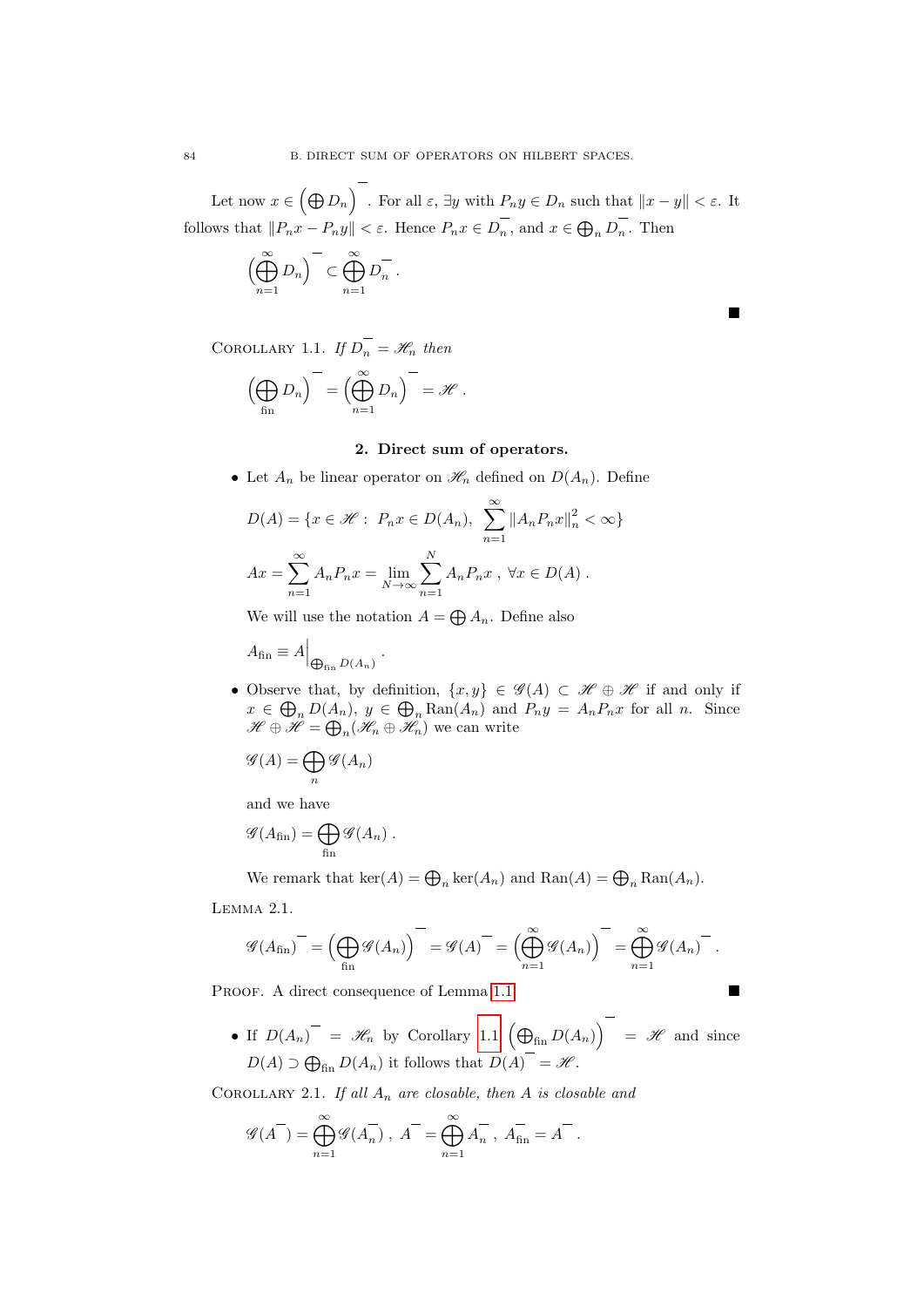**PROOF.** If  $A_n$  is closable then  $\mathscr{G}(A_n)$  =  $\mathscr{G}(A_n)$ . Hence by Lemma [2.1](#page-83-1)  $\mathscr{G}(A) = \bigoplus_{n} \mathscr{G}(A_n)$ , then

$$
\mathscr{G}(A)^{-} = \mathscr{G}(\bigoplus_{n} A_{n}) , A^{-} = \bigoplus_{n} A_{n}^{-} .
$$

LEMMA 2.2. Let  $A_n$  be densely defined for all n. Since  $A = \bigoplus_n A_n$ , then  $A^{\dagger} = \bigoplus_n A_n^{\dagger}.$ 

PROOF. Let  $\tau$  be the operator on  $\mathscr{H} \oplus \mathscr{H}$  such that  $\tau\{x, y\} = \{-y, x\}$ . If  $\tau_n$  is the operator  $\tau$  defined on  $\mathscr{H}_n \oplus \mathscr{H}_n$  and  $M_n$  a linear subspace  $\subset \mathscr{H}_n \oplus \mathscr{H}_n$ , setting  $\mathscr{H} \oplus \mathscr{H} = \bigoplus_n (\mathscr{H}_n \oplus \mathscr{H}_n)$  we obtain

$$
\tau\Bigl(\bigoplus_n M_n\Bigr) = \bigoplus_n \tau_n M_n .
$$

Also, by direct inspection, it is obvious that

$$
\left(\bigoplus_n M_n\right)^{\perp} = \bigoplus_n M_n^{\perp} .
$$

Because  $\mathscr{G}(B^{\dagger}) = (\tau \mathscr{G}(B))^{\perp} = \tau(\mathscr{G}(B))^{\perp}$ , taking the orthogonal complement of

$$
\mathscr{G}(A) = \bigoplus_n \mathscr{G}(A_n)
$$

we obtain

$$
\mathscr{G}(A)^{\perp} = \bigoplus_{n} \mathscr{G}(A_n)^{\perp} ;
$$

then

$$
\mathscr{G}(A^{\dagger}) = \tau(\mathscr{G}(A))^{\perp} = \bigoplus_{n} \tau_n(\mathscr{G}(A_n))^{\perp} = \bigoplus_{n} \mathscr{G}(A_n^{\dagger}).
$$

LEMMA 2.3. Let  $A = \bigoplus_n A_n$  with  $D(A_n) \subset \mathcal{H}_n$ ,  $D(A) \subset \mathcal{H} = \bigoplus_n \mathcal{H}_n$ . Then A is continuous if and only if  $A_n$  is continuous for all n and sup  $||A_n||_n < \infty$ . If that is the case then  $||A|| = \sup_n ||A_n||_n$ .

PROOF. We recall that

$$
||x||^{2} = \sum_{n=1}^{\infty} ||P_{n}x||_{n}^{2}
$$

$$
||Ax||^{2} = \sum_{n=1}^{\infty} ||A_{n}P_{n}x||_{n}^{2}
$$

Let A continuous. From  $\sum_{n} ||A_n P_n x||_n^2 \le ||A||^2 \sum_{n} ||P_n x||_2^2$  setting  $x = P_m x$  we have  $||A_m|| \le ||A||$  and  $\sup_n ||A_n||_n \le ||A||$ . On the other hand:

$$
\sum_{n} \|A_n P_n x\|_n^2 \le \sup_m \|A_m\|_m^2 \sum_{n} \|P_n x\|_n^2 ,
$$

.

then  $||A||^2 \leq \sup_n ||A_n||_n^2$ , so  $||A|| = \sup_n ||A_n||_n$ .

Let now  $A_n$  continuous for all n and  $\sup_n ||A_n||_n < \infty$ . Then  $||Ax||^2 \le$  $\sup_n ||A_n||_n^2 ||x||^2$  hence A is continuous and we can use the reasoning above.

 $\blacksquare$ 

Ē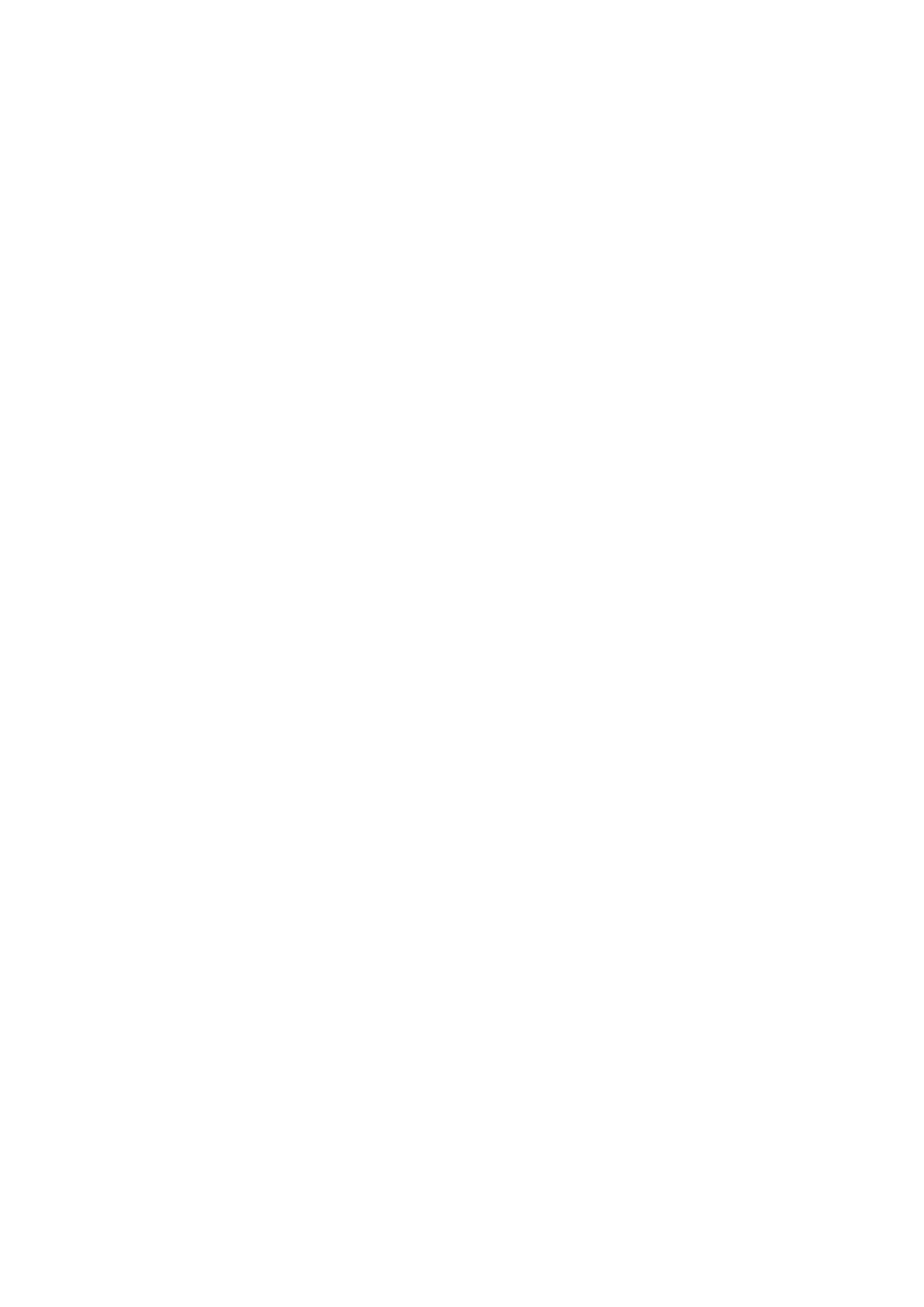### APPENDIX C

# Scale of spaces and interpolation.

The spaces  $\mathcal{H}^{\delta}$  defined here are different from the ones defined in Chapter [4.](#page-28-0) The latter are the form domains of (powers of) the operator under consideration, the former are the domains of definition of the same operator. As a matter of fact to translate the results obtained here to the spaces of Chapter [4](#page-28-0) you have to call  $\mathscr{H}^{2\delta}$  every space that here is  $\mathscr{H}^{\delta}$ .

#### 1. Scale of spaces.

• Let  $\mathscr H$  be a Hilbert space with scalar product  $\langle \cdot, \cdot \rangle$  and norm  $\|\cdot\|$ . Then let N be a self-adjoint operator in  $\mathscr{H}, N \geq 1$ ;  $\delta \in \mathbb{R}$ .

If  $\delta > 0$ , we define  $\mathscr{H}^{\delta} = D(N^{\delta})$  the pre-Hilbert space with respect to the scalar product

$$
\langle x, y \rangle_{\delta} = \langle N^{\delta} x, N^{\delta} y \rangle.
$$

 $\mathscr{H}_{\delta}$  is complete since N is closed and  $N \geq 1$ , so it is a Hilbert space. If  $\delta = 0$ , we set  $\mathcal{H}^0 = \mathcal{H}$ .

If  $\delta$  < 0, let  $\mathcal{H}^{\delta}$  be the completion of  $\mathcal{H}$  with respect to the norm

$$
||x||_{\delta} = ||N^{\delta}x||.
$$

 $\mathscr{H}^{\delta}$  is a Hilbert space by construction.

• Let now  $\delta_1 \leq \delta_2$ . We introduce the following family of identity operators  $i_{\delta_1,\delta_2}x=x$  from a subspace of  $\mathscr{H}^{\delta_2}$  in  $\mathscr{H}^{\delta_1}$ . Their domains and ranges are:

.

$$
D(i_{\delta_1, \delta_2}) = \begin{cases} D(N^{\delta_2}) = \mathcal{H}^{\delta_2} & \text{if } \delta_2 \ge 0 \\ \mathcal{H} \subset \mathcal{H}^{\delta_2} & \text{if } \delta_2 < 0 \end{cases}
$$

$$
\text{Ran}(i_{\delta_1, \delta_2}) = \begin{cases} D(N^{\delta_2}) \subset D(N^{\delta_1}) = \mathcal{H}^{\delta_1} & \text{if } \delta_1 \ge 0 \\ D(N^{\delta_2}) \subset \mathcal{H} \subset \mathcal{H}^{\delta_1} & \text{if } \delta_1 < 0 \end{cases}
$$

With this notation we have

<span id="page-86-0"></span>(\*) 
$$
\|i_{\delta_1, \delta_2} x\|_{\delta_1} \le \|x\|_{\delta_2} \ \forall x \in D(i_{\delta_1, \delta_2})
$$

<span id="page-86-1"></span>
$$
(**) \qquad i_{\delta_1,\delta_2} i_{\delta_2,\delta_3} = i_{\delta_1,\delta_3} \text{ if } \delta_1 \leq \delta_2 \leq \delta_3 .
$$

Furthermore

$$
\langle x, y \rangle_{\delta} = \langle N^{\delta} i_{0,\delta} x, N^{\delta} i_{0,\delta} y \rangle_0 \text{ for } \delta \ge 0, \forall x, y \in \mathcal{H}^{\delta}
$$
  

$$
\langle i_{\delta,0} x, i_{\delta,0} y \rangle_{\delta} = \langle N^{\delta} x, N^{\delta} y \rangle_0 \text{ for } \delta < 0, \forall x, y \in \mathcal{H}^0.
$$

Consider now  $i_{\delta_1,\delta_2}$  with  $\delta_1 < \delta_2 < 0$ . Then  $D(i_{\delta_1,\delta_2}) = \mathscr{H}$  with H dense in  $\mathscr{H}^{\delta_2}$ . Equation (\*) implies that  $i_{\delta_1,\delta_2}$  can be extended in a unique way to a continuous application  $i'_{\delta_1,\delta_2}$  with  $D(i'_{\delta_1,\delta_2}) = \mathscr{H}^{\delta_2}$  and values in  $\mathscr{H}^{\delta_1}$ .  $i'_{\delta_1, \delta_2}$  verifies

$$
(*) \qquad \left\| i'_{\delta_1, \delta_2} x \right\|_{\delta_1} \leq \left\| x \right\|_{\delta_2} \ \forall x \in \mathscr{H}^{\delta_2} .
$$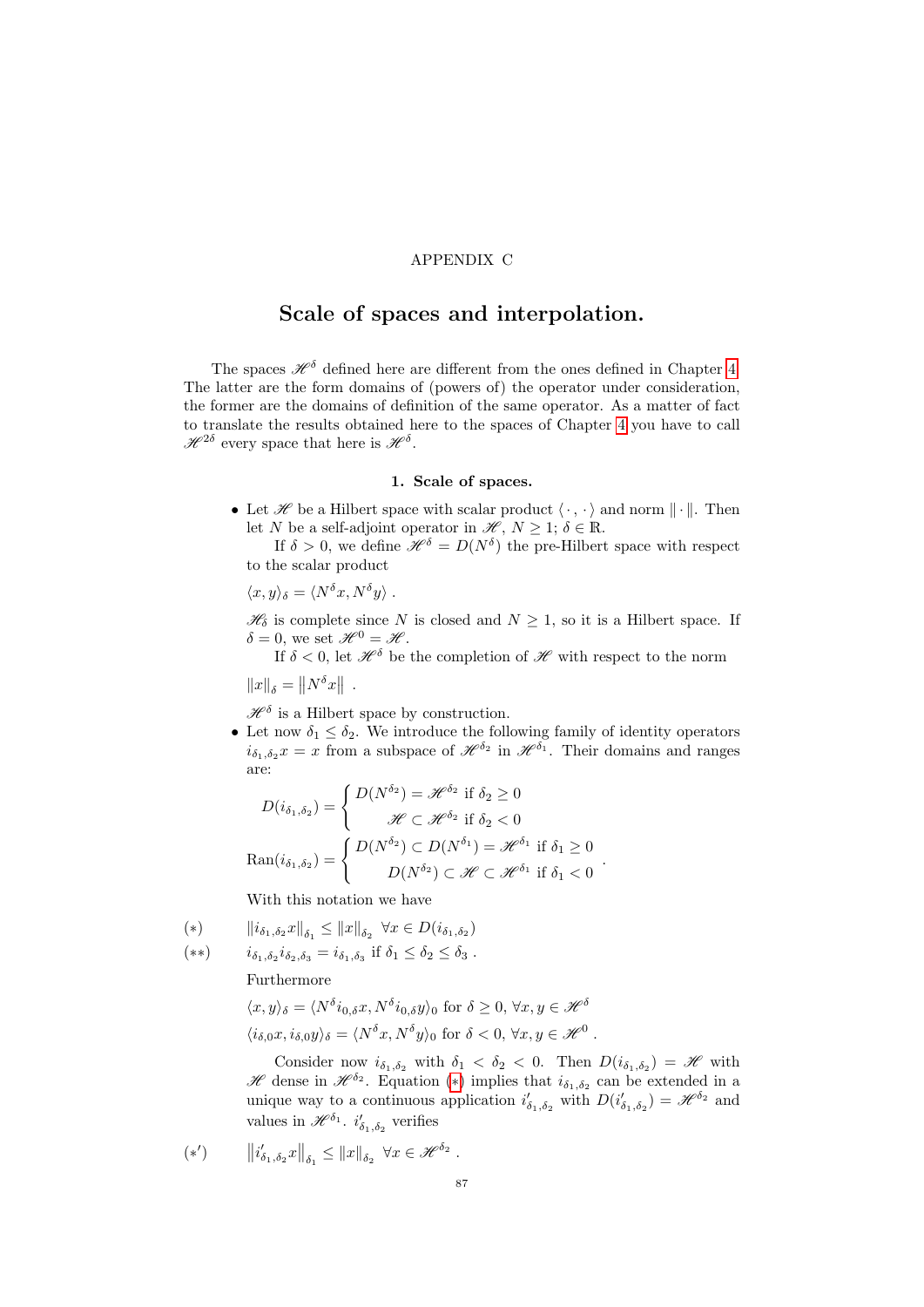We can now prove  $i'_{\delta_1,\delta_2}$  is injective. Let  $i'_{\delta_1,\delta_2}x=0$  with  $x\in\mathscr{H}^{\delta_2}$ . Then exists  $\{x_n\}_{n\in\mathbb{N}} \in \mathcal{H} \subset \mathcal{H}^{\delta_2}$  such that  $x_n \to x$  when  $n \to \infty$  in  $\mathcal{H}^{\delta_2}$ and  $i'_{\delta_1,\delta_2}x_n \to 0$  in  $\mathscr{H}^{\delta_1}$ . So  $\|N^{\delta_1}x\|_0 \to 0$ ,  $\|N^{\delta_2}x_n\|_0 \to \|x\|_{\delta_2}$  and  $\left\| N^{\delta_2} x_n - N^{\delta_1} x_m \right\|_0 \to 0$  when  $n, m \to \infty$ . If we define  $y_n = N^{\delta_1} x_n$  we can rewrite:  $||y_n||_0 \to 0$ ,  $||N^{\delta_2-\delta_1}y_n|| \to ||x||_{\delta_2}$  and

$$
||N^{\delta_2-\delta_1}y_n-N^{\delta_2-\delta_1}y_m||_0\to 0.
$$

Since  $N^{\delta_2-\delta_1}$  is a closed operator,  $\mathscr{H}-\lim N^{\delta_2-\delta_1}y_n=0$  so  $x=0$ .

Furthermore equation (\*\*) can be extended to i', since from  $\{x_n\}_{n\in\mathbb{N}}$ such that  $x_n \to x$  in  $\mathscr{H}^0$  it follows that  $i_{\delta',\delta} x_n$  converges in  $\mathscr{H}^{\delta'}$  for all  $\delta' < \delta$ :

$$
(**') \qquad i'_{\delta_1, \delta_2} i'_{\delta_2, \delta_3} = i'_{\delta_1, \delta_3} .
$$

• Let  $\delta > 0$ . There is a natural isometry between  $\mathscr{H}^{-\delta}$  and  $(\mathscr{H}^{\delta})^*$ , where the latter is the vector space of antilinear continuous functionals on  $\mathscr{H}^{\delta}$ . To a fixed  $y \in \mathcal{H}^0$ , the application

$$
\mathscr{H}^\delta\ni x\longrightarrow \langle i_{0,\delta}x,y\rangle_0
$$

defines an element of  $(\mathscr{H}^{\delta})^*$  by

$$
\langle i_{0,\delta}x, y\rangle_0 = \langle x, i_{0,\delta}^*y\rangle_{\mathscr{H}^\delta,(\mathscr{H}^\delta)^*}
$$

where  $i_{0,\delta}^*$  is linear and continuous from  $\mathscr{H}$  to  $(\mathscr{H}^{\delta})^*$ . Furthermore since  $N^{\delta}D(N^{\delta}) = \mathscr{H}$ :

$$
\left\|i_{0,\delta}^{*}y\right\|_{(\mathscr{H}^{\delta})^{*}} = \sup_{x \in \mathscr{H}^{\delta}} \frac{\left|\langle x, i_{0,\delta}^{*}y \rangle_{\mathscr{H}^{\delta},(\mathscr{H}^{\delta})^{*}}\right|}{\|x\|_{\delta}} = \sup_{x \in \mathscr{H}^{\delta}} \frac{\left|\langle N^{\delta}i_{0,\delta}x, N^{-\delta}y \rangle_{0}\right|}{\|N^{\delta}i_{0,\delta}x\|_{0}}}{\|N^{\delta}i_{0,\delta}x\|_{0}} = \left\|N^{-\delta}y\right\|_{0}.
$$

Then it follows that  $i_{0,\delta}^*$  is injective from  $\mathscr{H}$  in  $(\mathscr{H}^\delta)^*$  and to  $\text{Ran}(i_{0,\delta}^*)$ can be given a structure of pre-Hilbert space with scalar product

$$
\langle i_{0,\delta}^* x, i_{0,\delta}^* y \rangle_{(\mathscr{H}^{\delta})^*} = \langle N^{-\delta} x, N^{-\delta} y \rangle_0.
$$

 $\text{Ran}(i^*_{0,\delta})$  is dense in  $(\mathscr{H}^\delta)^*$ , since  $\langle x, i^*_{0,\delta} y \rangle_{\mathscr{H}^\delta,(\mathscr{H}^\delta)^*} = 0$  for all  $y \in \mathscr{H}^0$ implies  $x = 0$ . Because

$$
\langle i_{-\delta,0}x, i_{-\delta,0}y \rangle_{-\delta} = \langle N^{-\delta}x, N^{-\delta}y \rangle_0 \,\,\forall x, y \in \mathscr{H},
$$

 $i_{0,\delta}^* i_{-\delta,0}^{-1}$  preserves the scalar product between  $\text{Ran}(i_{-\delta,0})$  (dense in  $\mathscr{H}^{-\delta})$ and Ran $(i_{0,\delta}^*)$  (dense in  $(\mathscr{H}^{\delta})^*$ ). This isometry is extended in a unique way to an isometry between  $\mathscr{H}^{-\delta}$  and  $(\mathscr{H}^{\delta})^*$ , so they can be identified.

• All isometries  $i, i', i^*$  are treated as the identity operator (being coherent between one another).

### 2. Operators on the scale of spaces. Interpolation.

- We will call  $D_0 = \mathscr{C}_0(N)$  the set of vectors  $\Phi$  such that  $\exists a = a(\Phi)$  implying  $d||P_\lambda \Phi|| = 0$  for  $\lambda > a(\Phi)$ , where  $P_\lambda$  is the spectral family of projectors of N.
- Let  $\delta > 0$ .  $T_0$  a linear operator defined on  $D_0$  with  $T_0 D_0 \subset D(N^{\delta})$  and  $\exists c \in \mathbb{R} > 0$  such that
- <span id="page-87-0"></span>(†)  $\|T_0\Phi\|_{\delta} \leq c_{\delta} \|\Phi\|_{\delta} \ \forall \Phi \in D_0.$

The biggest admissible domain of definition for  $T_0$  is  $D = D(N^{\delta})$  and in that case we suppose  $T_0D(N^{\delta}) \subset D(N^{\delta})$  and ([†](#page-87-0)) for all  $\Phi \in D$ .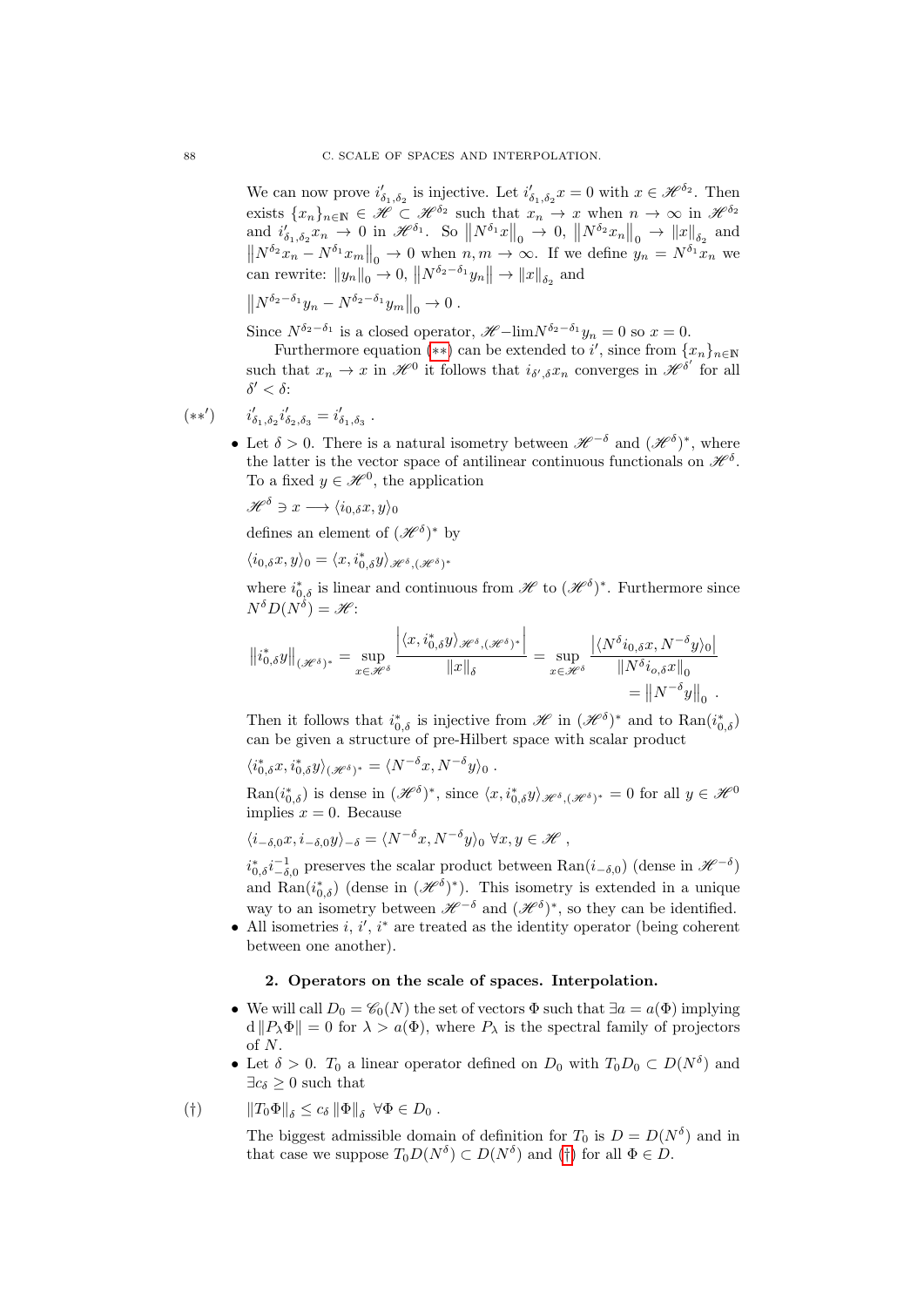Let now  $\delta \leq 0$ .  $T_0$  linear operator defined on  $D_0$  and  $\exists c_{\delta}$  such that ([†](#page-87-0)) holds. In this case the biggest admissible domain of definition for  $T_0$  is  $D = \mathscr{H}$ , and that ([†](#page-87-0)) holds for all  $\Phi \in D$ .

It is evident that ([†](#page-87-0)) is equivalent to

$$
(\dagger') \qquad \left\| N^{\delta} T_0 N^{-\delta} \Phi \right\| \leq c_{\delta} \left\| \Phi \right\| \ \forall \Phi \in D_0 \ .
$$

- Under the preceding assumptions it is clear that, for all  $\delta \in \mathbb{R}, T_0$  has a unique continuous extension  $T_{\delta}$  to all of  $\mathscr{H}^{\delta}$  that satisfies
	- $||T_{\delta}\Phi||_{\delta} \leq c_{\delta} ||\Phi||_{\delta} \ \ \forall \Phi \in \mathscr{H}^{\delta}.$ 
		- If  $\delta < 0$ ,  $T_{\delta}$  is defined on a set bigger than  $\mathscr{H}$ .

If  $\delta > 0$ ,  $T_{\delta}$  is defined on  $D(N^{\delta}) \subset \mathscr{H}$  with values in  $D(N^{\delta})$ , and so we can write

 $\left\| N^{\delta}T_{\delta}\Phi \right\| \leq c_{\delta}\left\| \Phi \right\| \ \forall \Phi \in D(N^{\delta})$ .

• If ([†](#page-87-0)) holds for  $\delta_1$  and  $\delta_2$ ,  $\delta_1 < \delta_2$  then  $T_{\delta_2} \subset T_{\delta_1}$ . To prove this assertion, let  $\Phi \in \mathscr{H}^{\delta_2}$  and  $\{\Phi_j\} \in D_0$  such that  $\mathscr{H}^{\delta_2} - \Phi_j \to \Phi$ . Since the topology of  $\mathscr{H}^{\delta_1}$  is stronger than that of  $\mathscr{H}^{\delta_1}$ , we have  $\mathscr{H}^{\delta_1} - \Phi_j \to \Phi$ . Then from  $\mathscr{H}^{\delta_2}-T_0\Phi_j\to T_{\delta_2}\Phi$  and  $\mathscr{H}^{\delta_1}-T_0\Phi_j\to T_{\delta_1}\Phi$  it follows that  $T_{\delta_2}\Phi=T_{\delta_1}\Phi$ .

PROPOSITION 14 (Interpolation). If  $T_0$  satisfies ([†](#page-87-0)) for  $\delta_1$  and  $\delta_2$  with  $\delta_1 < \delta_2$ , then for all  $\delta$  such that  $\delta_1 \leq \delta \leq \delta_2$  and for all  $\Phi \in D_0$  we have that

$$
||N^{\delta}T_0\Phi|| \leq c_{\delta} ||N^{\delta}\Phi||
$$

with

$$
c_\delta = c_{\delta_1}^{\frac{\delta_2-\delta}{\delta_2-\delta_1}} c_{\delta_2}^{\frac{\delta-\delta_1}{\delta_2-\delta_1}}\;.
$$

PROOF. We will use Hadamard three-lines theorem:

LEMMA (Hadamard three-lines theorem). Let  $f(z) = f(x+iy)$  a function with values in a Banach space, bounded and continuous in the closed strip  $\delta_1 \leq x \leq \delta_2$ ,  $-\infty < y < +\infty$ , analytic on its interior. Suppose that

 $|| f(\delta_1 + iy) || \leq c_{\delta_1}$ ,  $|| f(\delta_2 + iy) || \leq c_{\delta_2}$ .

.

Then,  $\forall z$  in the closed strip defined above

$$
||f(z)|| \leq c_{\delta_1}^{\frac{\delta_2 - \delta}{\delta_2 - \delta_1}} c_{\delta_2}^{\frac{\delta - \delta_1}{\delta_2 - \delta_1}}
$$

Here  $f$  is defined as following:

<span id="page-88-0"></span>(††)  $f(z) = N^z T_0 N^{-z} \Phi$  with  $\Phi \in D_0$ .

Observe that  $(z = x + iy)$ 

$$
||N^z \Phi||^2 = \int |\lambda^z|^2 d||P_\lambda \Phi||^2 = \int \lambda^{2x} d||P_\lambda \Phi||^2,
$$

for all  $\Phi \in D(N^x)$ , hence  $N^{iy}$  is a unitary operator. We will show that  $f(z)$ , as defined by ([††](#page-88-0)), satisfies the hypotheses of Hadamard's theorem.

a)  $f(z)$  is well defined and bounded on the closed strip. Write

<span id="page-88-1"></span>
$$
(\dagger \dagger \dagger) \qquad f(z) = N^{z-\delta_2} (N^{\delta_2} T_0 N^{-\delta_2}) N^{-z+\delta_2} \Phi.
$$
  

$$
N^{z-\delta_2} \Phi \in D_0 \text{ because } \Phi \in D_0 \text{ so}
$$
  

$$
||N^{-z+\delta_2} \Phi||^2 = \int_1^{\mu(\Phi)} \lambda^{2(\delta_2 - x)} d||P_\lambda \Phi||^2, \forall x, y \in \mathbb{R}
$$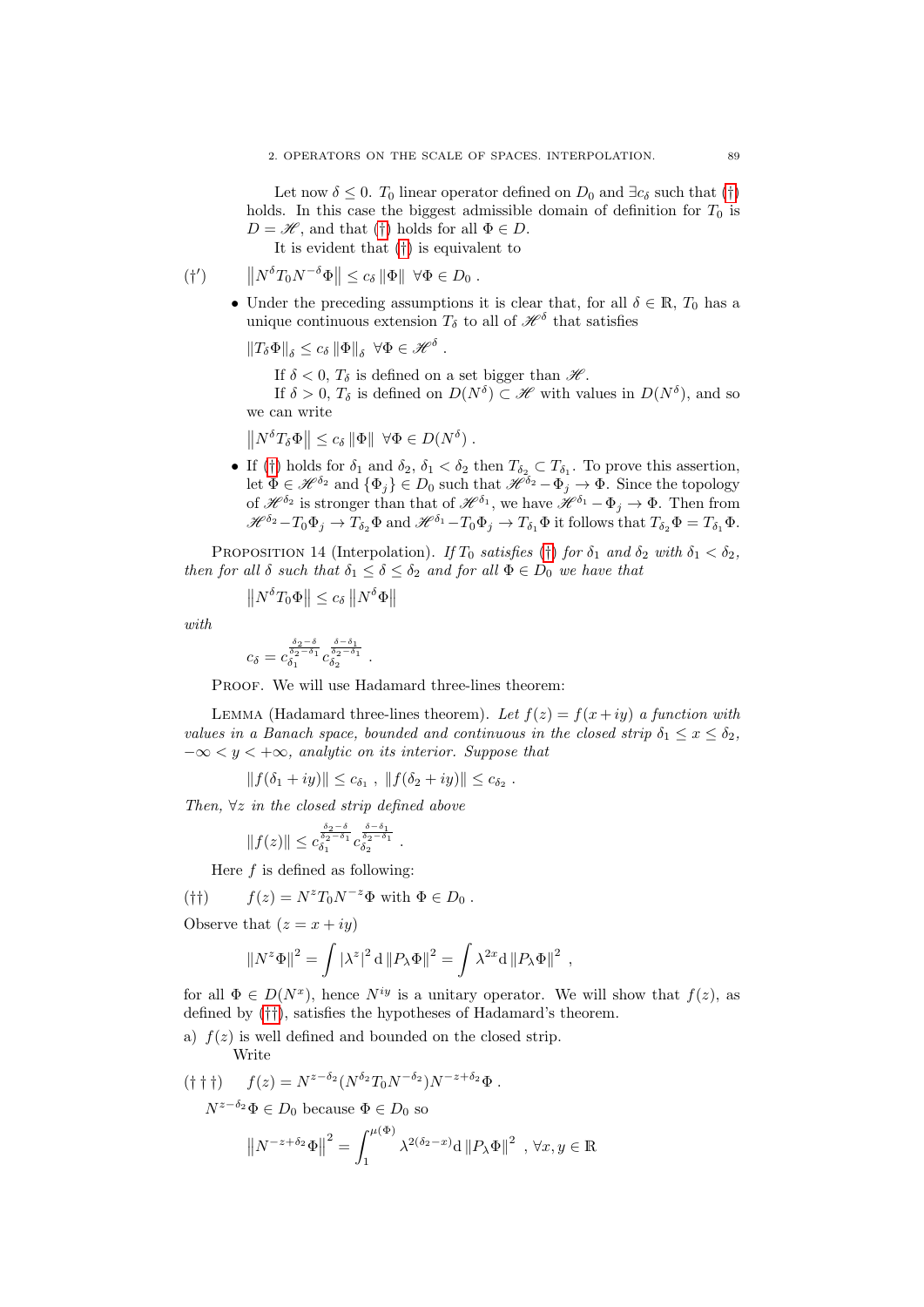where

$$
\mu(\Phi) = \sup \{ \lambda : \lambda \in \text{Supp} \| P(\cdot)\Phi \|^2 \} .
$$

Hence for all  $\delta_1 \leq x \leq \delta_2$ 

$$
\left\|N^{\delta_2}T_0N^{-\delta_2}N^{-z+\delta_2}\Phi\right\|^2\leq c_{\delta_2}\int_1^{\mu(\Phi)}\lambda^{2(\delta_2-\delta_1)}\mathrm{d}\left\|P_\lambda\Phi\right\|^2\,.
$$

On the other hand  $N^{z-\delta_2}$  is a bounded operator when z is in the closed strip:

$$
\left\|N^{z-\delta_2}\Psi\right\|^2 = \int_1^\infty \lambda^{2(x-\delta_2)} d\left\|P_\lambda\Psi\right\|^2 \le \left\|\Psi\right\|^2.
$$

From the inequalities above and  $(\dagger \dagger \dagger)$  it follows that f is bounded on the closed strip. Furthermore for  $j = 1, 2$ 

$$
f(\delta_j + iy) = N^{\delta_j + iy} T_0 N^{-\delta_j - iy} \Phi
$$

hence

$$
||f(\delta_j + iy)|| = ||N^{\delta_j}T_0N^{-\delta_j}N^{-iy}\Phi|| \leq c_{\delta_j} ||N^{-iy}\Phi|| = c_{\delta_j} ||\Phi||.
$$

b)  $f(z)$  is continuous on the closed strip.

We will use  $f(z)$  in the form written in ([† † †](#page-88-1)).  $N^{-z+\delta_2}\Phi$  is continuous in  $z\in\mathbb{C}$ 

$$
\left\| (N^{-z+\delta_2} - N^{-z'+\delta_2}) \Phi \right\|^2 = \int_1^{\mu(\Phi)} \lambda^{2\delta_2} \left| \lambda^{-z} - \lambda^{-z'} \right|^2 d\left\| P_\lambda \Phi \right\|^2
$$

that goes to zero when  $z' \rightarrow z$  by Lebesgue's theorem. On the other hand

$$
\left\| \left( N^{z - \delta_2} - N^{z' - \delta_2} \right) \Psi \right\|^2 = \int_1^\infty \lambda^{2(\text{Re} z - \delta_2)} \left| 1 - \lambda^{z' - z} \right|^2 d\left\| P_\lambda \Psi \right\|^2
$$

for all  $\Psi \in \mathcal{H}$ , that goes to zero when  $z' \to z$  in the closed strip by Lebesgue's theorem. Hence from  $(\dagger \dagger \dagger)$  it follows the continuity of  $f(z)$ .

c)  $f(z)$  is analytic on the open strip.

We recall that strong analyticity is equivalent to weak analyticity. Observe that

$$
\langle \Psi, N^{-z+\delta_2} \Phi \rangle = \int_1^{\mu(\Phi)} \lambda^{-z+\delta_2} d\langle \Psi, P(\lambda)\Phi \rangle, \,\forall \Phi \in D_0, \,\forall \Psi \in \mathcal{H}
$$

is analytic for  $z \in \mathbb{C}$ . Analogously

$$
\langle \Psi, N^{z-\delta_2}\Theta \rangle = \int_1^\infty \lambda^{z-\delta_2} d\langle \Psi, P(\lambda)\Theta \rangle, \,\forall \Psi, \Theta \in \mathcal{H}
$$

is analytic for Rez <  $\delta_2$ . Naming  $z - \delta_2 = \tilde{z}$  and  $N^{-\delta_2}T_0N^{\delta_2} = \tilde{T}_0$ , we write using  $(\dagger \dagger \dagger)$ 

$$
\frac{1}{h}(f(z+h) - f(z)) = \frac{1}{h}(N^{\tilde{z}+h}\widetilde{T}_0N^{-\tilde{z}-h}\Phi - N^{\tilde{z}}\widetilde{T}_0N^{-\tilde{z}}\Phi)
$$

$$
= \frac{1}{h}(N^{\tilde{z}+h} - N^{\tilde{z}})\widetilde{T}_0N^{-\tilde{z}}\Phi + N^{\tilde{z}+h}\widetilde{T}_0\frac{1}{h}(N^{-\tilde{z}-h} - N^{-\tilde{z}})\Phi
$$

and both terms of the right hand side converge, when  $h \to 0$ , in  $\mathscr H$  as a consequence of the above analyticities.

Ė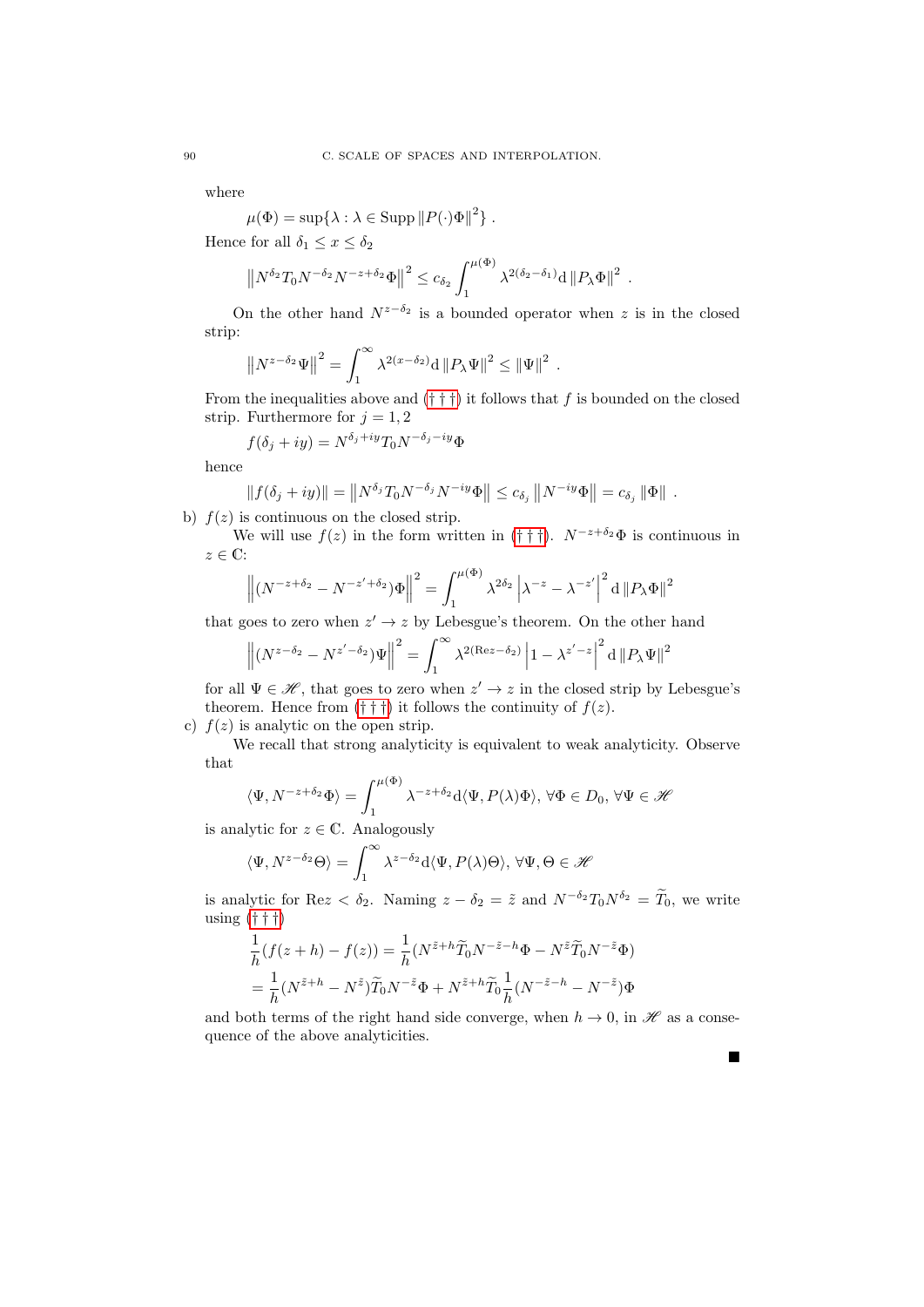### APPENDIX D

# Exponentials of operators written as power series.

## 1. Preliminaries.

DEFINITION  $(f(\delta, N))$ .

$$
f(\delta, N) = \left[\frac{(N+\delta)!}{N!}\right]^{1/2},
$$

<span id="page-90-0"></span> $N, \delta \in \mathbb{N}$  and  $0! = 1$ .

LEMMA 1.1.  $\forall \varepsilon > 0$ , we have that

$$
\sup_{N\geq 0} f(\delta, N) e^{-\varepsilon N} \leq e^{\varepsilon} (\delta!)^{1/2} (1 - e^{-2\varepsilon})^{-\delta/2}.
$$

PROOF.

$$
\sup_{N\geq 0} f(\delta, N) e^{-\varepsilon N} = \left\{ \sup_{N\geq 0} u_N \right\}^{1/2}
$$

with  $u_N = (N + 1)(N + 2) \cdots (N + \delta) e^{-2\varepsilon N}$ . The fraction

$$
\frac{u_N}{u_{N-1}} = \frac{N+\delta}{N}e^{-2\varepsilon} = (1+\delta/N)e^{-2\varepsilon}
$$

.

with  $N \geq 1$  is decreasing in N.

Suppose that exists  $N_0 \geq 1$  such that

$$
\frac{u_{N_0}}{u_{N_0-1}} \ge 1 > \frac{u_{N_0+1}}{u_{N_0}}
$$

When  $1\leq N\leq N_0$  we have

$$
\frac{u_N}{u_{N-1}} \ge \frac{u_{N_0}}{u_{N_0-1}} \ge 1
$$

and when  $N_0 < N$  we have

$$
1 > \frac{u_{N_0+1}}{u_{N_0}} > \frac{u_{N+1}}{u_N}.
$$
  

$$
u_{N_0} > u_{N_0-1} > \cdots > u_0
$$
  

$$
u_{N_0} > u_{N_0+1} > \cdots > u_0 ;
$$

so sup<sub>N</sub>  $u_N = u_{N_0}$ .

If for all  $1 \leq N$ ,  $u_N/u_{N-1} < 1$  then  $\sup_N u_N = u_0$ . Let  $\gamma = e^{2\varepsilon} - 1$ , so that

$$
\frac{u_N}{u_{N-1}} = \frac{1 + \delta/N}{1 + \gamma} .
$$

If  $\delta/\gamma \ge 1$  then  $\exists N_0 \ge 1$  such that  $1 \le N_0 \le \delta/\gamma < N_0 + 1$ . If  $\delta/\gamma < 1$  we are in the situation  $u_N < \ldots < u_0$  for all N. In every case we have

$$
\sup_{N\geq 0} u_N = u_{N_0} \text{ with } N_0 = [\delta/\gamma] \ ([\ ] \text{ stands for the integer part}).
$$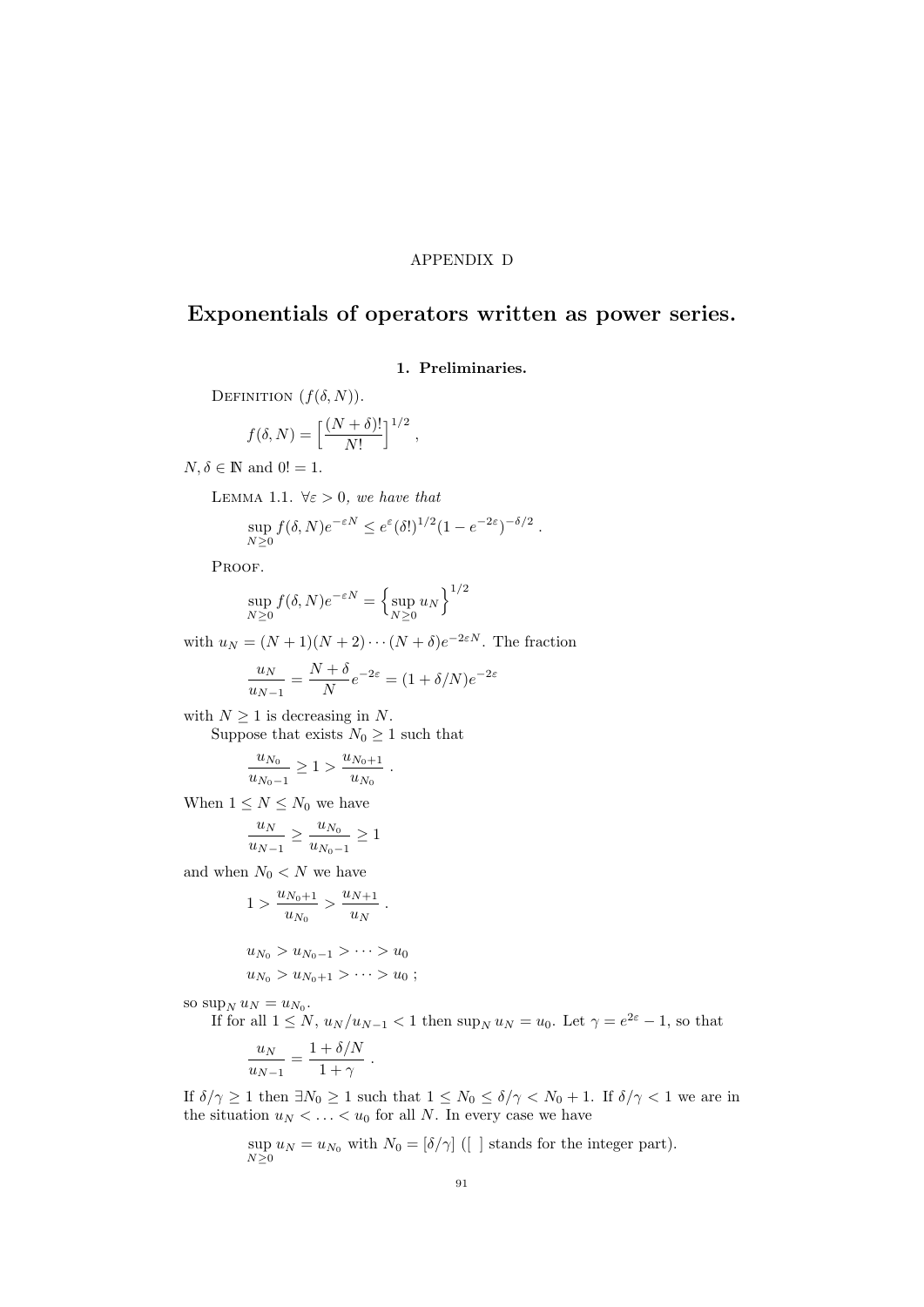So we can bound

$$
u_{N_0} = ([\delta/\gamma] + 1) \cdots ([\delta/\gamma] + \delta) e^{-2\varepsilon[\delta/\gamma]} = \delta! \begin{pmatrix} +\delta \\ \delta \end{pmatrix} e^{-2\varepsilon[\delta/\gamma]}
$$
  
\n
$$
\leq \delta! \frac{(1+x)^{[\delta/\gamma] + \delta}}{x^{\delta}} e^{-2\varepsilon[\delta/\gamma]} \forall x \geq 0.
$$
  
\n
$$
u_{N_0} \leq \delta! e^{-2\varepsilon[\frac{\delta}{\gamma}]} \inf_{x>0} \left( \frac{(1+x)^{1+[\frac{\delta}{\gamma}]/\delta}}{x} \right)^{\delta} \leq \delta! e^{2\varepsilon} e^{-2\varepsilon \frac{\delta}{\gamma}} \inf_{x>0} \left( \frac{(1+x)^{1+1/\gamma}}{x} \right)^{\delta}
$$
  
\n
$$
= \delta! e^{2\varepsilon} e^{-2\varepsilon \frac{\delta}{\gamma}} \left( \frac{(1+\gamma)^{1+1/\gamma}}{\gamma} \right)^{\delta} = \delta! e^{2\varepsilon} (1 - e^{-2\varepsilon})^{-\delta}.
$$

## 2. Exponentials of creation and annihilation operators as series.

If A is an operator on a symmetric Fock space over  $L^2(\mathbb{R}^3)$ . We define formally

$$
\exp A = \sum_{m=0}^{\infty} \frac{A^m}{m!} .
$$

Rigorously, for all  $\Phi \in \bigcup_{m=0}^{\infty} D(A^m)$ , so that

$$
\exists \lim_{l \to \infty} \sum_{m=0}^{l} A^m \Phi/m! ,
$$

we define

$$
(\exp A)\Phi = \sum_{m=0}^{\infty} \frac{A^m}{m!} \Phi .
$$

The set defined above is the natural domain of definition for  $\exp A$ , however it is useful to work with the subset

$$
\left\{\Phi : \sum_{m=0}^{\infty} \frac{\|A^m \Phi\|}{m!} < \infty\right\} \equiv D(\exp A) .
$$

Consider now the case  $A = a^*(f_1) + a(f_2), f_1, f_2 \in L^2(\mathbb{R}^3)$ .

LEMMA 2.1.  $\forall \varepsilon > 0$ ,  $D(\exp \varepsilon N) \subset D(\exp A)$  and for all  $\Phi \in D(\exp \varepsilon N)$ 

$$
\|\exp(a^*(f_1) + a(f_2))\Phi\| \le e^{\varepsilon} \sum_{m=0}^{\infty} \frac{1}{\sqrt{m!}} (\|f_1\|_2 + \|f_2\|_2)^m (1 - e^{-2\varepsilon})^{-m/2}
$$
  

$$
\|(\exp \varepsilon N)\Phi\|.
$$

PROOF. We estimate

$$
||(a^*(f_1)+a(f_2))^m\Phi||\leq \prod_{j=0}^{m-1} ||f(j)(a^*(f_1)+a(f_2))f(j+1)^{-1}|| \, ||f(m)\Phi||,
$$

where  $f(j) = f(j, N)$ . However

$$
f(j, N)a^*(f_1)f(j+1, N)^{-1} = a^*(f_1)f(j, N+1)f(j+1, N)^{-1}
$$
  
=  $a^*(f_1)(N+1)^{-1/2}$   

$$
f(j, N)a(f_2)f(j+1, N)^{-1} = a(f_2)f(j, N-1)f(j+1, N)^{-1}
$$
  
=  $a(f_2)\left[\frac{N}{(j+N)(j+N+1)}\right]^{1/2}$ ,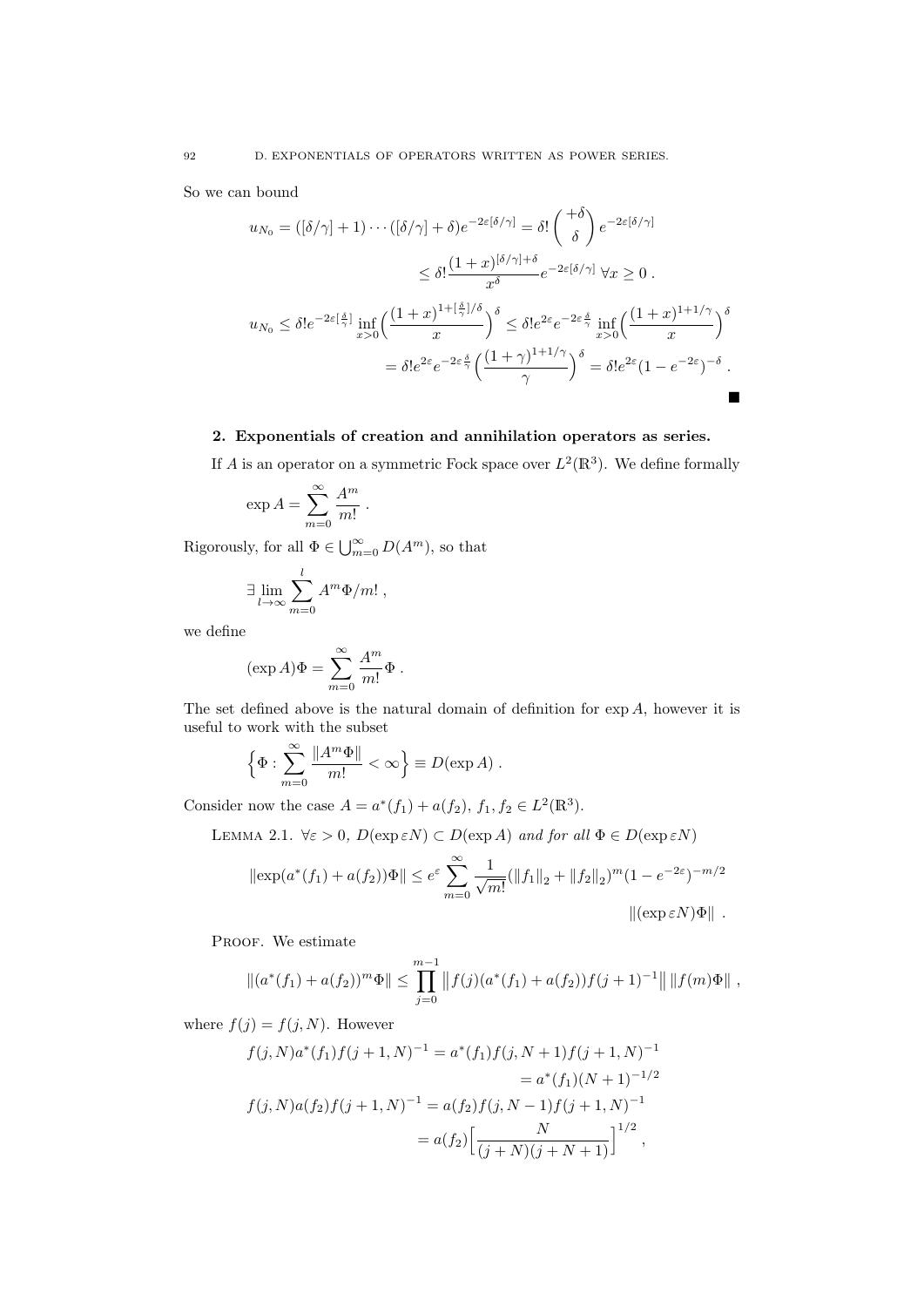and

$$
\left\| a^*(f_1)(N+1)^{-1/2} \right\| \le \|f_1\|_2
$$
  

$$
\left\| a(f_2) \Big[ \frac{N}{(j+N)(j+N+1)} \Big]^{1/2} \right\| \le \|f_2\|_2.
$$

So we have that

$$
\sum_{m=0}^{\infty} \frac{1}{m!} ||(a^*(f_1) + a(f_2))^m \Phi|| \le \sum_{m=0}^{\infty} \frac{1}{m!} (||f_1||_2 + ||f_2||_2)^m
$$
  

$$
||f(m,N)e^{-\varepsilon N}|| ||e^{\varepsilon N} \Phi||
$$

hence the result using Lemma [1.1.](#page-90-0)

It is clear that if  $A = a^*(f_1) + a(f_2)$  and  $\Phi \in D(\exp \varepsilon N)$ , then exists

$$
\frac{\mathrm{d}}{\mathrm{d}x}(\exp Ax)\Phi = A(\exp Ax)\Phi = (\exp Ax)A\Phi.
$$

The calculation is easily done using the series. This leads to the following lemma:

LEMMA 2.2. Let  $A = a^*(f_1) + a(f_2)$ ,  $B = a^*(g_1) + a(g_2)$ ,  $f_j, g_j \in L^2(\mathbb{R}^3)$  is  $j = 1, 2$ , then for all  $\varepsilon > 0$ ,  $\Phi \in D(\exp \varepsilon N)$ :

 $\exp(A + B)\Phi = (\exp A)(\exp B)\exp(-[A, B]/2)\Phi$ .

PROOF. First of all we remark that  $[A, B]$  is a number, then commutes with A and B.

$$
\frac{d}{dx}\left\{\exp\left(-[A,B]x^2/2\right)\exp\left(-(A+B)x\right)\exp(Ax)\exp(Bx)\Phi-\Phi\right\}
$$
\n
$$
=\exp\left(-[A,B]x^2/2\right)\exp\left(-(A+B)x\right)\left\{-B-[A,B]x\right\}\exp(Ax)\exp(Bx)\Phi
$$
\n
$$
+\exp\left(-[A,B]x^2/2\right)\exp\left(-(A+B)x\right)\exp(Ax)B\exp(-Ax)
$$
\n
$$
\exp(Ax)\exp(Bx)\Phi=0
$$

and we used Lemma [5.3](#page-74-3) of Appendix [A](#page-62-0) on the second term of the right hand side of the above equality. The result follows immediately.

REMARK. If  $f_2 = -\bar{f}_1$ , iA is essentially self-adjoint. Then we can define the unitary operator  $\exp(A)$  by Stone's theorem. For all  $\Phi \in D(\exp A)$ ,  $(\exp(A))\Phi =$  $(\exp A)\Phi$ , where the latter is the exponential defined above using the series.

COROLLARY. If 
$$
f_2 = 0
$$
,  $g_1 = 0$ ,  $g_2 = -\overline{f}_1$ , then for all  $\varepsilon > 0$ ,  $\Phi \in D(\exp \varepsilon N)$ :  
\n
$$
\exp((a^*(f_1) - a(\overline{f}_1))\overline{\phantom{a}}) \Phi = e^{-\|f_1\|^2/2} \exp(a^*(f_1)) \exp(-a(\overline{f}_1)) \Phi.
$$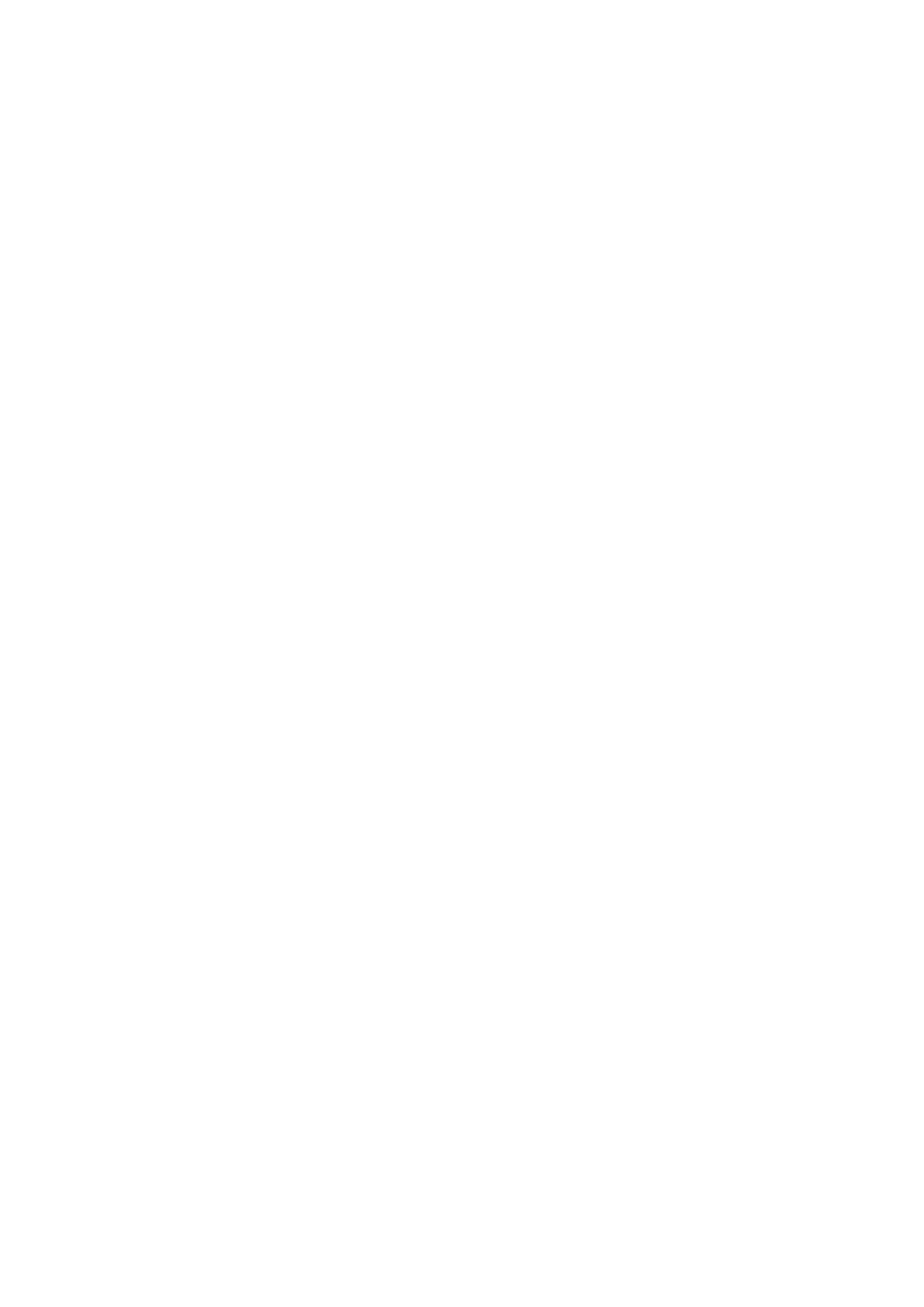### APPENDIX E

## Proof of Theorem 3.

We will prove the theorem for vectors  $\Lambda$  and  $\Psi$ . For vectors  $\Theta$  the proof is very similar to the case  $\Psi$ , with a little bit of care to deal with  $\theta$  dependence and integration. However since  $\theta$  appears only in  $\|\alpha_{\theta}(t)\|_{2}$  for some finite t, and the solution of [\(E\)](#page-14-0) is continuous in  $L^2(\mathbb{R}^3)$  with respect to a change of initial data in  $L^2(\mathbb{R}^3)$ , then  $\|\alpha_{\theta}(t)\|_2$  is continuous in  $\theta$ , and integration on a finite  $\theta$ -interval is well-defined.

#### 1. General remarks.

We recall the definition of operator B and transition amplitudes  $\langle B \rangle_X(t)$ , with  $X \in {\{\Lambda, \Psi\}}.$ 

DEFINITION. Let  $q, r, i, j \in \mathbb{N}, \delta = q+r+i+j, g \in L^2(\mathbb{R}^{3(q+r)}) \otimes L^2(\mathbb{R}^{3(i+j)}) \equiv$  $L^2(\mathbb{R}^{3\delta})$ . Then

$$
B = \int dX_q dY_r dK_i dM_j \,\bar{g}(X_q, Y_r, K_i, M_j) \psi^*(X_q) \psi(Y_r) a^*(K_i) a(M_j) .
$$

Also we define the following transition amplitudes:

$$
\langle B \rangle_{\Lambda}(t) \equiv \lambda^{\delta} \langle \Lambda(t), B \Lambda(t) \rangle = \lambda^{\delta} \langle \Lambda, U^{\dagger}(t) B U(t) \Lambda \rangle
$$

$$
\langle B \rangle_{\Psi}(t) \equiv \lambda^{\delta} \langle \Psi(t), B\Psi(t) \rangle = \lambda^{\delta} \langle \Psi, U^{\dagger}(t) B U(t) \Psi \rangle.
$$

Since, as we proved in Proposition [12,](#page-54-0)  $\langle \psi^*(q)\psi(r)a^*(i)a(j)\rangle_X(t) \in L^2(\mathbb{R}^{3\delta})$ , for  $X \in \{\Lambda, \Psi\},$  it would be sufficient to bound  $|\langle B \rangle_X(t) - \langle g, \bar{u}^{\otimes_q} u^{\otimes_r} \bar{\alpha}^{\otimes_i} \alpha^{\otimes_j} \rangle_{L^2(\mathbb{R}^{3\delta})}|,$ then the results of the theorem follows immediately applying Riesz's Lemma.

DEFINITION  $(B^{(d)})$ . Let B be defined as above,  $0 \leq d \leq \delta$ . We establish the following correspondence:

$$
\psi(x) \longleftrightarrow \frac{1}{\lambda} u_t(x) ,
$$
  

$$
\psi^*(x) \longleftrightarrow \frac{1}{\lambda} \bar{u}_t(x) ,
$$
  

$$
a(k) \longleftrightarrow \frac{1}{\lambda} \alpha_t(k) ,
$$
  

$$
a^*(k) \longleftrightarrow \frac{1}{\lambda} \bar{\alpha}_t(k) .
$$

We will call  $B^{(d)}$  the operator obtained substituting in any possible way d creation or annihilation operators of  $B$  with functions, following the correspondence above.

 $B^{(d)}$  is the sum of  $\binom{\delta}{d}$  operators of type B, but with  $\delta-d$  creation or annihilation operators. So we can formulate the following Lemma:

<span id="page-94-0"></span>LEMMA 1.1. Let  $B^{(d)}$  as above. Then for any  $0 \leq d \leq \delta$  exists a function  $C_d(t)$ , depending on  $||u(t)||_2$  and  $||\alpha(t)||_2$ , such that for all  $\Phi \in \mathscr{H}^\delta$  we have the following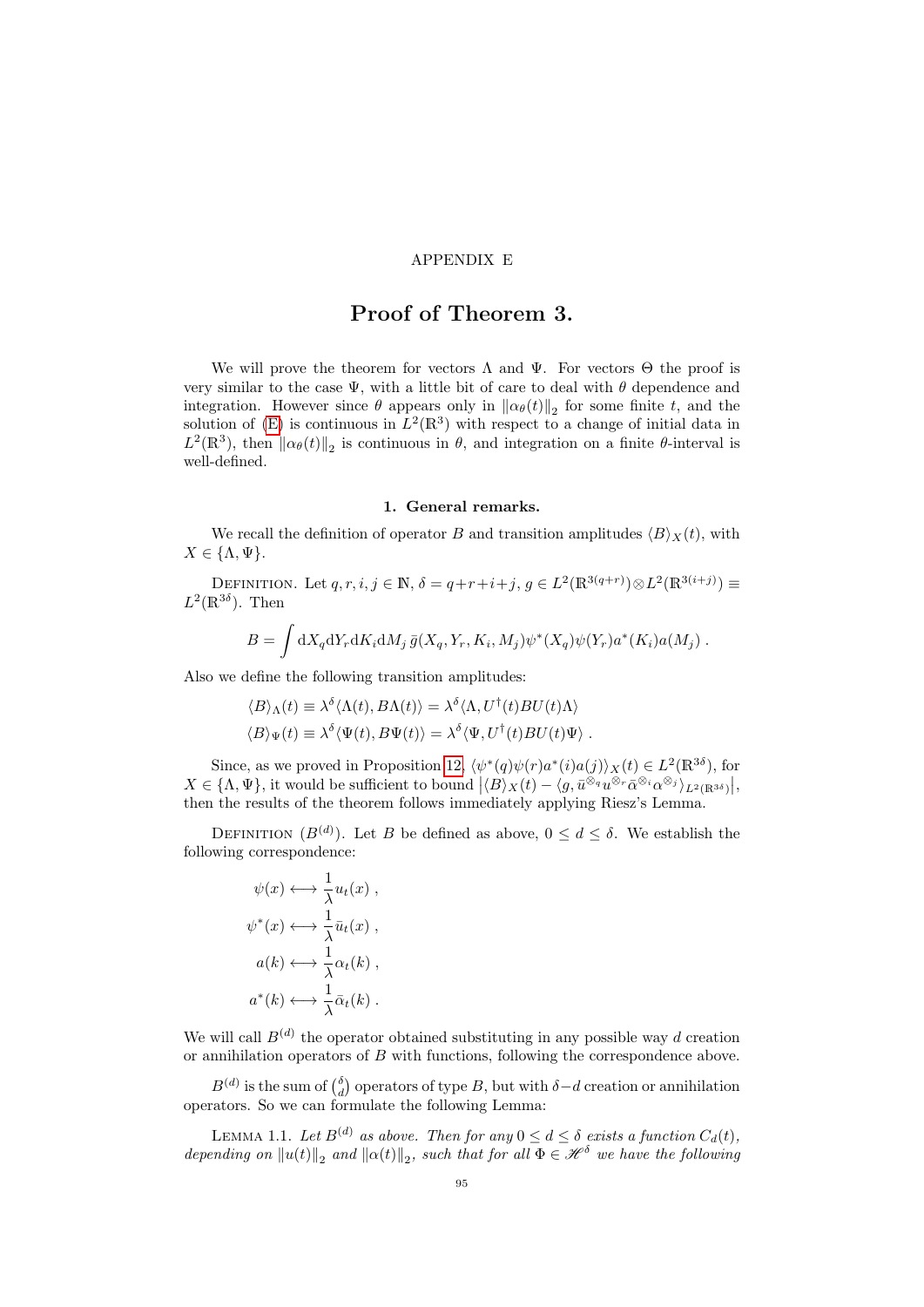inequality:

<span id="page-95-0"></span>
$$
\left\| B^{(d)} \Phi \right\| \leq \lambda^{-d} C_d(t) \left\| g; L^2(\mathbb{R}^{3\delta}) \right\| \left\| (P + N + q + i)^{\delta/2} \Phi \right\|
$$
  

$$
\leq \lambda^{-d} (q + i)^{\delta/2} C_d(t) \left\| g; L^2(\mathbb{R}^{3\delta}) \right\| \left\| \Phi \right\|_{\delta} .
$$

PROOF. The proof utilizes Lemma [2.1](#page-24-0) of Chapter [3,](#page-18-0) and the fact that for any r and j such that  $q + r + i + j \leq \delta$ 

(1.1) 
$$
\frac{\sqrt{P!(P+q-r)!N!(N+i-j)!}}{(P-r)!(N-j)!} \theta(P-r)\theta(N-j) \leq (P+N+q+i)^{\delta/2}.
$$

Let's see it in detail for  $B^{(1)}$ , the other cases being similar. We have that

$$
B^{(1)} = \frac{1}{\lambda} \Big( \int dX_q dY_r dK_i dM_j \, \bar{u}(t, x_1) g(X_q, Y_r, K_i, M_j) \psi^*(X_q \setminus x_1)
$$
  

$$
\psi(Y_r) a^*(K_i) a(M_j) + \dots \Big) .
$$

Consider the first term, written explicitly. Using Lemma [2.1](#page-24-0) of Chapter [3](#page-18-0) and equation [\(1.1\)](#page-95-0) we obtain, for all  $\Phi \in \mathcal{H}^{\delta}$ 

$$
\left\|B^{(1)}\Phi\right\| \leq \frac{1}{\lambda}\left\|\int \mathrm{d}x_1\,\bar{u}(t,x_1)g(x_1,\cdot);L^2(\mathbb{R}^{3(\delta-1)})\right\| \left\|(P+N+q+i)^{\delta/2}\Phi\right\|_{\mathcal{H}^{1}}.
$$

where the  $L^2$ -norm is intended on the  $3\delta - 3$  variables of g excluded  $x_1$ . Using now Schwarz's inequality and the fact that  $(P+N+q+i)^{\delta/2} \leq (q+i)^{\delta/2}(P+N+1)^{\delta/2}$ we obtain

$$
\left\|B^{(1)}\Phi\right\| \leq \frac{1}{\lambda}(q+i)^{\delta/2} \|u(t)\|_2 \|g; L^2(\mathbb{R}^{3\delta})\| \|\Phi\|_{\delta} + \dots
$$

So  $C_d(t)$  would be in general the sum of products of the  $L^2$ -norms of  $u(t)$  and  $\alpha(t)$ , and

 $\blacksquare$ 

$$
C_1(t) = (q+r) ||u(t)||_2 + (i+j) ||\alpha(t)||_2.
$$

<span id="page-95-1"></span>LEMMA 1.2. For all  $\Phi \in \mathcal{H}^{\delta}$  the following identity holds:

$$
B'\Phi \equiv C^{\dagger}(u(t)/\lambda,\alpha(t)/\lambda)BC(u(t)/\lambda,\alpha(t)/\lambda)\Phi = \sum_{d=0}^{\delta} B^{(d)}\Phi.
$$

PROOF. The result is a restatement of Lemma [3.1](#page-55-0) of Chapter [8.](#page-52-0)

<span id="page-95-2"></span>LEMMA 1.3. Let  $\varphi(\mathbf{g})$  defined as in Proposition [9.](#page-46-0) Then for all  $\Phi \in \mathcal{H}^{\delta}$  the following equality holds:

$$
B^{(\delta - 1)}\Phi = \lambda^{-\delta + 1}\varphi(\mathbf{g})\Phi ,
$$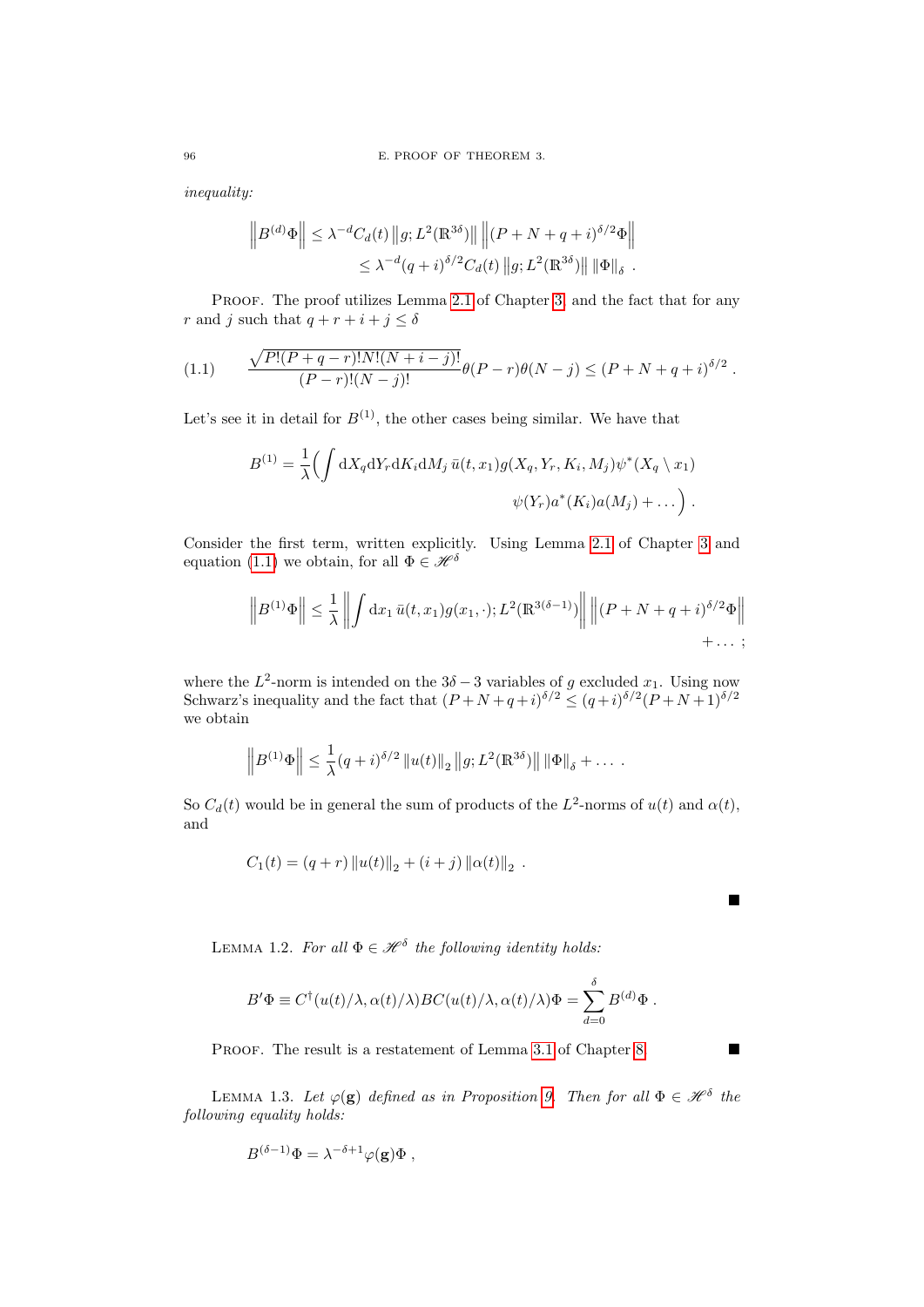with

$$
g_1(x) = \sum_{\alpha=1}^q \int d(X_q \setminus x_\alpha) dY_r dK_i dM_j g(\ldots, x_{\alpha-1}, x, x_{\alpha+1}, \ldots, Y_r, K_i, M_j)
$$
  
\n
$$
\bar{u}_t^{\otimes q-1}(X_q \setminus x_\alpha) u_t^{\otimes r}(Y_r) \bar{\alpha}_t^{\otimes i}(K_i) \alpha_t^{\otimes j}(M_j),
$$
  
\n
$$
g_2(x) = \sum_{\alpha=1}^r \int dX_q d(Y_r \setminus y_\alpha) dK_i dM_j g(X_q, \ldots, y_{\alpha-1}, y, y_{\alpha+1}, \ldots, K_i, M_j)
$$
  
\n
$$
\bar{u}_t^{\otimes q}(X_q) u_t^{\otimes r-1}(Y_r \setminus y_\alpha) \bar{\alpha}_t^{\otimes i}(K_i) \alpha_t^{\otimes j}(K_j),
$$
  
\n
$$
g_3(k) = \sum_{\alpha=1}^i \int dX_q dX_r d(K_i \setminus k_\alpha) dM_j g(X_q, Y_r, \ldots, k_{\alpha-1}, k, k_{\alpha+1}, \ldots, M_j)
$$
  
\n
$$
\bar{u}_t^{\otimes q}(X_q) u_t^{\otimes r}(Y_r) \bar{\alpha}_t^{\otimes i-1}(K_i \setminus k_\alpha) \alpha_t^{\otimes j}(M_j),
$$
  
\n
$$
g_4(k) = \sum_{\alpha=1}^j \int dX_q dY_r dK_i d(M_j \setminus m_\alpha) g(X_q, Y_r, K_i, \ldots, m_{\alpha-1}, k, m_{\alpha+1}, \ldots)
$$
  
\n
$$
\bar{u}_t^{\otimes q}(X_q) u_t^{\otimes r}(Y_r) \bar{\alpha}_t^{\otimes i}(K_i) \alpha_t^{\otimes j-1}(M_j \setminus m_\alpha).
$$

PROOF. By definition of  $B^{(\delta-1)}$ . We restricted the result to  $\mathscr{H}^{\delta}$  since for our purposes  $B^{(\delta-1)}$  will be applied only to such vectors.

## 2. The proof for  $\Lambda$  vectors.

<span id="page-96-0"></span>PROPOSITION 15. Two constants  $K_j(\Lambda)$  with  $j = 1, 2$  exist such that for all  $g \in L^2(\mathbb{R}^{3\delta})$ 

$$
\left| \langle B \rangle_{\Lambda}(t) - \langle g, \bar{u}^{\otimes_q} u^{\otimes_r} \bar{\alpha}^{\otimes_i} \alpha^{\otimes_j}(t) \rangle_{L^2(\mathbb{R}^{3\delta})} \right| \leq \lambda^2 \|g; L^2(\mathbb{R}^{3\delta}) \| K_1(\Lambda) \, |t| \, e^{K_2(\Lambda) |t|} \, .
$$

PROOF. Write explicitly  $\langle B \rangle_{\Lambda}(t) = \lambda^{\delta} \langle \Lambda(t), B \Lambda(t) \rangle$ :

$$
\langle B \rangle_{\Lambda}(t) = \lambda^{\delta} \langle \Lambda, U^*(t) BU(t) C(u_0/\lambda, \alpha_0/\lambda) \Omega \rangle ;
$$

that could be reformulated to show a dependence on  $W(t, s)$ :

$$
\langle B \rangle_{\Lambda}(t) = \lambda^{\delta} \langle \Lambda, C(u_0/\lambda, \alpha_0/\lambda) W^{\dagger}(t,0) B' W(t,0) \Omega \rangle
$$
  
=  $\lambda^{\delta} \langle \Omega, W^{\dagger}(t,0) B' W(t,0) \Omega \rangle$ ,

where  $B' = C^*(u_t/\lambda, \alpha_t/\lambda)BC(u_t/\lambda, \alpha_t/\lambda)$ . Then by Lemma [1.2](#page-95-1) we obtain

$$
\langle B \rangle_{\Lambda}(t) - \langle g, \bar{u}^{\otimes q} u^{\otimes r} \bar{\alpha}^{\otimes i} \alpha^{\otimes j}(t) \rangle_{L^2(\mathbb{R}^{3\delta})} = \sum_{d=0}^{\delta-1} \lambda^{\delta} \langle \Omega, W^{\dagger}(t,0) B^{(d)} W(t,0) \Omega \rangle.
$$

Using Lemma [1.1](#page-94-0) for  $0 \leq d \leq \delta - 2$  we obtain

$$
\left| \langle B \rangle_{\Lambda}(t) - \langle g, \bar{u}^{\otimes_q} u^{\otimes_r} \bar{\alpha}^{\otimes_i} \alpha^{\otimes_j}(t) \rangle_{L^2(\mathbb{R}^{3\delta})} \right| \leq \sum_{d=0}^{\delta-2} \lambda^{\delta-d} (q+i)^{\delta/2} C_d(t)
$$

$$
\left| |g; L^2(\mathbb{R}^{3\delta}) \right| \left| |W(t,0)\Omega| \right|_{\delta} + \lambda^{\delta} \left| \langle \Omega, W^{\dagger}(t,0)B^{(\delta-1)}W(t,0)\Omega \rangle \right|.
$$

We are interested in the region where  $\lambda < 1$ , so  $\lambda^a \leq \lambda^2$  for any  $a \geq 2$ , and we know that  $\|\Omega\|_{\delta} = 1$  for any  $\delta$ . So we can apply the Corollary of Proposition [8](#page-43-0) and the considerations above to write

$$
\left| \langle B \rangle_{\Lambda}(t) - \langle g, \bar{u}^{\otimes_q} u^{\otimes_r} \bar{\alpha}^{\otimes_i} \alpha^{\otimes_j}(t) \rangle_{L^2(\mathbb{R}^{3\delta})} \right| \leq \lambda^2 \|g\|_2 K_1 |t| e^{K_2 |t|} + \lambda^{\delta} \left| \langle \Omega, W^{\dagger}(t,0) B^{(\delta-1)} W(t,0) \Omega \rangle \right|,
$$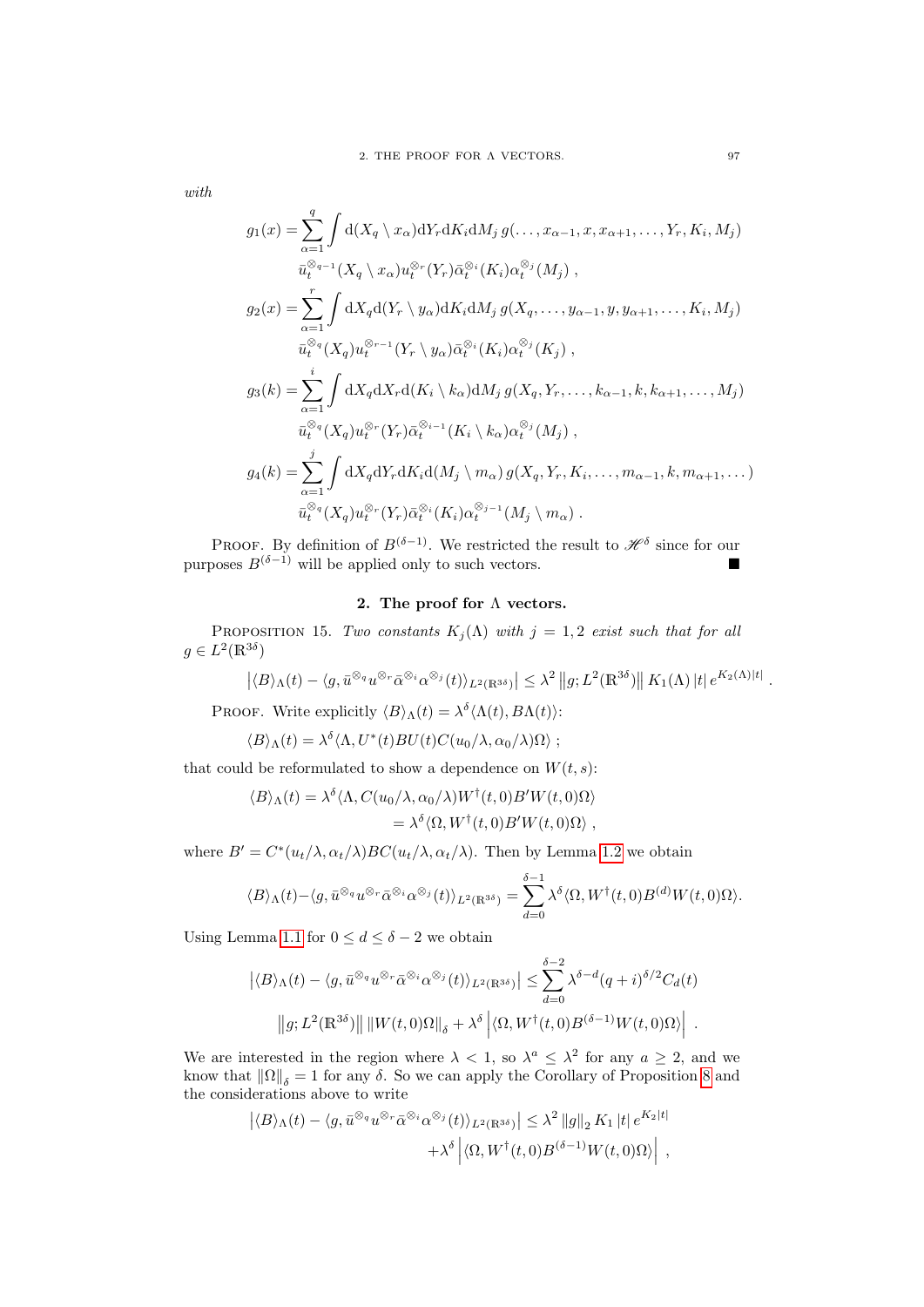with

$$
K_1 |t| e^{K_2|t|} \ge \sum_{d=0}^{\delta-2} (q+i)^{\delta/2} C_d(t)
$$
  

$$
\cdot \sup_{\lambda < 1} \left[ \left( \mathcal{K}_1(t,0) + \lambda \mathcal{K}_2(t,0) \right) e^{\lambda \mathcal{C}_1 |t| + \mathcal{K}_3(t,0)} \right]^{1/2};
$$

the calligraphic functions and constants are the ones defined in Proposition [8.](#page-43-0)

We have to use a different approach to estimate the last term of the inequality above, namely

$$
X \equiv \lambda^{\delta} \left| \langle \Omega, W^{\dagger}(t,0) B^{(\delta-1)} W(t,0) \Omega \rangle \right| ;
$$

because the procedure just described would lead to a bound by  $\lambda$  instead of  $\lambda^2$ . Using Lemma [1.3](#page-95-2) we obtain

$$
X = \lambda \left| \langle \Omega, W^{\dagger}(t,0) \varphi(\mathbf{g}) W(t,0) \Omega \rangle \right| .
$$

Now we pass to the interaction representation since we will need to differentiate, so

$$
X = \lambda \left| \langle \Omega, \widetilde{W}^{\dagger}(t,0) \varphi(\tilde{\mathbf{g}}) \widetilde{W}(t,0) \Omega \rangle \right| ,
$$

with

$$
\tilde{g}_1(x) = U_{01}^{\dagger}(t)g_1(x) ,\n\tilde{g}_2(x) = U_{01}(t)g_2(x) ,\n\tilde{g}_3(k) = U_{02}^{\dagger}(t)g_3(k) ,\n\tilde{g}_4(k) = U_{02}(t)g_4(x) .
$$

Then, using the following identity

$$
\langle \Omega, \widetilde{W}^{\dagger}(t,0)\varphi(\tilde{\mathbf{g}})\widetilde{W}(t,0)\Omega\rangle = \langle \Omega, \widetilde{U}_{2}^{\dagger}(t,0)\varphi(\tilde{\mathbf{g}})\widetilde{U}_{2}(t,0)\Omega\rangle \n+ \langle \Omega, (\widetilde{W}^{\dagger}(t,0) - \widetilde{U}_{2}^{\dagger}(t,0))\varphi(\tilde{\mathbf{g}})\widetilde{W}(t,0)\Omega\rangle \n+ \langle \Omega, \widetilde{U}_{2}^{\dagger}(t,0)\varphi(\tilde{\mathbf{g}})(\widetilde{W}(t,0) - \widetilde{U}_{2}(t,0))\Omega\rangle,
$$

and Proposition [9](#page-46-0) we obtain

$$
X \leq \lambda \Big( \Big| \langle \Omega, (\widetilde{W}^{\dagger}(t,0) - \widetilde{U}_{2}^{\dagger}(t,0)) \varphi(\widetilde{\mathbf{g}}) \widetilde{W}(t,0) \Omega \rangle \Big| + \Big| \langle \Omega, \widetilde{U}_{2}^{\dagger}(t,0) \varphi(\widetilde{\mathbf{g}}) (\widetilde{W}(t,0) - \widetilde{U}_{2}(t,0)) \Omega \rangle \Big| \Big) \equiv \lambda (X_{1} + X_{2}).
$$

We define  $\|\mathbf{g}\|_2 = \|g_1\|_2 + \|g_2\|_2 + \|g_3\|_2 + \|g_4\|_2$ . To bound  $X_1$  we proceed as follows, every term being well defined due to the properties of  $\widetilde{W}(t, s)$  and  $\widetilde{U}_2(t, s)$ , and the integrals making sense as strong Riemann integrals on  $\mathcal{H}$ :

$$
X_1 = \left| \langle \left( 1 - \widetilde{W}^\dagger(t,0) \widetilde{U}_2(t,0) \right) \Omega, \widetilde{W}^\dagger(t,0) \varphi(\tilde{\mathbf{g}}) \widetilde{W}(t,0) \Omega \rangle \right|
$$
  
\n
$$
\leq \left| \int_0^t \mathrm{d}\tau \, \left\| \widetilde{W}^\dagger(\tau,0) U_0^\dagger(\tau) H_I U_0(\tau) \widetilde{U}_2(\tau,0) \Omega \right\| \right| \left\| \widetilde{W}^\dagger(t,0) \varphi(\tilde{\mathbf{g}}) \widetilde{W}(t,0) \Omega \right\|
$$
  
\n
$$
\leq \lambda \left\| f_0 \right\|_2 \left\| \tilde{\mathbf{g}} \right\|_2 \left\| \widetilde{W}(t,0) \Omega \right\|_{\mathscr{H}^1} \left| \int_0^t \mathrm{d}\tau \, \left\| \widetilde{U}_2(\tau,0) \Omega \right\|_{\mathscr{H}^4} \right|;
$$

where we used the standard estimates for  $H_I$  and  $\varphi(\tilde{\mathbf{g}})$ . We remark that  $\|\tilde{\mathbf{g}}\|_2 =$  $\|\mathbf{g}\|_2 \leq C_{\delta-1}(t) \|g; L^2(\mathbb{R}^{3\delta})\|$ , with  $C_{\delta-1}(t)$  defined in Lemma [1.1.](#page-94-0) Now using Proposition [6,](#page-33-0) Proposition [8](#page-43-0) and the fact that  $\|\Omega\|_{\delta} = 1$  for any real  $\delta$ , we obtain

$$
X_1 \leq \lambda \left\|g\right\|_2 K_1' \left|t\right| e^{K_2'|t|},
$$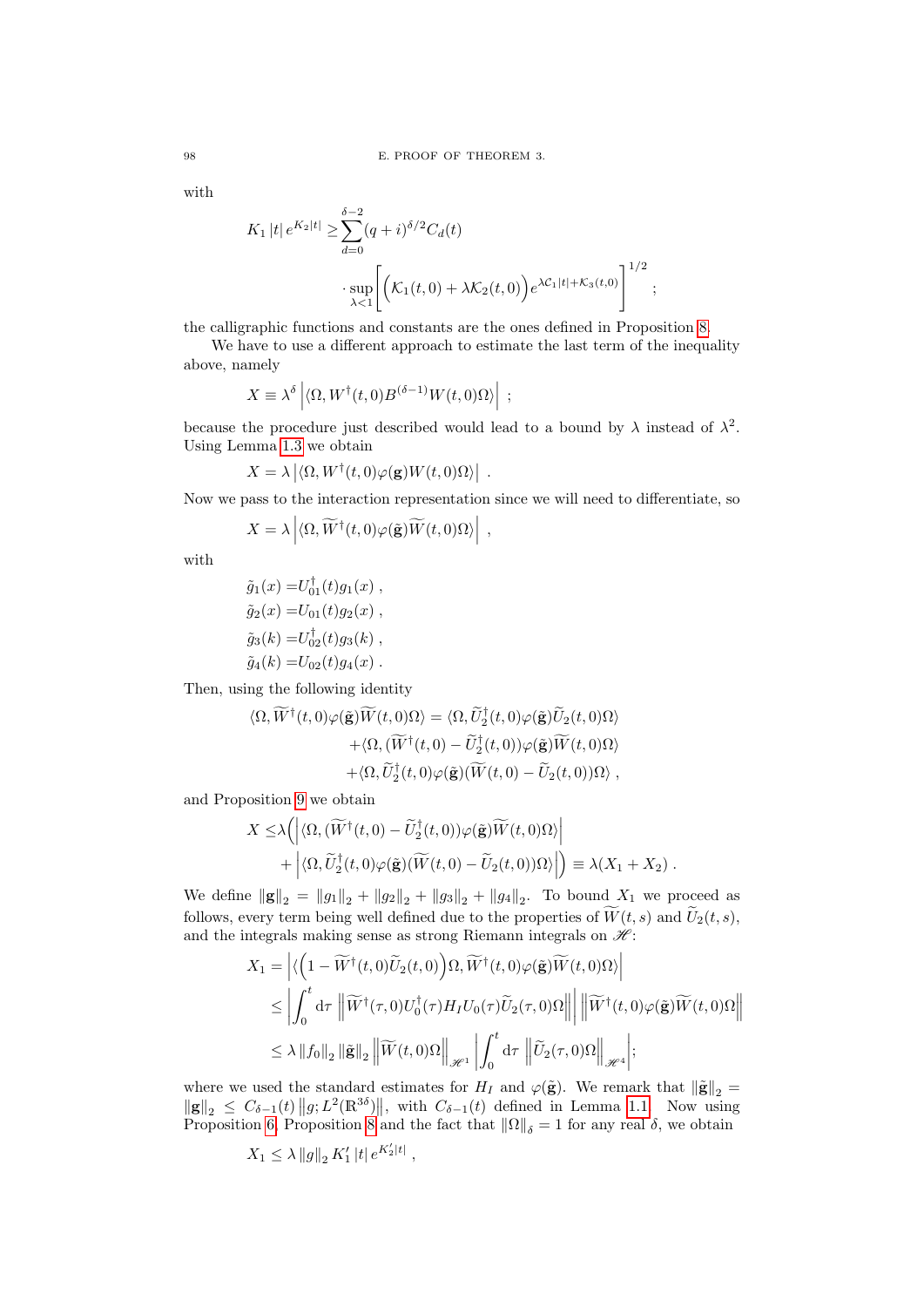with

$$
K_1' |t| e^{K_2' |t|} \ge ||f_0||_2 C_{\delta - 1}(t) \sup_{\lambda < 1} \left[ \left( \mathcal{K}_1(\delta = 1, t, 0) + \lambda \mathcal{K}_2(\delta = 1, t, 0) \right) \right]
$$
\n
$$
e^{\lambda \mathcal{C}_1(\delta = 1) |t| + \mathcal{K}_3(\delta = 1, t, 0)} \bigg]^{1/2} \bigg| \int_0^t \mathrm{d}\tau \, \exp \bigg\{ 2 \Big( \ln 3 + 10\sqrt{2} \Big) \bigg| \int_0^\tau \mathrm{d}\tau' \, \left\| v_{--}(\tau') \right\|_2 \bigg| \bigg\} \bigg|.
$$

To bound  $X_2$  we proceed in an analogous fashion:

$$
X_2 = \left| \langle \widetilde{W}^\dagger(t,0) \varphi^\dagger(\bar{\tilde{\mathbf{g}}}) \widetilde{U}_2(t,0) \Omega, \left( 1 - \widetilde{W}^\dagger(t,0) \widetilde{U}_2(t,0) \right) \Omega \rangle \right|
$$
  
\$\leq\$ 
$$
\left\| \varphi^\dagger(\bar{\tilde{\mathbf{g}}}) \widetilde{U}_2(t,0) \Omega \right\| \left| \int_0^t \mathrm{d}\tau \right\| H_I U_0(\tau) \widetilde{U}_2(\tau,0) \Omega \right\| \left| \int_0^t \mathrm{d}\tau \right\| H_I U_0(\tau) \widetilde{U}_2(\tau,0) \Omega \right\| \left| \int_0^t \mathrm{d}\tau \right\| H_I U_0(\tau) \widetilde{U}_2(\tau,0) \Omega \right\| \left| \int_0^t \mathrm{d}\tau \right\| H_I U_0(\tau) \widetilde{U}_2(\tau,0) \Omega \left\| \int_0^t \mathrm{d}\tau \right\| H_I U_0(\tau) \widetilde{U}_2(\tau,0) \Omega \left\| \int_0^t \mathrm{d}\tau \right\| \left| \int_0^t \mathrm{d}\tau \right\| H_I U_0(\tau) \widetilde{U}_2(\tau,0) \Omega \left\| \int_0^t \mathrm{d}\tau \right\| \left| \int_0^t \mathrm{d}\tau \right\| \left| \int_0^t \mathrm{d}\tau \right\| \left| \int_0^t \mathrm{d}\tau \right\| \left| \int_0^t \mathrm{d}\tau \right\| \left| \int_0^t \mathrm{d}\tau \right\| \left| \int_0^t \mathrm{d}\tau \right\| \left| \int_0^t \mathrm{d}\tau \right\| \left| \int_0^t \mathrm{d}\tau \right\| \left| \int_0^t \mathrm{d}\tau \right\| \left| \int_0^t \mathrm{d}\tau \right\| \left| \int_0^t \mathrm{d}\tau \right\| \left| \int_0^t \mathrm{d}\tau \right\| \left| \int_0^t \mathrm{d}\tau \right\| \left| \int_0^t \mathrm{d}\tau \right\| \left| \int_0^t \mathrm{d}\tau \right\| \left| \int_0^t \mathrm{d}\tau \right
$$

with

$$
K_1'' |t| e^{K_2''|t|} \ge ||f_0||_2 C_{\delta - 1}(t) \exp \left\{ \frac{1}{2} \left( \ln 3 + 4\sqrt{2} \left| \int_0^t \mathrm{d}\tau \, ||v_{--}(\tau)||_2 \right| \right) \right\}
$$

$$
\left| \int_0^t \mathrm{d}\tau \, \exp \left\{ 2 \left( \ln 3 + 10\sqrt{2} \left| \int_0^\tau \mathrm{d}\tau' \, ||v_{--}(\tau')||_2 \right| \right) \right\} \right|.
$$

### 3. The proof for  $\Psi$  vectors.

To improve readability we make the following definitions:

DEFINITIONS  $(K_W(\delta, t, s), K_U(\delta, t, s)).$ 

$$
K_W(\delta, t, s) = \left(\mathcal{K}_1(\delta, t, s) + \lambda \mathcal{K}_2(\delta, t, s)\right) e^{\lambda \mathcal{C}_1(\delta)|t - s| + \mathcal{K}_3(\delta, t, s)}
$$

where the functions and constants on the right hand side are defined in Proposi-tion [8,](#page-43-0) with  $\delta$ -dependence made explicit.

$$
K_U(\delta, t, s) = \exp\left\{ \frac{|\delta|}{2} \left( \ln 3 + \sqrt{2} \rho_\delta \left| \int_s^t \mathrm{d}\tau \, \|v_{--}(\tau)\|_2 \right| \right) \right\},\,
$$

with  $\rho_{\delta} = \max(4, 3^{|\delta|/2} + 1)$ .

PROPOSITION 16. Two constants  $K_j(\Psi)$  with  $j = 1, 2$  exist such that for all  $g \in L^2(\mathbb{R}^{3\delta})$ 

$$
\left| \langle B \rangle_{\Psi}(t) - \delta_{qr} \langle g, \bar{u}^{\otimes q} u^{\otimes r} \bar{\alpha}^{\otimes i} \alpha^{\otimes j}(t) \rangle_{L^2(\mathbb{R}^{3\delta})} \right| \leq \delta_{qr} \lambda^2 \left\| g, L^2(\mathbb{R}^{3\delta}) \right\| K_1(\Psi) \left| t \right|
$$
  

$$
e^{K_2(\Psi)|t|}.
$$

PROOF. This proof is quite similar to the one of Proposition [15](#page-96-0) above, so we will emphasize mostly the differences between the two. Write:

$$
\langle B \rangle_{\Psi}(t) = \lambda^{\delta} \langle \Psi, U^{\dagger}(t) B U(t) \frac{\psi^*(u_0)^{\lambda^{-2}}}{\sqrt{\lambda^{-2}!}} C(\alpha_0/\lambda) \Omega \rangle.
$$

Observe that when  $q \neq r$  we have  $\langle B \rangle_{\Psi}(t) = 0$  since P commutes with H and B doesn't preserve the number of non-relativistic particles. So we will set  $q = r$  for the rest of the proof. Using Lemma [1.2](#page-95-1) and Lemma [1.1](#page-53-0) of Chapter [8](#page-52-0) we can write: δ

$$
\langle B \rangle_{\Psi}(t) = \lambda^{\delta} d_{\lambda^{-2}} \langle \Psi, C(u_0/\lambda, \alpha_0/\lambda) W^{\dagger}(t, 0) B' W(t, 0) \Omega \rangle
$$
  
=  $\lambda^{\delta} d_{\lambda^{-2}} \langle \frac{1}{\sqrt{P+1}} C^{\dagger}(u_0/\lambda, \alpha_0/\lambda) \Psi, \sqrt{P+1} W^{\dagger}(t, 0) B' W(t, 0) \Omega \rangle$ .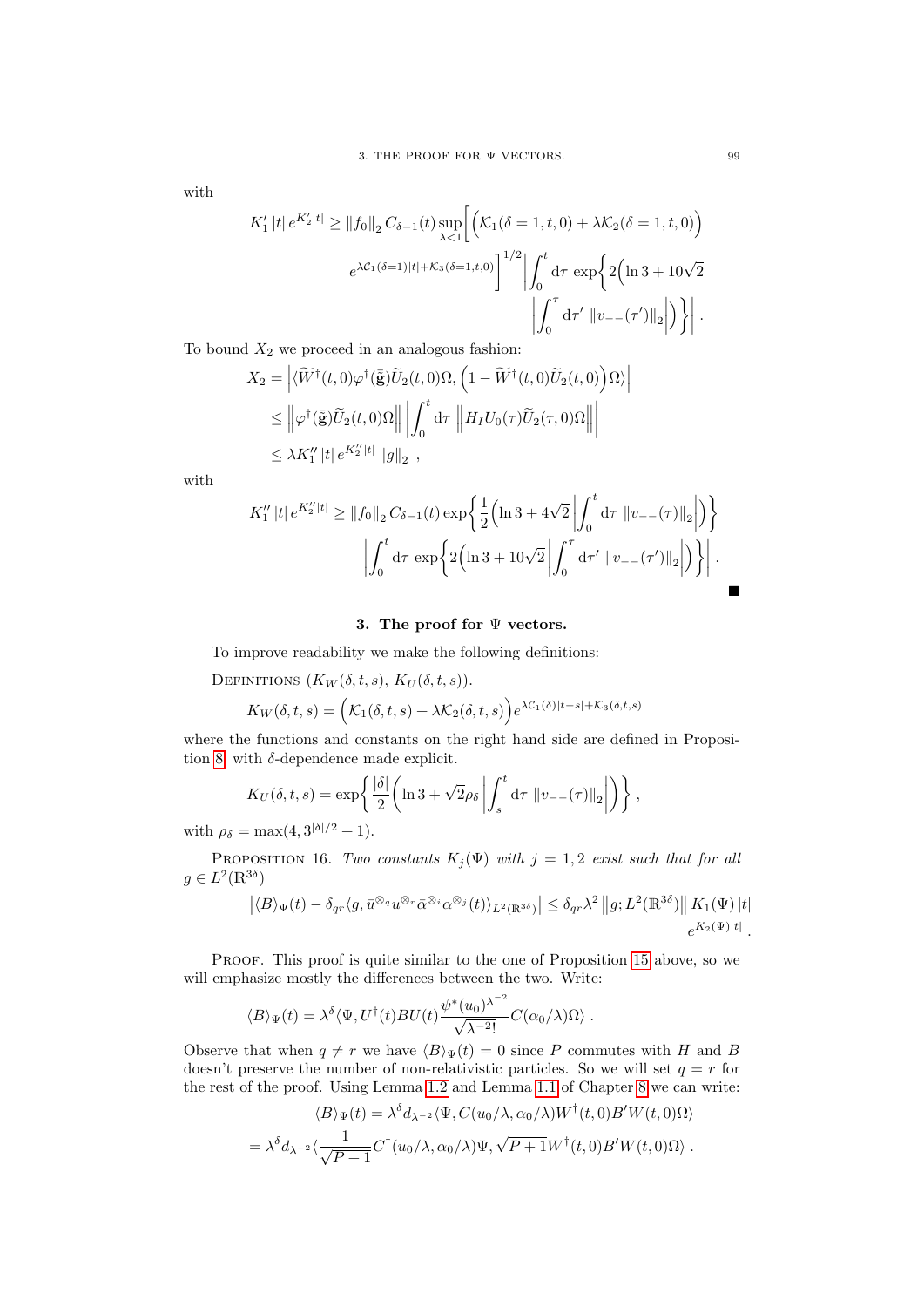So we can write:

$$
\langle B \rangle_{\Psi}(t) - \langle g, \bar{u}^{\otimes_q} u^{\otimes_q} \bar{\alpha}^{\otimes_i} \alpha^{\otimes_j}(t) \rangle_{L^2(\mathbb{R}^{3\delta})} = \sum_{d=0}^{\delta-1} \lambda^{\delta-d} d_{\lambda^{-2}}
$$

$$
\langle \frac{1}{\sqrt{P+1}} C^{\dagger}(u_0/\lambda, \alpha_0/\lambda) \Psi, \sqrt{P+1} W^{\dagger}(t, 0) B^{(d)} W(t, 0) \Omega \rangle.
$$

Using Lemma [1.2](#page-53-1) of Chapter [8](#page-52-0) for  $0 \leq d \leq \delta - 2$  we obtain

$$
\left| \langle B \rangle_{\Psi}(t) - \langle g, \bar{u}^{\otimes q} u^{\otimes q} \bar{\alpha}^{\otimes i} \alpha^{\otimes j}(t) \rangle_{L^2(\mathbb{R}^{3\delta})} \right|
$$
  

$$
\leq \sum_{d=0}^{\delta-2} \lambda^{\delta-d} K_{\Psi} \left\| \sqrt{P+1} W^{\dagger}(t,0) B^{(d)} W(t,0) \Omega \right\|
$$
  

$$
+ \lambda^{\delta} d_{\lambda^{-2}} \left| \langle C^{\dagger}(u_0/\lambda, \alpha_0/\lambda) \Psi, W^{\dagger}(t,0) B^{(\delta-1)} W(t,0) \Omega \rangle \right|.
$$

We are interested in the region where  $\lambda < 1$ , so  $\lambda^a \leq \lambda^2$  for any  $a \geq 2$ , and we know that  $\|\Omega\|_{\delta} = 1$  for any  $\delta$ . We can apply two times the Corollary of Proposition [8,](#page-43-0) Lemma [2.1](#page-24-0) of Chapter [3](#page-18-0) and Lemma [1.1:](#page-94-0)

$$
\left\| \sqrt{P+1} W^{\dagger}(t,0) B^{(d)} W(t,0) \Omega \right\| \le K_W(1,t,0)
$$
  

$$
\left\| B^{(d)}(Q+1+q)^3 W(t,0) \Omega \right\| \le (q+i)^{\delta/2} q^{1/2} C_d(t) K_W(1,t,0)
$$
  

$$
\left\| g; L^2(\mathbb{R}^{3\delta}) \right\| \| W(t,0) \Omega \|_{\delta+6} \le (q+i)^{\delta/2} q^{1/2} C_d(t) K_W(1,t,0)
$$
  

$$
K_W(\delta+6,t,0) \| g; L^2(\mathbb{R}^{3\delta}) \| .
$$

So we can write:

$$
\left| \langle B \rangle_{\Psi}(t) - \langle g, \bar{u}^{\otimes q} u^{\otimes q} \bar{\alpha}^{\otimes i} \alpha^{\otimes j}(t) \rangle_{L^2(\mathbb{R}^{3\delta})} \right| \leq \lambda^2 K_1 |t| e^{K_2 |t|} ||g; L^2(\mathbb{R}^{3\delta})||
$$
  
 
$$
+ \lambda^{\delta} d_{\lambda^{-2}} \left| \langle C^{\dagger} (u_0/\lambda, \alpha_0/\lambda) \Psi, W^{\dagger} (t, 0) B^{(\delta - 1)} W(t, 0) \Omega \rangle \right| ,
$$

with

$$
K_1 |t| e^{K_2|t|} \geq \sum_{d=0}^{\delta-2} (q+i)^{\delta/2} q^{1/2} C_d(t) K_W(1,t,0) K_W(\delta+6,t,0).
$$

We have to use a different approach to estimate the last term of the inequality above, namely

$$
X \equiv \lambda^{\delta} d_{\lambda^{-2}} \left| \langle C^{\dagger} (u_0/\lambda, \alpha_0/\lambda) \Psi, W^{\dagger} (t, 0) B^{(\delta - 1)} W (t, 0) \Omega \rangle \right| .
$$

By Lemma [1.3:](#page-95-2)

$$
X = \lambda d_{\lambda^{-2}} \left| \langle C^{\dagger}(u_0/\lambda, \alpha_0/\lambda) \Psi, W^{\dagger}(t, 0) \varphi(\mathbf{g}) W(t, 0) \Omega \rangle \right|
$$

Now we pass to the interaction representation since we will need to differentiate, obtaining

.

$$
X = \lambda d_{\lambda^{-2}} \left| \langle C^{\dagger}(u_0/\lambda, \alpha_0/\lambda) \Psi, \widetilde{W}^{\dagger}(t,0) \varphi(\tilde{\mathbf{g}}) \widetilde{W}(t,0) \Omega \rangle \right| ,
$$

with

$$
\tilde{g}_1(x) = U_{01}^{\dagger}(t)g_1(x) ,\n\tilde{g}_2(x) = U_{01}(t)g_2(x) ,\n\tilde{g}_3(k) = U_{02}^{\dagger}(t)g_3(k) ,\n\tilde{g}_4(k) = U_{02}(t)g_4(x) ;
$$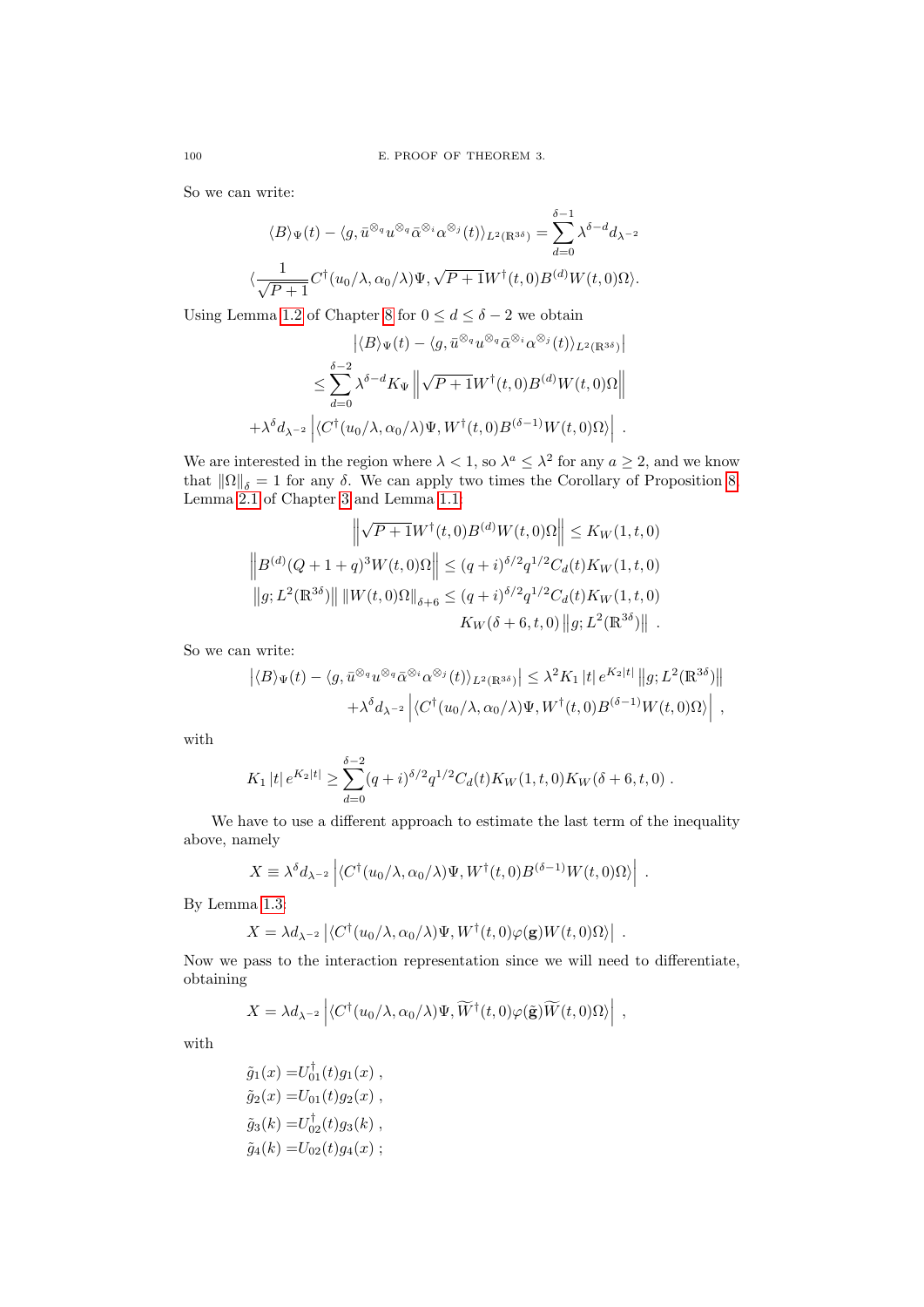since  $U_0(0) = 1$ . We will use the following identity:

$$
\langle \Phi, \widetilde{W}^{\dagger}(t,0)\varphi(\tilde{\mathbf{g}})\widetilde{W}(t,0)\Omega\rangle = \langle \Phi, \widetilde{U}_{2}^{\dagger}(t,0)\varphi(\tilde{\mathbf{g}})\widetilde{U}_{2}(t,0)\Omega\rangle \n+ \langle \Phi, (\widetilde{W}^{\dagger}(t,0) - \widetilde{U}_{2}^{\dagger}(t,0))\varphi(\tilde{\mathbf{g}})\widetilde{W}(t,0)\Omega\rangle \n+ \langle \Phi, \widetilde{U}_{2}^{\dagger}(t,0)\varphi(\tilde{\mathbf{g}})(\widetilde{W}(t,0) - \widetilde{U}_{2}(t,0))\Omega\rangle ;
$$

with  $\Phi = C^{\dagger}(u_0/\lambda, \alpha_0/\lambda)\Psi$ . Using Lemma [1.3](#page-53-2) and Proposition [9](#page-46-0) we obtain

$$
X \leq \lambda d_{\lambda^{-2}} \Big( \Big| \langle \Phi, (\widetilde{W}^{\dagger}(t,0) - \widetilde{U}_{2}^{\dagger}(t,0)) \varphi(\widetilde{\mathbf{g}}) \widetilde{W}(t,0) \Omega \rangle \Big| + \Big| \langle \Phi, \widetilde{U}_{2}^{\dagger}(t,0) \varphi(\widetilde{\mathbf{g}}) (\widetilde{W}(t,0) - \widetilde{U}_{2}(t,0)) \Omega \rangle \Big| \Big) \equiv \lambda d_{\lambda^{-2}} (X_{1} + X_{2}).
$$

We define  $\|\mathbf{g}\|_2 = \|g_1\|_2 + \|g_2\|_2 + \|g_3\|_2 + \|g_4\|_2$ . To bound  $X_1$  we proceed as follows, every term being well defined due to the properties of  $\widetilde{W}(t, s)$  and  $\widetilde{U}_2(t, s)$ , and the integrals making sense as strong Riemann integrals on  $\mathcal{H}$ :

$$
X_1 \leq \left| \int_0^t \mathrm{d}\tau \left| \left\langle \frac{1}{\sqrt{P+1}} \Phi, (P+1)^{1/2} \frac{\mathrm{d}}{\mathrm{d}\tau} \left( \widetilde{W}^\dagger(\tau,0) \widetilde{U}_2(\tau,0) \right) \widetilde{U}_2^\dagger(t,0) \right| \right|
$$
  

$$
\leq K_{\Psi} d_{\lambda^{-2}}^{-1} \left| \int_0^t \mathrm{d}\tau \left\| \widetilde{W}^\dagger(\tau,0) U_0^*(\tau) H_I U_0(\tau) \widetilde{U}_2(\tau,0) \right|
$$
  

$$
\widetilde{U}_2^\dagger(t,0) \varphi(\widetilde{\mathbf{g}}) \widetilde{W}(t,0) \Omega \right\|_{\mathscr{H}^1} \right|.
$$

We remark that  $\|\tilde{\mathbf{g}}\|_2 = \|\mathbf{g}\|_2 \leq C_{\delta-1}(t) \|g; L^2(\mathbb{R}^{3\delta})\|$ , with  $C_{\delta-1}(t)$  defined in Lemma [1.1.](#page-94-0) Now using Proposition [8](#page-43-0) three times, the fact that  $U_0$  commutes with P and N, the usual estimates for  $H_I$  and  $\varphi(\tilde{\mathbf{g}})$ , Lemma [2.1](#page-24-0) of Chapter [3,](#page-18-0) Proposition [6](#page-33-0) and the fact that  $\|\Omega\|_{\delta} = 1$  for any real  $\delta$ , we obtain

$$
X_1 \leq \lambda d_{\lambda^{-2}}^{-1} K_1' |t| e^{K_2'|t|} ||g; L^2(\mathbb{R}^{3\delta})||,
$$

with

$$
K_1' |t| e^{K_2'|t|} \ge K_\Psi 2^{11} ||f||_0 C_{\delta - 1}(t) K_U(13, t, 0) K_W(14, t, 0)
$$

$$
\left| \int_0^t \mathrm{d}\tau \, K_W(1, \tau, 0) K_U(13, \tau, 0) \right| ;
$$

For the sake of completeness we will write explicitly the most relevant steps:

$$
X_1 \le K_{\Psi} \lambda d_{\lambda^{-2}}^{-1} 2^{9/2} \|f\|_0 \left| \int_0^t \mathrm{d}\tau \, K_W(1,\tau,0) \right| (P+N+1)^{13/2} \widetilde{U}_2(\tau,0)
$$
  

$$
\widetilde{U}_2^{\dagger}(t,0) \varphi(\widetilde{\mathbf{g}}) \widetilde{W}(t,0) \Omega \right| \left| \int_0^t \mathrm{d}\tau \, K_W(1,\tau,0) K_U(13,\tau,0) K_U(13,t,0) \right|
$$
  

$$
\le K_{\Psi} \lambda d_{\lambda^{-2}}^{-1} 2^{9/2} \|f\|_0 \left| \int_0^t \mathrm{d}\tau \, K_W(1,\tau,0) K_U(13,\tau,0) K_U(13,t,0) \right|
$$
  

$$
\left| (Q+1)^{13/2} \varphi(\widetilde{\mathbf{g}}) \widetilde{W}(t,0) \Omega \right| \left|
$$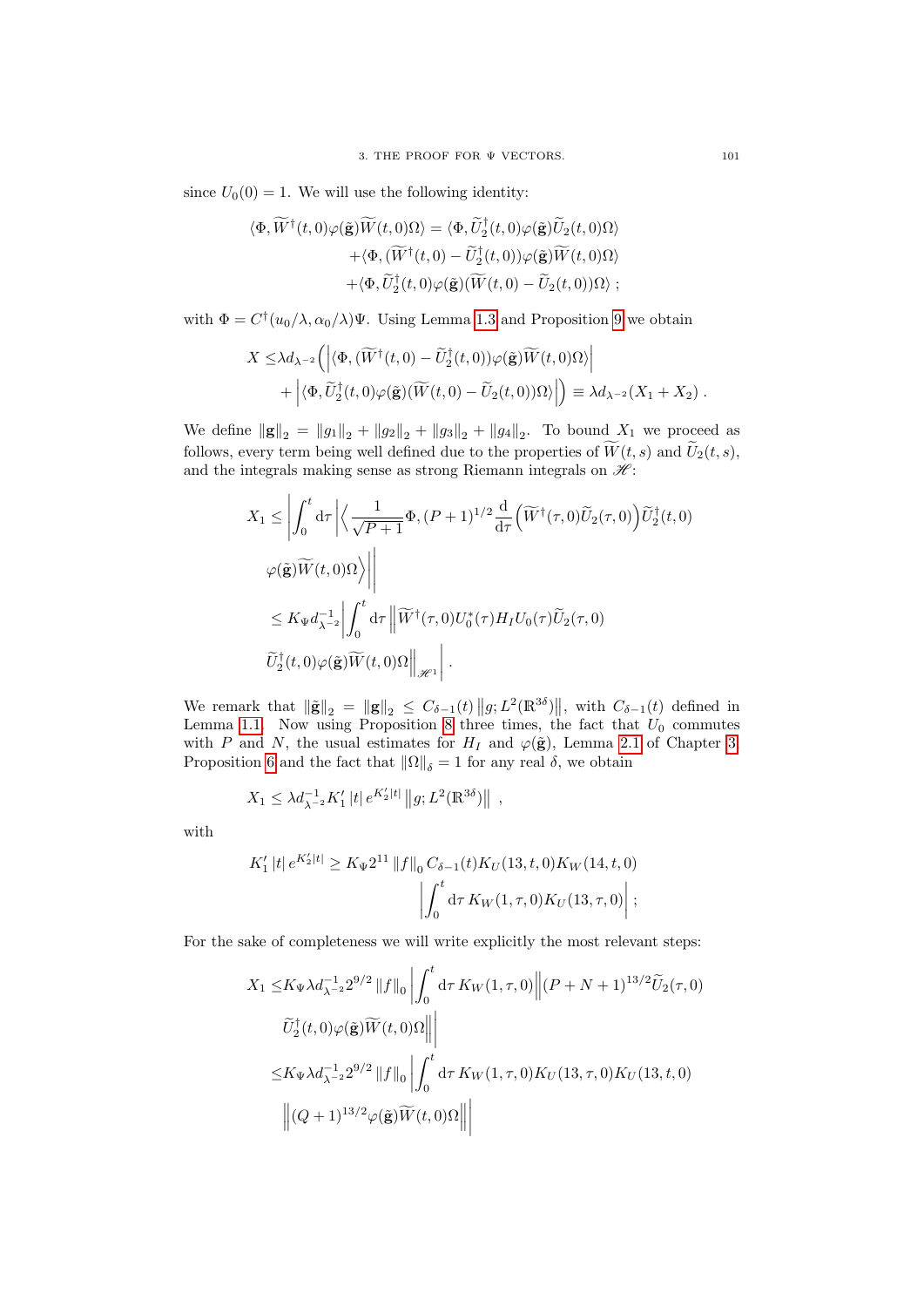102 E. PROOF OF THEOREM 3.

$$
\leq K_{\Psi} \lambda d_{\lambda^{-2}}^{-1} 2^{11} \|f\|_{0} C_{\delta-1}(t) \|g; L^{2}(\mathbb{R}^{3\delta})\| \left| \int_{0}^{t} d\tau K_{W}(1, \tau, 0) K_{U}(13, \tau, 0) K_{U}(13, t, 0) \right\| (Q+1)^{7} \widetilde{W}(t, 0) \Omega \|\right|
$$
  

$$
\leq K_{\Psi} \lambda d_{\lambda^{-2}}^{-1} 2^{11} \|f\|_{0} C_{\delta-1}(t) \|g; L^{2}(\mathbb{R}^{3\delta})\| K_{U}(13, t, 0) K_{W}(14, t, 0)
$$
  

$$
\left| \int_{0}^{t} d\tau K_{W}(1, \tau, 0) K_{U}(13, \tau, 0) \right|.
$$

To bound  $X_2$  we proceed in an analogous fashion:

$$
X_2 \le \left| \int_0^t \mathrm{d}\tau \left| \left\langle \frac{1}{\sqrt{P+1}} \Phi, (P+1)^{1/2} \tilde{U}_2^*(t,0) \varphi(\tilde{\mathbf{g}}) \widetilde{W}(t,0) \right\rangle \right| \right|
$$
  

$$
\frac{\mathrm{d}}{\mathrm{d}\tau} \left( \widetilde{W}^*(\tau,0) \widetilde{U}_2(\tau,0) \right) \Omega \left\| \right|.
$$

A calculation perfectly analogous to the one performed above for  $X_1$  leads to:

 $X_2 \leq \lambda d_{\lambda^{-2}}^{-1} K_1'' |t| e^{K_2''|t|} ||g; L^2(\mathbb{R}^{3\delta})||,$ 

with

$$
K_1'' |t| e^{K_2''|t|} \ge K_\Psi 2^{47} \|f_0\|_2 K_U(1, t, 0) K_W(2, t, 0) \left| \int_0^t \mathrm{d}\tau \, K_W(15, \tau, 0) \right|.
$$
  

$$
K_U(97, \tau, 0) \left| \int_0^t \mathrm{d}\tau \, K_W(15, \tau, 0) \right|.
$$